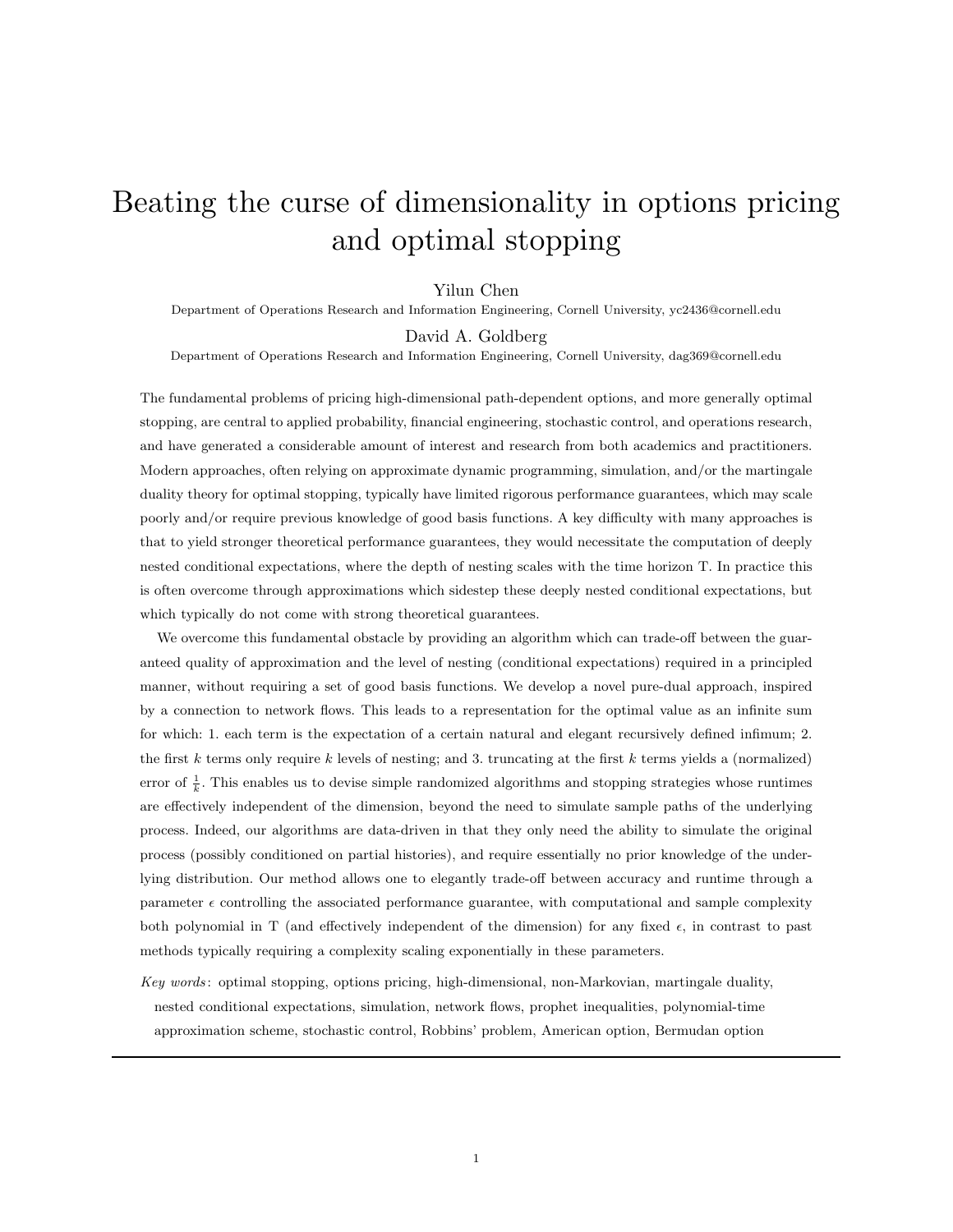# 1. Introduction

# 1.1. Overview of problem and literature

The fundamental problem of pricing a stock option is central to applied probability and financial engineering, and has a rich history (Poitras (2009)). Here our focus will be on Bermudan options, which are a special case of discrete time optimal stopping problems, themselves central to stochastic control and operations research. We make no attempt to survey either of these areas of research, and instead point the interested reader to Jarrow and Rudd (1983), Belomestny and Schoenmakers (2018), Myneni (1992), Ahn et al. (2011), Haugh and Kogan (2007), Ferguson (1989), Duffie (2010), Carmona and Touzi (2008), Lempa (2014), Robbins, Sigmund, and Chow (1971), Aydogan et al. (2018), Cont and Tankov (2003), Bank and Follmer (2003), and Lucier (2017) for additional background. Recall that in the general setting of pricing a Bermudan option, there is some underlying (possibly non-Markovian and high-dimensional) stochastic process  $\mathbf{Y} = \{Y_t, t \in [1, T]\}$ , and sequence of general (possibly time-dependent) payout functions  $\{g_t, t \in [1,T]\}$ . For  $t \in [1,T]$ , and a vector  $\mathbf{X} = (X_1, \ldots, X_T)$ , let  $X_{[t]} \stackrel{\Delta}{=} (X_1, \ldots, X_t)$ . Similarly, for  $t \in [1, T]$  and a matrix M with T columns, let  $M_t$  denote the t-th column of **M**, and  $M_{[t]}$  denote the submatrix consisting of the first t columns of M. Then  $g_t(Y_{[t]})$  denotes the payout from executing the stock option at time  $t \in [1, T]$ , and the problem of pricing a Bermudan option is that of computing  $\sup_{\tau \in \mathcal{T}} E[g_\tau(Y_{[\tau)})]$ , with  $\mathcal{T}$  the set of all integer-valued stopping times in  $[1, T]$  adapted to the natural filtration  $\mathcal{F} = \{\mathcal{F}_t, t \in [1, T]\}$ generated by **Y** (McKean (1965)). In this work (and without loss of generality, i.e. w.l.o.g) it will often be convenient (and in a sense more natural) to instead consider the associated minimization  $\inf_{\tau \in \mathcal{T}} E[g_\tau(Y_{[\tau]})],$  and such a minimization framework should be assumed throughout unless otherwise stated (later we will comment in greater depth on the relevant transformations). We will similarly assume throughout that  $g_t$  is non-negative. Occasionally it will also be convenient to assume that  $\{g_t, t \in [1,T]\}$  has been normalized, so that  $g_t \in [0,1]$  for all  $t \in [1,T]$ , instead of making repeated reference to some upper bound on the support and/or appropriate truncations and we will make clear whenever such an assumption is in force.

It is well-known that for most problems of interest in financial applications, such optimal stopping problems have no simple analytical solution, and one must resort to numerical / computational methods. Here we focus exclusively on two of the most popular modern approaches, approximate dynamic programming (ADP) and duality. Although there is also a vast literature on alternative (e.g. PDE, quadrature) methods, those approaches generally suffer from the same complexityrelated issues in the presence of high-dimensionality, and we refer the reader to Achdou et al. (2005), Peskir et al. (2006), Pasucci (2011) , and Haug (2007) for further details. We do note that other prior work has achieved various levels of tractability through alternative modeling paradigms, e.g. robust optimization (Bandi and Bertsimas (2014)), and such results are incomparable to our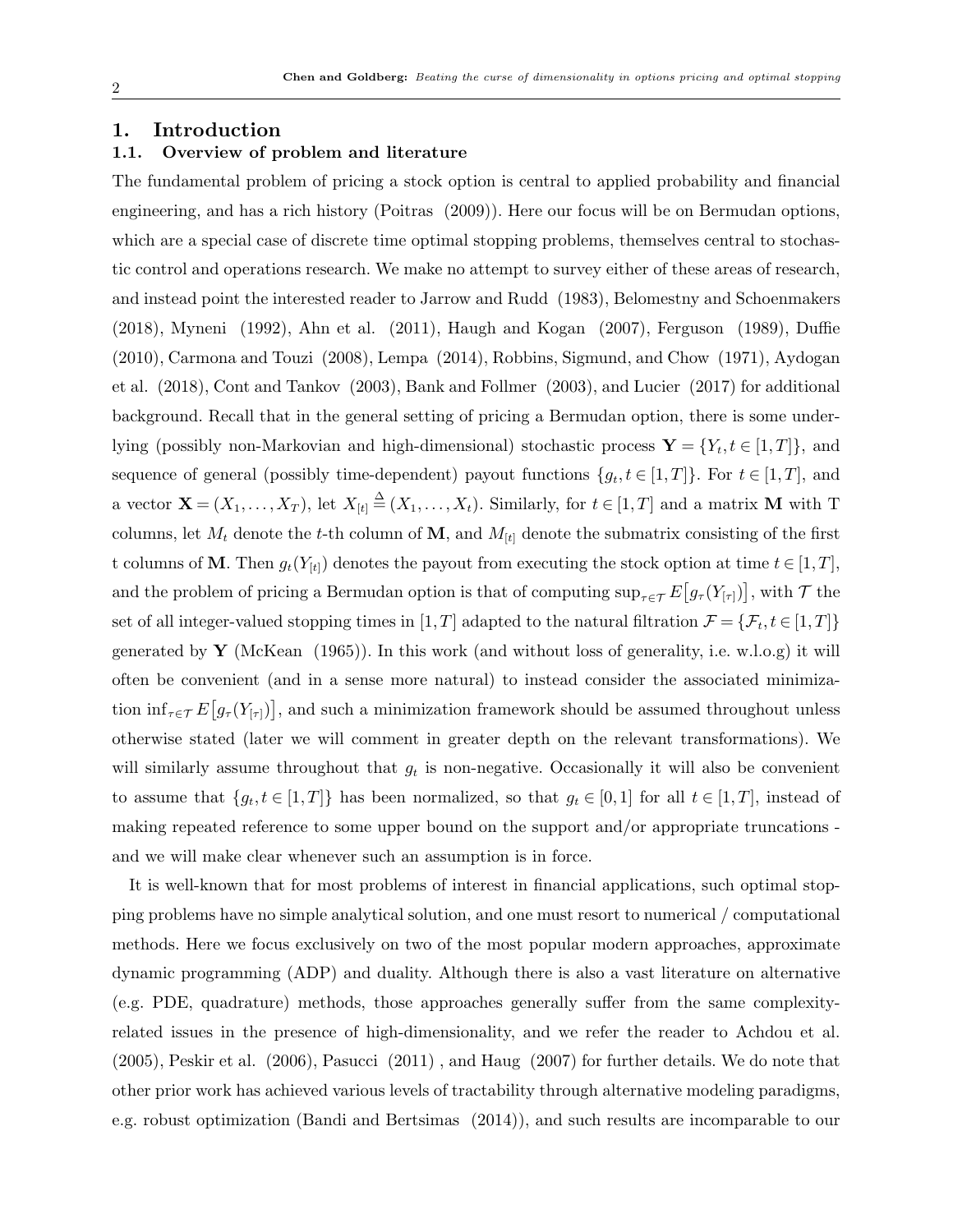own.

In typical applications  $\bf{Y}$  will be a high-dimensional vector of stock prices and economic indicators which evolves in a non-Markovian fashion (Rogers (2002)), where we note that several such non-Markovian models have received considerable interest recently (Bayer et al. (2016)). Unfortunately, this combination of high-dimensionality and path-dependence ensures that any naive attempt at DP (the natural way to formulate the problem) will take time growing exponentially in the dimension, time horizon, and/or both. From the late 1990's to the mid-2000's (and continuing today), one of the main approaches taken was ADP. Here one uses sampling, and perhaps a judicious choice of basis functions, to approximate the DP equations and yield tractable algorithms. Seminal papers in this area include Tsitsiklis and Van Roy (1999), and especially Longstaff and Schwartz (2001). There was much subsequent work, including work on e.g. policy iteration, neural networks, and deep learning, also in the multiple-stopping setting (Kolodko et al. (2006), Lai et al. (2004), Kohler et al. (2010), Becker et al. (2018), Bender et al. (2006a,b), Kohler (2010), Bender et al. (2008), Beveridge (2013)). Often these approaches were enhanced using simulation-based methodologies (Broadie and Glasserman (2004), Broadie et al. (2000), Broadie and Detemple (2004), Kan et al. (2009), Hong and Juneja (2009), Belomestny et al. (2013), Bolia et al. (2004), Liu and Hong (2009), Kashtanov (2017), Boyle et al. (2003), Ibanez et al. (2004), Meinshausen et al. (2004), Egloff et al. (2007), Kargin (2005), Bolia et al. (2005), Lemieux et al. (2005), Staum (2002), Chen and Hong (2007), Belomestny et al. (2015), Agarwal et al. (2016)), where we note that simulation had also been a popular tool in options pricing even before the popularity of ADP (Broadie and Glasserman (1997)). Although these methods often provide good bounds in practice, rigorous performance guarantees in the non-Markovian and path-dependent setting are limited, and typically either: 1. require one to be given a good set of basis functions and/or initial approximations; 2. have bounds which can degrade rapidly in the dimension and other parameters; 3. have bounds in terms of quantities which are difficult to control and interpret; or 4. have essentially no rigorous bounds. Such analyses appear in e.g. Avramidis et al. (2002), Clement et al. (2002), Bouchard et al. (2012), Glasserman and Yu (2004b), Bezerra et al. (2017), Belomestny et al. (2018), Stentoft (2004), Belomestny (2011,b), Agarwal and Juneja (2013), Glasserman and Yu (2004), Egloff et al. (2005), Zanger (2013), Kim (2017), Bhandari et al. (2018), and Del Moral et al. (2011).

Building on the seminal work of Davis and Karatzas (1994), significant progress was made simultaneously by Haugh and Kogan (2004) and Rogers (2002) in their formulation of a dual methodology for options pricing. In particular, for  $x \in \mathcal{R}$ , let  $\mathcal{M}^x$  denote the set of mean-x, Tdimensional martingales with respect to  $(w.r.t)$  filtration  $F$ . Then the above works prove that  $\inf_{\tau \in \mathcal{T}} E \big[ g_{\tau}(Y_{[\tau]}) \big] = \sup_{M \in \mathcal{M}^0} E \big[ \min_{t \in [1,T]} \big( g_t(Y_{[t]}) - M_t \big) \big],$  which provides an alternate way to solve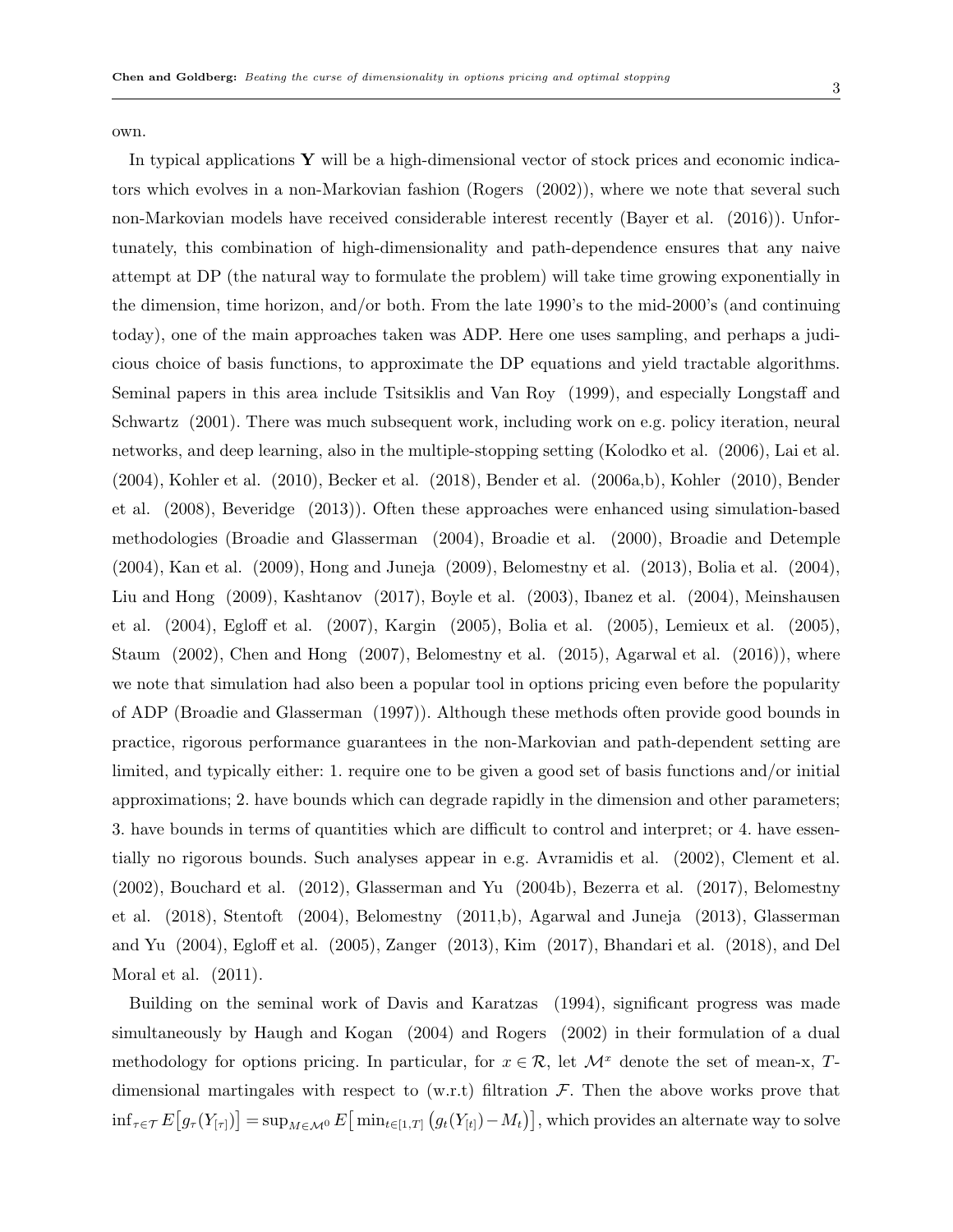the problem. Other dual representations were subsequently discovered, also in the multiple-stopping setting (Jamshidian (2007), Joshi (2015), Lerche et al. (2010), Schoenmakers (2012), Chandramouli et al. (2012), Lerche et al. (2007)); and the methodology was extended to more general control problems (Brown (2010), Brown and Haugh (2017), Rogers (2007), Bender (2018)). Hybrid primal-dual, ADP (including methods approximating the optimal dual martingale by appropriate basis functions), and related iterative approaches (based on e.g. consumption processes ) have since led to substantial algorithmic progress (Andersen and Broadie (2004), Chen and Glasserman (2007), Belomestny and Milstein (2006), Belomestny et al. (2013), Ibanez et al. (2017), Desai et al. (2012), Christensen (2014), Belomestny (2013, 2017), Lelong (2018), Rogers (2015), Chandramouli et al. (2018), Fuji et al. (2011), Mair et al. (2013), Belomestny et al. (2009), Hepperger (2013), Broadie and Cao (2008), Zhu et al. (2015)). Unfortunately, the performance guarantees in all of the aforementioned works suffer from the same shortcomings mentioned previously. In spite of this lack of theoretical justification, we do note that many of these algorithms, also those discussed earlier in the context of ADP, simulation, and policy iteration, seem to perform quite well across a range of numerical examples.

More recently, Rogers (2010) proposed a so-called pure-dual approach, in which he gave a new and explicit representation for the optimal martingale using backwards induction, without having to circularly refer back to the cost-to-go-functions (as the optimal martingale was typically defined in past literature through the Doob-Meyer decomposition of processes associated with the so-called Snell envelope, see e.g. Davis and Karatzas (1994)). Unfortunately, as Rogers notes, this construction requires a depth-T nesting of conditional expectations, which in the high-dimensional and path-dependent setting cannot be efficiently simulated. Indeed, it is well-known that even the original primal problem has a similarly impractical "explicit solution" in terms of such fully nested conditional expectations. This approach was subsequently extended in several works (Bender et al. (2015), Schoenmakers et al. (2013), Belomestny et al. (2013), Belomestny (2017)). We note that an important earlier work of Chen and Glasserman (2007) in some sense anticipates this notion of a pure-dual solution, as the authors define an iterative procedure based on so-called supersolutions which leads to an expansion for the optimal dual martingale (similar ideas also appear in Jamshidian (2007)). Furthermore, we note that several of the algorithms referenced above, including most of the primal-dual methods as well as Kolodko et al. (2006), Belomestny and Milstein (2006), Beveridge (2013), and Chen and Glasserman (2007), are of an iterative nature (yielding bounds over a series of rounds) and seem to yield strong bounds after only a few iterations, at least on the numerical examples studied in many of the referenced papers. As these methods can be efficiently implemented for a small number of iterations without using deeply nested conditional expectations, this suggests that in practice many of these iterative methods can often yield good bounds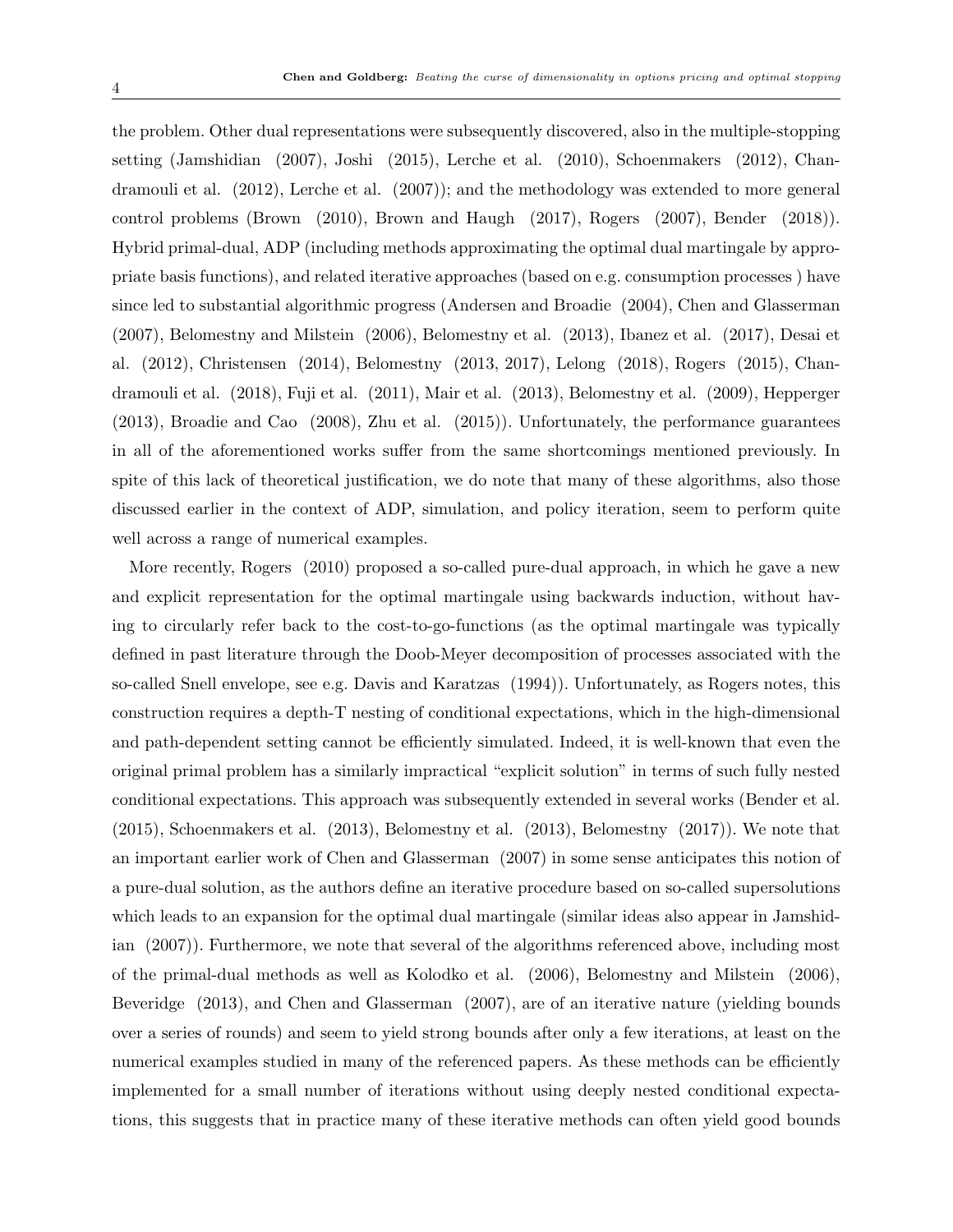efficiently. However, to our knowledge none of these methods have strong theoretical guarantees ensuring good performance after only a small number of iterations, and prior to this work it remained a fundamental open challenge to devise such an iterative method which allowed one to explicitly trade-off between the number of iterations / depth of nested conditional expectations required and the accuracy achieved.

#### 1.2. Summary of state-of-the-art

In summary, the current state-of-the-art for pricing high-dimensional path-dependent Bermudan options involves either: 1. ADP and primal-dual methods where performance and runtime guarantees are limited and may rapidly degrade in the problem parameters; 2. pure-dual methods which either cannot be implemented efficiently or have no performance guarantees; 3. iterative methods which seem to yield good bounds on numerical examples after only few iterations (for which they can be implemented efficiently) yet which have no theoretical guarantees along these lines; or 4. alternative approaches such as PDE methods which suffer from many of the same problems. The presence of deeply nested conditional expectations is a fundamental bottleneck to many current approaches with rigorous theoretical guarantees, especially among those that do not require a good set of basis functions as input.

# 2. Main Results

### 2.1. Additional notations

We now state our main results, and begin by formalizing some additional notations. Recall that  $\mathbf{Y} =$  $\{Y_t, t \in [1,T]\}$  is a general (possibly high-dimensional and non-Markovian) discrete-time stochastic process. For concreteness, we fix the dimension of each  $Y_t$  to be some fixed value D (which may be very large, even relative to T and any other parameters). For  $t \in [1, T]$ , let  $\aleph^t$  denote the set of all D by t matrices (i.e. D rows, t columns) with entries in  $\mathcal{R}$ , so  $Y_{[t]} \in \aleph^t$ . Recall that  $\mathcal{F}_t$  is the σ-field generated by  $Y_{[t]}$ ; F the corresponding filtration; and T the set of integer-valued stopping times  $\tau$  adapted to  $\mathcal F$  s.t.  $\tau \in [1, T]$  w.p.1. Let  $Z_t \triangleq g_t(Y_{[t]})$ , where we write  $Z_t(Y_{[t]})$  if we wish to make the dependence explicit, and assume that  $Z_t$  is non-negative and integrable for all t. More generally, for a stochastic process **X** adapted to  $\mathcal{F}, t \in [1, T]$ , and  $\gamma \in \aleph^t$ , we let  $X_t(\gamma)$  denote the value of X conditional on the event  ${Y_{[t] = \gamma}}$ , where if this event is measure-zero  $X_t(\gamma)$  should be interpreted in the sense of so-called regular conditional probabilities (Faden (1985)). In general we will assume that Y and  $\{g_t, t \in [1,T]\}$  are sufficiently non-pathological to ensure that all relevant conditionings and conditional distributions, also of the various derived random variables (r.v.s) of interest, are well-defined (again at least in the sense of regular conditional probabilities), and leave a more formal investigation of such technical matters for future research. All logarithms should be read as base e. For an event A,  $I(A)$  will denote the corresponding indicator function. Let  $\text{OPT} \triangleq \inf_{\tau \in \mathcal{T}} E[Z_{\tau}],$  and  $\widehat{\text{OPT}} \triangleq \sup_{\tau \in \mathcal{T}} E[Z_{\tau}].$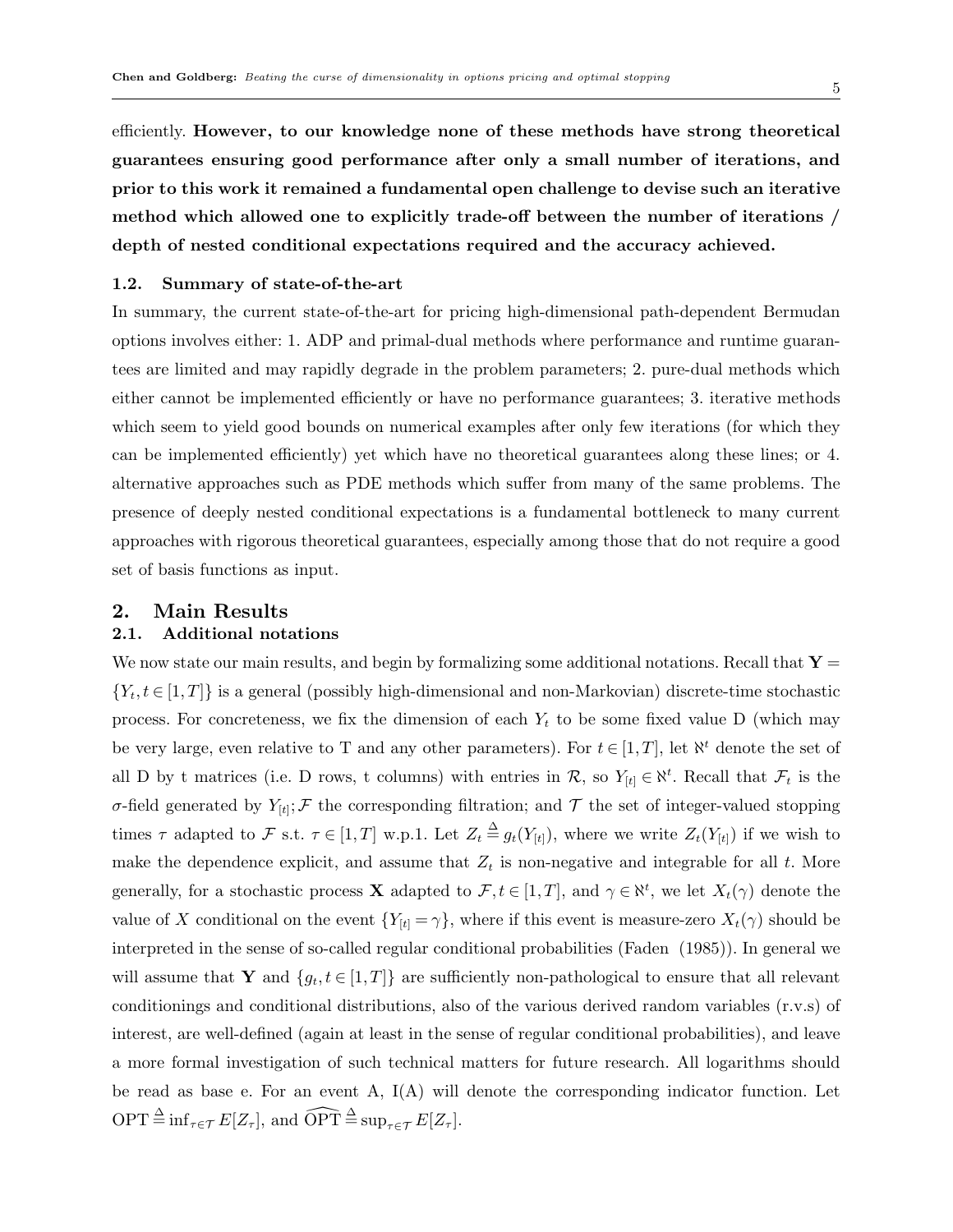# 2.2. Simple intuition

We begin by giving the simple intuition behind our approach. We wish to compute  $OPT =$  $\inf_{\tau \in \mathcal{T}} E[Z_{\tau}]$ . It follows from a simple sample-path argument that  $\inf_{\tau \in \mathcal{T}} E[Z_{\tau}] \geq E[\min_{t \in [1,T]} Z_t]$ . We now observe that since  $\{E[\min_{i\in[1,T]} Z_i | \mathcal{F}_t], t\in[1,T]\}$  is a martingale w.r.t  $\mathcal{F}$ , the optional stopping theorem implies that

$$
\inf_{\tau \in \mathcal{T}} E[Z_{\tau}] = E[\min_{t \in [1,T]} Z_t] + \inf_{\tau \in \mathcal{T}} E[Z_{\tau} - E[\min_{i \in [1,T]} Z_i | \mathcal{F}_{\tau}]]. \tag{1}
$$

For  $t \in [1, T]$ , let  $Z_t^1 \triangleq Z_t$ , and  $Z_t^2 \triangleq Z_t^1 - E[\min_{i \in [1, T]} Z_i^1 | \mathcal{F}_t]$ . Then (1) is equivalent to

$$
\text{OPT} = \inf_{\tau \in \mathcal{T}} E[Z_{\tau}^1] = E[\min_{t \in [1,T]} Z_t^1] + \inf_{\tau \in \mathcal{T}} E[Z_{\tau}^2]. \tag{2}
$$

Now, we simply observe that we may recursively repeat this process on the problem  $\inf_{\tau \in \mathcal{T}} E[Z_{\tau}^2]$ , and then all subsequent problems. As we will see (and somewhat remarkably), this yields an explicit and rapidly-converging expansion for the optimal value which is amenable to simulation!

# 2.3. Novel pure-dual solution

We begin the formal statement of our results by stating our new pure-dual representation, which formalizes the above simple intuition. Here we only state the implications regarding the optimal value (in the minimization framework), and leave a formal discussion of the associated dual martingales (and connections to network flows) to Section 3. Then our pure-dual representation for OPT is as follows. For  $k \geq 1$  and  $t \in [1, T]$ , let  $Z_t^{k+1} \triangleq Z_t^k - E\left[\min_{i \in [1, T]} Z_i^k | \mathcal{F}_t\right]$ . Let **Z** and **Z**<sup>k</sup> denote the respective stochastic processes, which we note to be non-negative (by the basic properties of conditional expectations and assumed non-negativity of  $\mathbf{Z}^1$ ). For  $k \geq 1$ , let  $H_k \stackrel{\Delta}{=} E[\min_{t \in [1,T]} Z_t^k]$ .

THEOREM 1.  $OPT = \sum_{k=1}^{\infty} H_k$ .

We note that in many ways the statement of Theorem 1 is quite surprising, as it asserts that the value of a general path-dependent optimal stopping problem has a representation which looks very much like a closed-form solution. To make this point clear, let us more explicitly give the first few terms.

$$
H_1 = E\Big[\min_{t \in [1,T]} g_t(Y_{[t]})\Big] \quad ; \quad H_2 = E\Big[\min_{t \in [1,T]} \Big(g_t(Y_{[t]}) - E\big[\min_{i \in [1,T]} g_i(Y_{[i]}) | \mathcal{F}_t\big]\Big)\Big];
$$
  

$$
H_3 = E\Big[\min_{t \in [1,T]} \Bigg(g_t(Y_{[t]}) - E\big[\min_{i \in [1,T]} g_i(Y_{[i]}) | \mathcal{F}_t\big] - E\big[\min_{i \in [1,T]} \Bigg(g_t(Y_{[i]}) - E\big[\min_{j \in [1,T]} g_j(Y_{[j]}) | \mathcal{F}_t\big]\Bigg)\Big].
$$

Note that the first term,  $H_1$ , corresponds to the obvious lower bound. Later terms are the expectations of elegant and explicit infima, each of which can be computed by simulation, where the kth term involves only k levels of nested conditional expectations.

We now state a corresponding result for the optimal stopping boundary. Let  $\tau_*$  denote the stopping time which stops the first time that  $Z_t - E\left[\sum_{k=1}^{\infty} \min_{i \in [1,T]} Z_i^k | \mathcal{F}_t\right] = 0$ , and stops at time T if no such time exists in  $[1, T]$ .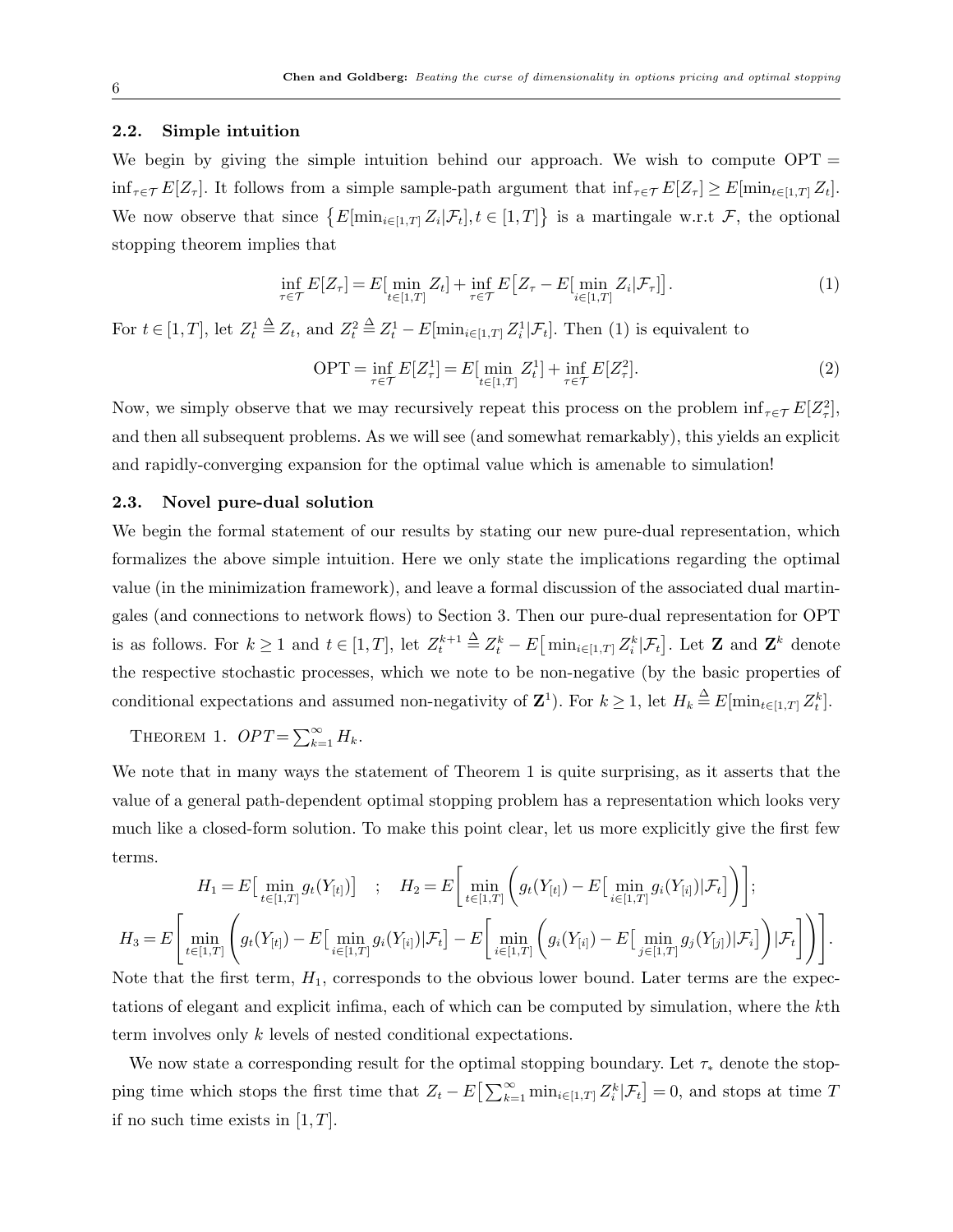COROLLARY 1.  $W.p.1 \exists t \in [1,T] \text{ s.t. } Z_t - E\left[\sum_{k=1}^{\infty} \min_{i \in [1,T]} Z_i^k | \mathcal{F}_t\right] = 0, \text{ and } \tau_* \text{ is an optimal}$ solution to the stopping problem  $\inf_{\tau \in \mathcal{T}} E[Z_{\tau}]$ . Namely,  $E[Z_{\tau_*}] = OPT$ .

#### 2.4. Approximation guarantees and rate of convergence

The power of Theorem 1 is that it allows for rigorous approximation guarantees when the infinite sum is truncated. Let  $E_k \triangleq \sum_{i=1}^k H_i$ .

THEOREM 2. Suppose w.p.1  $Z_t \in [0,1]$  for all  $t \in [1,T]$ . Then for all  $k \geq 1$ ,  $0 \leq OPT - E_k \leq \frac{1}{k+1}$ .

Thus truncating our expansion after k terms yields an absolute error at most  $\frac{1}{k+1}$ . Note that this is in stark contrast to the known results for other pure-dual methods (and essentially all other methods for this problem under general path-dependence), in that our approach allows us to explicitly trade-off between the approximation error and the level of nesting (of conditional expectations) required.

One might hope that if one's original stopping problem was somehow "easy", then one could show a faster rate of convergence. By recursively applying a celebrated prophet inequality of Hill and Kertz (1983), our next result demonstrates this is indeed the case. Let us define  $h_1 : [0,1] \rightarrow [0,1]$ to be the function s.t.  $h_1(x) \triangleq (1-x) \log(\frac{1}{1-x})$ . For  $k \ge 2$  and  $x \in [0,1]$ , let  $h_k(x) \triangleq h_1(h_{k-1}(x))$ , i.e. the function  $h_1$  composed with itself k times. Then we prove the following.

THEOREM 3. Suppose w.p.1  $Z_t \in [0,1]$  for all  $t \in [1,T]$ . Then for all  $k \geq 1$ ,  $OPT - E_k \leq h_k(OPT)$ . In addition, for each fixed  $x \in [0,1]$ ,  $\{h_k(x), k \geq 1\}$  is a monotone decreasing sequence converging to 0; and  $\lim_{x\downarrow 0} h_1(x) = \lim_{x\uparrow 1} h_1(x) = 0$ .

Theorem 3 implies that if OPT is close to 0 or 1, then after only 1 round our approach will already have very small error.

Although a normalization argument immediately extends Theorems 2 and 3 to the case in which w.p.1  $Z_t \in [0, U]$  for some general upper bound U, such an approach may be undesirable as the error is then relative to a (possibly large) upper bound, and furthermore the process may be unbounded. We now present a general bound which requires no such normalization assumption, at the expense of a slower rate of convergence. Whether such a slowdown is fundamental, or simply an artifact of our analysis, remains an interesting open question.

THEOREM 4. Under no assumptions on **Z** beyond non-negativity, for all  $k > 1$ ,

$$
OPT - E_k \le 2 \times \left(\frac{E[(Z_T)^2]}{OPT^2}\right)^{\frac{1}{3}} \times k^{-\frac{1}{3}} \times OPT.
$$

We note that so long as  $(E[(Z_T)^2])^{\frac{1}{2}}$  is not too many times larger than OPT, Theorem 4 shows that our method converges rapidly in relative error as well. In Section 4, we describe a modification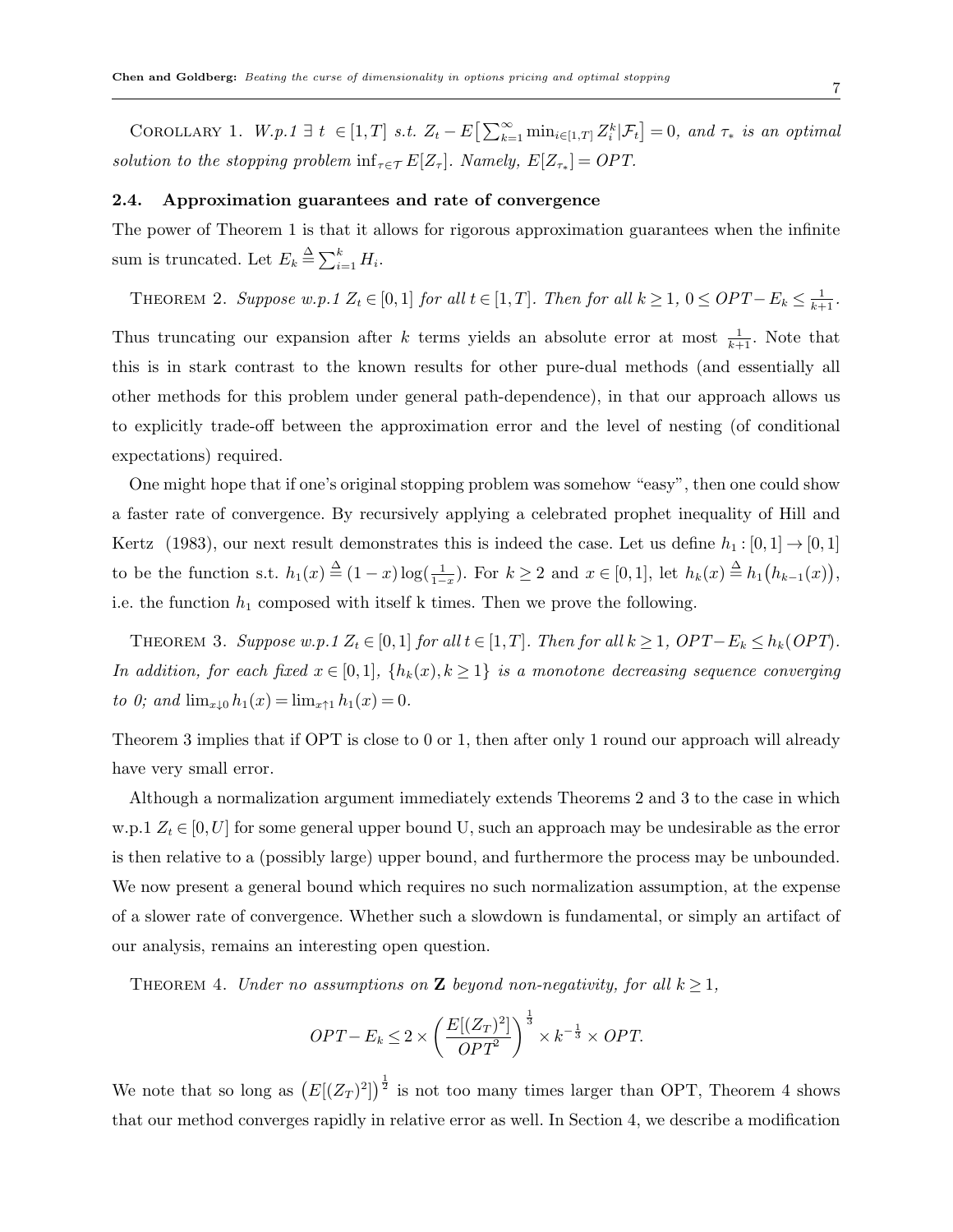of our approach which also converges rapidly in relative error even when such an assumption does not hold, as is the case in the i.i.d. setting and the celebrated Robbins' problem, a fundamental open problem in the theory of path-dependent optimal stopping (and only still-unsolved original variant of the so-called secretary problem) popularized by the statistician and probabilist Herbert Robbins, who famously stated (before his death) that he "should like to see this problem solved before I died" at the 1990 International Conference on Search and Selection in Real Time (Bruss  $(2005)$ .

We now show that in general the linear convergence of Theorem 2 cannot be improved, through the following lower-bound result.

THEOREM 5. For any  $n \geq 2$ , there exists an optimal stopping problem with  $T = 2$ ,  $P(Z_t \in [0, 1]) =$ 1 for  $t \in [1,2]$ , yet  $OPT - E_k \geq \frac{1}{4r}$  $\frac{1}{4n}$  for all  $k \leq n$ .

Of course, Theorem 5 is worst-case, and for many problems our method may converge more quickly than dictated by Theorem 2. In Section 4, we describe the convergence properties of some additional examples, and leave developing a deeper understanding of the instance-specific rate of convergence of our approach as an interesting direction for future research.

#### 2.5. Algorithmic results

We now describe several algorithmic implications of Theorems 1 and 2 in both the minimization and maximization frameworks, and take the natural approach of simulating  $H_i$  for an appropriate range of i.

#### 2.5.1. Formal computational and sampling model for algorithm analysis.

Access to samples and data-driven algorithms : In our analysis we will be interested in understanding exactly what kind of "access to randomness" is needed, as we will want to certify that our methods are "data-driven". Such a feature is highly desirable in an options pricing setting, as one is unlikely to have access to e.g. joint density functions (Broadie et al. (2000)). To this end, we will at times carefully specify that a given algorithm is only able to access randomness by accessing a certain "base simulator" which only has the ability to generate a single sample path (possibly conditioned on a partial history) of the underlying process Y. We now formally define a subroutine (randomized algorithm)  $\beta$ , which we will informally refer to as the "base simulator", and which will provide the primary means for our algorithms to access information about  $\mathbf{Y}$ . For  $t \in [1, T]$  and  $\gamma \in \aleph^t$ , let  $\mathbf{Y}(\gamma)$  denote a random matrix distributed as  $\mathbf{Y}$ , conditioned on the event  ${Y_{[t] = \gamma}}$ . We suppose there exists a randomized algorithm B with the following properties. B takes as input  $t \in [1, T]$  and  $\gamma \in \aleph^t$ , and outputs an independent sample of  $\mathbf{Y}(\gamma)$ , independent of any previous samples B has generated. Also, we let  $\mathcal{B}(0, \emptyset)$  return an independent sample of Y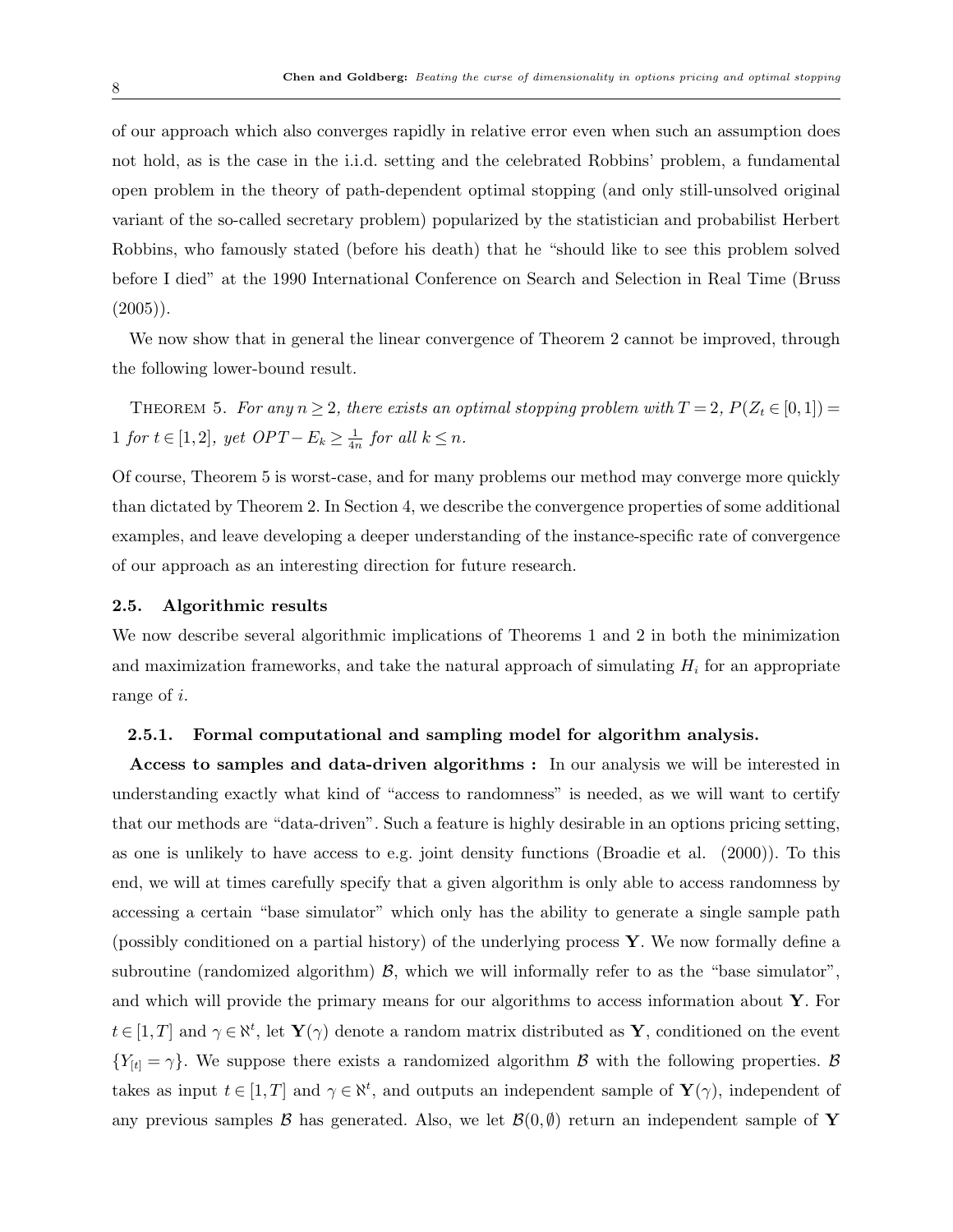(unconditioned). We suppose that  $\beta$  takes C units of computational time to terminate and generate any one such sample. Here  $C$  may of course depend on  $T, D$ , and other parameters, although we assume C does not depend on the particular input  $t, \gamma$  to B. We note that for many processes even generating simulated sample paths may be quite challenging, and there are many interesting questions surrounding how to combine our framework with settings in which generating individual sample paths is very costly and/or one can only generate approximate sample-paths. Such questions will generally be beyond the scope of this paper, and left as directions for future research, where we refer the interested reader to e.g. Glasserman (2013), Dieker (2004), and Blanchet et al. (2017) for additional related background; as well as Warin (2018) and Hutzenthaler et al. (2018) for related recent progress on simulating PDEs in high-dimensional settings.

Computational model and runtime analysis : Next, we must formalize a computational model for how to analyze the run-time of algorithms that use  $\beta$ . For simplicity, we suppose that addition, subtraction, multiplication, division, maximum, and minimum of any two numbers can be done in one unit of time, irregardless of the values of those numbers. We will ignore all computational costs associated with reading, writing, and storing numbers in memory, as well as inputting numbers to functions. We also suppose that for any  $t \in [1,T]$  and  $\gamma \in \aleph^t$ , we may compute  $g_t(\gamma)$ in G units of computational time, where again G may depend on  $T, D$ , and other parameters, although we again assume G does not depend on the particular choice of  $t, \gamma$ . We further assume  $C, G \geq 1$ . For other related formalizations of complexity for sample-based algorithms, we refer the interested reader to Halman (2015b), Swamy and Shmoys (2012), Levi et al. (2007), Cooper et al. (2012), and the vast literature on related concepts in machine learning (e.g. Servedio (1999), Kakade (2003), Daskalakis et al. (2018), Sidford et al. (2018)). We note that a more formal analysis of how our results fit into the broader framework of computational complexity theory will be beyond the scope of this paper, and leave such investigations as an interesting direction for future work.

**2.5.2.** Main algorithmic results. We now state our main algorithmic results, which allow one to trade-off between the accuracy desired (in terms of a parameter  $\epsilon$ ) and the runtime and samples required in the general high-dimensional path-dependent setting, analogous to the concept of a polynomial-time-approximation-scheme (PTAS) in the theory of approximation algorithms (Shmoys and Williamson (2011), Swamy and Shmoys (2012), Halman (2015b)). The key insight of our results is that even in the presence of full path-dependence and highdimensionality, for any given error parameter  $\epsilon$  one can obtain an  $\epsilon$ -approximation in time polynomial in T, and depending on the dimension (and state-space more generally) only through the cost of simulating individual sample paths, where only a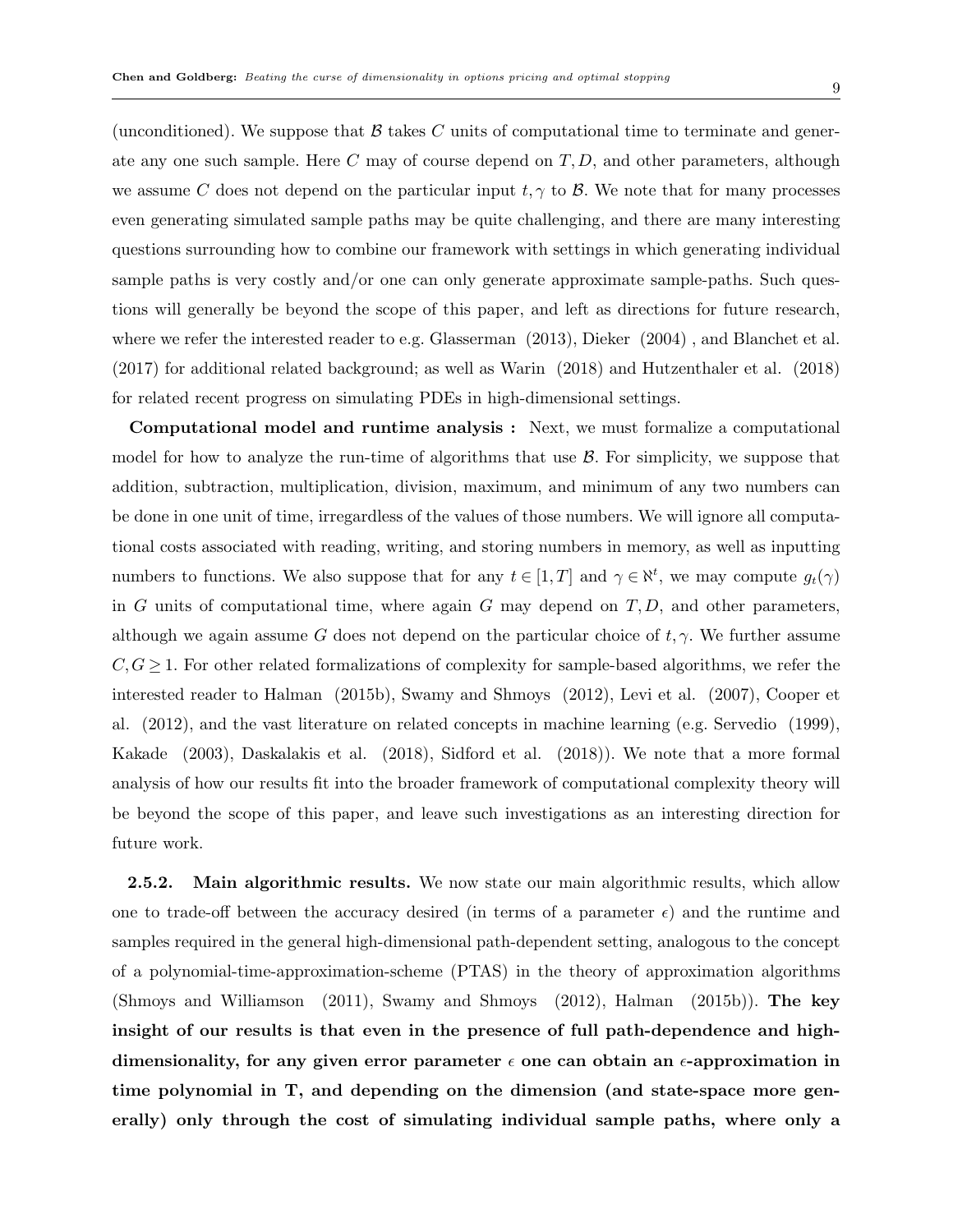polynomial number of such simulations are needed. Furthermore, our methods are data-driven, and require essentially no knowledge of any distributions beyond the ability to generate samples. To our knowledge, these results are the first of their kind, and act as a proof-of-concept that such a result is possible even in the path-dependent and high-dimensional setting. We also note that our analysis and bounds are worst-case, and in almost all cases we have opted for simplicity of analysis over tightness of bounds. Furthermore, the fact that all relevant terms must actually be estimated by simulations, whose errors propagate through our expansion, implies that our achieved runtime (although polynomial in  $T$  for any fixed  $\epsilon$ ) will be considerably slower than the rate implied by Theorem 2. We leave providing a tighter analysis and devising faster algorithms as interesting directions for future research, especially when the underlying problem exhibits additional structure.

As noted before, to turn Theorems 1 and 2 into algorithms, we take the natural approach of simulating  $H_i$  for an appropriate range of i. As suggested by Theorems 2 - 4, under different assumptions on the relative scaling of various quantities (e.g. moments and upper bounds), one may be able to prove different results as regards how many terms of the relevant series are needed to achieve a given level of approximation. Furthermore, the precise notion of approximation is similarly important, e.g. whether one is seeking absolute or relative error, and whether one is content with error relative to an upper bound or e.g.  $E[(Z_T)^2]$ . These choices then dictate the computational and sample complexity necessitated by our approach. We note that there are a vast number of different settings one could consider along these lines, fine-tuning our approach and deriving slightly different results under many different sets of assumptions. We make no attempt to fully classify the associated tractability landscape here, leaving such an endeavor as an interesting direction for future research. Instead, we focus on two illustrative settings. First, in the minimization framework with the metric of absolute error, we consider the setting that  $Z_t \in [0,1]$ for all  $t \in [1, T]$ , i.e. the normalized case. That setting is in a sense the most basic for our approach, and illustrates most of the key ideas. We note that by applying a straightforward transformation, all of our results for this normalized case (also w.r.t. implementing efficient stopping strategies) carry-over essentially unchanged to the maximization setting, although for clarity of exposition we do not formally state and prove such a transference. Second, in the maximization framework with the metric of relative error, we consider a much more general setting : that in which all we assume is that the squared coefficient of variation (i.e. ratio of the variance to the square of the mean) of  $\max_{t\in[1,T]}Z_t$  is nicely bounded and can be treated as a constant. For this second result, we note that we do not require the process to be bounded or anything else, and note that such a modest requirement on the associated coefficient of variation should hold in many settings of interest.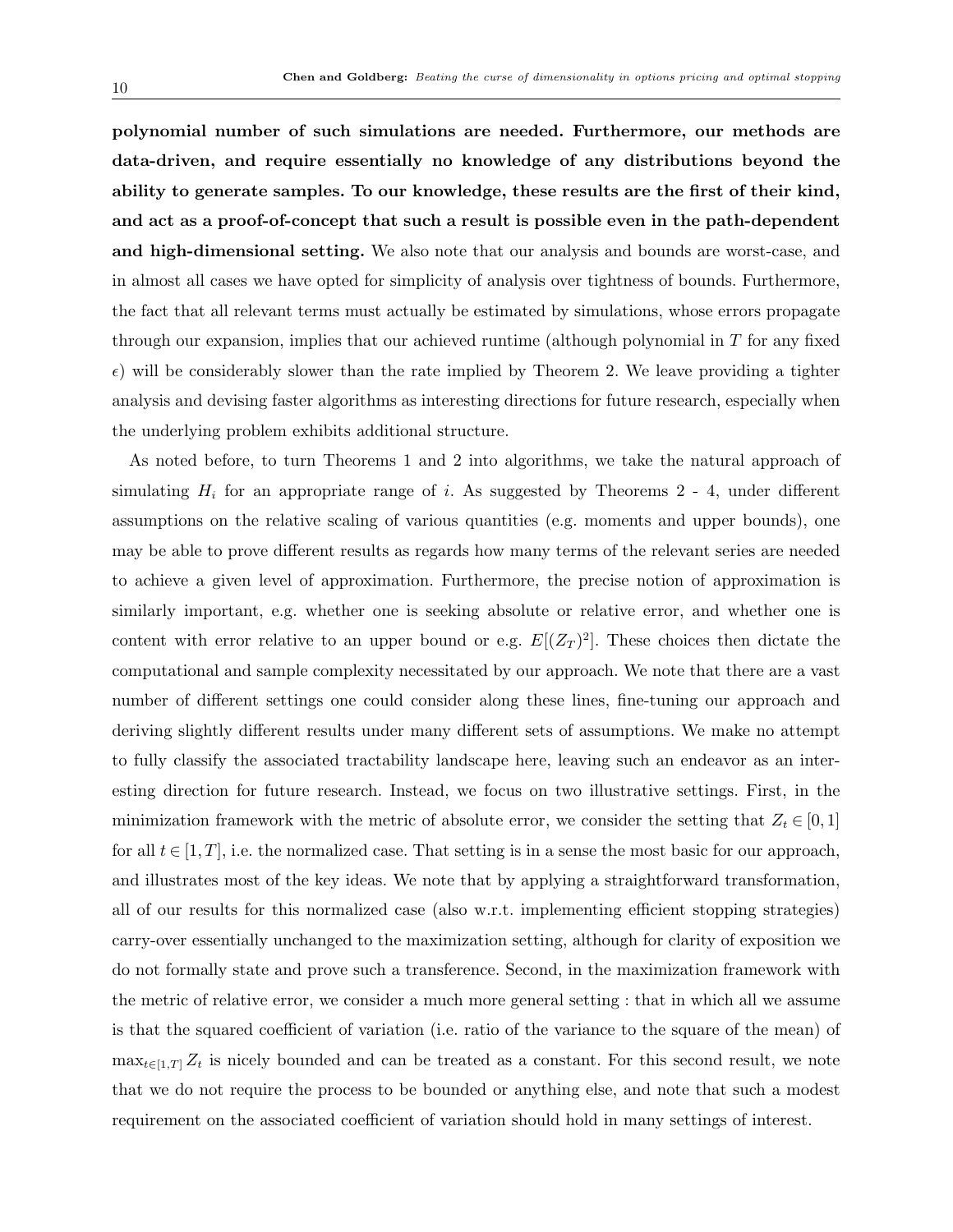We note that our algorithms are constructed recursively, building a method for efficiently simulating  $\mathbf{Z}^{k+1}$  out of one for efficiently simulating  $\mathbf{Z}^k$ , and that such nested schemes (albeit of a different nature) have been considered previously in the literature (Kolodko et al. (2006)). For  $k \geq 1$  and  $\epsilon, \delta \in (0,1)$ , let us define

$$
f_k(\epsilon,\delta) \stackrel{\Delta}{=} 10^{2(k-1)^2} \times \epsilon^{-2(k-1)} \times (T+2)^{k-1} \times \left(1+\log(\frac{1}{\delta})+\log(\frac{1}{\epsilon})+\log(T)\right)^{k-1}.
$$

We begin by stating our results in the minimization framework, for approximating OPT in absolute error under the assumption that  $\mathbf Z$  is normalized to lie in [0,1].

THEOREM 6. Suppose w.p.1  $Z_t \in [0,1]$  for all  $t \in [1,T]$ . Then for all  $k \geq 1$ , there exists a randomized algorithm  $\hat{\mathcal{B}}^k$  which takes as input any  $\epsilon, \delta \in (0,1)$ , and achieves the following. In total computational time at most  $(C+G+1)f_{k+1}(\epsilon,\delta)$ , and with only access to randomness at most  $f_{k+1}(\epsilon, \delta)$  calls to the base simulator B, returns a random number X satisfying  $P(|X - H_k| \leq \epsilon) \geq$  $1 - \delta$ .

Combining Theorem 6 with Theorem 2 and a simple union bound, we are led to the following.

COROLLARY 2. Suppose w.p.1  $Z_t \in [0,1]$  for all  $t \in [1,T]$ . Then there exists a randomized algorithm A which takes as input any  $\epsilon, \delta \in (0,1)$ , and achieves the following. In total computational time at most

$$
(C+G+1)\exp(200\epsilon^{-2})T^{6\epsilon^{-1}}\big(1+\log(\frac{1}{\delta})\big)^{6\epsilon^{-1}},
$$

and with only access to randomness at most

$$
\exp(200\epsilon^{-2})T^{6\epsilon^{-1}}\big(1+\log(\frac{1}{\delta})\big)^{6\epsilon^{-1}}
$$

calls to the base simulator B, returns a random number X satisfying  $P(|X - OPT| \leq \epsilon) \geq 1 - \delta$ .

Next, we state our results in the maximization framework, for approximating  $\widehat{OPT}$  in relative error under the assumption that the squared coefficient of variation of  $\max_{t\in[1,T]}Z_t$  can be treated as a constant. We note that as in many other problems, here there seems to be an asymmetry in the difficulty of approximation between the minimization and maximization frameworks, and deriving equally general conditions under which one can derive efficient relative-error approximation algorithms in the minimization framework remains an interesting direction for future research. For simplicity in stating our results, algorithms, and analysis, in this setting we assume that the input to our algorithm is not only  $\epsilon$  and  $\delta$ , but also the first two moments of  $\max_{t\in[1,T]}Z_t$ . Although these quantities can of course be estimated from data, e.g. using the base simulator, incorporating this estimation into our algorithms introduces details and complexities tangential to our main goals, and as such we simply assume these quantities have been estimated before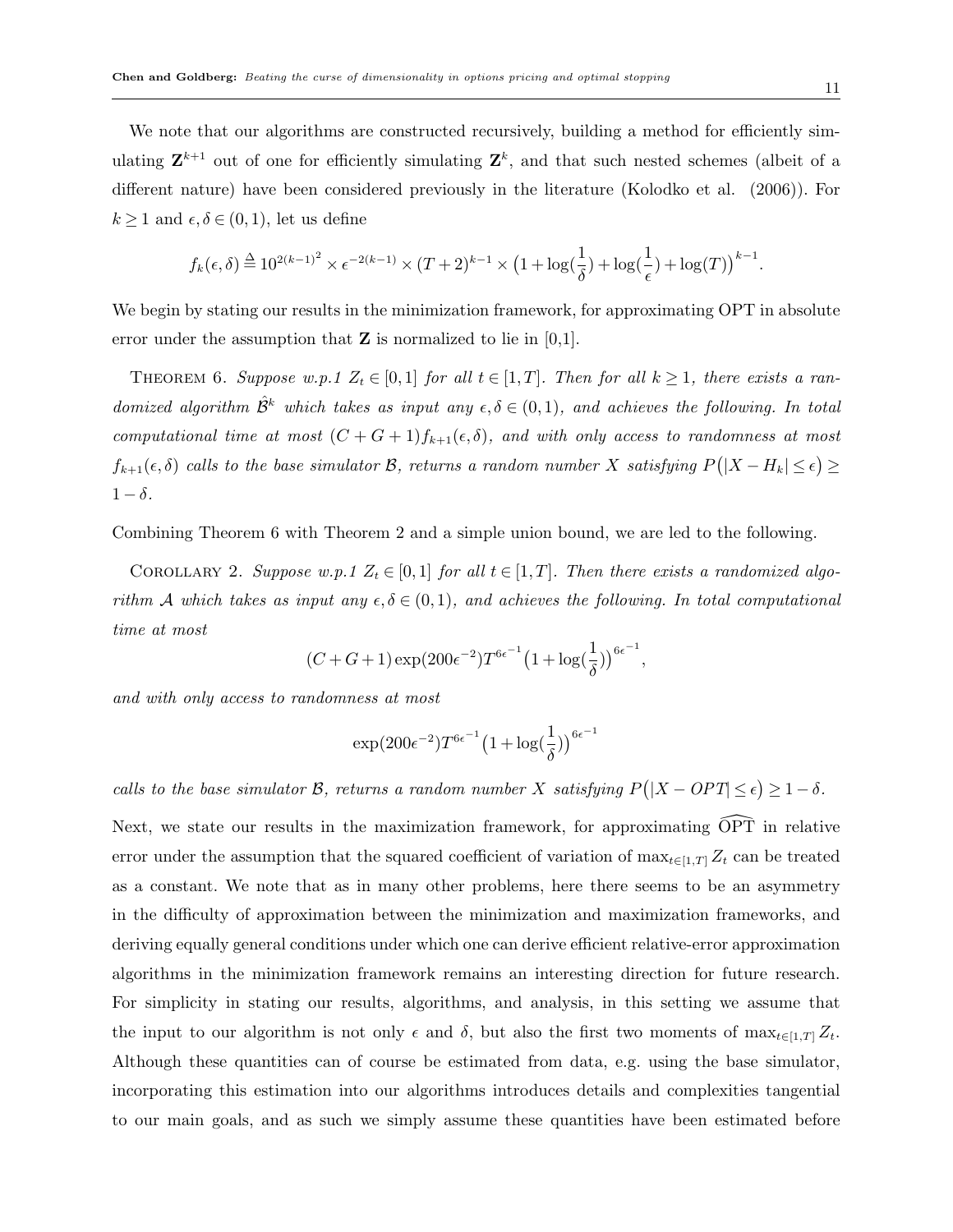applying our algorithm. Again for clarity of exposition we assume exact knowledge of these two moments, with the understanding that in many practical settings one would only have associated (probabilistic) estimates, where we note that our algorithms could be easily modified to account for such considerations, at the cost of slightly different guarantees and increased complexity in describing our methods and results.

THEOREM 7. Under no assumptions other than the non-negativity of **Z** and finiteness of  $M_1 \triangleq$  $E[\max_{t \in [1,T]} Z_t], M_2 \triangleq E[(\max_{t \in [1,T]} Z_t)^2],$  the following is true. Let  $\gamma_0 \triangleq \frac{M_2}{(M_1)}$  $\frac{M_2}{(M_1)^2}$ , i.e. one plus the squared coefficient of variation of the max. There exists a randomized algorithm  $\hat{A}$  which takes as input any  $\epsilon, \delta \in (0,1)$ , and  $M_1 = E[\max_{t \in [1,T]} Z_t], M_2 = E[(\max_{t \in [1,T]} Z_t)^2] \in \mathcal{R}^+$ , and achieves the following. In total computational time at most

$$
(C+G+1)\exp\big(10^{20}\gamma_0^9\epsilon^{-6}\big)T^{10^8\gamma_0^{\frac{9}{2}}\epsilon^{-3}}\big(1+\log(\frac{1}{\delta})\big)^{10^8\gamma_0^{\frac{9}{2}}\epsilon^{-3}},
$$

and with only access to randomness at most

$$
\exp\big(10^{20} \gamma_0^9 \epsilon^{-6}\big) T^{10^8 \gamma_0^{\frac{9}{2}} \epsilon^{-3}} \big(1 + \log(\frac{1}{\delta})\big)^{10^8 \gamma_0^{\frac{9}{2}} \epsilon^{-3}}
$$

calls to the base simulator B, returns a random number X satisfying  $P(|X - \widehat{OPT}| \le \epsilon \times \widehat{OPT}) \ge$  $1 - \delta$ .

Of course, for the explicit bounds of Theorem 6, Corollary 2, and Theorem 7, many known methods will (for many parameter regimes) exhibit much faster runtimes. However, we emphasize that essentially all of the aforementioned ADP methods have runtimes which scale exponentially in the dimension (also typically requiring a Markovian assumption), and all of the aforementioned iterative or pure-dual methods have runtimes which scale exponentially in the time horizon, if one requires theoretical guarantees of good performance. Indeed, the existence of an algorithm which can yield a solution with strong theoretical approximation guarantees in time polynomial in both the dimension and time horizon was not previously known to exist. We leave as a pressing direction for future research devising tighter bounds and more practical algorithms, based on the insights from this work, and also understanding which methods may be best for which parameter settings and instance-specific features. We also note that although such polynomial bounds were not known for any existing methods, it is also an interesting question whether (especially in light of our own work) such bounds can be proven, perhaps for suitable modifications of those methods.

We next state our algorithmic results w.r.t. implementing efficient stopping strategies with analogous performance guarantees. For space considerations and clarity of exposition, we only state such results in the minimization framework under our previous normalization assumption, and again note that analogous results may be proven under a variety of different assumptions. There is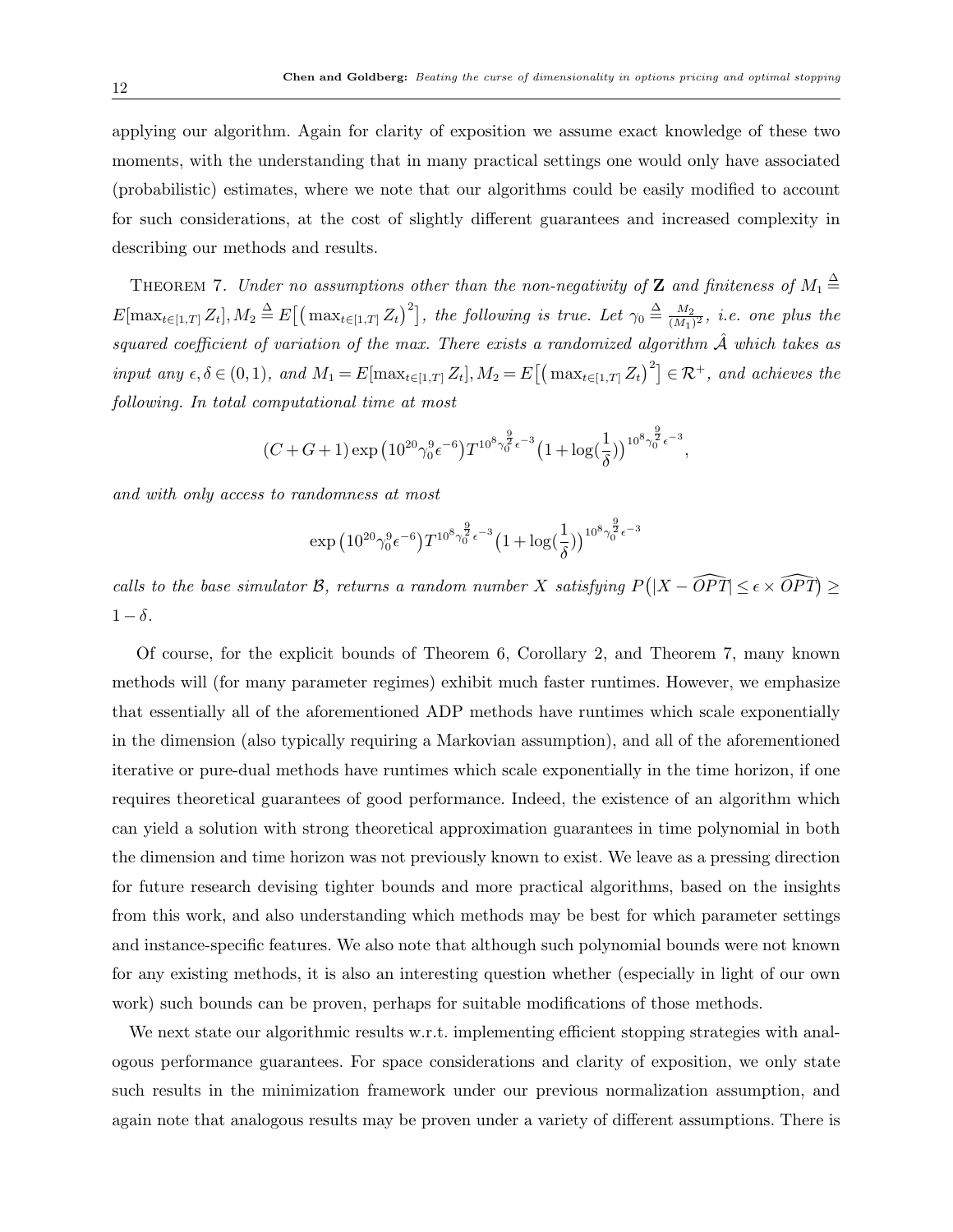a subtlety here, as one might think that since our previous results yield approximate value-function evaluations, it should be immediate from known black-box reductions (Singh and Yee (1994)) that we also get a good approximate stopping strategy. However, the problem with such an approach is it would typically require one to approximate the value function to an additive error going to 0 as T grows large (Singh and Yee (1994), Chen and Glasserman (2007), Van Roy (2010)). In our framework, this would not work, as it would require deeply nested conditional expectations. Fortunately, en route to our main results we will prove strong pathwise convergence results, which will allow us to overcome this problem, yielding the following results. We note that our results are stated in terms of the existence of an efficiently implementable randomized stopping time, and we refer the reader to Chalasani et al. (2001) and Levin and Peres (2017) for associated standard definitions regarding the formal definition of a randomized stopping time as an appropriate mixture of F-adapted stopping times. We also note that several past works have explicitly studied the connection between value-function-approximation and approximately optimal stopping times in the context of optimal stopping and options pricing, but their results are incomparable to our own (Van Roy (2010), Belomestny (2011)).

COROLLARY 3. Suppose w.p.1  $Z_t \in [0,1]$  for all  $t \in [1,T]$ . Then for all  $\epsilon \in (0,1)$ , there exists a randomized stopping time  $\tau_{\epsilon}$  s.t.  $E[Z_{\tau_{\epsilon}}] - OPT \leq \epsilon$ , and with the following properties. At each time step, the decision of whether to stop (if one has not yet stopped) can be implemented in total computational time at most  $(C+G+1)f_{\lceil\frac{4}{\epsilon}\rceil}(\frac{\epsilon}{4})$  $\frac{\epsilon}{4}$ ,  $\frac{\epsilon}{47}$  $\left(\frac{\epsilon}{4T}\right)$  , and with only access to randomness at most  $f_{\lceil\frac{4}{\epsilon}\rceil}(\frac{\epsilon}{4}$  $\frac{\epsilon}{4}$ ,  $\frac{\epsilon}{47}$  $\frac{\epsilon}{4T}$ ) calls to the base simulator B.

Although we defer the details of the stopping time  $\tau_{\epsilon}$  and all relevant algorithms to Section 5, we note that intuitively one can (roughly) take  $\tau_{\epsilon}$  to be the stopping time which stops the first time that (a simulated approximation of)  $Z_t^{\lceil \frac{4}{\epsilon} \rceil}$  $t^{\frac{1}{\epsilon} \atop t}$  is less than  $\frac{1}{2} \epsilon$ .

We conclude this section by briefly circling back to our statement in Section 1 regarding the fact that the problem  $\sup_{\tau \in \mathcal{T}} E[Z_{\tau}],$  the setting of primary interest in the context of options pricing, can w.l.o.g. be transformed into a problem of the form  $\inf_{\tau \in \mathcal{T}} E[Z_{\tau}']$  for appropriate non-negative Z'. Of course, if there exists a finite known upper bound U on **Z**, one can set  $Z'_t = U - Z_t$ , in which case  $\sup_{\tau \in \mathcal{T}} E[Z_{\tau}] = U - \inf_{\tau \in \mathcal{T}} E[Z_{\tau}']$ . Alternatively, if such an upper bound is unavailable or computationally undesirable, one can set  $Z'_t = E[\max_{i \in [1,T]} Z_i | \mathcal{F}_t] - Z_t$ , in which case (by optional stopping)  $\sup_{\tau \in \mathcal{T}} E[Z_{\tau}] = E[\max_{t \in [1,T]} Z_t] - \inf_{\tau \in \mathcal{T}} E[Z_{\tau}']$ . Under both transformations, one can then apply our approach to the associated minimization problem, where we note that all relevant runtime analyses remain unchanged in their essential parts with only minor modification, e.g. under the second transformation all recursions must be carried out to one greater depth as even  $Z_t$ must be computed by estimating an appropriate conditional expectation. Indeed, our results in the maximization framework, i.e. Theorem 7, implement such a transformation combined with a carefully chosen truncation.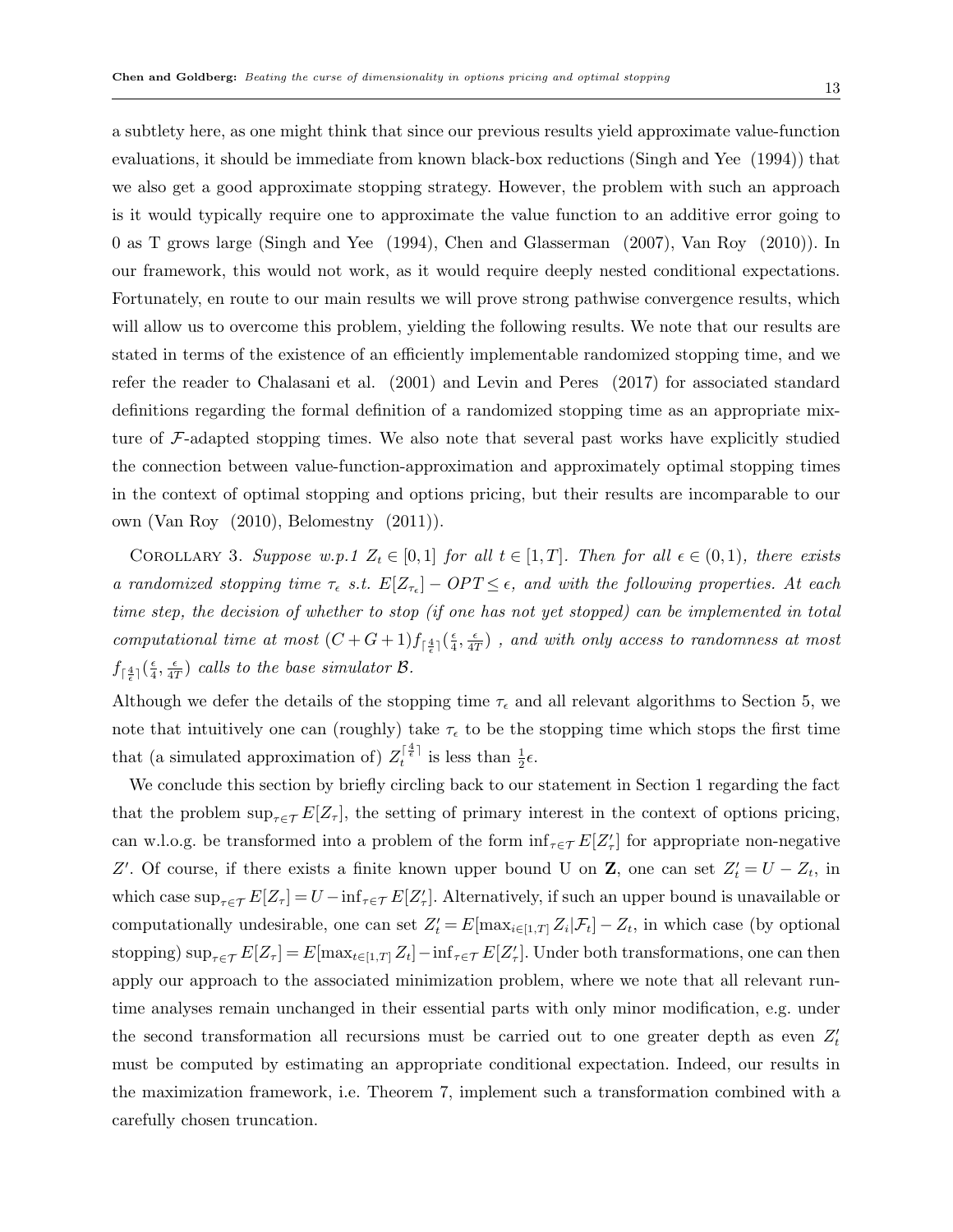#### 2.6. Outline of rest of paper

The remainder of the paper proceeds as follows. We derive our pure-dual martingale representation, compare to related approaches from the literature, and give an interpretation in terms of network flows in Section 3. In Section 4 we prove several bounds on the rate of convergence of our methodology, and provide several illustrative examples. We derive our main algorithmic results in Section 5, proving explicit bounds on the required computational and sample complexity needed to achieve a given performance guarantee. We provide concluding remarks and some interesting directions for future research in Section 6. We also provide a technical appendix in Section 7, which contains several proofs from throughout the paper.

# 3. Proof of Theorem 1, dual martingales, and network flows.

In this section we formalize our pure-dual approach and prove Theorem 1, put our results in the broader context of other related work, and give a formulation in terms of network flows.

#### 3.1. Proof of Theorem 1

We begin by observing that our earlier simple intuition from Section 2.2, i.e. recursively applying the optional stopping theorem to the appropriate remainder term, combined with definitions, immediately yields the following.

LEMMA 1. For all  $k \geq 1$ ,  $OPT = \sum_{i=1}^{k} E[\min_{t \in [1,T]} Z_t^i] + \inf_{\tau \in \mathcal{T}} E[Z_{\tau}^{k+1}]$ . In addition, w.p.1  $Z_t^k$ is non-negative for all  $k \geq 1$  and  $t \in [1, T]$ ; and for each  $t \in [1, T]$ , w.p.1  $\{Z_t^k, k \geq 1\}$  is a monotone decreasing sequence of random variables.

We would be done (at least with the proof of Theorem 1) if we could show that  $\lim_{k\to\infty} \inf_{\tau \in \mathcal{T}} E[Z_{\tau}^{k+1}] = 0$ . We now prove this, thus completing the proof of Theorem 1.

*Proof of Theorem 1:* It follows from monotone convergence that  $\{Z^k, k \geq 1\}$  converges a.s., and thus  $\{Z_T^{k+1} - Z_T^k, k \ge 1\}$  converges a.s. to 0. Since by definition, for all  $k \ge 1$ , w.p.1  $Z_T^{k+1} = Z_T^k$  $E\left[\min_{i\in[1,T]} Z_i^k | \mathcal{F}_T \right]$ , and by measurability w.p.1  $E\left[\min_{i\in[1,T]} Z_i^k | \mathcal{F}_T \right] = \min_{i\in[1,T]} Z_i^k$ , we conclude that

$$
\{\min_{i \in [1,T]} Z_i^k, k \ge 1\} \quad \text{converges a.s. to 0.} \tag{3}
$$

Thus, for any  $j \geq 1$ , there exists  $K_j$  s.t.  $k \geq K_j$  implies  $P(\min_{i \in [1,T]} Z_i^k \geq \frac{1}{i})$  $\frac{1}{j}$ ) <  $\frac{1}{j^2}$  $\frac{1}{j^2}$ . It follows that there exists a strictly increasing sequence of integers  $\{K'_j, j \geq 1\}$  s.t.  $P(\min_{i \in [1,T]} Z_i^{K'_j} \geq \frac{1}{i})$  $(\frac{1}{j}) < \frac{1}{j^2}$  $\frac{1}{j^2}$  .

For stopping problem  $\inf_{\tau \in \mathcal{T}} E[Z_{\tau}^{K'}]$ , consider the stopping time  $\tau'_j$  which stops the first time  $Z_t^{K'_j} \leq \frac{1}{i}$  $\frac{1}{j}$ , and stops at time T if no such time has yet occurred by the end of the horizon. Let  $I'_j$ be the indicator for the event  $\{\min_{i\in[1,T]} Z_i^{K_j'} > \frac{1}{i}\}$  $\frac{1}{j}$ . Note that w.p.1,  $Z_{\tau'_j}^{K'_j} \leq \overline{Z}_j \stackrel{\Delta}{=} \frac{1}{j} + I'_j Z_T^{K'_j}$ . Recall that under our definitions,  $\{ \mathbf{Z}^{K'}_{j}, j \geq 1 \}$  are all constructed on the same probability space, and thus  $\{Z^{K'_j}_T, j \geq 1\}$  is monotone decreasing. It follows from Borel-Cantelli that  $\{I'_j, j \geq 1\}$  equals 0 after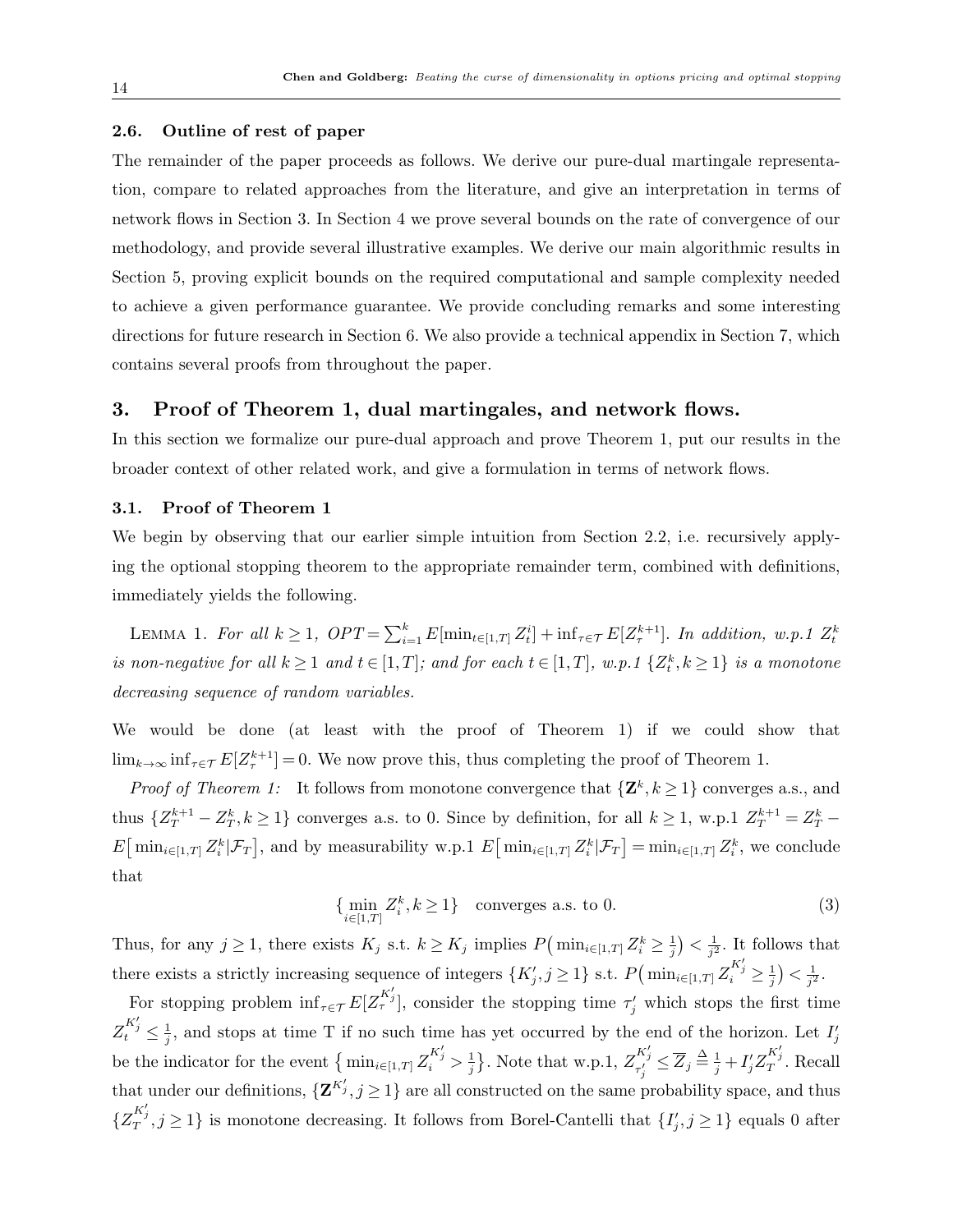some a.s. finite time, and thus  $\{\overline{Z}_i, j \geq 1\}$  converges a.s. to 0. But by monotonicity, integrability, and non-negativity, we may apply dominated convergence to conclude that  $\lim_{j\to\infty} E[\overline{Z}_j] = 0$ , which implies that  $\lim_{j\to\infty} E\left[Z^{K'_j}_{\tau'_j}\right] = 0$ , and thus  $\lim_{j\to\infty} \inf_{\tau \in \mathcal{T}} E[Z^{K'_j}_{\tau'}] = 0$ . Thus the sequence  $\{\inf_{\tau \in \mathcal{T}} E[Z_{\tau}^j], j \geq 1\}$ , which is monotone decreasing by non-negativity and Lemma 1, has a subsequence which converges to 0, and thus must itself converge to 0. Letting  $k \to \infty$  in Lemma 1 then completes the proof.  $Q.E.D.$ 

### 3.2. The optimal dual martingale and Proof of Corollary 1

We now explicitly describe the optimal martingale derived from our approach. First, we provide some additional background on martingale duality.

3.2.1. Background on martingale duality. There are many different, essentially equivalent statements of the relevant duality, and we take as our starting point a formulation essentially identical to what is referred to in several papers as a dual satisfying 0-sure-optimality (Schoenmakers et al. (2013), Belomestny et al. (2013), Belomestny (2017)).

LEMMA 2 (0-sure-optimal dual for optimal stopping).

$$
OPT = \sup \left\{ x \in \mathcal{R} : \exists M \in \mathcal{M}^x \text{ s.t. } P\left(\min_{t \in [1,T]} (Z_t^1 - M_t) = 0\right) = 1 \right\}.
$$

We note that prior works studying 0-sure-optimal martingale duality actually imply that any martingale M adapted to F s.t.  $P(\min_{t \in [1,T]} (Z_t^1 - M_t) = 0) = 1$  must have mean equal to OPT, but for our purposes an optimization-oriented formulation as asserted in Lemma 2 will be convenient.

**3.2.2.** Our optimal dual martingale. Let  $S \triangleq \sum_{k=1}^{\infty} \min_{i \in [1,T]} Z_i^k$ , where we note that S is non-negative with finite mean by Theorem 1 and monotone convergence. Let MAR denote the Doob martingale s.t.  $\text{MAR}_t = E[S|\mathcal{F}_t], t \in [1,T]$ . We now prove that **MAR** is the optimal dual martingale arising from our pure-dual approach. Recall from Lemma 1 (and monotone convergence) that  $\{ \mathbf{Z}^k, k \geq 1 \}$  converges a.s. to a limiting T-dimensional random vector  $\mathbf{Z}^{\infty} = \{ Z_t^{\infty}, t \in [1, T] \}.$ 

LEMMA 3.  $E[MAR_1] = OPT$ , and  $P\left( \min_{t \in [1,T]} (Z_t^1 - MAR_t) = 0 \right) = 1$ .

*Proof:* For all  $t \in [1, T]$ ,  $Z_t^1 - \text{MAR}_t$  equals

$$
Z_t^1 - E\big[\sum_{k=1}^{\infty} \min_{i \in [1,T]} Z_i^k | \mathcal{F}_t\big] = Z_t^1 - E\big[\min_{i \in [1,T]} Z_i^1 | \mathcal{F}_t\big] - E\big[\sum_{k=2}^{\infty} \min_{i \in [1,T]} Z_i^k | \mathcal{F}_t\big] = Z_t^2 - E\big[\sum_{k=2}^{\infty} \min_{i \in [1,T]} Z_i^k | \mathcal{F}_t\big].
$$

By applying the above inductively, we find that for all  $j \ge 1$  and  $t \in [1, T]$ , w.p.1

$$
Z_t^1 - \text{MAR}_t = Z_t^j - E\left[\sum_{k=j}^{\infty} \min_{i \in [1,T]} Z_i^k | \mathcal{F}_t\right].
$$
\n
$$
\tag{4}
$$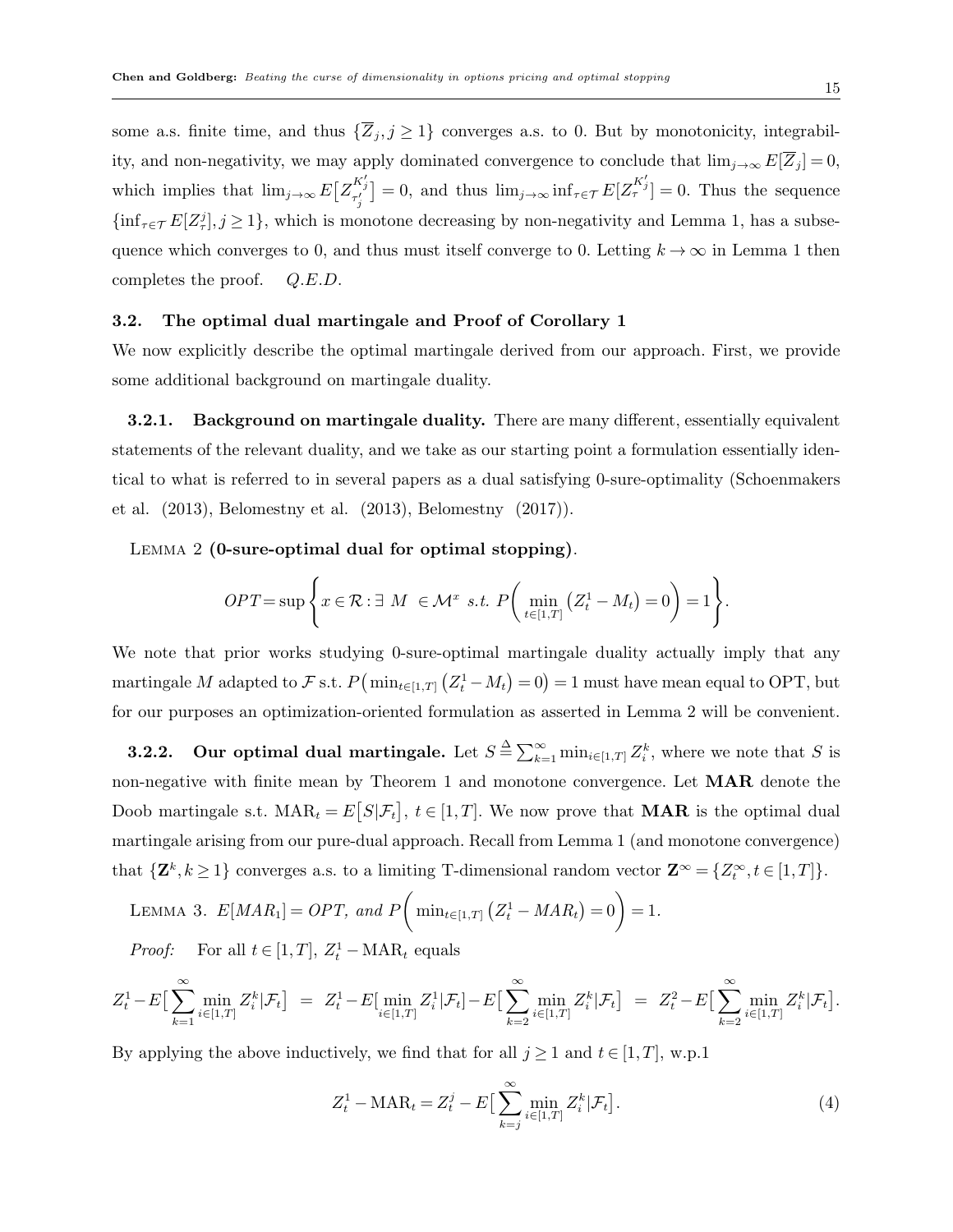By taking limits in (4), we now prove that w.p.1

$$
Z_t^1 - \text{MAR}_t = Z_t^\infty \text{ for all } t \in [1, T]. \tag{5}
$$

Indeed, we already know that  $\{Z_t^j, j \geq 1\}$  converges a.s. to  $Z_t^{\infty}$  for all  $t \in [1, T]$ . Next, we claim that  $\{E\left[\sum_{k=j}^{\infty}\min_{i\in[1,T]}Z_i^k|\mathcal{F}_t\right], j\geq 1\}$  converges a.s. to 0 for all  $t\in[1,T]$ . Since  $\left\{\sum_{k=j}^{\infty}\min_{i\in[1,T]}Z_i^k, j\geq 1\right\}$ 1) is monotone and non-negative, and conditional expectation preserves almost sure dominance, it follows that  $\{E\left[\sum_{k=j}^{\infty} \min_{i\in[1,T]} Z_i^k | \mathcal{F}_t\right], j\geq 1\}$  is monotone and non-negative. Hence by monotone convergence,  $\{E\left[\sum_{k=j}^{\infty} \min_{i\in[1,T]} Z_i^k | \mathcal{F}_t\right], j\geq 1\}$  converges almost surely to a limiting nonnegative r.v.  $Q^t$ , and  $E[Q^t] = \lim_{j \to \infty} E\left[\sum_{k=j}^{\infty} \min_{i \in [1,T]} Z_i^k\right]$ . Combining with Theorem 1, we conclude that  $E[Q^t] = 0$ , and thus by non-negativity  $Q^t = 0$  w.p.1, completing the proof that  $\left\{E\big[\sum_{k=j}^{\infty}\min_{i\in[1,T]}Z_i^k|\mathcal{F}_t\big],j\geq 1\right\}$  converges a.s. to 0 for all  $t\in[1,T]$ .

Taking limits (in j) in the right-hand-side of (4) then completes the proof of (5). Next, note that the basic properties of a.s. convergence, continuity of the min function, and a.s. convergence of  $\{ \mathbf{Z}^k, k \geq 1 \}$  to  $\mathbf{Z}^{\infty}$ , imply that  $\{ \min_{i \in [1,T]} Z_i^k, k \geq 1 \}$  converges a.s. to  $\min_{i \in [1,T]} Z_i^{\infty}$ . Combining with (3), we conclude that  $\min_{i\in[1,T]} Z_i^{\infty} = 0$  w.p.1. Combining the above, it follows that  $P\left(\min_{t\in[1,T]} (Z_t^1-\text{MAR}_t)=0\right)=1$ . As Theorem 1 and the definition of **MAR** imply that  $E[\text{MAR}_1] = \text{OPT}$ , this completes the proof.  $Q.E.D$ .

#### 3.2.3. Proof of Corollary 1.

Proof of Corollary 1: The proof follows immediately from Lemmas 3 and 2, combined with optional stopping, and we omit the details. Q.E.D.

#### 3.3. Optimization formulations for duality, non-negativity, and network flows

In this section we describe a novel connection between optimal stopping and max-flow problems. For an overview of max-flow problems and network optimization more generally, we refer the reader to Ahuja et al. (2014) and Christiano et al. (2011). Linear programming (LP) formulations for optimal stopping have been studied by several authors, and we refer the reader to the very relevant work Chen and Glasserman (2007), which connects LP duality to martingale duality, as well as other works such as Buchbinder et al. (2010). However, it seems that previous authors never made the leap from such LPs to even more structured max-flow problems. We do note that some relevant considerations of non-negativity were previously studied for the multiplicative form of the martingale dual in Jamshidian (2007), although no connection to max-flow was made.

**3.3.1.** Additional notations. For simplicity, we suppose (in this section only) that there is a finite (possibly very large) set S of D-dimensional vectors s.t. for all  $t \in [1, T]$ , and all D by t matrices  $\gamma$  one can form by drawing all columns from S (in an arbitrary manner, possibly with repetition), it holds that  $P(Y_{[t]} = \gamma) > 0$ , while  $P(Y_{[t]} = \gamma') = 0$  for any  $\gamma' \in \mathbb{N}^t$  which cannot be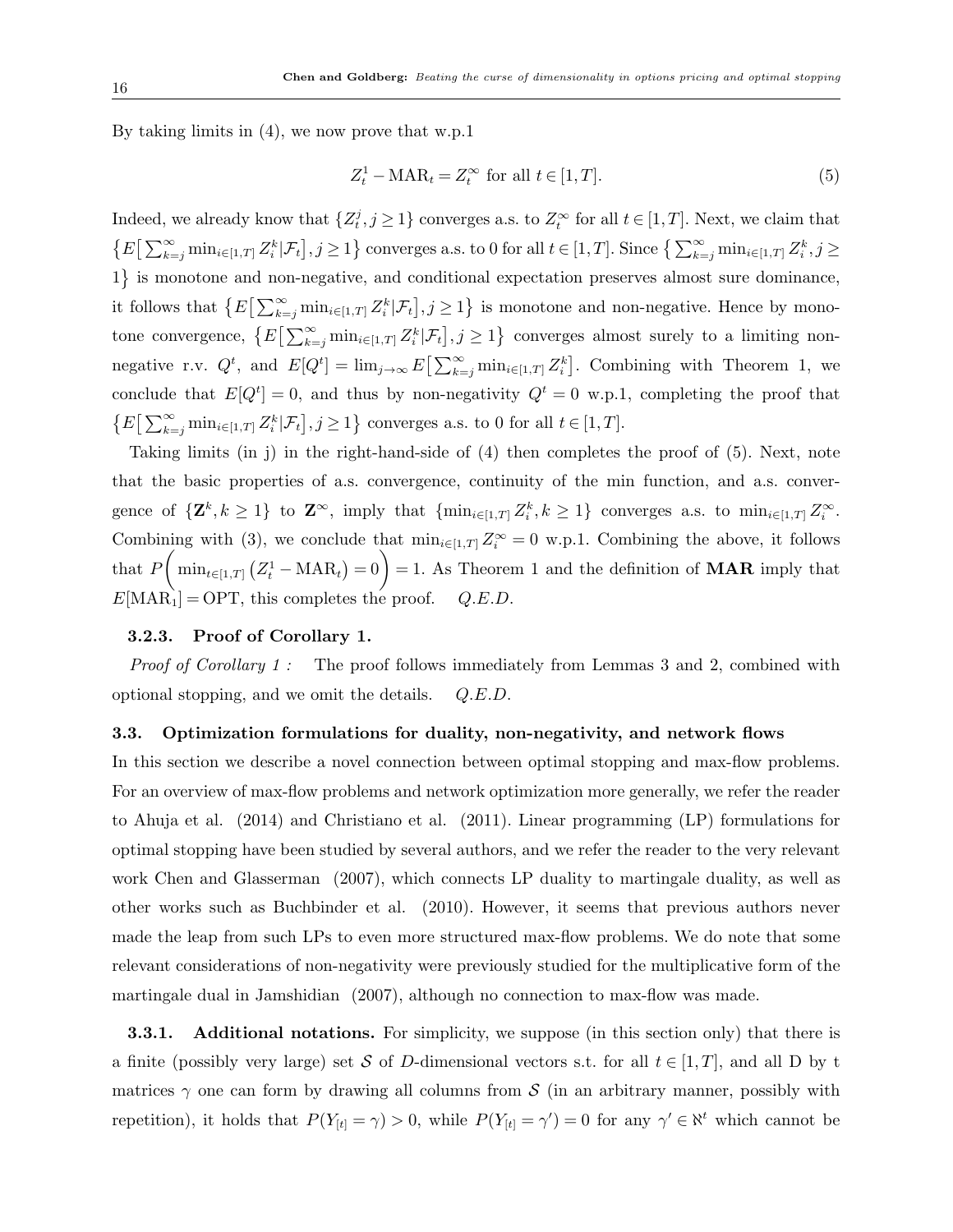formed in this way. Letting  $\overline{N}^t$  denote the set of all D by t matrices  $\gamma$  one can form by drawing all columns from S, this is equivalent to assuming  $P(Y_{[t]} \in \overline{N}^t) = 1$ , and  $P(Y_{[t]} = \gamma) > 0$  for all  $\gamma \in \overline{\aleph}^t$ . Note that our assumption further implies that for all  $t \in [1, T-1], v \in \mathcal{S}$ , and  $\gamma \in \overline{\aleph}^t$ ,  $P(Y_{t+1} = v | Y_{[t]} = \gamma) > 0$ . Of course, these probabilities may be very different for different  $t, \gamma, s$ . We further assume that all  $v \in S$  have rational entries, and that  $P(Y_{[t]} = \gamma)$  is rational for all  $t \in [1, T]$ and  $\gamma \in \overline{\mathbb{N}}^t$ , to preclude certain pathologies when talking about flows. These conditions, although not strictly necessary, will simplify notations considerably. Furthermore, it follows from standard approximation arguments that these assumptions are essentially w.l.o.g. For any martingale M adapted to F, any  $t \in [1,T]$ , and any  $\gamma \in \overline{\aleph}^t$ , let  $M_t(\gamma)$  denote the value of the martingale at time t when  $Y_{[t]} = \gamma$ . For  $t \in [1, T-1]$ ,  $\gamma \in \overline{\aleph}^t$ , and  $v \in \mathcal{S}$ , let  $\gamma|v$  denote the element of  $\overline{\aleph}^{t+1}$  s.t.  $\gamma|v_{[t]} = \gamma, \gamma|v_{t+1} = v$ , i.e. the matrix derived by appending v to the right of  $\gamma$ .

3.3.2. Optimization formulations and non-negativity. We begin by observing that the dual characterization for OPT given in Lemma 2 can be formulated as an optimization problem as follows. This follows from the basic definitions associated with martingales, and is generally known (Chen and Glasserman (2007)).

Lemma 4. OPT is equivalent to the value of the following optimization problem OPT1, with variables  $\{M_t(\gamma), t \in [1, T], \gamma \in \overline{\aleph}^t\}.$ 

$$
\max \sum_{v \in S} M_1(v) P(Y_1 = v)
$$
  
\n
$$
M_t(\gamma) = \sum_{v \in S} M_{t+1}(\gamma|v) P(Y_{t+1} = v | Y_{[t]} = \gamma) \quad \text{for all } t \in [1, T-1], \gamma \in \overline{\mathbb{N}}^t;
$$
  
\n
$$
M_t(\gamma) \le Z_t(\gamma) \quad \text{for all } t \in [1, T], \gamma \in \overline{\mathbb{N}}^t;
$$
  
\n
$$
\text{For all } \gamma \in \overline{\mathbb{N}}^T, \text{ there exists } t \in [1, T] \text{ s.t. } M_t(\gamma_{[t]}) = Z_t(\gamma_{[t]}).
$$

However, what we believe prior works failed to do was fully utilize the fact that OPT1 has an optimal solution which is non-negative, where we note that most dual martingale solutions proposed previously in the literature would not necessarily be non-negative. Indeed, it follows from Lemma 3 that OPT1 has a non-negative optimal solution. Imposing such non-negativity, combining with a straightforward contradiction argument which then allows us to drop the final constraint (which is always binding in the optimal solution to any max-flow problem), and performing the transformation  $F_t(\gamma) = M_t(\gamma)P(Y_{[t]} = \gamma)$ , we arrive at the following reformulation.

Lemma 5. OPT is equivalent to the value of the following linear program LP2, with variables  ${F_t(\gamma), t \in [1, T], \gamma \in \overline{\aleph}^t}.$ 

$$
\max \sum_{v \in \mathcal{S}} F_1(v)
$$
  
\n
$$
F_t(\gamma) = \sum_{v \in \mathcal{S}} F_{t+1}(\gamma | v) \quad \text{for all } t \in [1, T-1], \gamma \in \overline{\aleph}^t;
$$
  
\n
$$
0 \le F_t(\gamma) \le Z_t(\gamma) P(Y_{[t]} = \gamma) \quad \text{for all } t \in [1, T], \gamma \in \overline{\aleph}^t.
$$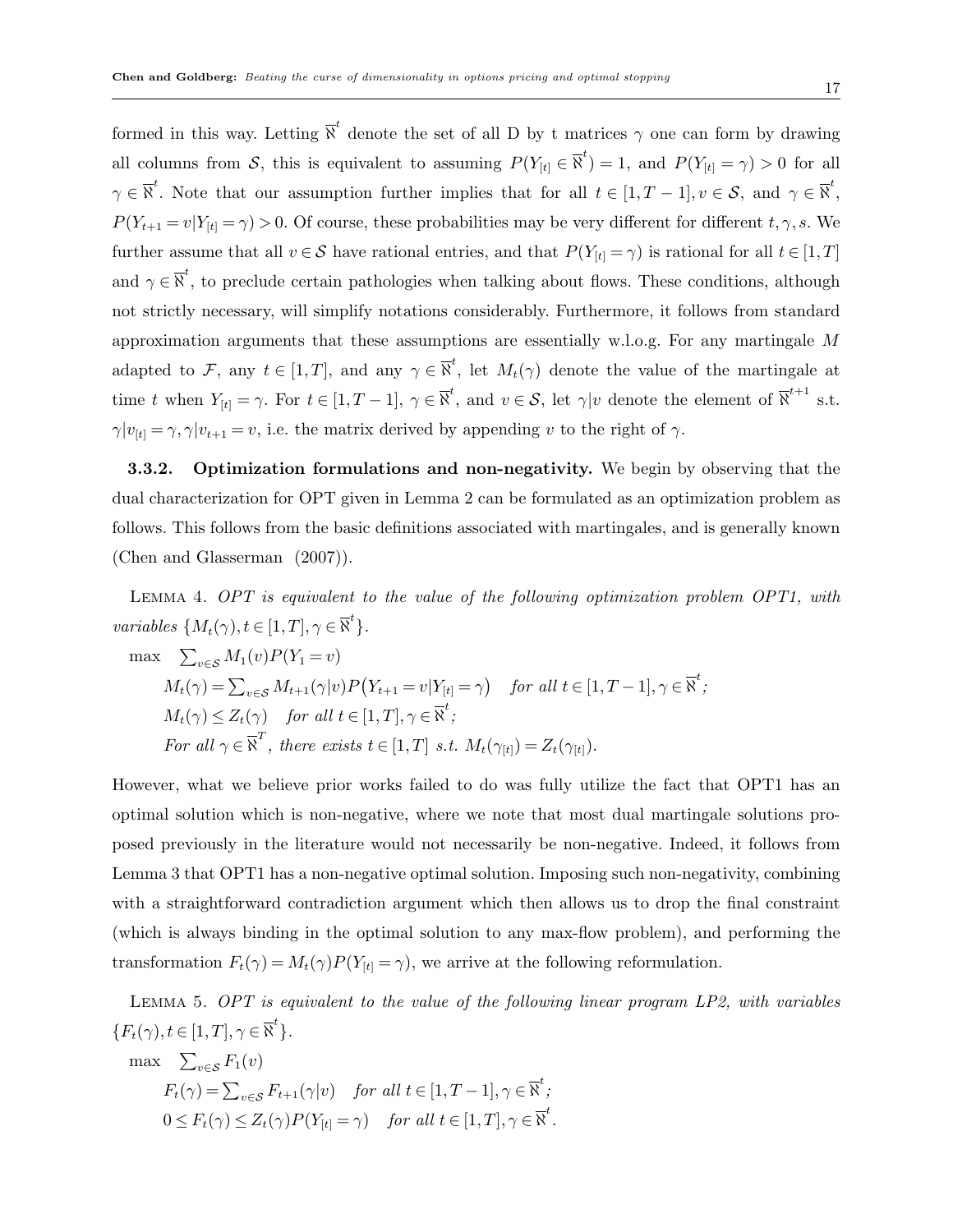3.3.3. Connection to max-flow min-cut. We now observe that LP2 is a standard max s-t flow problem. Indeed, consider a flow network  $N$  with source node  $s$  and sink node  $t$ , constructed as follows. For all  $i \in [1, T]$  and  $\gamma \in \overline{\aleph}^i$ , there is a node  $n_{\gamma}$ , in addition to the source node s and sink node t. For all  $\gamma \in \overline{\mathbb{R}}^1$ , there is an undirected edge  $(s, n_\gamma)$ , i.e. between node s and node  $n_\gamma$ , with capacity  $Z_1(\gamma)P(Y_{[1]}=\gamma)$ . For all  $\gamma\in\overline{\aleph}^T$ , there is an undirected edge  $(n_\gamma,t)$  with capacity  $\infty$ . For all  $i \in [1, T-1], \gamma \in \overline{\aleph}^i, v \in \mathcal{S}$ , there is an undirected edge  $(n_{\gamma}, n_{\gamma|v})$  with capacity  $Z_{i+1}(\gamma|v)P(Y_{[i+1]} =$  $\gamma|v\rangle$ . Then standard arguments from max-flow theory (the details of which we omit) yield the following.

Lemma 6. OPT is equivalent to the value of a maximum s-t flow in network N. Using the relation  $F_t(\gamma) = M_t(\gamma)P(Y_{[t]} = \gamma)$ , one may recover a 0-sure-optimal dual martingale from an optimal flow in network N, and visa-versa.

Interestingly, max-flow min-cut then reveals a very natural interpretation of optimal stopping in terms of finding the minimum cut in N, where we note that there is indeed a straightforward bijection between minimal cuts in N and stopping times. Although a closely related observation was made in Chen and Glasserman (2007), it seems this explicit connection between optimal stopping and max-flow / min-cut is novel. We leave further exploring this connection, e.g. applying other algorithms from the well-established theory of max-flows to optimal stopping and options pricing, as an interesting direction for future research. In addition, we note that optimal stopping and options pricing thus provide another simple yet elegant testament to the power of network flows as a modeling tool and optimization framework.

N's special structure endows the underlying max-flow problem with some special features, which may be helpful in devising other flow-inspired algorithms for optimal stopping. We note that there is a vast literature on specialized algorithms for related families of networks (Brucker (1984), Hoffman (1988), Goldberg and Tarjan (1988), Hoffman (1992), Vishkin (1992), Cohen (1995)). For example, let us recall that in an s-t flow problem, a blocking flow is a feasible flow such that every s-t path has at least one saturated edge, i.e. edge whose flow equals the capacity of that edge. It is well-known that in a general max s-t flow problem, a blocking flow need not be optimal, although any optimal flow must be a blocking flow. However, in a tree network such as N, it is actually true that every blocking flow is optimal. The proof follows from a straightforward contradiction argument and is generally well-known, and we omit the details (Hoffman (1985, 1992)). This fact provides a different way to interpret several properties of 0-sure-optimal dual martingales which appear in previous works, which all boil down to the fact that if a certain process has a zero along every sample path then a certain martingale must be dual-optimal.

As max-flow is already a polynomial-time solvable problem, and the max-flow problem on N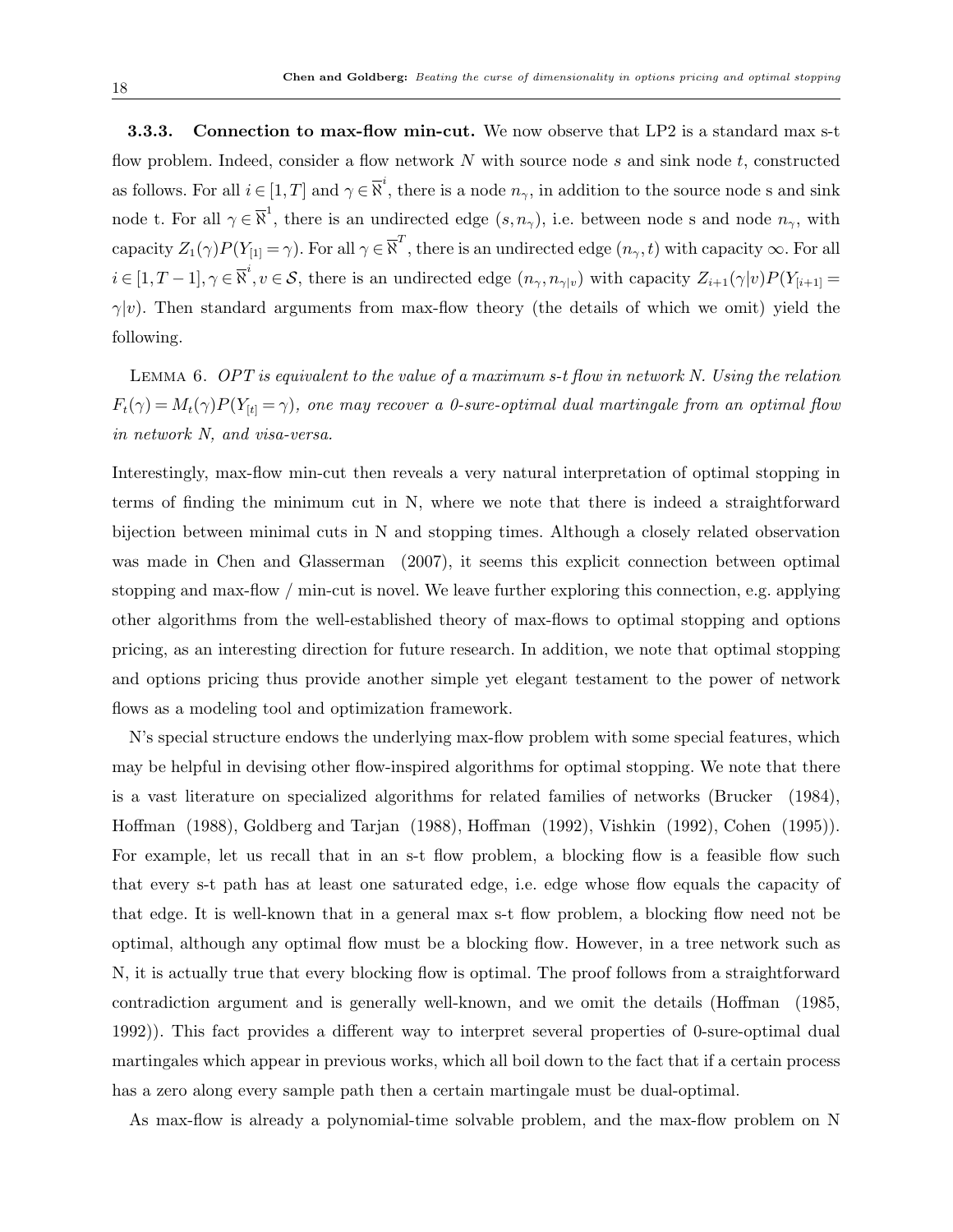is even easier due to its tree structure (and can in fact be solved by a simple dynamic program which is conceptually equivalent to the backwards-induction approach to optimal stopping), one can of course ask why path-dependent optimal stopping should be considered a hard problem. The answer is that even very fast max-flow algorithms typically focus on a runtime polynomial in the number of nodes and edges, which will grow exponentially in T for path-dependent optimal stopping. Our pure-dual representation and Theorem 1 can be interpreted as an algorithm for such flow problems, which augments flow along all paths simultaneously in a series of rounds (each term of our expansion corresponding to the total flow pushed in a given round). For example, in the first round, the amount of flow pushed along the s-t path corresponding to  $\gamma \in \overline{N}^T$  equals  $(\min_{t\in[1,T]}Z_t(\gamma_{[t]}))\times P(Y_{[T]}=\gamma)$ , and hence the total flow pushed in the first round (by summing over all paths) equals  $E[\min_{t \in [1,T]} Z_t]$ . Similarly, for  $t \in [1, T-1]$ ,  $\gamma \in \overline{\aleph}^t$ , and  $v \in \mathcal{S}$ , the flow pushed along the edge  $(n_{\gamma}, n_{\gamma|v})$  in the first round equals  $E\left[\min_{i\in[1,T]}Z_i\big|\mathcal{F}_{t+1}\right](\gamma|v)\times P(Y_{t+1}=\gamma|v)$ , where we note that feasibility (w.r.t. capacities) follows from the fact that  $E\left[\min_{i\in[1,T]}Z_i\big|\mathcal{F}_{t+1}\right](\gamma|v) \leq$  $Z_{t+1}(\gamma|v)$ . Theorem 2 bounds the distance from optimality after a given number of such rounds, while our algorithmic results can be interpreted as providing a very fast randomized algorithm for estimating the amount of flow pushed in each round (and hence the optimal value itself).

#### 3.4. Sure-optimal dual and algorithmic speedup

In this section we comment on a stronger sense in which certain dual martingales may be optimal, note that our approach does not have this property, and conjecture that this may play an important role in allowing our method to yield approximate solutions so quickly. For  $1 \le t_1 \le t_2 \le T$ , let  $\mathcal{T}^{t_1,t_2}$ denote the set of all integer-valued stopping times  $\tau$ , adapted to  $\mathcal{F}$ , s.t. w.p.1  $t_1 \leq \tau \leq t_2$ . Let us say that  $M \in \mathcal{M}^0$  has the sure-optimal property (w.r.t. **Z**) if: 1.  $P\left(\min_{t \in [1,T]} (Z_t - M_t) = \text{OPT}\right) = 1;$ and 2. for all  $i \in [1, T]$ ,  $P\left( \min_{t \in [i, T]} (Z_t - M_t + M_i) = \inf_{\tau \in \mathcal{T}^{i,T}} E[Z_\tau | \mathcal{F}_i] \right) = 1$ . We note that here we refer only to 0-mean martingales, as it simplifies the relevant discussions (and is w.l.o.g by appropriate translations and known results). As argued in Schoenmakers et al. (2013), every optimal stopping problem has such a sure-optimal dual solution, and this property may be helpful in algorithm design as it yields an optimality characterization in terms of certain suprema having zero variance. Schoenmakers et al. (2013) also notes that there are some dual approaches which yield 0-sure-optimal martingales, but not sure-optimal martingales, although most approaches indeed yield sure-optimal dual solutions. Interestingly, our approach does not necessarily yield a sure-optimal martingale, as we now show through a simple example, where we defer all associated proofs to the technical appendix.

Consider the setting in which the dimension  $D = 1$ , the horizon  $T = 3$ ;  $Y_1 = 0$  w.p.1;  $Y_2 = 1$ w.p.1;  $Y_3$  equals  $\frac{1}{2}$  w.p.  $\frac{1}{2}$ , and equals 1 w.p.  $\frac{1}{2}$ ; and the stopping problem is simply  $\inf_{\tau \in \mathcal{T}} E[Y_{\tau}],$ i.e.  $g_t(Y_{[t]}) = Y_t$  for all  $t \in [1, 3]$ .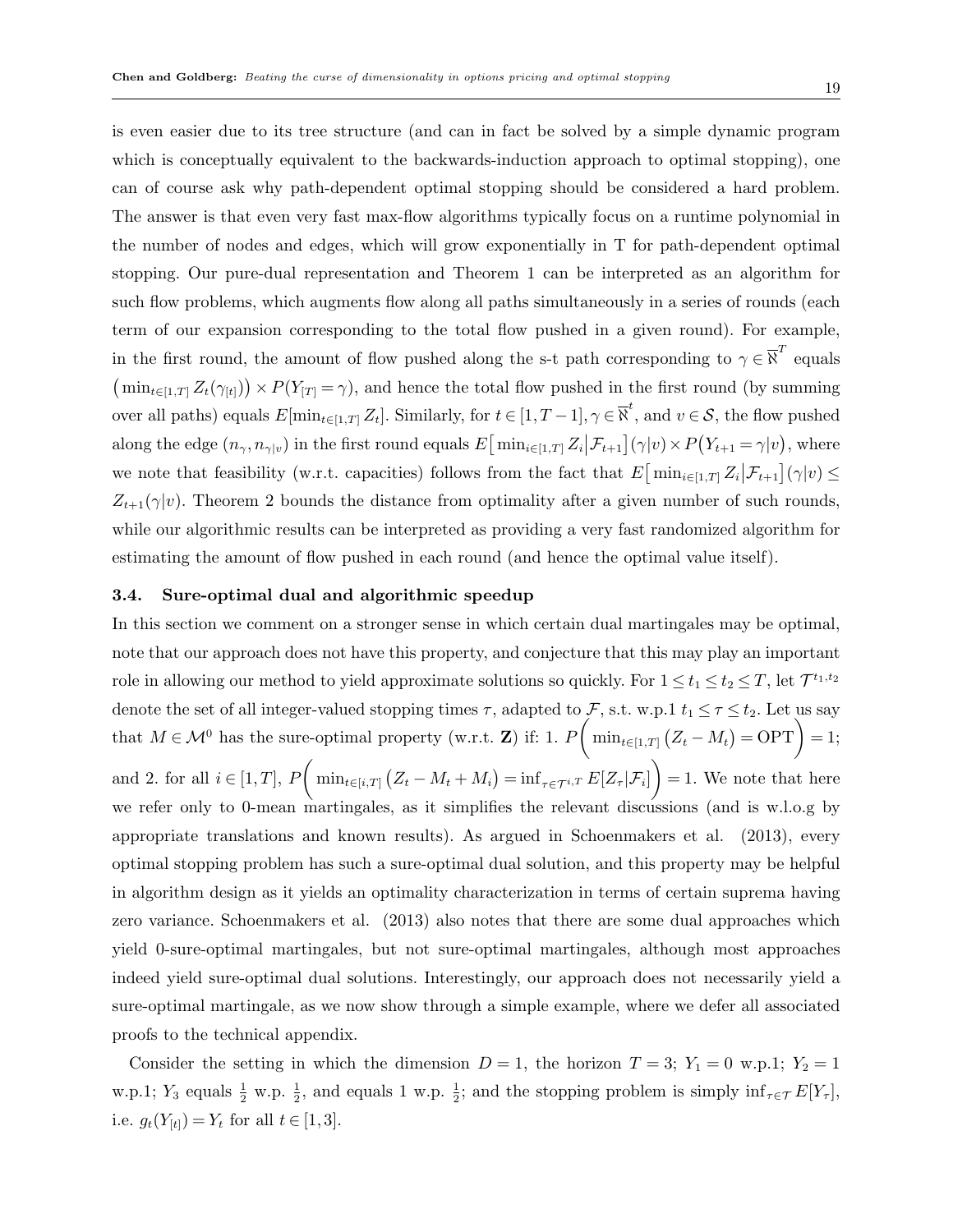LEMMA 7. In this setting, the unique  $(0$ -mean) surely-optimal dual martingale M satisfies  $M_1(0) = M_2(0, 1) = 0, M_3(0, 1, 1) = \frac{1}{4}, M_3(0, 1, \frac{1}{2})$  $(\frac{1}{2}) = -\frac{1}{4}$  $\frac{1}{4}$ . It follows that  $P(M_1 = 0) = P(M_2 = 0) = 1$ , while  $P(M_3 = \frac{1}{4})$  $(\frac{1}{4})=P(M_3=-\frac{1}{4})$  $\frac{1}{4}$ ) =  $\frac{1}{2}$ . However, the optimal dual martingale **MAR** derived from our approach satisfies  $P(MAR_t = 0) = 1$  for all t.

We suspect that the lack of sure-optimality may be fundamental in allowing our method to yield quick approximations. Intuitively, any method which yields a sure-optimal dual martingale must (in some sense) be solving all of the subproblems defined on all the subtrees of N. Our method of approximation is fast precisely because it does not have to do this. We leave formalizing this line of reasoning, and understanding associated lower bounds and the connection of our approach to other dual formulations in general, as an interesting direction for future research.

# 4. Rate of convergence and Proofs of Theorems 2 - 5

In this section we prove Theorems 2 - 5, our main results regarding rate of convergence. Along the way, we prove a much stronger path-wise convergence result, which will later enable us to construct provably good approximate policies, beyond the standard framework of approximate value functions. We also prove that a slight modification of our approach converges rapidly in relative error, even when  $(E[(Z_T)^2])^{\frac{1}{2}}$  is much larger than OPT, and apply these results to several problems of interest in the optimal stopping literature - the i.i.d. setting and Robbins' problem. Finally, we provide several additional examples illustrating that our approach may converge much more quickly for certain instances.

#### 4.1. Proof of Theorem 2

In this section we prove our main rate of convergence result Theorem 2. First, we prove a much stronger path-wise convergence result, essentially that after  $k$  iterations of our expansion, the minimum of every sample path is at most  $\frac{1}{k+1}$ . This is a much stronger statement than that given in Theorem 2, which only regards expectations. We begin by proving the following strong convergence result, whose proof is surprisingly simple.

LEMMA 8. Suppose w.p.1  $Z_t \in [0, U]$  for all  $t \in [1, T]$ . Then for all  $k \geq 1$ , w.p.1  $\min_{t \in [1, T]} Z_t^k \leq \frac{U}{k}$  $\frac{U}{k}$  .

*Proof*: Note that by definitions, measurability, and Lemma 1, for all  $k \geq 1$ ,  $Z_T^{k+1} = Z_T$  $\sum_{i=1}^k \min_{t \in [1,T]} Z_t^i \geq 0$  w.p.1. By the monotonicity ensured by Lemma 1, it follows that w.p.1,  $k \times \min_{t \in [1,T]} Z_t^k \le Z_T \le U$ , and the desired result follows.  $Q.E.D$ .

*Proof of Theorem 2:* By Lemma 1,  $\text{OPT} = \sum_{i=1}^{k} E[\min_{t \in [1,T]} Z_t^i] + \inf_{\tau \in \mathcal{T}} E[Z_{\tau}^{k+1}]$ . Letting  $\tau_{k+1}$  denote the stopping time which stops the first time  $Z_t^{k+1} \leq \frac{1}{k+1}$  (and stops at time T if no such time exists), Lemma 8 implies that  $E[Z_{\tau_{k+1}}^{k+1}] \leq \frac{1}{k+1}$ . It follows that  $\inf_{\tau \in \mathcal{T}} E[Z_{\tau}^{k+1}] \leq \frac{1}{k+1}$ , and combining the above completes the proof. Q.E.D.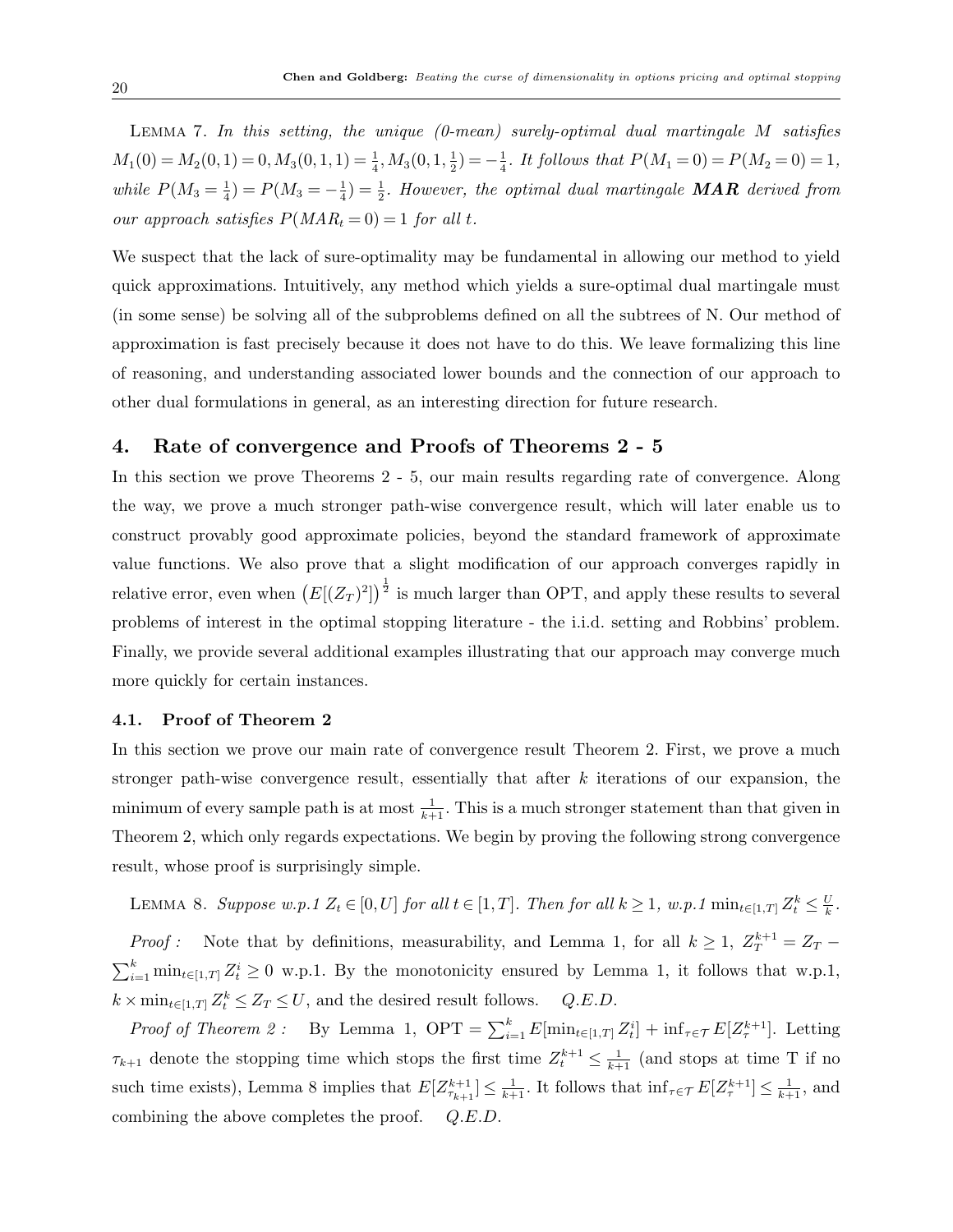#### 4.2. Alternate bounds with prophet inequalities and Proof of Theorem 3

Some of the most celebrated results in optimal stopping involve the so-called prophet inequalities, relating  $\inf_{\tau \in \mathcal{T}} E[Z_{\tau}]$  to  $E[\min_{t \in [1,T]} Z_t]$  under various assumptions on Z, including boundedness, independence, etc. We make no attempt to survey the vast literature on such inequalities here, instead referring the reader to the classical survey of Hill and Kertz (1992), and the more recent survey (with a more economics-oriented perspective) of Lucier (2017). We note that many of these results in the literature hold only under an independence assumption, which will not be wellsuited to our purposes, as even if  $\{Z_t, t \in [1,T]\}$  is i.i.d.,  $\{Z_t^2, t \in [1,T]\}$  will in general not be so. However, there are some notable exceptions, including the following result of Hill and Kertz (1983). Although originally stated in terms of maximization, we here state the corresponding version for minimization, which is easily derived from the original result of Hill and Kertz (1983), and we omit the details. Recall that for  $x \in [0,1]$ ,  $h_1(x) = (1-x)\log(\frac{1}{1-x})$ ; and for  $k \ge 2$  and  $x \in [0,1]$ ,  $h_k(x) = h_1(h_{k-1}(x)).$ 

LEMMA 9 (Prophet inequality for bounded sequences (Hill and Kertz (1983)). Suppose  $P(Z_t \in [0,1]) = 1$  for all  $t \in [1,T]$ . Then  $OPT - E[\min_{t \in [1,T]} Z_t] \leq h_1(OPT)$ .

# 4.2.1. Proof of Theorem 3.

*Proof of Theorem 3 :* We begin by stating some basic properties of  $h_1$  which are easily verified by straightforward calculus arguments, and we omit the details. First,  $h_1(x) \in [0,1]$  for all  $x \in [0,1]$ . Second,  $h_1(x) \leq x$  for all  $x \in [0,1]$ , from which it follows by a straightforward induction argument that for each fixed  $x \in [0,1]$ ,  $\{h_k(x), k \ge 1\}$  is monotone decreasing. Third,  $h_1$  is strictly increasing on  $[0, 1 - \exp(-1)]$ . Fourth,  $h_1(x) \leq \exp(-1)$  for all  $x \in [0, 1]$ .

Next, we prove that for all  $k \geq 1$ , OPT –  $E_k \leq h_k$  (OPT), and proceed by induction. Since Lemma 1 implies that  $OPT = E_k + \inf_{\tau \in \mathcal{T}} E[Z_{\tau}^{k+1}]$  for all  $k \geq 1$ , the desired result is equivalent to proving that, for all  $k \geq 1$ ,  $\inf_{\tau \in \mathcal{T}} E[Z_{\tau}^{k+1}] \leq h_k(\text{OPT})$ . The base case  $k = 1$  follows immediately from Lemma 1 and Lemma 9. Now, let us proceed by induction. Suppose the desired statement is true for some  $k \ge 1$ . Then from definitions, optional stopping, and Lemma 9,  $\inf_{\tau \in \mathcal{T}} E[Z_{\tau}^{k+2}]$  equals  $\inf_{\tau \in \mathcal{T}} E\big[Z_{\tau}^{k+1} - E[\min_{t \in [1,T]} Z_t^{k+1} | \mathcal{F}_{\tau}]\big],$  itself equal to

$$
\inf_{\tau \in \mathcal{T}} E[Z^{k+1}_{\tau}] - E[\min_{t \in [1,T]} Z^{k+1}_t] \leq h_1\bigg(\inf_{\tau \in \mathcal{T}} E[Z^{k+1}_{\tau}]\bigg).
$$

By our induction hypothesis,  $\inf_{\tau \in \mathcal{T}} E[Z_{\tau}^{k+1}] \leq h_k(\text{OPT})$ . As we have already shown that  $h_k(\text{OPT}) \leq h_1(\text{OPT}) \leq \exp(-1) < 1 - \exp(-1)$ , and that  $h_1$  is increasing on  $[0, 1 - \exp(-1)]$ , it follows that

$$
h_1\bigg(\inf_{\tau \in \mathcal{T}} E[Z^{k+1}_{\tau}]\bigg) \quad \leq \quad h_1\bigg(h_k\big(\text{OPT}\big)\bigg) \quad = \quad h_{k+1}(\text{OPT}).
$$

Combining the above completes the induction, and further combining with some straightforward algebra completes the proof of the theorem. Q.E.D.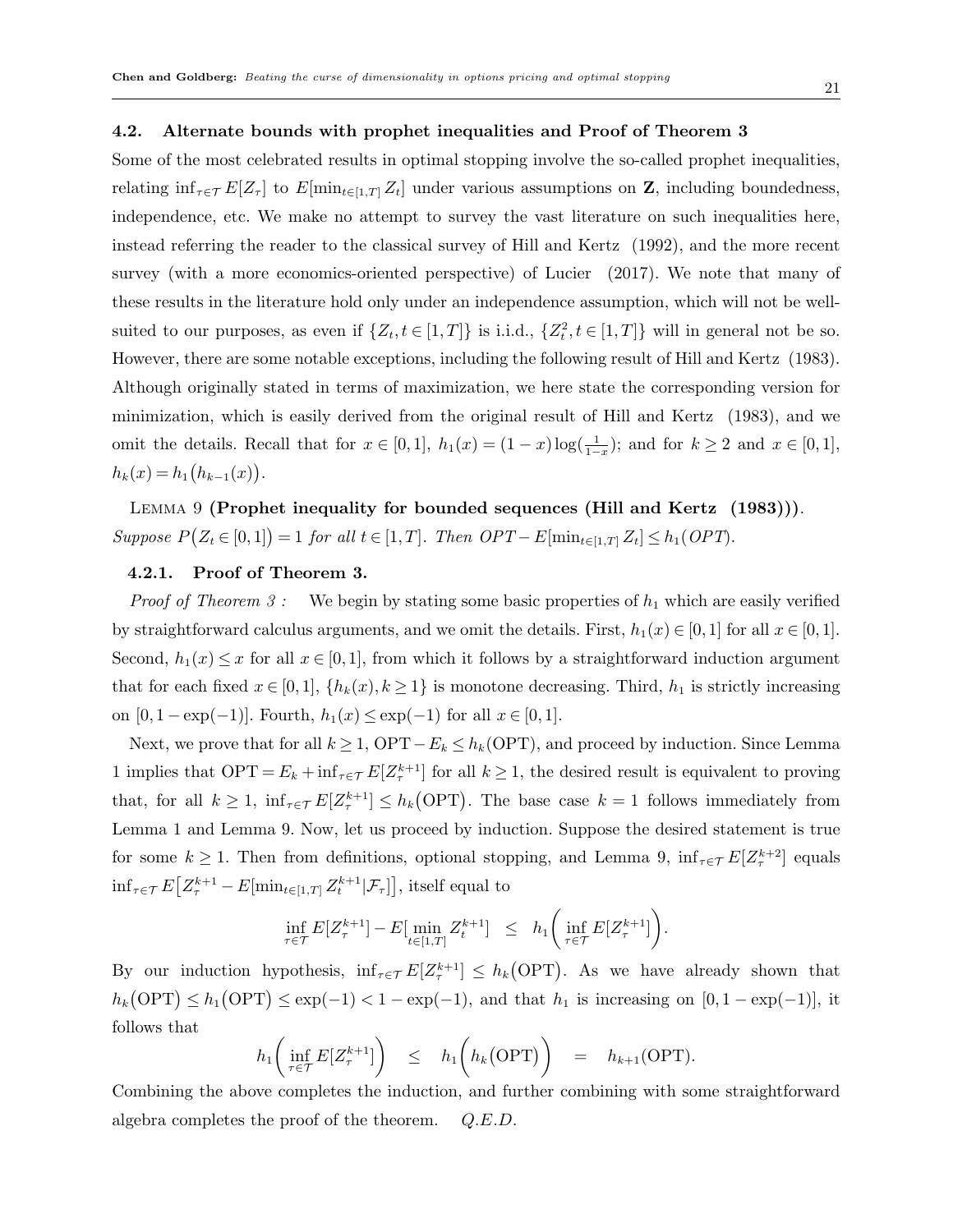We note that unfortunately, it can be shown that  $h_k(x)$  does not in general (i.e. if one takes the worst-case over all  $x \in [0,1]$  yield a better bound than Theorem 2 as  $k \to \infty$ . However, it may yield strong bounds for particular values of OPT. For example, if OPT is close to 1, then Theorem 3 implies that our approach has small error after even a single iteration. More generally, Lemma 9 can also be used to prove alternative bounds on both  $\text{OPT} - E_k$  and how much progress is made during the kth iteration of our expansion, e.g. by using the fact (which follows from a straightforward Taylor expansion) that  $h_1(x) \sim x - \frac{x^2}{2}$  $\frac{x^2}{2}$  as  $x \downarrow 0$ , although we do not pursue such an analysis here.

#### 4.3. Alternate bounds when Z is unbounded and Proof of Theorem 4

We now complete the proof of Theorem 4, which provides a bound on the rate of convergence which is completely general, i.e. neither requiring normalization, nor rescaling of the absolute error by any upper bound, nor even the existence of any upper bound.

*Proof of Theorem 4* : First, we claim that for all  $k \geq 1$ ,

$$
E\left[\min_{t \in [1,T]} Z_t^k\right] \le \frac{1}{k} \times \text{OPT}.\tag{6}
$$

Indeed, this follows directly from monotonicity and Lemma 1, which also implies (by some straightforward algebra) that to prove the overall theorem, it suffices to prove that

$$
\inf_{\tau \in \mathcal{T}} E[Z_{\tau}^{k+1}] \leq 2 \times \left(\text{OPT} \times E[(Z_T)^2]\right)^{\frac{1}{3}} \times \frac{1}{k^{\frac{1}{3}}}.\tag{7}
$$

To proceed, let us consider the performance of the following threshold policy. Let  $x_k \stackrel{\Delta}{=} (E[(Z_T)^2] \times$ OPT  $\times k^{-1}$ ,  $\frac{1}{3}$ . Consider the policy which stops the first time that  $Z_t^{k+1} \leq x_k$ , and simply stops at time T if no such t exists in [1, T]. Denoting this stopping time by  $\tau_k$ , note that w.p.1  $Z_{\tau_k}^{k+1} \leq$  $x_k + I(\min_{t \in [1,T]} Z_t^{k+1} > x_k) Z_T^{k+1}$ , which by monotonicity (implying  $Z_T^{k+1} \le Z_T$  w.p.1) is at most  $x_k + I(\min_{t \in [1,T]} Z_t^{k+1} > x_k) Z_T$ . Taking expectations and applying Cauchy-Schwarz, we find that  $E[Z_{\tau_k}^{k+1}]$  is at most  $x_k + (E[(Z_T)^2])^{\frac{1}{2}} \times \left(P(\min_{t \in [1,T]} Z_t^{k+1} > x_k)\right)^{\frac{1}{2}}$ . Further applying Markov's inequality and (6), we conclude that  $E[Z_{\tau_k}^{k+1}]$  is at most  $x_k + \left(\frac{\text{OPT} \times k^{-1} \times E[(Z_T)^2]}{x_k}\right)$  $\frac{1 \times E[(Z_T)^2]}{x_k}$  $\Big)^{\frac{1}{2}} = 2x_k$ , completing the proof.  $Q.E.D.$ 

#### 4.4. Alternate bounds for the i.i.d. setting and Robbins' problem

In some cases, it may be desirable to have guarantees not just on the absolute error, but on the relative error. Namely, one might hope that after a few rounds, the error is at most a small fraction of OPT itself. Theorem 4 yields such a result so long as  $(E[(Z_T)^2])^{\frac{1}{2}}$  is not too many times larger than OPT. However, many particular theoretical stopping problems studied intensely in the literature, e.g. the setting in which **Z** is i.i.d. from a uniform distribution on [0,1] (i.e.  $U[0,1]$ ), or the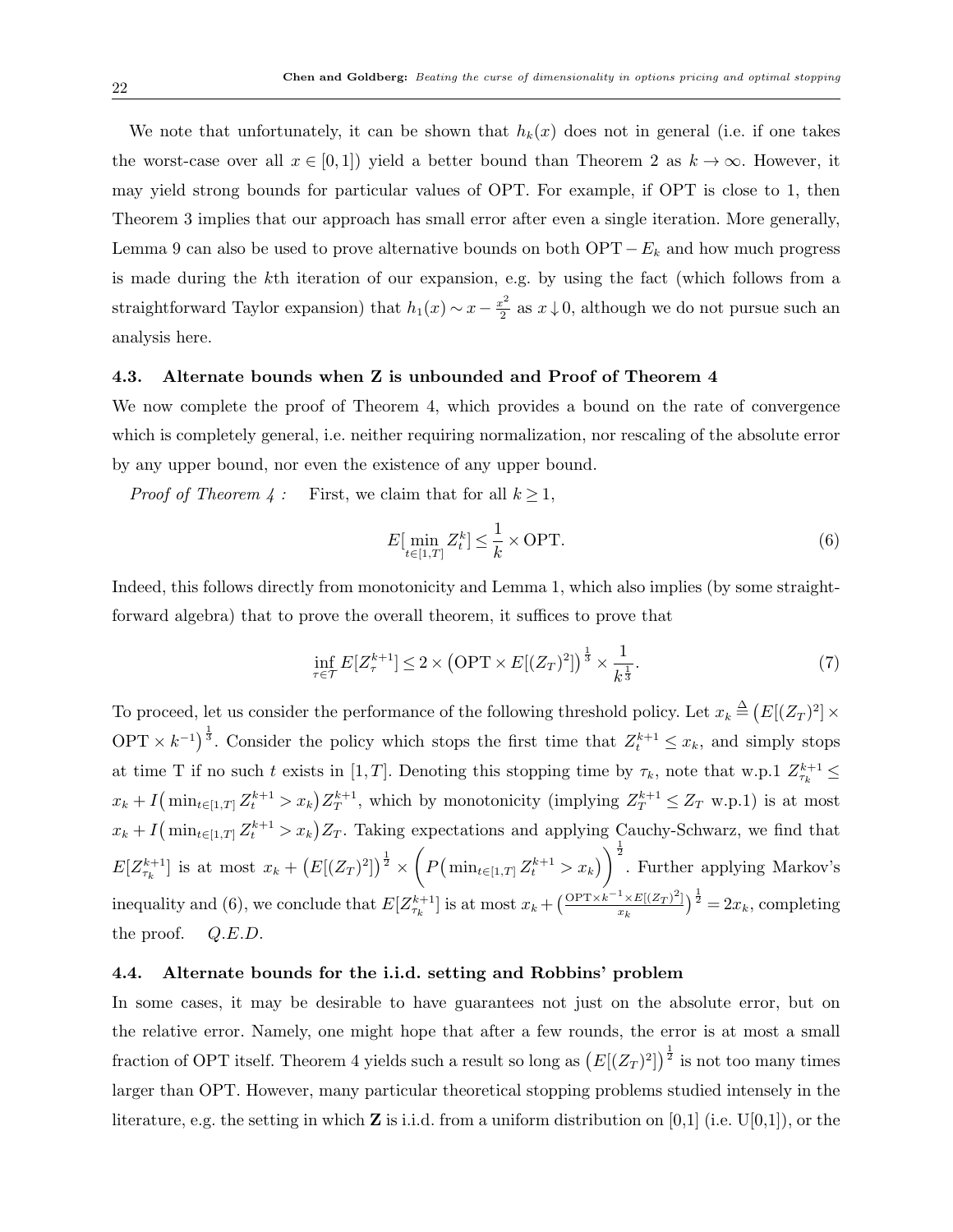celebrated Robbins' problem (Bruss (2005)), have the feature that when T is large,  $(E[(Z_T)^2])^{\frac{1}{2}}$ is many times larger than OPT. In such a setting, the bounds of Theorems 2 - 4 may require k to be very large (scaling with  $T$ ) before achieving small relative error.

We now show that a small modification of our approach can overcome this. We note that although we suspect that our approach, unmodified, also achieves good performance w.r.t. relative error for such problems (not captured by our proven bounds), we leave this as an interesting open question. Let  $\mathbf{Y}^1 = \{Y_i^1, i \geq 1\}$  denote an i.i.d. sequence of U[0,1] r.v.s. For  $T \geq 1$  and  $t \in [1, T]$ , let  $g_t^U(Y_{[t]}^1) \triangleq Y_t^1$ ; and  $g_t^R(Y_{[t]}^1) \triangleq \sum_{i=1}^t I(Y_i^1 \leq Y_t^1) + (T-t)Y_t^1$ . Then it is easily verified that the problem of optimal stopping for an i.i.d. U[0,1] sequence of r.v.s is equivalent to the problem  $\mathrm{OPT}_U(T) \triangleq \inf_{\tau \in \mathcal{T}} E[g_\tau^U(Y_{[\tau]}^1)]$ . We note that as this problem is classical and its solution wellunderstood (Gilbert and Mosteller (1966), Kennedy and Kertz (1991)), e.g. it is known that  $\lim_{T\to\infty}T\times \text{OPT}_U(T)=2$ , in this case our results only illustrate the adaptability of our framework. It may be similarly verified (Bruss (2005)) that the celebrated Robbins' problem is equivalent to the problem  $\text{OPT}_R(T) \stackrel{\Delta}{=} \inf_{\tau \in \mathcal{T}} E[g_\tau^R(Y_{[\tau]}^1)]$ . However, for this problem much less is known, and furthering our understanding of the value of  $\text{OPT}_R(T)$  and the nature of an (approximately) optimal policy remain open problems of considerable recent interest (Bruss (2005), Dendievel et al. (2016), Gnedin and Iksanov (2011), Meier et al. (2017)). For example, although it is known that  $\lim_{T\to\infty} \text{OPT}_R(T)$  exists, the exact limiting value remains an open problem. One of the aspects that makes Robbins' problem so difficult is that it exhibits full history-dependence, even in the limit as  $T \to \infty$  (Bruss (2005)). Of course, for our approach such a dependence is not a problem.

We proceed as follows. Observe that since  $Z_T$  may be much larger than OPT, it does not suffice to simply stop at time T if one has gotten unlucky and  $\min_{t \in [1,T]} Z_t^k$  was larger than expected. Instead, we use the fact that for both the i.i.d. stopping of  $U[0,1]$  r.v.s and Robbins' problem, for any fixed  $\eta \in (0,1)$ , if T is large (for the fixed  $\eta$ ), then it is very likely that there exists  $t \in [(1-\eta)T, T]$  such that  $Z_t$  is not too many times larger than OPT (here "too many" will be some function of  $\eta$ ), and furthermore that some stopping time (over this interval) can nearly achieve this in expectation. We thus proceed by applying a modified expansion in which we only take the minimum over the first  $(1 - \eta)T$  time periods, leaving us enough time to self-correct if we get unlucky. The result is then proven by taking a double-limit in which  $\eta$  is set to an appropriate function of the desired accuracy  $\epsilon$ , and several additional bounds are applied. We note that our results for the i.i.d. setting and Robbins' problem follow from a more general bound we prove in Lemma 20 of the technical appendix, which may be useful for other such stopping problems.

More formally, let us define a modified expansion as follows. For  $\eta \in (0,1)$  and  $t \in [1,T]$ , let  $Z_{\eta,t}^1 \triangleq Z_t^1$ . For  $k \geq 1, \eta \in (0,1), t \in [1,T]$ , let  $Z_{\eta,t}^{k+1} \triangleq Z_{\eta,t}^k - E[\min_{i \in [1,\lceil (1-\eta)T \rceil]} Z_{\eta,i}^k | \mathcal{F}_t].$  Then the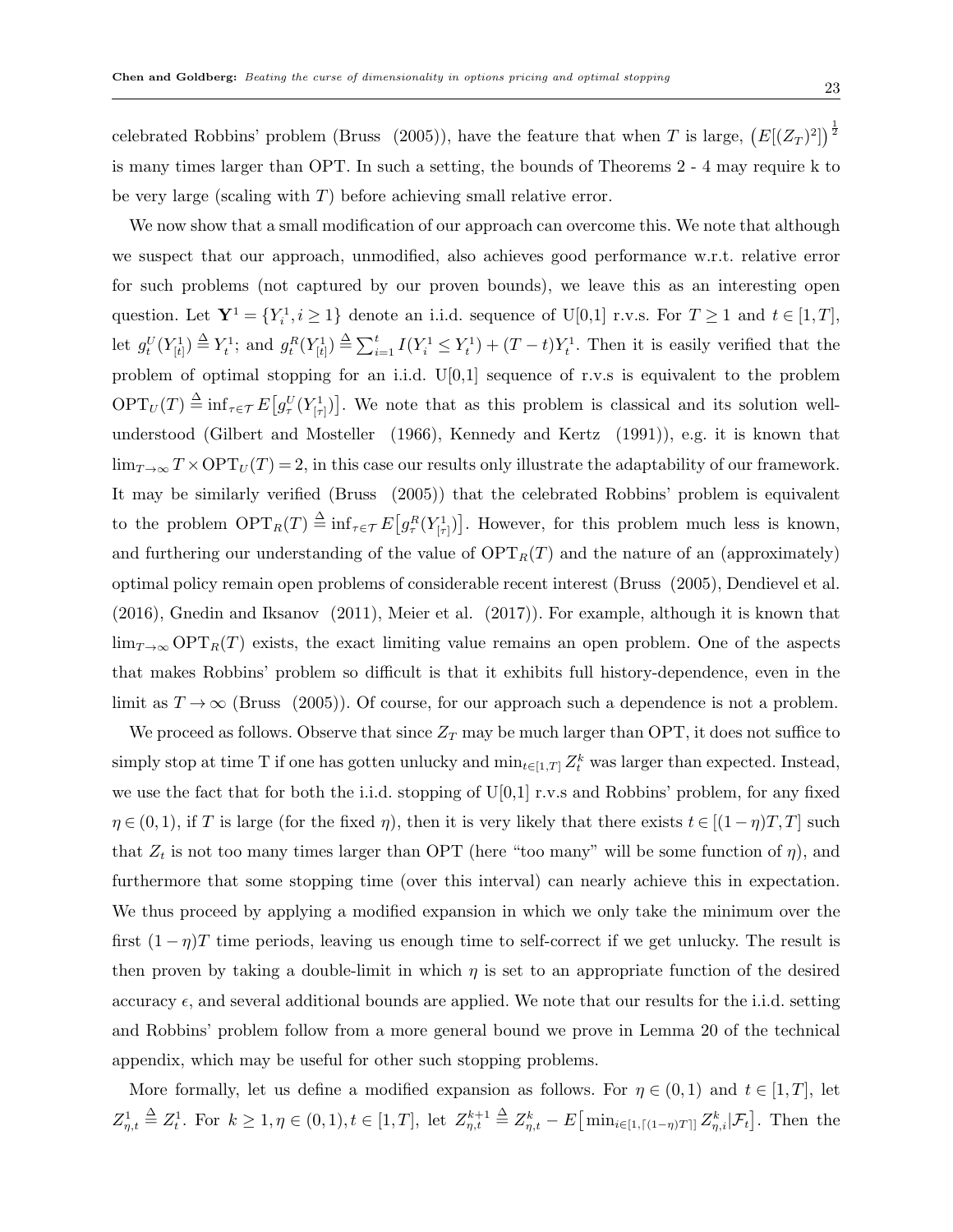corresponding convergence result is as follows. Let  $H_k(\eta) \stackrel{\Delta}{=} E[\min_{1 \le t \le \lceil (1-\eta)T \rceil} Z_{\eta,t}^k]$ , and  $E_k(\eta) \stackrel{\Delta}{=}$  $\sum_{i=1}^k H_i(\eta)$ .

THEOREM 8. There exists an absolute strictly positive finite constant  $C_0$ , independent of anything else, s.t. for all  $T \geq 1$  and  $k \geq 1$ ,  $\left| OPT_U(T) - E_k((k+1)^{-\frac{1}{5}}) \right| \leq C_0 \times (k+1)^{-\frac{1}{5}} \times OPT_U(T)$ ; and  $\left| OPT_R(T) - E_k((k+1)^{-\frac{1}{5}}) \right| \leq C_0 \times (k+1)^{-\frac{1}{5}} \times OPT_R(T)$ .

We defer the proof of Theorem 8 to the technical appendix. The important aspect of Theorem 8 is that the number of terms needed in the expansion to obtain a good relative error is independent of the time horizon T. We believe a similar approach can be applied to other optimal stopping problems from the literature, and that stronger convergence rates can be demonstrated, which we leave as interesting directions for future research.

#### 4.5. Additional illustrative examples and proof of lower bound Theorem 5

In this section, we provide some examples which illustrate that the rate of convergence may be much faster than that proven in Theorem 2. Our examples also illustrate that even for toy problems our expansion leads to non-trivial dynamics, and we leave the question of developing a deeper understanding of these dynamics as an interesting direction for future research. Indeed, understanding precisely how the distribution of  $\mathbf{Z}^k$  and associated remainder terms evolve even under the i.i.d. case remains an interesting open problem.

4.5.1. Example of convergence in one iteration. Consider the setting in which the horizon length T is general, and there exist fixed non-negative constants  $a, b$  s.t.  $P(Z_t \in \{a, b\}) = 1$  for all  $t \in [1, T]$ , and otherwise the joint distribution of **Z** is general. Namely,  $Z_t$  has the same 2-point support for all  $t \in [1, T]$ .

LEMMA 10. In this setting,  $E_1 = OPT$ .

*Proof :* Suppose w.l.o.g. that  $a < b$ . Then it follows from a straightforward contradiction that an optimal strategy is to stop at the first time t such that  $Z_t = a$ , and stop at time T otherwise. As such, OPT =  $a \times P(\min_{t \in [1,T]} Z_t = a) + b \times P(\min_{t \in [1,T]} Z_t = b) = E_1$ . Q.E.D.

We note that convergence also occurs in one iteration whenever  $T = 1$ , or each  $Z_t$  has zero variance.

4.5.2. Example of fast and slow exponential convergence and Proof of Theorem 5. For general  $n \geq 1$ , consider the setting in which  $T = 2$ ,  $D = 1$ ,  $Z_t = Y_t$  for  $t \in [1, 2]$ , and  $P(Y_1 = \frac{1}{n})$  $\frac{1}{n}) = 1,$  $P(Y_2 = 1) = \frac{1}{n}, P(Y_2 = 0) = 1 - \frac{1}{n}$  $\frac{1}{n}$  .

LEMMA 11. In this setting, for all  $k \geq 1$ ,  $OPT - E_k = \frac{1}{n} \times (1 - \frac{1}{n})$  $(\frac{1}{n})^k$ .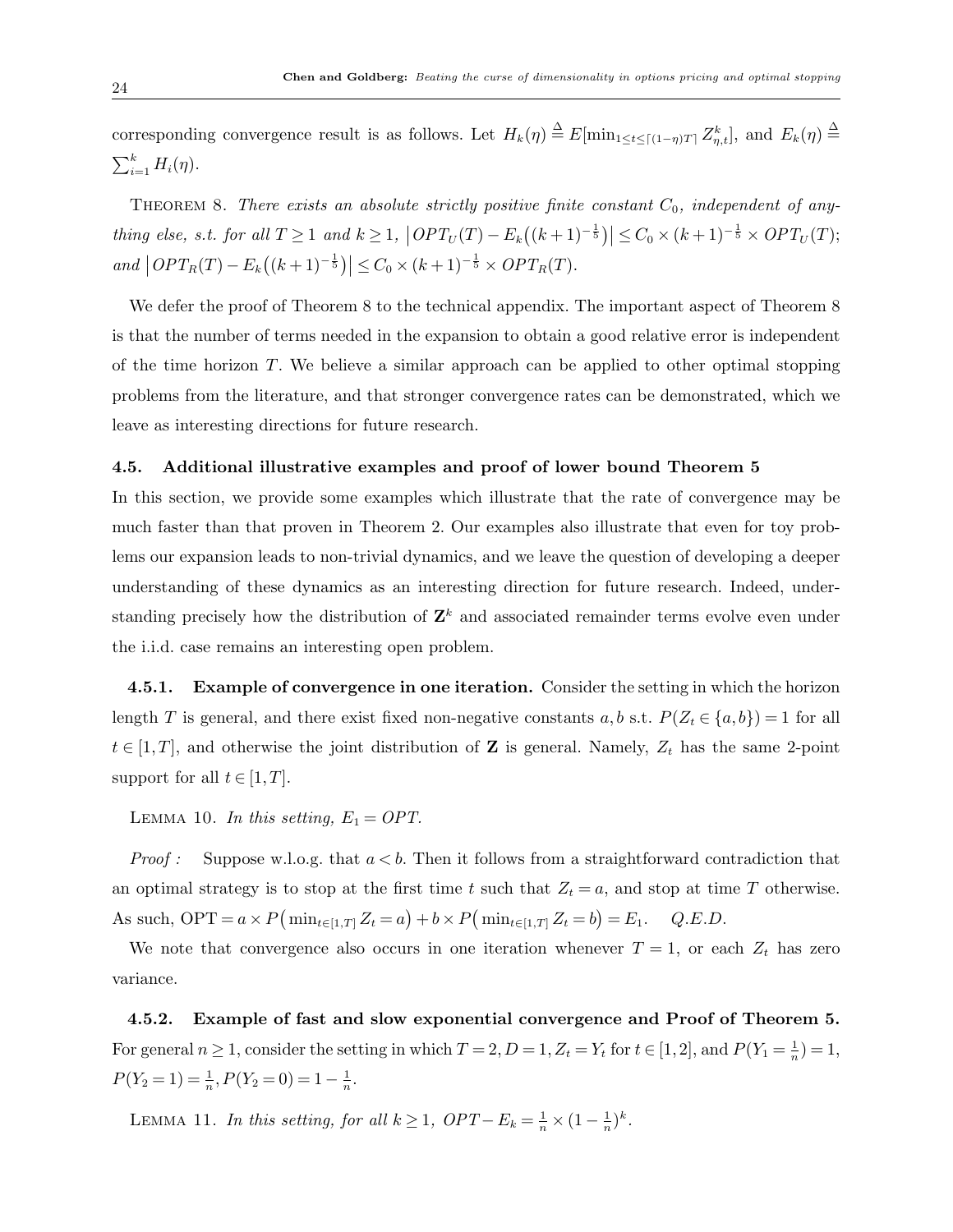*Proof*: First, we note that by a straightforward induction,  $Var[Z_1^k] = 0$  for all  $k \ge 1$ , i.e.  $Z_1^k$  is always w.p.1 a constant (possibly depending on k). As  $Z$  is a martingale, it follows from optional stopping that  $\text{OPT} = \frac{1}{n}$ . It then follows from definitions and the basic preservation properties of the martingale property that  $\mathbf{Z}^k$  is a martingale for all  $k \geq 1$ , and thus by optional stopping  $\inf_{\tau \in \mathcal{T}} E[Z^{k+1}_{\tau}] = E[Z^{k+1}_{1}]$  for all  $k \geq 1$ . Thus by Lemma 1, to prove the desired result it suffices to prove that  $E[Z_1^k] = \frac{1}{n} \times (1 - \frac{1}{n})$  $\frac{1}{n}$ <sup>k-1</sup> for all  $k \ge 1$ . As  $Z_1^k$  is always some constant, it thus suffices to prove by induction that  $P(Z_1^k = \frac{1}{n} \times (1 - \frac{1}{n}))$  $(\frac{1}{n})^{k-1}$  = 1 for all  $k \ge 1$ . The base case  $k = 1$  is trivial. Now, suppose the induction holds for some  $k \geq 1$ . Using the martingale property and the inductive hypothesis, it follows that  $Z_1^k = \frac{1}{n} \times (1 - \frac{1}{n})$  $(\frac{1}{n})^{k-1}$ , and  $Z_2^k$  equals  $(1 - \frac{1}{n})$  $(\frac{1}{n})^{k-1}$  w.p.  $\frac{1}{n}$ , and 0 w.p.  $1 - \frac{1}{n}$  $\frac{1}{n}$ . It follows that  $Z_1^{k+1}$  equals

$$
Z_1^k - E\left[\min_{t \in [1,2]} Z_t^k\right] = \frac{1}{n} (1 - \frac{1}{n})^{k-1} - (\frac{1}{n})^2 (1 - \frac{1}{n})^{k-1} = \frac{1}{n} (1 - \frac{1}{n})^k,
$$

completing the proof. Q.E.D.

Note that if  $n$  is small, e.g. 2, then Lemma 11 indicates rapid exponential convergence. However, if  $n$  is large, Lemma 11 indicates an exponential rate of convergence but with very small rate. We now use this insight to complete the proof of Theorem 5.

*Proof of Theorem 5* : Noting that for any  $n \geq 2$ ,  $(1 - \frac{1}{n})$  $(\frac{1}{n})^k \geq \frac{1}{4}$  $\frac{1}{4}$  for all  $k \leq n$  completes the proof. Q.E.D.

4.5.3. A variety of 2-period examples. We now provide a variety of simple 2-period examples. In all cases, the r.v. in the first period is a constant, and the r.v. in the second period is either an exponential distribution or a uniform distribution. Interestingly, we find that even in this simple setting a variety of non-trivial behaviors are possible. For two r.v.s  $X_1, X_2$ , let  $X_1 =_d X_2$ denote equivalence in distribution. Let X be an  $Expo(1)$  r.v., i.e. an exponentially distributed r.v. with mean 1; and for  $p \in [0,1]$ , let  $B(p)$  denote a bernoulli r.v. with success probability p, i.e.  $P(B(p) = 1) = p = 1 - P(B(p) = 0)$ . Further suppose  $B(p)$  is independent of X. For  $x > 0$ , let  $U(x)$  denote a r.v. distributed uniformly on  $[0, x]$ , with  $\{U(x), x > 0\}, \{B(p), p \in [0, 1]\}$  mutually independent. We defer all proofs to the technical appendix.

**Exponential distribution : balanced means.** Consider the setting in which  $T = 2, D = 1, Z_t =$  $Y_t$  for  $t \in [1,2], P(Y_1 = 1) = 1, \text{ and } Y_2 =_d X$ .

LEMMA 12. In this setting,  $\lim_{k\to\infty} k \times (OPT - E_k) = 1$ .

Note that although this setting falls beyond the scope of Theorem 2, as the r.v.s are unbounded, the rate of convergence is still  $\Theta(\frac{1}{k})$ .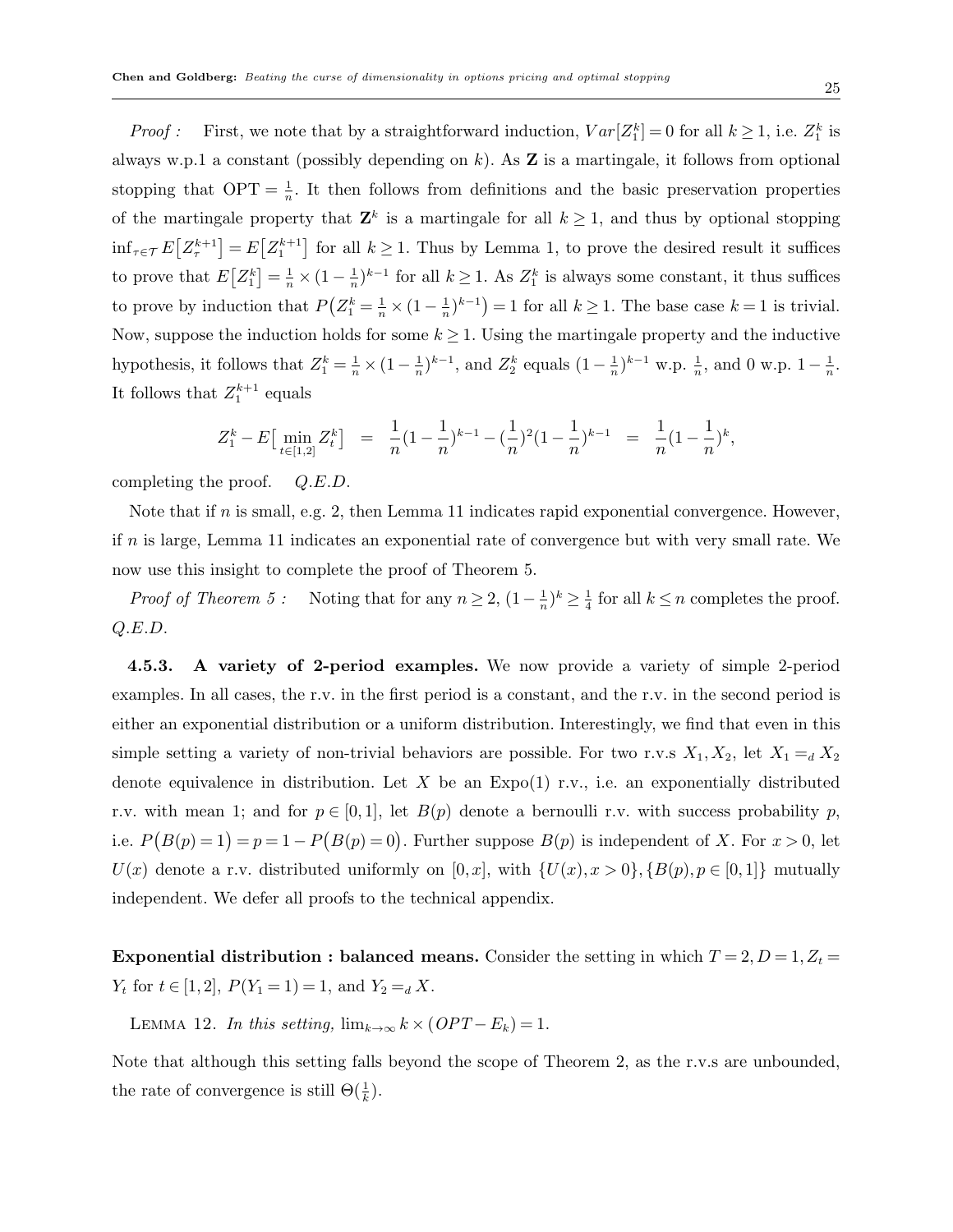Exponential distribution : unbalanced means. Consider the setting in which  $T = 2, D =$  $1, Z_t = Y_t$  for  $t \in [1,2], P(Y_1 = \frac{1}{2})$  $(\frac{1}{2}) = 1$ , and  $Y_2 =_d X$ .

LEMMA 13. In this setting,  $\lim_{k\to\infty} k^{-1} \times \log(OPT - E_k) = -\log(2)$ .

Interestingly, the rate of convergence is very different in the case of balanced and unbalanced means, as Lemma 13 indicates that for any  $\epsilon > 0$  and all sufficiently large k, OPT –  $E_k$  <  $\exp(-(\log(2)-\epsilon)k).$ 

Uniform distribution : balanced means. Consider the setting in which  $T = 2, D = 1, Z_t = Y_t$ for  $t \in [1, 2]$ ,  $P(Y_1 = 1) = 1$ , and  $Y_2 =_d U(2)$ .

LEMMA 14. In this setting,  $\lim_{k\to\infty} k^2 \times (OPT - E_k) = 4$ .

Interestingly, the rate of convergence in this setting is  $\Theta(\frac{1}{k^2})$ , which is faster than the worst-case  $O(\frac{1}{k})$  $\frac{1}{k}$ ) convergence proven in Theorem 2, as well as the  $\Theta(\frac{1}{k})$  convergence when  $Z_2^1$  is exponentially distributed (with balanced means).

# 5. Simulation analysis and proof of Theorems 6 - 7, Corollaries 2 - 3

In this section, we complete the proof of our algorithm analysis, Theorems 6 - 7 and Corollary 2. We then combine with our convergence results to develop efficient stopping strategies with similar performance guarantees, completing the proof of Corollary 3.

# 5.1. Efficient randomized algorithm for computing  $Z_t^k$

Recall that for each  $k \geq 1$  and  $t \in [1, T]$ ,  $Z_t^k$  can be thought of as a deterministic function from  $\aleph^t$ to  $\mathcal{R}^+$  (under our aforementioned caveat that all r.v.s are sufficiently non-pathological to ensure that all relevant conditionings are appropriately well-defined). We now formalize the fact that by exploiting the recursive definitions, we can build a "good" algorithm for approximating  $Z_t^{k+1}(\gamma)$ given "good" algorithms for approximating  $Z_t^k(\gamma')$  for all relevant  $\gamma'$ . We note that as our algorithms only ever attempt to compute  $Z_t^k(\gamma)$  for  $\gamma$  actually output by the simulator, it will be implicit that our methods never attempt to compute ill-defined quantities. We further note that although all the algorithms we formally describe here assume all r.v.s are bounded (in the maximization framework by an appropriate truncation) and then show appropriate concentration using Hoeffding's inequality, such an assumption is not at all necessary, and our algorithms can easily be adapted to the unbounded case by replacing Hoeffding's inequality by e.g. Chebyshev's inequality or any other concentration result requiring weaker assumptions. By combining with e.g. Theorem 4 one could then prove that (under suitable assumptions weaker than boundedness, e.g. appropriately bounded moments) one can derive efficient approximation algorithms.

For  $\epsilon, \delta \in (0,1)$ , let  $N(\epsilon, \delta) \stackrel{\Delta}{=} \lceil \frac{1}{2\epsilon} \rceil$  $\frac{1}{2\epsilon^2} \log(\frac{2}{\delta})$ .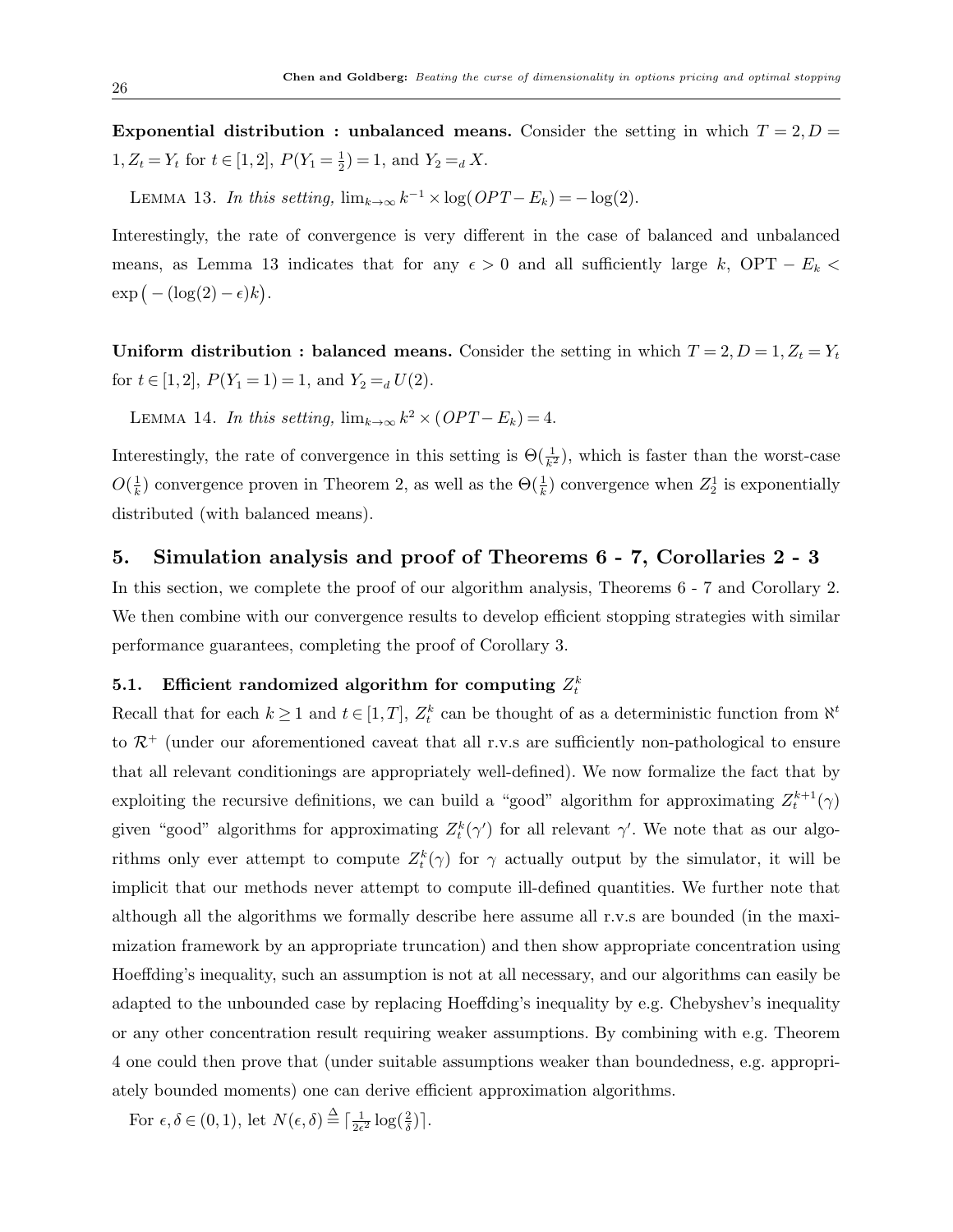**5.1.1.** Formal definition of algorithms. We now recursively define the relevant sequence of algorithms, with algorithm  $\mathcal{B}^k(t, \gamma, \epsilon, \delta)$  returning an (additive)  $\epsilon$ -approximation to  $Z_t^k(\gamma)$  w.p. at least  $1 - \delta$  (we will soon make this completely precise). Recall that for  $t \in [1, T]$  and  $\gamma \in \aleph^t$ ,  $\mathbf{Y}(\gamma)$  denotes a random matrix distributed as  $\mathbf{Y}$ , conditioned on the event  $\{Y_{[t]} = \gamma\}$ . We also recall that the base simulator  $\mathcal B$  is a randomized algorithm that takes as input  $t \in [1, T]$  and  $\gamma \in \aleph^t$ , and outputs an independent sample of  $\mathbf{Y}(\gamma)$ . Furthermore, recall that for  $t \in [1,T]$  and  $\gamma \in \aleph^t$ ,  $g_t(\gamma)$  is equivalent to the value of  $Z_t$  conditioned on the event  $\{Y_{[t]} = \gamma\}.$ 

As a notational convenience, it will be helpful to first define an algorithm  $\mathcal{B}^1$ , which also takes inputs  $t, \gamma, \epsilon, \delta$ , although we note that formally this is redundant as the algorithm will simply return  $g_t(\gamma)$  which will be exactly the correct value.

Algorithm  $\mathcal{B}^1(t, \gamma, \epsilon, \delta)$ : Return  $q_t(\gamma)$ 

For  $k \geq 1$ , we define  $\mathcal{B}^{k+1}$  inductively as follows.

Algorithm  $\mathcal{B}^{k+1}(t, \gamma, \epsilon, \delta)$ : Create a length- $N(\frac{\epsilon}{4})$  $\frac{\epsilon}{4}$ ,  $\frac{\delta}{4}$  $\frac{\delta}{4})$  vector  ${\bf A}^0$ For  $i = 1$  to  $N(\frac{\epsilon}{4})$  $\frac{\epsilon}{4}, \frac{\delta}{4}$  $\frac{\delta}{4})$ Generate an ind. call to  $\mathcal{B}(t,\gamma)$  and store in D by T matrix  $\mathbf{A}^1$ Create a length-T vector  $\mathbf{A}^2$ For  $j = 1$  to T Generate an ind. call to  $\mathcal{B}^k(j, \mathbf{A}^1_{[j]}, \frac{\epsilon}{4})$  $\frac{\epsilon}{4}$ ,  $\frac{\delta}{4N(\frac{\epsilon}{4})}$  $\frac{\delta}{4N(\frac{\epsilon}{4},\frac{\delta}{4})T}$  and store in  $A_j^2$ Compute the minimum value of  $\mathbf{A}^2$  and store in  $A_i^0$ Generate an ind. call to  $\mathcal{B}^k(t, \gamma, \frac{\epsilon}{2}, \frac{\delta}{2})$  $\frac{\delta}{2}$ ) and store as variable  $A^3$ Return  $A^3 - (N(\frac{\epsilon}{4}))$  $\frac{\epsilon}{4}, \frac{\delta}{4}$  $\left(\frac{\delta}{4})\right)^{-1} \sum_{i=1}^{N(\frac{\epsilon}{4}, \frac{\delta}{4})} A_i^0$ 

**5.1.2.** Formal analysis of  $\mathcal{B}^k$ . We now formally analyze  $\mathcal{B}^k$ , proving in an appropriate sense that it is indeed a "good" algorithm for approximating  $Z_t^{k+1}(\gamma)$ . First, we recall a standard result from probability theory used often to prove concentration for estimators.

LEMMA 15 (Hoeffding's inequality). Suppose that for some  $n \geq 1$  and  $U > 0$ ,  $\{X_i, i \in [1, n]\}$ are i.i.d., and  $P(X_1 \in [0, U]) = 1$ . Then  $\mathbb{P}\left(\bigg| \right)$  $n^{-1} \sum_{i=1}^{n} X_i - E[X_1]$  $\geq \eta \leq 2 \exp \left(-\frac{2\eta^2 n}{U^2}\right)$  $\overline{U^2}$  . Recall that

$$
f_k(\epsilon, \delta) = 10^{2(k-1)^2} \times \epsilon^{-2(k-1)} \times (T+2)^{k-1} \times \left(1 + \log(\frac{1}{\delta}) + \log(\frac{1}{\epsilon}) + \log(T)\right)^{k-1}.
$$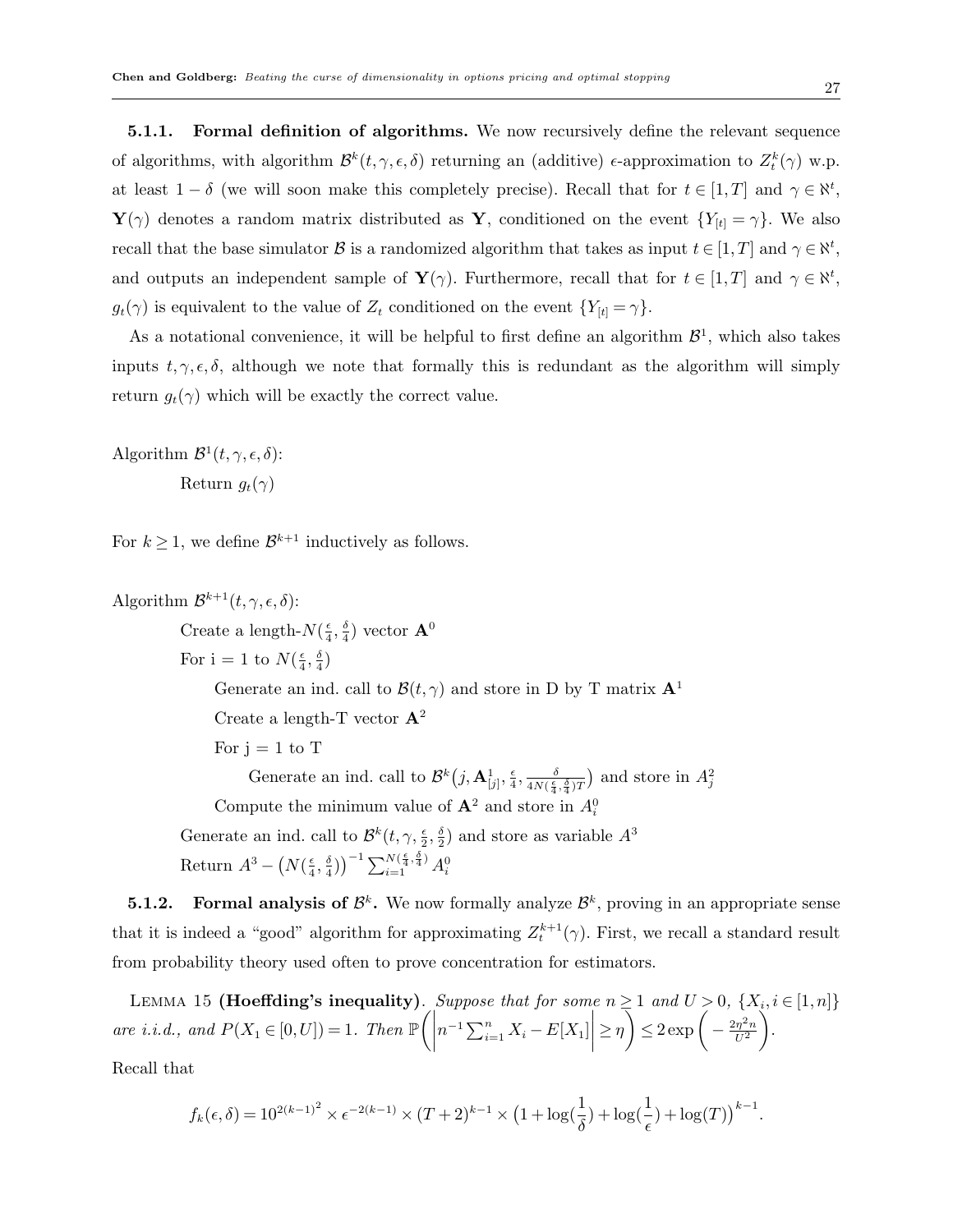We will also need the following auxiliary lemma, which demonstrates that  $f_k$  satisfies certain recursions corresponding to our algorithms' performance, and whose proof we defer to the technical appendix.

LEMMA 16. For all  $\epsilon, \delta \in (0,1)$  and  $k \geq 1$ ,

$$
f_{k+1}(\epsilon,\delta) \ge \left(N(\frac{\epsilon}{4},\frac{\delta}{4})+1\right) \times (T+2) \times f_k\left(\frac{\epsilon}{4},\frac{\delta}{4N(\frac{\epsilon}{4},\frac{\delta}{4})T}\right).
$$

With Lemmas 15 and 16 in hand, we now prove the following result, which certifies that  $\mathcal{B}^k$  is indeed a "good" algorithm.

LEMMA 17. For all  $k \geq 1$ ,  $t \in [1, T]$ ,  $\gamma \in \aleph^t$ ,  $\epsilon, \delta \in (0, 1)$ , algorithm  $\mathcal{B}^k$  achieves the following when evaluated on  $t, \gamma, \epsilon, \delta$ . In total computational time at most  $(C+G+1)f_k(\epsilon, \delta)$ , and with only access to randomness at most  $f_k(\epsilon, \delta)$  calls to the base simulator  $\mathcal{B}$ , returns a random number X satisfying  $P(|X - Z_t^k(\gamma)| \ge \epsilon) \le \delta$ .

*Proof :* We proceed by induction. The base case  $k = 1$  is trivial. Now, suppose the induction is true for some  $k \geq 1$ . We first prove that  $\mathcal{B}^{k+1}$  satisfies the desired probabilistic error bounds. Let  $\{X_i, i \in [1, N(\frac{\epsilon}{4})$  $\frac{\epsilon}{4}, \frac{\delta}{4}$  $\{\frac{\delta}{4})\}\$ be an i.i.d. sequence of r.v.s, each distributed as  $\min_{i\in[1,T]} Z_i^k(\mathbf{Y}(\gamma)_{[i]}),$ where the same realization of  $\mathbf{Y}(\gamma)$  is used for all  $i \in [1,T]$ . Then it follows from our inductive hypothesis, the Lipschitz property of the min function, a union bound over all  $i \in [1, N(\frac{\epsilon}{4})]$  $\frac{\epsilon}{4}, \frac{\delta}{4}$  $\frac{\delta}{4})]$ and  $j \in [1, T]$ , and some straightforward algebra, that we may construct  $\{X_i, i \in [1, N(\frac{\epsilon}{4})\}]$  $\frac{\epsilon}{4}, \frac{\delta}{4}$  $\frac{\delta}{4})$  and  ${A_i^0, i \in [1, N(\frac{\epsilon}{4})]}$  $\frac{\epsilon}{4}, \frac{\delta}{4}$  $\frac{\delta}{4}$ ]} on a common probability space s.t. with probability at least  $1-\frac{\delta}{4}$  $\frac{\delta}{4}$ ,  $|X_i - A_i^0| < \frac{\epsilon}{4}$ 4 for all  $i \in [1, N(\frac{\epsilon}{4})]$  $\frac{\epsilon}{4}, \frac{\delta}{4}$  $\frac{\delta}{4}$ ]. Applying Lemma 15 to  $\{X_i, i \in [1, N(\frac{\epsilon}{4})]$  $\frac{\epsilon}{4}, \frac{\delta}{4}$  $\left[\frac{\delta}{4}\right]$ , with parameters  $\eta = \frac{\epsilon}{4}$  $\frac{\epsilon}{4}, U =$  $1, n = N(\frac{\epsilon}{4})$  $\frac{\epsilon}{4}, \frac{\delta}{4}$  $\frac{\delta}{4}$ , we conclude (after some straightforward algebra) that on the same probability space,

$$
P\bigg(\big|\big(N\big(\frac{\epsilon}{4},\frac{\delta}{4}\big)\big)^{-1}\sum_{i=1}^{N\big(\frac{\epsilon}{4},\frac{\delta}{4}\big)}X_i - E[X_1]\big| < \frac{\epsilon}{4}\bigg) \ge 1 - \frac{\delta}{4}.
$$

Here we note that in the above we apply Lemma 15 with  $U = 1$ , since  $X_i \in [0, 1]$  for all  $i \ge 1$ . Noting that the event  $\Big\{ |X_i - A_i^0| < \frac{\epsilon}{4}$  $\frac{\epsilon}{4}$  for all i implies the event

$$
\bigg\{\bigg|\big(N\big(\frac{\epsilon}{4},\frac{\delta}{4}\big)\bigg)^{-1} \sum_{i=1}^{N\big(\frac{\epsilon}{4},\frac{\delta}{4}\big)} A^0_i - \big(N\big(\frac{\epsilon}{4},\frac{\delta}{4}\big)\bigg)^{-1} \sum_{i=1}^{N\big(\frac{\epsilon}{4},\frac{\delta}{4}\big)} X_i\bigg| < \frac{\epsilon}{4}\bigg\},
$$

we may combine the above with a union bound and the triangle inequality to conclude that on the same probability space (and hence in general),

$$
P\bigg( \bigg| \big(N\big(\frac{\epsilon}{4}, \frac{\delta}{4}\big)\big)^{-1} \sum_{i=1}^{N\big(\frac{\epsilon}{4}, \frac{\delta}{4}\big)} A_i^0 - E[X_1] \bigg| < \frac{\epsilon}{2} \bigg) \ge 1 - \frac{\delta}{2}.
$$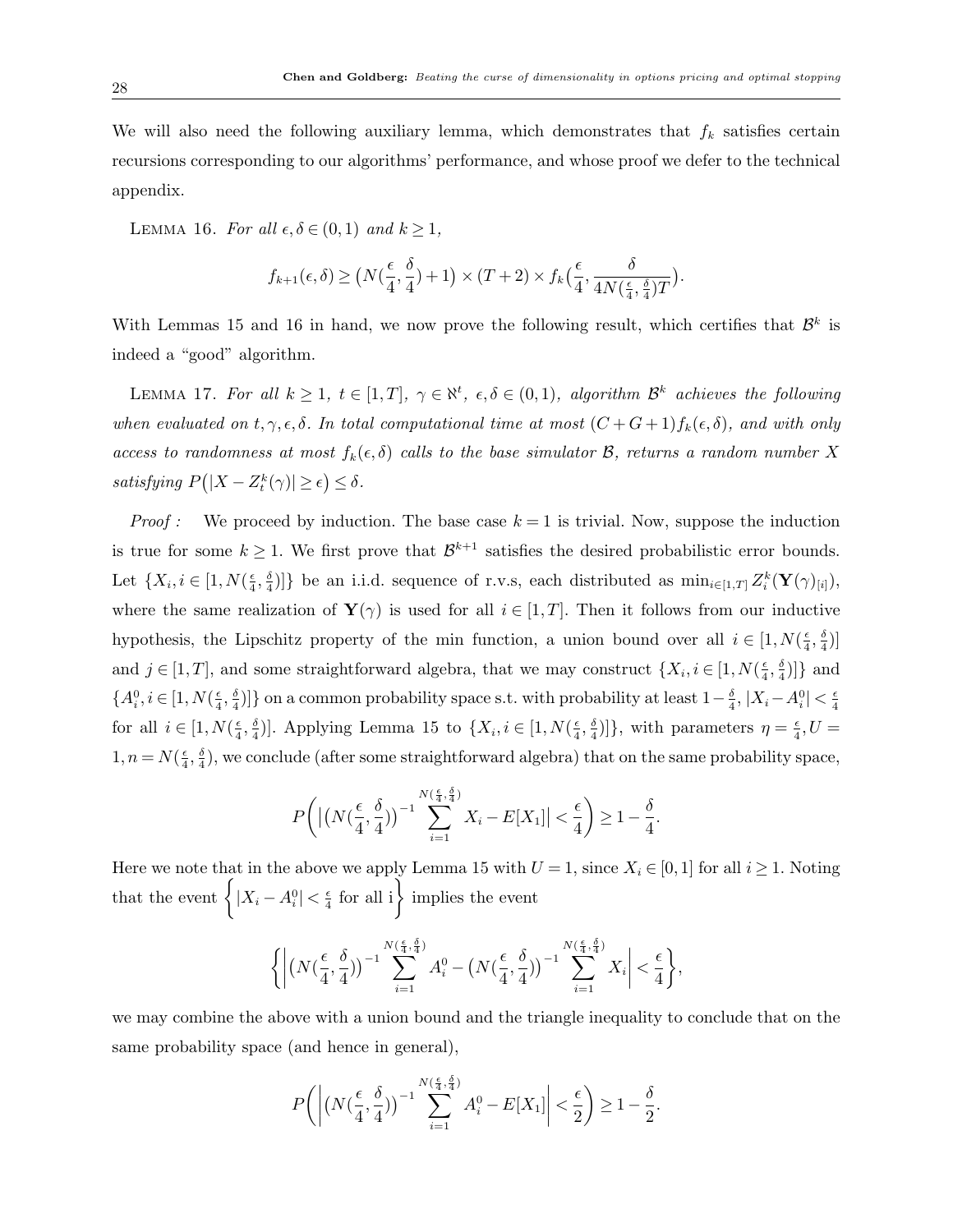As the inductive hypothesis ensures that  $P(|A^3 - Z_t^k(\gamma)| \ge \frac{\epsilon}{2})$  $(\frac{\epsilon}{2}) \leq \frac{\delta}{2}$  $\frac{\delta}{2}$ , we may again apply a union bound and the triangle inequality, along with the definition of  $Z_t^k(\gamma)$  and  $X_1$ , to conclude that

$$
P\left(\left|A^3 - \left(N\left(\frac{\epsilon}{4}, \frac{\delta}{4}\right)\right)^{-1} \sum_{i=1}^{N\left(\frac{\epsilon}{4}, \frac{\delta}{4}\right)} A_i^0 - Z_t^{k+1}(\gamma)\right| \ge \epsilon\right) \le \delta \quad \text{as desired.} \tag{8}
$$

We next prove that  $\mathcal{B}^{k+1}$  satisfies the desired computational and sample complexity bounds. The only access to randomness for  $\mathcal{B}^{k+1}$  is through its  $N(\frac{\epsilon}{4})$  $\frac{\epsilon}{4}, \frac{\delta}{4}$  $\frac{\delta}{4}$ ) direct calls to  $\mathcal{B}(t,\gamma)$  (whose output is each time stored in  $\mathbf{A}^1$ ), its  $N(\frac{\epsilon}{4})$  $\frac{\epsilon}{4}, \frac{\delta}{4}$  $\frac{\delta}{4}$ )T calls to  $\mathcal{B}^k(j, A^1_{[j]}, \frac{\epsilon}{4})$  $\frac{\epsilon}{4}$ ,  $\frac{\delta}{4N(\frac{\epsilon}{4})}$  $\frac{\delta}{4N(\frac{\epsilon}{4},\frac{\delta}{4})T}$ , and its one final call to  $\mathcal{B}^k(t,\gamma,\frac{\epsilon}{2},\frac{\delta}{2}$  $\frac{\delta}{2}$ ) (whose output is stored in  $A^3$ ). It thus follows from the inductive hypothesis, and several easily verified monotonicities of  $N$  and  $f_k$ , that the number of calls to the base simulator made by  $\mathcal{B}^{k+1}(t, \gamma, \epsilon, \delta)$  is at most

$$
N(\frac{\epsilon}{4}, \frac{\delta}{4}) + N(\frac{\epsilon}{4}, \frac{\delta}{4}) \times T \times f_k(\frac{\epsilon}{4}, \frac{\delta}{4N(\frac{\epsilon}{4}, \frac{\delta}{4})T}) + f_k(\frac{\epsilon}{2}, \frac{\delta}{2})
$$
  
\n
$$
\leq N(\frac{\epsilon}{4}, \frac{\delta}{4}) \times (T+2) \times f_k(\frac{\epsilon}{4}, \frac{\delta}{4N(\frac{\epsilon}{4}, \frac{\delta}{4})T}).
$$
\n(9)

We next focus on computational costs. In each of the  $N(\frac{\epsilon}{4})$  $\frac{\epsilon}{4}, \frac{\delta}{4}$  $\frac{\delta}{4}$ ) iterations of the outer for loop (indexed by i), first one direct call is made to  $\mathcal{B}(t,\gamma)$  (at computational cost C); then T calls are made to  $\mathcal{B}^k(j, A^1_{[j]}, \frac{\epsilon}{4})$  $\frac{\epsilon}{4}, \frac{\delta}{4N(\frac{\epsilon}{\pi})}$  $\frac{\delta}{4N(\frac{\epsilon}{4},\frac{\delta}{4})T}$  (for different values of j), each at computational cost at most  $(C+G+1)\times f_k\left(\frac{\epsilon}{4}\right)$  $\frac{\epsilon}{4}, \frac{\delta}{4N(\frac{\epsilon}{4})}$  $\frac{\delta}{4N(\frac{\epsilon}{4},\frac{\delta}{4})T}$ ); then the minimum of a length-T vector is computed (at computational cost T). One additional call is then made to  $\mathcal{B}^k(t, \gamma, \frac{\epsilon}{2}, \frac{\delta}{2})$  $\frac{\delta}{2}$ ), at computational cost at most  $(C+G+$  $1) \times f_k(\frac{\epsilon}{2})$  $\frac{\epsilon}{2}, \frac{\delta}{2}$  $\frac{\delta}{2}$ ); and finally the average of the  $N(\frac{\epsilon}{4})$  $\frac{\epsilon}{4}, \frac{\delta}{4}$  $\frac{\delta}{4}$ ) elements of  $\mathbf{A}^0$  is computed and subtracted from  $A^3$ , at computational cost  $N(\frac{\epsilon}{4})$  $\frac{\epsilon}{4}, \frac{\delta}{4}$  $\frac{\delta}{4}$  + 1. It thus follows from the inductive hypothesis, and several easily verified monotonicities of N and  $f_k$ , that the computational cost of  $\mathcal{B}^{k+1}(t,\gamma,\epsilon,\delta)$  is at most

$$
N\left(\frac{\epsilon}{4}, \frac{\delta}{4}\right)C + N\left(\frac{\epsilon}{4}, \frac{\delta}{4}\right)T(C + G + 1)f_k\left(\frac{\epsilon}{4}, \frac{\delta}{4N\left(\frac{\epsilon}{4}, \frac{\delta}{4}\right)T}\right) + T + (C + G + 1)f_k\left(\frac{\epsilon}{2}, \frac{\delta}{2}\right) + N\left(\frac{\epsilon}{4}, \frac{\delta}{4}\right) + 1 \leq (C + G + 1) \times \left(N\left(\frac{\epsilon}{4}, \frac{\delta}{4}\right) + 1\right) \times (T + 2) \times f_k\left(\frac{\epsilon}{4}, \frac{\delta}{4N\left(\frac{\epsilon}{4}, \frac{\delta}{4}\right)T}\right).
$$
 (10)

Combining with Lemma 16 completes the proof. Q.E.D.

#### 5.2. Proof of Theorem 6 and Corollary 2

With Lemma 17 in hand, we now complete the proof of our main algorithmic result Theorem 6, and Corollary 2. First, let us formally define the associated algorithm  $\hat{\mathcal{B}}^k$ , which will use  $\mathcal{B}^k$  and simulation to approximate  $H_k$ .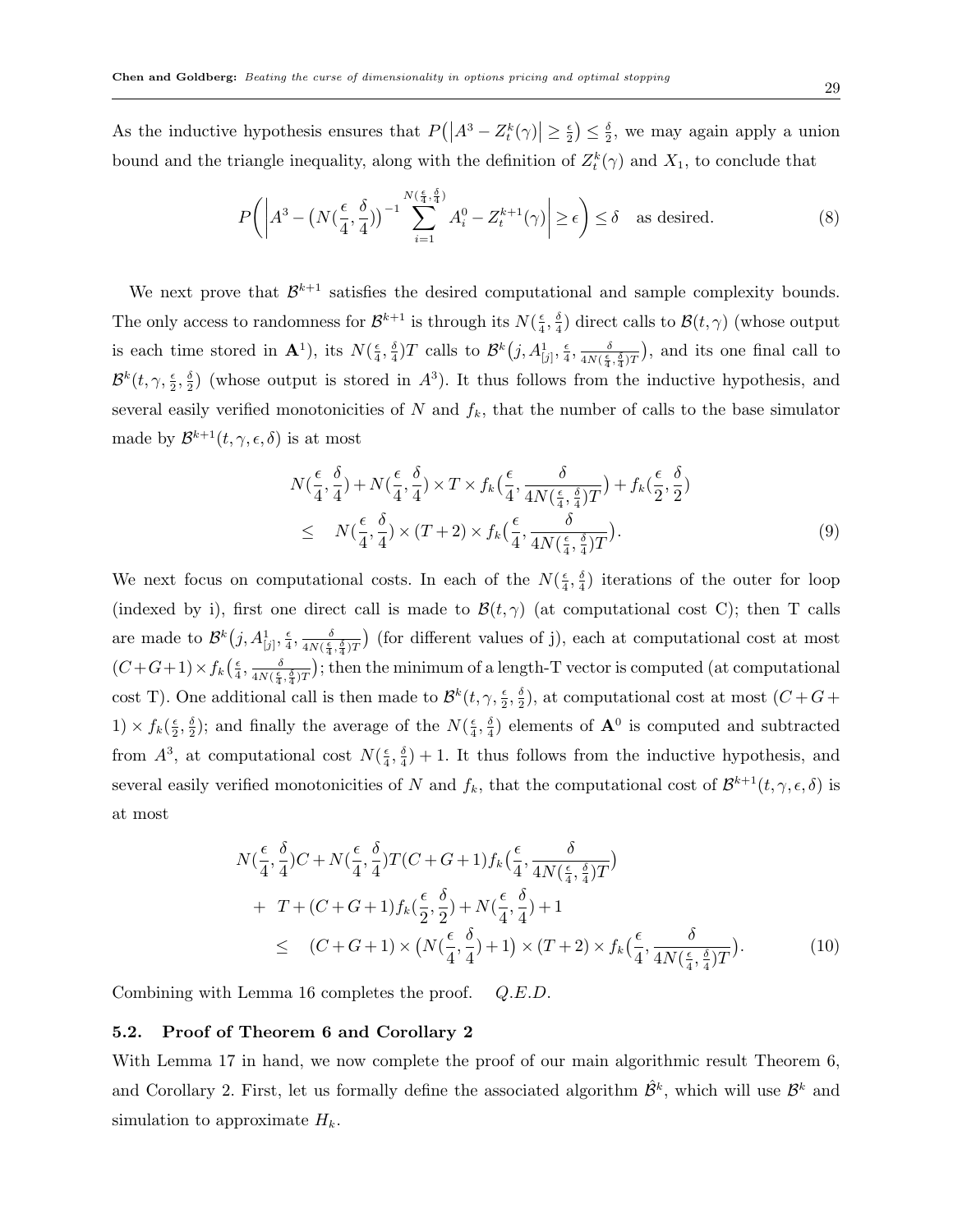Algorithm  $\hat{\mathcal{B}}^k(\epsilon,\delta)$ : Create a length- $N(\frac{e}{2})$  $\frac{\epsilon}{2}, \frac{\delta}{2}$  $\frac{\delta}{2})$  vector  $\mathbf{A}^0$ For  $i = 1$  to  $N(\frac{\epsilon}{2})$  $\frac{\epsilon}{2}, \frac{\delta}{2}$  $\frac{\delta}{2})$ Generate an ind. call to  $\mathcal{B}(0, \emptyset)$  and store in D by T matrix  $\mathbf{A}^1$ Create a length-T vector  $\mathbf{A}^2$ For  $j = 1$  to T Generate an ind. call to  $\mathcal{B}^k(j, A^1_{[j]}, \frac{\epsilon}{2})$  $\frac{\epsilon}{2}, \frac{\delta}{2N(\frac{\epsilon}{2})}$  $\frac{\delta}{2N(\frac{\epsilon}{2},\frac{\delta}{2})T}$  and store in  $A_j^2$ Compute the minimum value of  $\mathbf{A}^2$  and store in  $A_i^0$ Return  $(N(\frac{\epsilon}{2}))$  $\frac{\epsilon}{2}, \frac{\delta}{2}$  $\left(\frac{\delta}{2}\right)\right)^{-1} \sum_{i=1}^{N(\frac{\epsilon}{2},\frac{\delta}{2})} A_i^0$ 

*Proof of Theorem 6 :* In light of Lemma 17, the result follows from a union bound, an application of Lemmas 15 and 16 nearly identical to that used in our previous proofs, and some straightforward algebra in which we bound  $N(\frac{\epsilon}{2})$  $\frac{\epsilon}{2}, \frac{\delta}{2}$  $\frac{\delta}{2}$ ) by  $N(\frac{\epsilon}{4})$  $\frac{\epsilon}{4}, \frac{\delta}{4}$  $\frac{\delta}{4}$ ), and bound  $f_k(\frac{\epsilon}{2})$  $\frac{\epsilon}{2}, \frac{\delta}{2N(\frac{\epsilon}{2})}$  $\frac{\delta}{2 N(\frac{\epsilon}{2},\frac{\delta}{2}) T} \big)$  by  $f_k(\frac{\epsilon}{4})$  $\frac{\epsilon}{4}$ ,  $\frac{\delta}{4N(\frac{\epsilon}{4})}$  $\frac{\delta}{4N(\frac{\epsilon}{4}, \frac{\delta}{4})T}\Big),$ and we omit the details. The accounting for computational and sample complexity is also nearly identical, and we similarly omit the details. Q.E.D.

We defer the proof of Corollary 2 to the technical appendix.

#### 5.3. Algorithm for maximization and proof of Theorem 7

In this section we show how to combine our previous algorithms with an appropriate transformation and careful truncation argument to prove Theorem 7. Along the way, we will prove several general bounds relating  $\widehat{\text{OPT}}$  to  $E[\max_{t \in [1,T]} Z_t]$ , which are critical in ultimately proving the appropriate relative error bounds. Roughly, we show that as long as the squared coefficient of variation of  $\max_{t \in [1,T]} Z_t$  is not too large, then  $\frac{\widehat{\text{OPT}}}{E[\max_{t \in [1,T]} Z_t]}$  cannot be too small. Although many closely related results appear as e.g. auxiliary bounds in several previous papers related to prophet inequalities, as we could not find a precise reference for the exact bounds we will need, we include proofs for completeness (generally deferring details to the technical appendix).

Given an error tolerance  $\epsilon$ , we then proceed by : 1. truncating all values at an appropriate large multiple of  $E[\max_{t \in [1,T]} Z_t]$ , 2. normalizing and converting to a minimization problem, and 3. computing an appropriate number of terms in our expansion. It turns out that if the squared coefficient of variation of the maximum is well-behaved, then all errors can be appropriately controlled if the truncation and number of terms are carefully chosen as functions of  $\epsilon$  and this squared coefficient of variation.

 $\text{For } U > 0, \text{ let } Z_{U,t}^1 \triangleq U^{-1} \times \min(U, Z_t^1); \ Z_{U,t}^{1,-} \triangleq 1 - Z_{U,t}^1; \text{ and for } k \geq 1, \ Z_{U,t}^{k+1,-} \triangleq Z_{U,t}^{k,-}$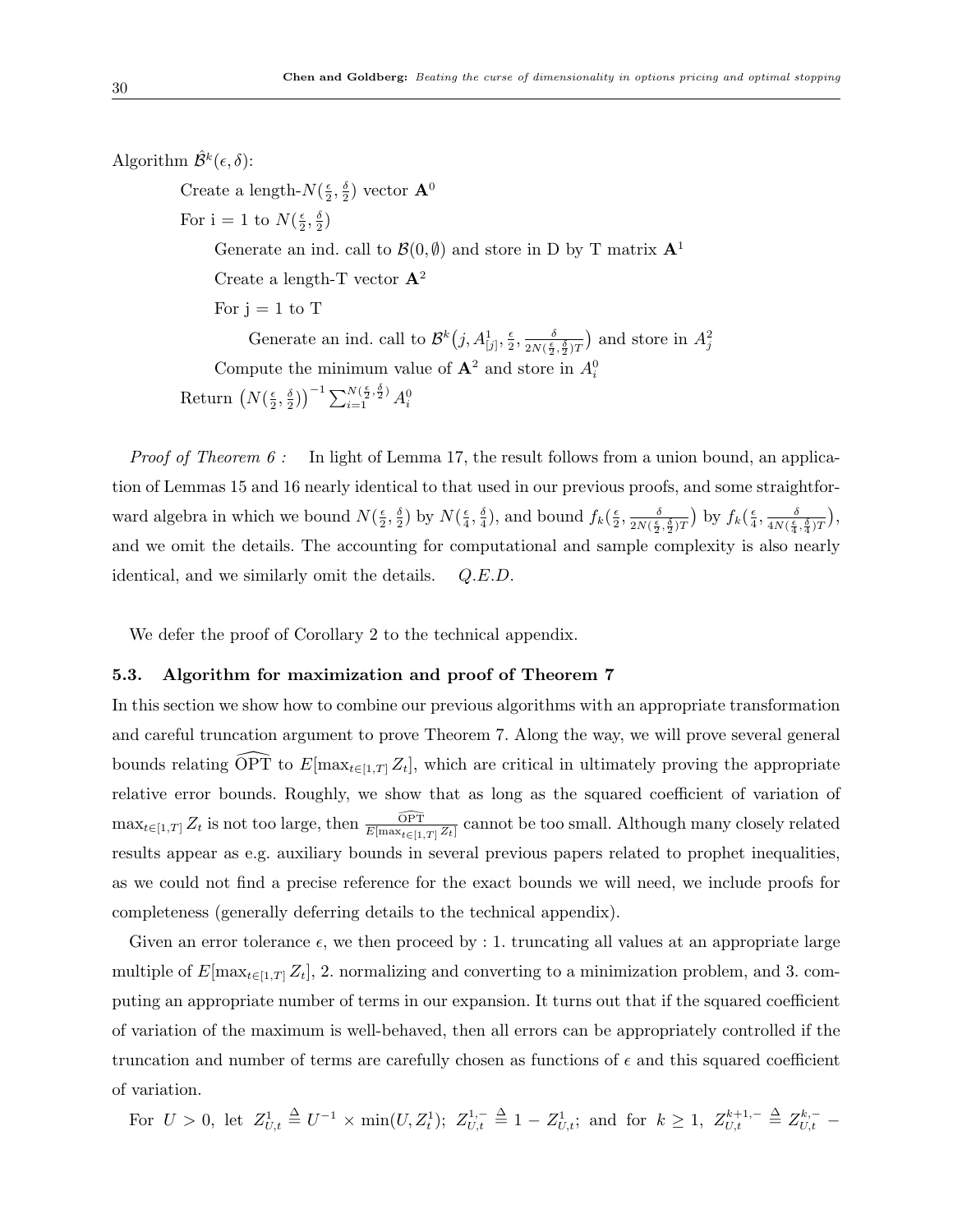$E[\min_{i \in [1,T]} Z^{k,-}_{U,i} | \mathcal{F}_t].$  Recall that  $M_1 = E[\max_{t \in [1,T]} Z_t^1], M_2 = E[(\max_{t \in [1,T]} Z_t^1)^2],$  and  $\gamma_0 = \frac{M_2}{(M_1)}$  $\frac{M_2}{(M_1)^2}$ . For  $k \ge 1$  and  $U > 0$ , let  $H_{U,k}^{-} \triangleq E[\min_{t \in [1,T]} Z_{U,t}^{k,-}]$ , and  $E_{U,k}^{-} \triangleq \sum_{i=1}^{k} H_{U,i}^{-}$ .

Before formally describing the relevant algorithm, we prove several auxiliary results laying the groundwork for our truncation-based approach. The key result along these lines will be the following, which asserts that if one computes a sufficient number of terms in the expansion for the truncated and normalized r.v.s, remultiplies by the normalizing constant, and takes this as an approximation for  $\widehat{OPT}$ , one can control the error relative to  $\widehat{OPT}$ . Our statement also allows for a certain error term z, which will later become the additional error introduced by the fact that all quantities can only be simulated (and which we will also control).

THEOREM 9. For all  $U > 0, k > 1$ , and  $z \in \mathcal{R}$ ,

$$
\left|\widehat{OPT} - U \times \left(1 - E_{U,k}^- + z\right)\right| \leq 7 \times \gamma_0^{\frac{3}{2}} \times \left(\frac{U}{M_1} \times \left((k+1)^{-1} + |z|\right) + (\frac{U}{M_1})^{-\frac{1}{2}}\right) \times \widehat{OPT}.
$$

We defer the proof of Theorem 9 to the technical appendix. We next describe several relevant algorithms. In all cases, these will be (very) slight variations of the previously defined algorithms  $\mathcal{B}^k(t,\gamma,\epsilon,\delta)$  and  $\hat{\mathcal{B}}^k(\epsilon,\delta)$ , essentially identical except there is now an extra parameter U input to the algorithm, which causes the algorithms to perform all calculations as if  $g_t$  were instead equal to  $g_t' = 1 - U^{-1} \times \min(U, g_t)$ . First, we define the appropriate "base case" algorithm.

Algorithm  $\mathcal{B}^{1,-}(t,\gamma,\epsilon,\delta,U)$ : Return  $1 - U^{-1} \times \min(U, g_t(\gamma))$ 

For  $k \geq 1$ , we define  $\mathcal{B}^{k+1,-}(t,\gamma,\epsilon,\delta,U)$  as follows. The definition of  $\mathcal{B}^{k+1,-}(t,\gamma,\epsilon,\delta,U)$  is nearly identical to that of  $\mathcal{B}^{k+1}(t,\gamma,\epsilon,\delta)$ , the only difference being that the call to  $\mathcal{B}^k(j,\mathbf{A}^1_{[j]},\frac{\epsilon}{4})$  $\frac{\epsilon}{4}, \frac{\delta}{4N(\frac{\epsilon}{4})}$  $\frac{\delta}{4N(\frac{\epsilon}{4},\frac{\delta}{4})T}$ on line 6 of the algorithm's definition is replaced by a call to  $\mathcal{B}^{k,-}(j,\mathbf{A}_{[j]}^1, \frac{\epsilon}{4})$  $\frac{\epsilon}{4}, \frac{\delta}{4N(\frac{\epsilon}{4})}$  $\frac{\delta}{4N(\frac{\epsilon}{4},\frac{\delta}{4})T}, U$ ; and the call to  $\mathcal{B}^k(t,\gamma,\frac{\epsilon}{2},\frac{\delta}{2})$  $\frac{\delta}{2}$ ) on line 8 of the algorithm's definition is replaced by a call to  $\mathcal{B}^{k,-}(t,\gamma,\frac{\epsilon}{2},\frac{\delta}{2})$  $\frac{\delta}{2}, U$ ).

For  $k \geq 1$ , we define  $\hat{\mathcal{B}}^{k,-}(\epsilon,\delta,U)$  as follows. The definition of  $\hat{\mathcal{B}}^{k,-}(\epsilon,\delta,U)$  is nearly identical to that of  $\hat{\mathcal{B}}^k(\epsilon,\delta)$ , the only difference being that the call to  $\mathcal{B}^k(j,A^1_{[j]},\frac{\epsilon}{2})$  $\frac{\epsilon}{2}, \frac{\delta}{2N(\frac{\epsilon}{2})}$  $\frac{\delta}{2N(\frac{\epsilon}{2},\frac{\delta}{2})T}$  on line 6 of the algorithm's definition is replaced by a call to  $\mathcal{B}^{k,-}(j, A^1_{[j]}, \frac{\epsilon}{2})$  $\frac{\epsilon}{2}, \frac{\delta}{2N(\frac{\epsilon}{2})}$  $\frac{\delta}{2N(\frac{\epsilon}{2},\frac{\delta}{2})T}, U$ ).

Then we have the following auxiliary algorithmic result, completely analogous to Theorem 6.

THEOREM 10. Under only the assumption that  $Z_t \geq 0$  for all  $t \in [1, T]$  w.p.1, the following is true. For all  $k \ge 1$ , the randomized algorithm  $\hat{\mathcal{B}}^{k,-}$  takes as input any  $\epsilon, \delta \in (0,1)$  and  $U > 0$ , and achieves the following. In total computational time at most  $4(C+G+1)f_{k+1}(\epsilon,\delta)$ , and with only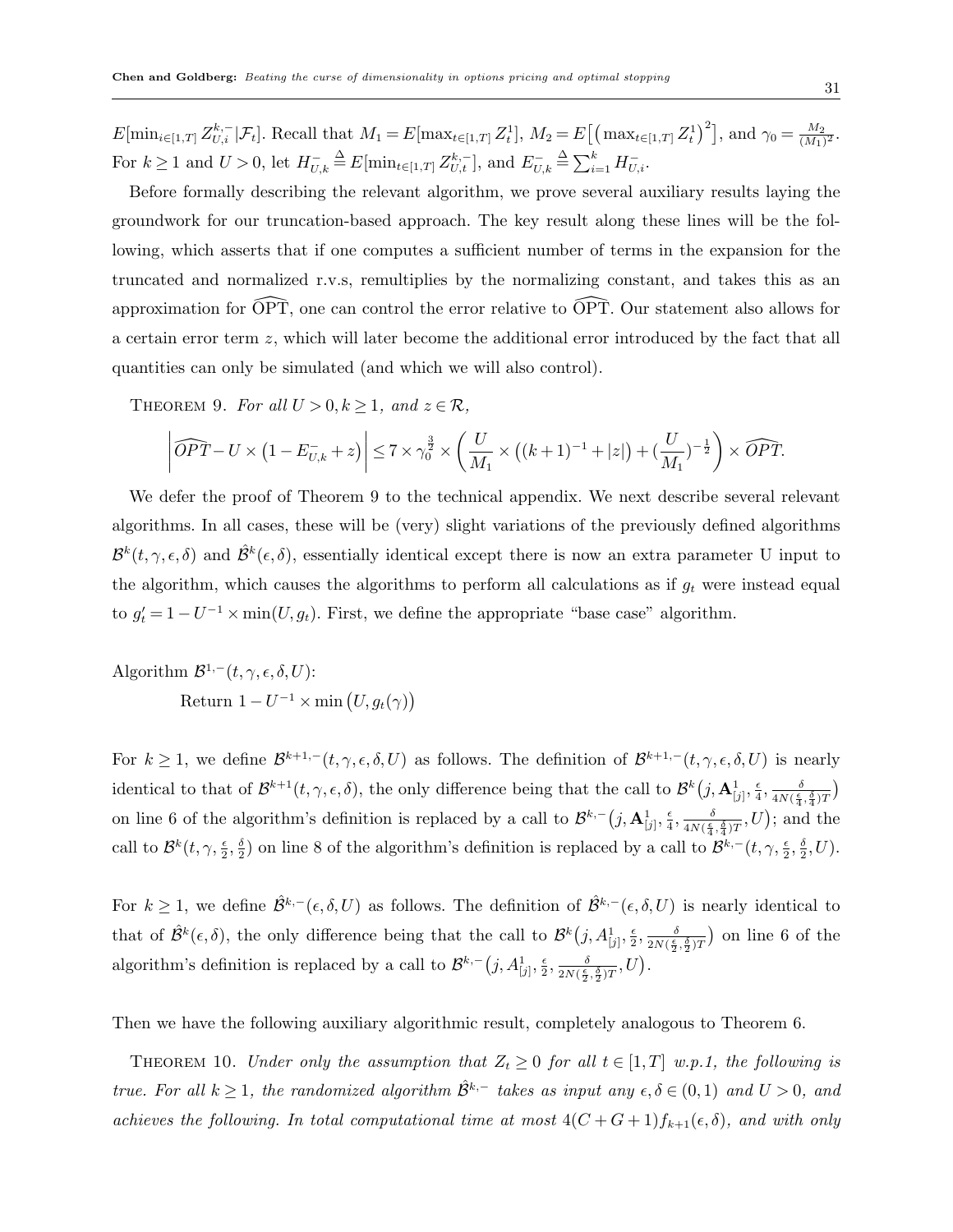access to randomness at most  $f_{k+1}(\epsilon, \delta)$  calls to the base simulator  $\mathcal{B}$ , returns a random number X satisfying  $P(|X - H_{U,k}^-| \leq \epsilon) \geq 1 - \delta$ .

Proof : The proof follows essentially identically to the proof of Theorem 6, and we omit the details. In fact, Theorem 10 follows from Theorem 6 applied to the alternative minimization problem in which one uses the alternate g functions  $g_t' = 1 - U^{-1} \times min(U, g_t)$ . We note that the additional multiplicative 4 appearing in the computational cost bound (when compared to Theorem 6) follows from the additional calculations needed to compute  $1-U^{-1} \times min(U, g_t)$ . Indeed, if one can compute  $g_t$  in time G under our computational model, then one can compute  $1-U^{-1} \times min(U, g_t)$ in time  $G + 3 \leq 4 \times G$ . Q.E.D.

Next, we formally state the algorithm  $\hat{A}$ , which will implement the appropriate truncations and calls to  $\mathcal{B}^{k,-}$  (with appropriate parameters) to yield the approximation guaranteed in Theorem 7.

Algorithm 
$$
\hat{A}(\epsilon, \delta, M_1, M_2)
$$
:

Compute  $\frac{M_2}{(M_1)^2}$  and store in  $\gamma_0$ Compute  $10^4 \times \gamma_0^3 \times \epsilon^{-2} \times M_1$  and store in  $U_0$ Create a length- $\lceil \left(\frac{U_0}{M_1}\right)$  $\frac{U_0}{M_1}$ ) $^{\frac{3}{2}}$ ] vector  ${\bf A}^0$ For  $i = 1$  to  $\int_{M_1}^{U_0}$  $\frac{U_0}{M_1}$  $\frac{3}{2}$ ] Generate an ind. call to  $\hat{\mathcal{B}}^{i,-}\left(\left(\frac{U_0}{M_1}\right)\right)$  $\frac{U_0}{M_1}$ )<sup>3</sup> + 1)<sup>-2</sup>,  $\delta \times ((\frac{U_0}{M_1})$  $\frac{U_0}{M_1}\Big)^{\frac{3}{2}}+1\Big)^{-1}, U_0$  and store in  $A_i^0$ Return  $U_0 \times \left(1 - \sum_{i=1}^{\lceil (\frac{U_0}{M_1})^{\frac{3}{2}} \rceil} A_i^0 \right)$ 

With Algorithm  $A$  defined and Theorem 9 in hand, the proof of Theorem 7 follows similarly to the proof of Corollary 2, albeit with the additional complication of needing to verify the appropriateness of the truncations etc., and we defer the proof to the technical appendix.

#### 5.4. Proof of Corollary 3

In this section, we discuss how to use our simulation-based approach to implement good approximate stopping strategies, proving Corollary 3. We begin with the following lemma, relating the value achieved by a single stopping strategy across different stopping problems (defined by  $\mathbf{Z}^k$ ).

LEMMA 18. For all (possibly randomized) integer-valued stopping times  $\tau$  adapted to  $\mathcal F$  which *w.p.1 belong to* [1,*T*], and all  $k \ge 1$ ,  $E[Z_{\tau}] = E[Z_{\tau}^k] + \sum_{i=1}^{k-1} E[\min_{t \in [1,T]} Z_t^i]$ .

Proof : We prove only for the case of non-randomized stopping times, as the general setting then follows from a straightforward conditioning argument. We proceed by induction. The base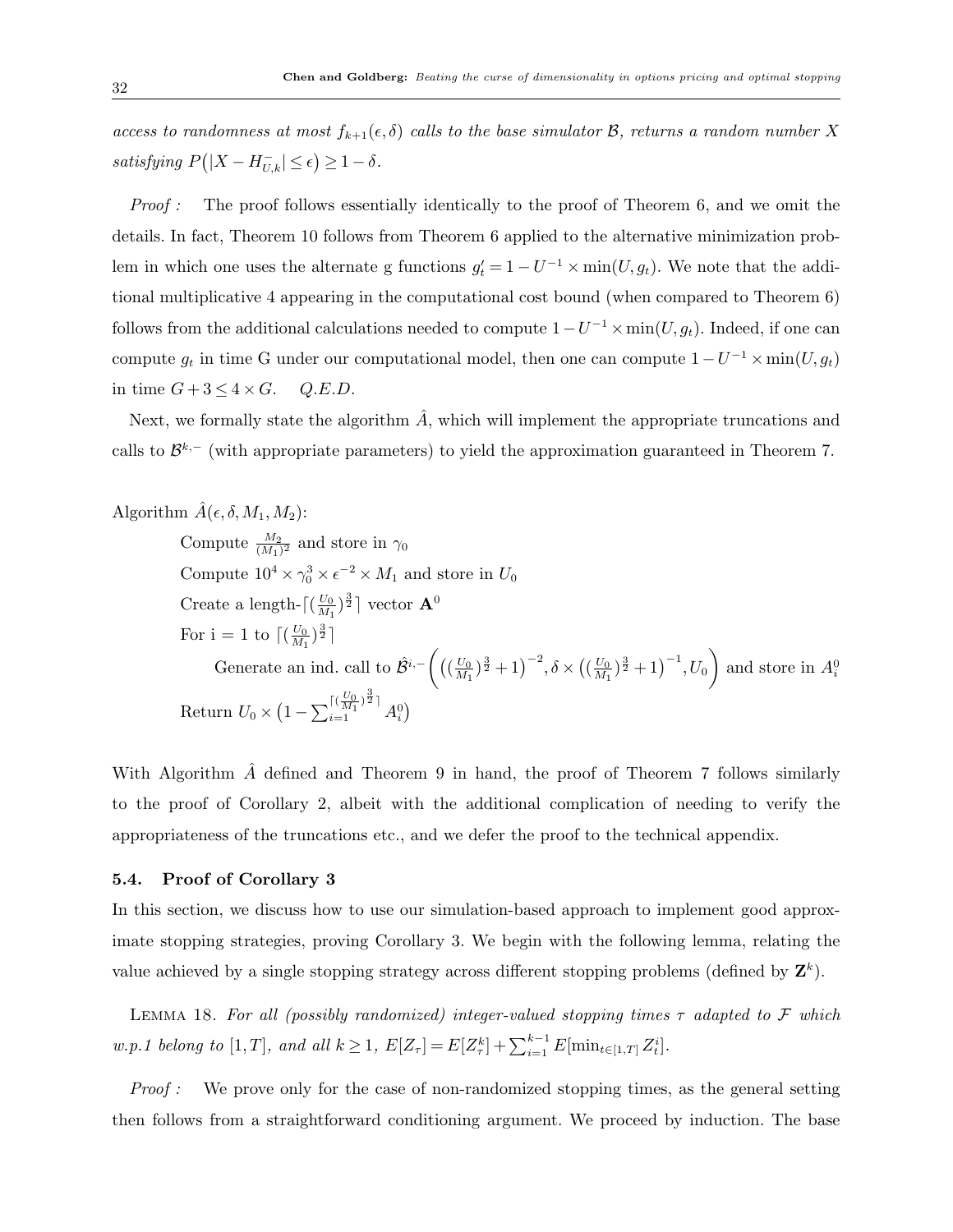case  $k = 1$  follows from definitions. Now, suppose the induction is true for some  $k \geq 1$ . Then again from definitions and optional stopping,

$$
E[Z_{\tau}^{k+1}] = E[Z_{\tau}^k - E[\min_{t \in [1,T]} Z_t^k | \mathcal{F}_{\tau}]] = E[Z_{\tau}^k] - E[\min_{t \in [1,T]} Z_t^k],
$$

itself (by induction) equal to  $E[Z_{\tau}] - \sum_{i=1}^{k} E[\min_{t \in [1,T]} Z_t^i]$ , which after rearranging completes the proof. Q.E.D.

Combining Lemma 18 with Lemma 8 and Theorem 1, we are led to the following corollary.

COROLLARY 4. For  $k \geq 1$ , let  $\tau_k$  denote the stopping time that stops the first time that  $Z_t^k \leq \frac{1}{k}$  $\frac{1}{k}$ , where we note that by Lemma 8 such a time exists w.p.1. Then  $E[Z_{\tau_k}] - OPT \leq \frac{1}{k}$  $\frac{1}{k}$ .

Now, we would be done, if not for the fact that we cannot compute  $Z_t^k$  exactly in an efficient manner. However, in light of Lemma 17, it is clear how to proceed. In every time period t, we will use simulation to estimate  $Z_t^k(Y_{[t]})$  (for appropriate k) for the given history  $Y_{[t]}$  observed so far, and do so with sufficient accuracy and high enough probability to make sure all bounds go through. Let us now make this precise. For any given  $\epsilon > 0$ , we begin by defining an appropriate (randomized) stopping time  $\tau_{\epsilon}$ . Namely,  $\tau_{\epsilon}$  is defined as follows. At time 1, after seeing  $Y_{[1]}$ , make an independent call to  $\mathcal{B}^{\lceil 4\epsilon^{-1} \rceil} \Big( 1, Y_{[1]}, \frac{\epsilon}{4} \Big)$  $\frac{\epsilon}{4}$ ,  $\frac{\epsilon}{47}$  $4T$ ). If the value returned is at most  $\frac{1}{2}\epsilon$ , stop. If not, continue. We define the future behavior inductively as follows. Suppose that for some  $t \in [1, T-2]$ , we have not yet stopped by the end of period t. At time  $t + 1$ , after observing  $Y_{t+1}$ , make an independent call to  $\mathcal{B}^{\lceil 4\epsilon^{-1} \rceil} \Big( t+1, Y_{[t+1]}, \frac{\epsilon}{4}$  $\frac{\epsilon}{4}$ ,  $\frac{\epsilon}{41}$  $4T$ ). If the value returned is at most  $\frac{1}{2}\epsilon$ , stop. If not, continue. Finally, if we have not yet stopped by period T, stop in period T. It is easily verified that for any  $\epsilon \in (0,1)$ ,  $\tau_{\epsilon}$  is a well-defined, appropriately adapted, randomized stopping time. We now use  $\tau_{\epsilon}$  to complete the proof of Corollary 3.

*Proof of Corollary 3* : Let  $k_{\epsilon} \stackrel{\Delta}{=} \lceil \frac{4}{\epsilon} \rceil$  $\frac{4}{\epsilon}$ . Let  $\mathcal{G}_{1,\epsilon}$  denote the event

$$
\left\{ \left| \mathcal{B}^{\lceil 4\epsilon^{-1} \rceil} \left( t, Y_{[t]}, \frac{\epsilon}{4}, \frac{\epsilon}{4T} \right) - Z_t^{k_{\epsilon}}(Y_{[t]}) \right| \leq \frac{\epsilon}{4} \quad \forall \quad t \in [1, T] \right\};
$$

 $\mathcal{G}_{2,\epsilon}$  denote the event

$$
\left\{\exists t \in [1,T] \text{ such that } \mathcal{B}^{\lceil 4\epsilon^{-1} \rceil}\bigg(t, Y_{[t]}, \frac{\epsilon}{4}, \frac{\epsilon}{4T}\bigg) \leq \frac{1}{2}\epsilon\right\};
$$

and  $\mathcal{G}_{3,\epsilon}$  denote the event  $\left\{Z_{\tau_{\epsilon}}^{k_{\epsilon}} \leq \frac{3}{4}\right\}$  $\frac{3}{4}\epsilon$ . Observe that Lemma 8, Lemma 17, definitions, and several straightforward union bounds and applications of the triangle inequality ensure that : 1.  $P(\mathcal{G}_{1,\epsilon}) \geq$  $1-\frac{\epsilon}{4}$  $\frac{\epsilon}{4}$ ; 2.  $P(\mathcal{G}_{2,\epsilon}|\mathcal{G}_{1,\epsilon})=1$ ; and 3.  $P(\mathcal{G}_{3,\epsilon}|\mathcal{G}_{1,\epsilon}\cap\mathcal{G}_{2,\epsilon})=1$ . It follows that  $P(\mathcal{G}_{3,\epsilon}^c)\leq\frac{\epsilon}{4}$  $\frac{\epsilon}{4}$ , and thus since by our assumptions and monotonicity  $P(Z_t^{k_{\epsilon}} \leq 1) = 1$  for all  $t \in [1, T]$ ,

$$
E[Z_{\tau_{\epsilon}}^{k_{\epsilon}}] = E[Z_{\tau_{\epsilon}}^{k_{\epsilon}}I(\mathcal{G}_{3,\epsilon})] + E[Z_{\tau_{\epsilon}}^{k_{\epsilon}}I(\mathcal{G}_{3,\epsilon})]
$$
  

$$
\leq \frac{3}{4}\epsilon + E[I(\mathcal{G}_{3,\epsilon})] \leq \epsilon.
$$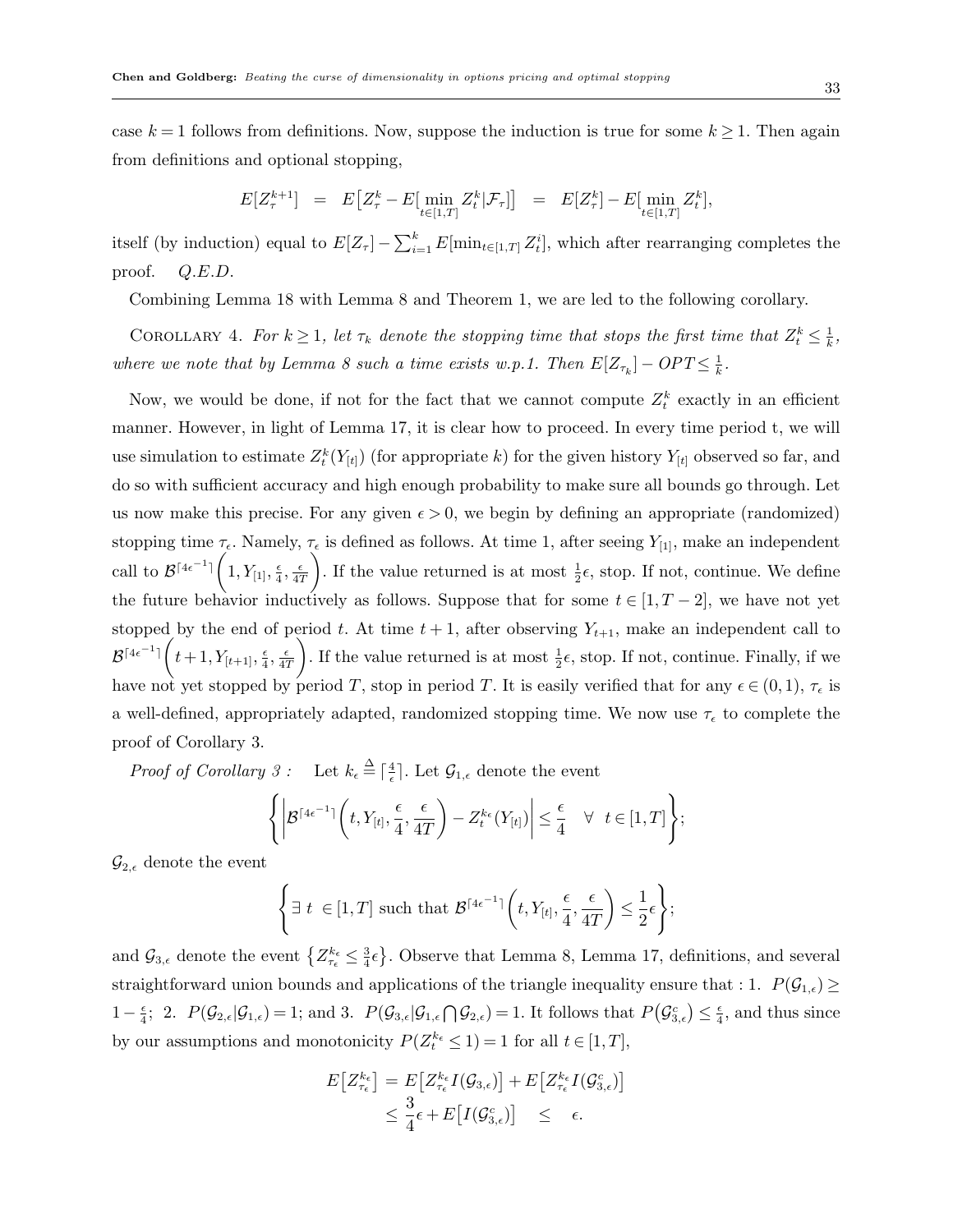Combining with Lemma 18, Lemma 8, and Theorem 1, completes the proof of the first part off the lemma. The second part follows directly from Lemma 17. Q.E.D.

# 6. Conclusion

In this work we developed a new pure-dual methodology for the fundamental problem of optimal stopping and options pricing with high-dimensionality and full path-dependence. In contrast to most past approaches in the literature, our (data-driven) algorithms allow one to gracefully trade-off between the desired level of approximation and run-time / sample-complexity / level of nesting in the associated conditional expectations. Indeed, a key insight of our results is that even in the presence of full path-dependence and high-dimensionality, for any given error parameter  $\epsilon$ one can obtain an  $\epsilon$ -approximation in time polynomial in T, and depending on the dimension (and state-space more generally) only through the cost of simulating individual sample paths, where only a polynomial number of such simulations are needed. Our approach also brings to light new connections with network flows and other results from the literature.

Our work leaves many interesting directions for future research.

Implementation and testing on real data and examples from finance. At this point, our results and analysis are a proof-of-concept that such a trade-off between accuracy and computational / sample complexity is theoretically possible. Testing the approach on real data and instances, understanding how to combine our approach with other heuristics (e.g. from ADP and simulation) to improve speed and accuracy, and rigorously comparing to past approaches, will of course be crucial for moving from the proof-of-concept stage to a useful tool for options pricing. In addition, it would be interesting to investigate new settings of practical interest - possibly inspired by the increasing use of big-data, machine learning, and ever-more sophisticated models - in which our methods may provide efficient algorithms.

Better theoretical understanding of convergence. We provided several bounds on the rate of converegence of our approach, in various settings. We suspect that in many cases our analysis will be loose, and one may get quite accurate results using only a few terms of the relevant series. It is interesting to understand this phenonema both in the general setting of options pricing, as well as for more structured optimal stopping problems such as Robbins' problem. We also note that if one suspected that for any particular instance the expansion was converging more rapidly than suggested by our theoretical results, one could derive tighter upper bounds by simply exhibiting a stopping time  $\tau$  for which  $E[Z_{\tau}^{k+1}]$  was small, and formalizing such a procedure may also be interesting to consider.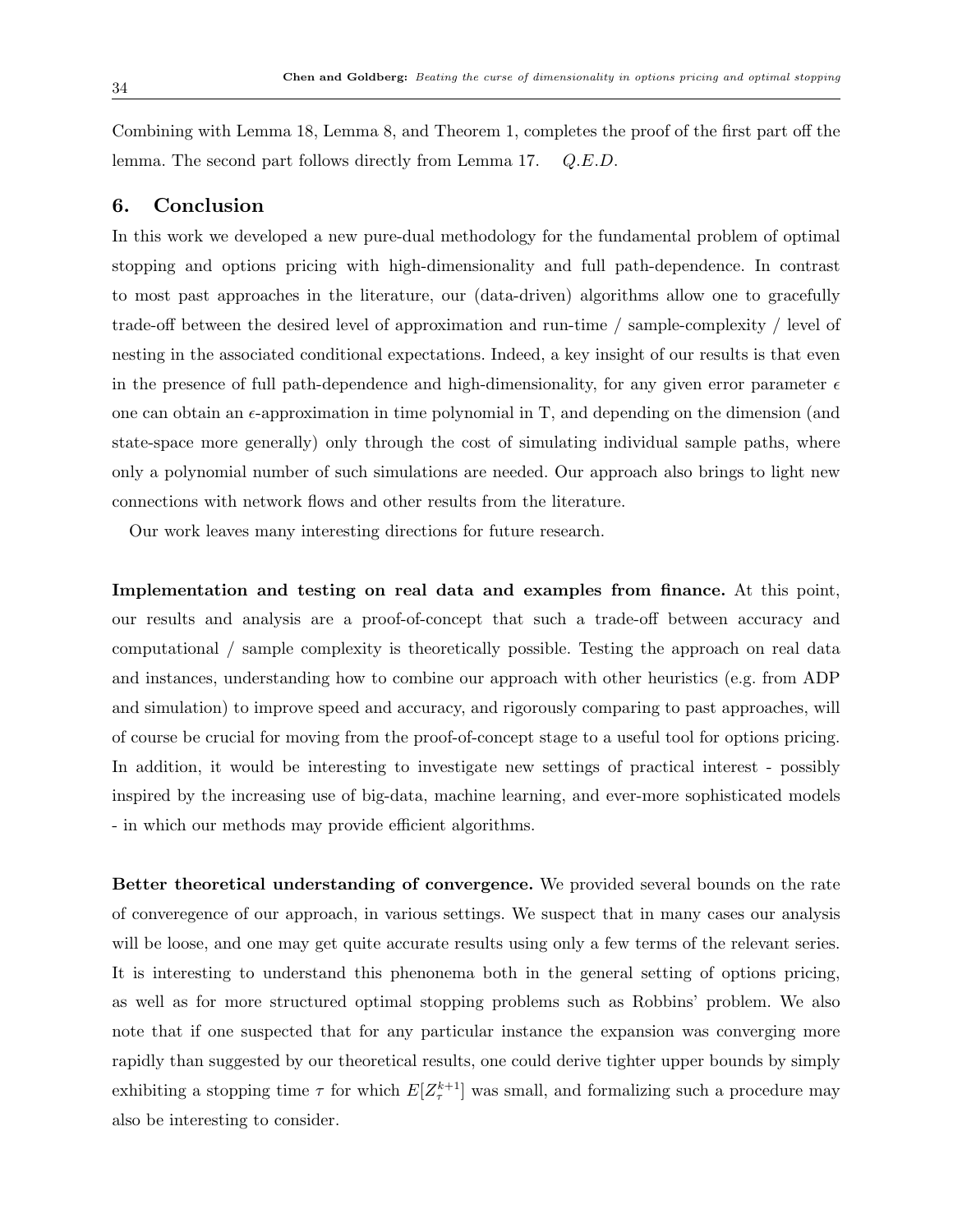Better algorithms and analysis using advanced simulation techniques. It seems likely that by combining our approach with more sophisticated tools and analysis from simulation, one could derive faster algorithms and tighter bounds. For example, we have made no effort to optimize our use of samples, and better-understanding how to allocate samples between the different "levels" of our nested simulations, and/or how to reuse and recombine samples more intelligently, could lead to significant speedups. The same goes for applying techniques from multi-level Monte-Carlo. In addition, we suspect that techniques from importance sampling and change-of-measure more generally could be quite helpful here, as e.g. our study of several 2-period problems in Section 4 suggests a source of algorithmic slow-down may be the presence of zeroes and/or very small values (which cause one to make slow progress), and biasing/conditioning to avoid such paths may enable faster progress.

In-depth comparison to other dual formulations. The ability of our method to yield fast approximations seems connected to the fact that our approach does not have the sure-optimal property (Schoenmakers et al. (2013)), a property shared by most previous approaches (although not the so-called multiplicative dual). Developing a better understanding of how our approach relates, both conceptually and technically/computationally, to past dual approaches remains an interesting open question.

Generalization to stochastic control broadly. We believe that our methodology can be extended to a broad family of stochastic control problems. The first step here would be the extension to multiple stopping, which follows almost directly from our current analysis in light of the well-known (recursive) relation between multiple stopping and optimal stopping (Bender et al. (2015)). Indeed, there has been much recent progress on understanding the Bayesian regret for such multiple stopping problems (Arlotto and Gurvich (2017), Bumpensanti and Wang (2018), Vera and Banerjee (2018)), and drawing connections to our own work remains an interesting direction for future research. Of course, there is also the broader question of how far our methodology can be extended to general stochastic control problems, while maintaining the relevant notions of tractability. Using reductions similar to those of Bender et al. (2015), it seems likely that control problems with few actions, in which one cannot change action too many times (in an appropriate sense), may be a good starting point here. Interestingly, we note that such an approach seems able to accomodate settings in which the distribution of future costs may depend on one's past actions, in a fairly general sense. It would also be interesting to investigate approaches which do not simply attempt to reduce to nested stopping problems, e.g. in the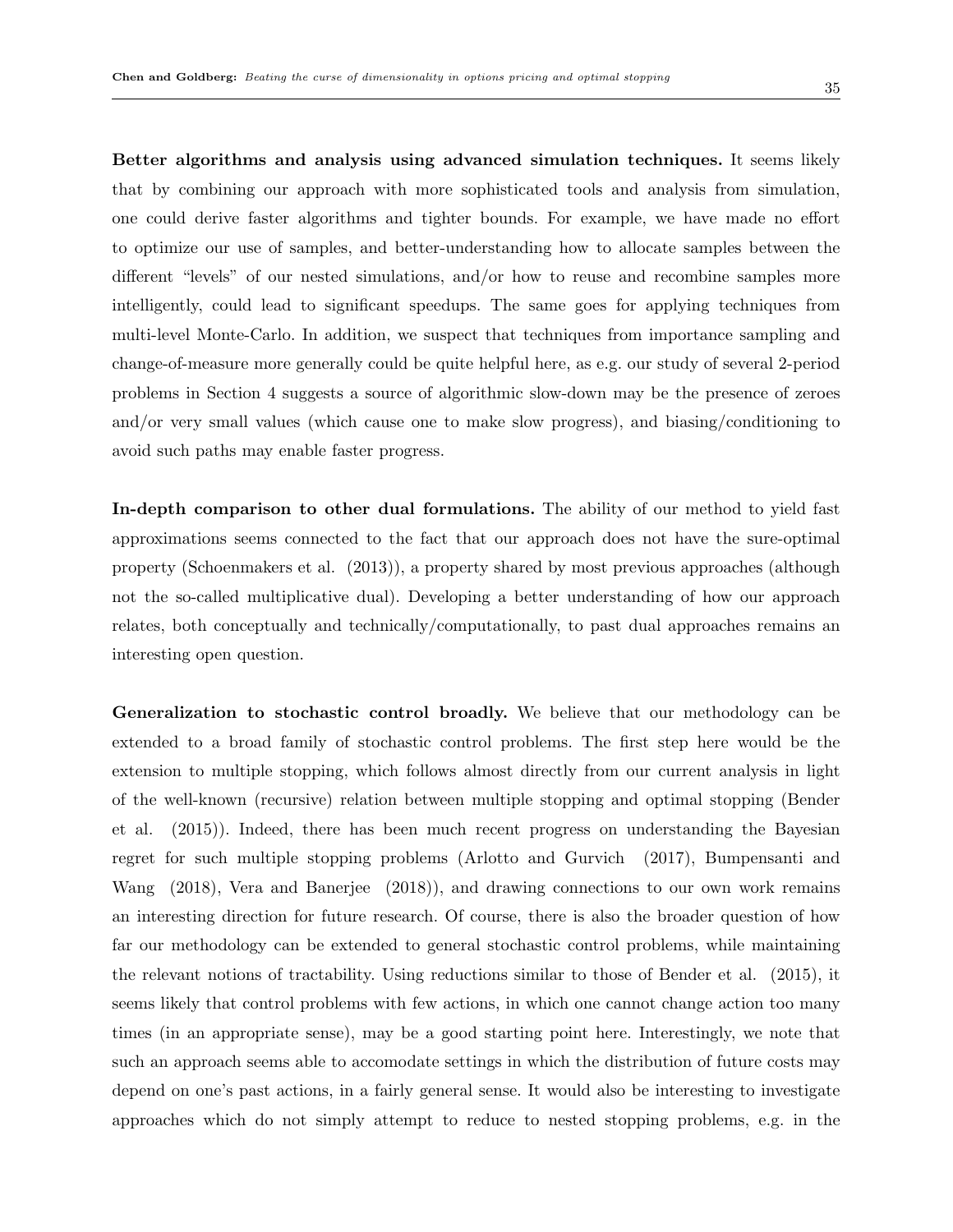multiple stopping framework one could attempt to directly implement an expansion (analogous to that implemented here for optimal stopping) each of whose terms corresponds directly to a multiple stopping problem. There are also several technical directions in which the work can be extended, e.g. the setting of continuous-time and associated stochastic processes, infinite-horizon problems, etc.

Lower bounds, randomization, and computational complexity. An interesting set of questions revolve around proving lower bounds on the computational and sample complexity for the problems studied, e.g. path-dependent optimal stopping. There has been much interesting recent work laying out a theory of computational complexity (with positive and negative results) in the settings of stochastic control and Markov decision processes (Halman et al. (2014, 2015), Chen and Wang (2017), Sidford et al. (2018), Halman (2017)), and the pricing of complex financial products (Bertsimas et al. (2002), Van Roy (2010), Arora et al. (2011), Braverman et al. (2014)). Better understanding the connection between our approach and those works remains an interesting direction for future research. A key question here centers around the use of randomization and different notions of approximation, as well as questions such as the interaction between computational complexity and sample complexity.

Application of other tools from network flow theory. As our Lemma 6 shows that general optimal stopping may be expressed as a massive max-flow problem on a tree network, this opens the door to utilizing the vast algorithmic toolkit developed over the last century in the theory of network flows (Ahuja et al. (2014)). Furthermore, combinatorial insights from the theory of network flows may be helpful in identifying structural properties under which our methods converge more quickly. Alternatively, it would be interesting to investigate whether other combinatorial problems on massive graphs can be solved by our methods.

Alternate expansions and preprocessing. As we saw in Section 4, as well as e.g. our proof of Theorem 7 (and the truncations implemented in the associated algorithm), for some problems it may be helpful to consider modifications of our approach. Indeed, it may be shown that in principle many other explicit expansions also converge to the optimal value, e.g. (for the case that  $P(Z_t \in [0,1]) = 1$  for all t) defining  $Z_t'^{k+1} = Z_t'^{k} - E[\prod_{i=1}^T Z_i'^{k} | \mathcal{F}_t].$  It is also possible to write down expansions for which convergence is less clear, e.g. expansions of alternating sign, whose convergence properties remain interesting directions for future research. One could also attempt to incorporate certain changes-of-measure into the expansion itself, e.g. by defining  $Z_t^{\prime k+1} = Z_t^{\prime k} - E\left[\min_{i \in [1,T]} Z_i^{\prime k} I(\min_{i \in [1,T]} Z_i^{\prime k} > \epsilon) | \mathcal{F}_t\right]$ . On a related note, one method that was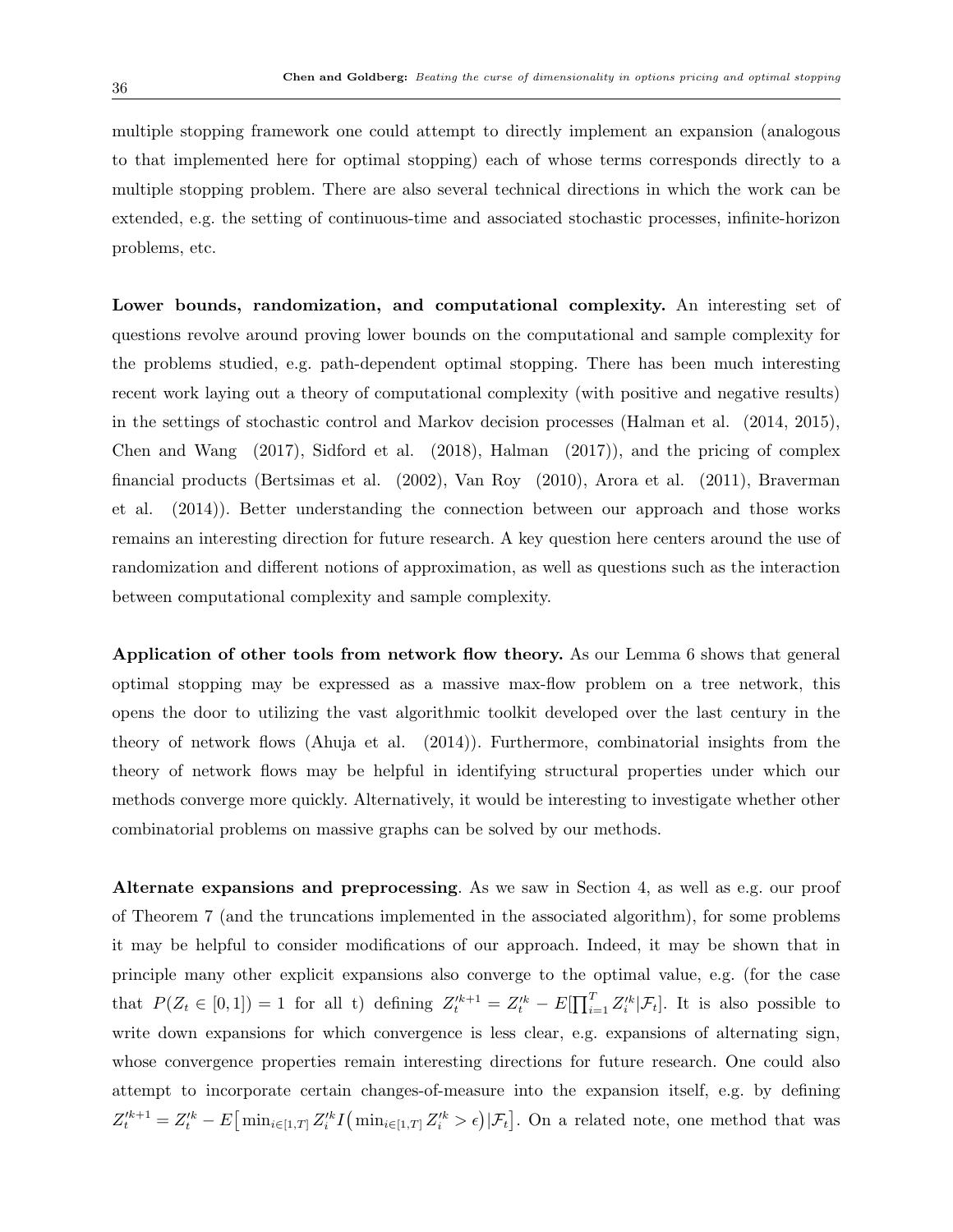quite successful in accelerating known algorithms is to start with a good initial approximation. For our method, this would be equivalent to performing an initial round in which one compensated Z by a martingale M which (due perhaps to problem-specific features or the use of some other algorithms/approximations) one suspected to well-approximate the optimal dual martingale, and then performed our expansion with this compensated process as the base process.

Formulation of new prophet inequalities. Our approach may open the door to the formulation of new prophet inequalities (Hill and Kertz (1992)), as it provides a new way to express the value of optimal stopping problems. We note that in some sense, truncating our expansion after more than one term can be interpreted as a type of "higher-order" prophet inequality, expressing the value which can be attained by some kind of intermediate adversary (i.e. one who is not omnipotent, yet who need not behave according to an adapted policy).

Application to other theoretical problems in optimal stopping, sequential hypothesis testing, and machine learning. Our approach may also be helpful in shedding new insight into several well-studied theoretical problems in the optimal stopping literature, such as Robbins' problem and the calculation of the Gittins' index in multi-arm bandit problems. Here our results may be useful not just as a computational tool, but in the sense that they provide new purely analytical expansions for the optimal value which may yield novel theoretical and structural insights.

Implications for robust optimal stopping. Our approach may also be helpful in shedding new insight into problems in so-called robust optimal stopping (Bayraktar et al. (2014), Nutz et al. (2015), Goldenshluger and Zeevi (2017)), as our expansions are general and do not depend (structurally) on the particular distribution under consideration.

Application to problems in operations management, pricing, and mechanism design. Another area where optimal stopping, prophet inequalities, and other such tools have proven useful is in the domain of operations management, mechanism design, and pricing problems (Blanchet et al. (2016), Oh. et al. (2016), Arlotto and Gurvich (2017), Bumpensanti and Wang (2018), Vera and Banerjee (2018), Abholhassani et al. (2017), Correa et al. (2017), Lucier (2017)). Extending our results to this setting, and more generally bridging this literature with that on dual martingale approaches to optimal stopping, remains an interesting direction for future research.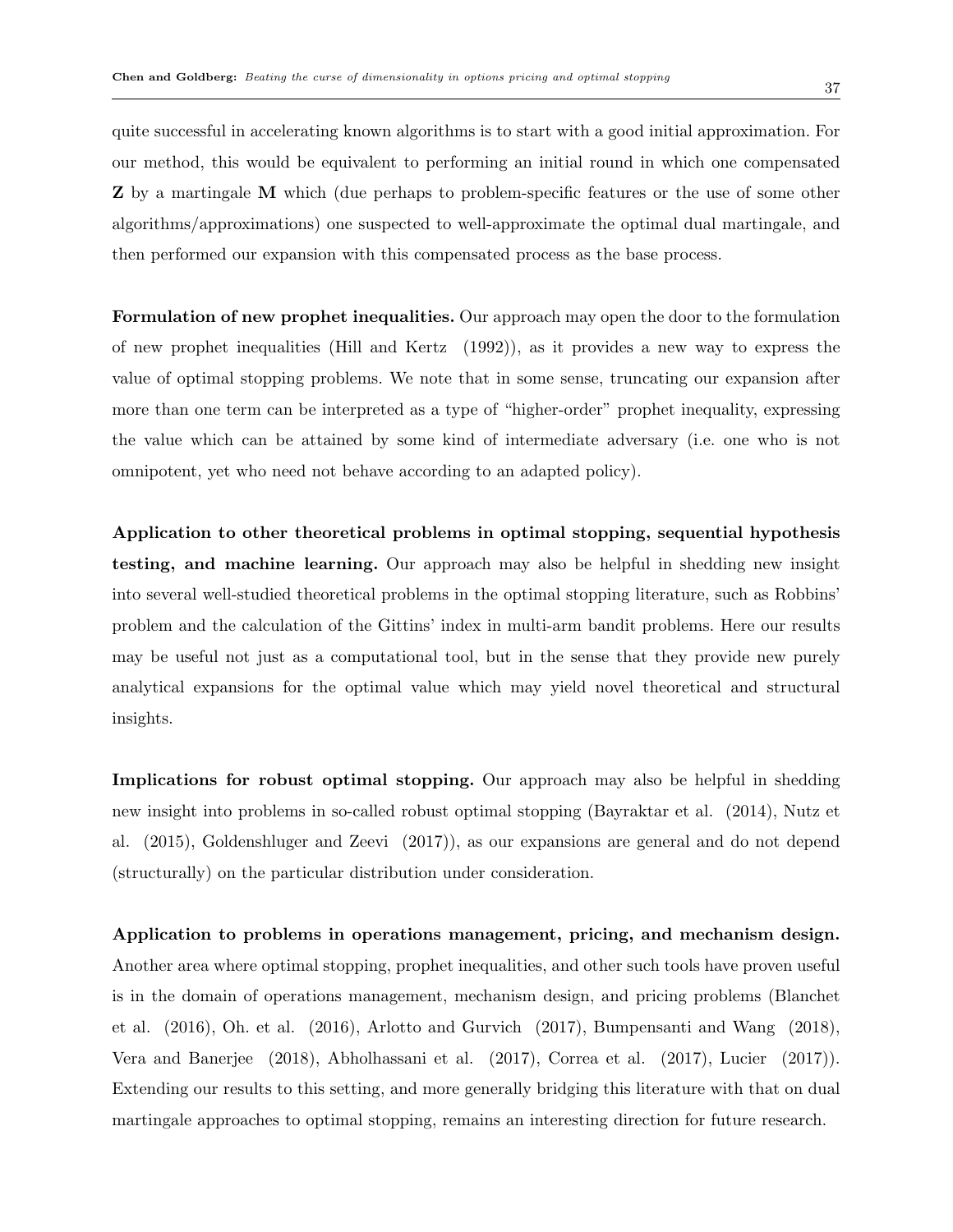# 7. Technical Appendix

# 7.1. Proof of Lemma 7

*Proof of Lemma 7*: First we prove that  $\text{MAR}_t = 0$  for all  $t \in [1,3]$  w.p.1. Indeed, we have  $\min_{1 \leq t \leq 3} Z_t^1 = \min_{1 \leq t \leq 3} Y_t = Y_1 = 0$  w.p.1. Monotonicity and non-negativity then yields  $\min_{1 \leq t \leq 3} Z_t^k = 0$  w.p.1. Hence  $S = \sum_{k=1}^{\infty} \min_{1 \leq t \leq 3} Z_t^k = 0$  w.p.1. We thus conclude that  $\text{MAR}_t$ , defined as the Doob martingale  $E[S|\mathcal{F}_t]$ , must equal zero for all  $t \in [1,3]$  w.p.1 by the basic properties of conditional expectation.

We next show that the unique (0-mean) surely-optimal dual martingale M satisfies  $M_1(0)$  =  $M_2(0,1) = 0, M_3(0,1,1) = \frac{1}{4}, M_3(0,1,\frac{1}{2})$  $(\frac{1}{2}) = -\frac{1}{4}$  $\frac{1}{4}$ . Indeed, that  $M_1(0) = M_2(0, 1) = 0$  follows directly from the fact that  $Y_1$  and  $Y_2$  are constants w.p.1, that  $M_t$  is adapted to  $\mathcal{F}_t$  for all  $t \in [1,3]$ , and the 0-mean assumption on M. Recall that the surely-optimal property for  $i = 2$  requires  $P\left(\min_{t\in[2,3]} (Z_t-M_t+M_2)=\inf_{\tau\in\mathcal{T}^{2,3}} E[Z_{\tau}|\mathcal{F}_2]\right)=1$ , which (after simplifying and using the fact that  $Y_1$  and  $Y_2$  are constants) is equivalent to  $P\left(\min\left(1, Z_3 - M_3\right) = \inf_{\tau \in \mathcal{T}^{2,3}} E[Z_\tau]\right) = 1$ . However, as  $P(Z_3 \le Z_2) = 1$ , we find that  $\inf_{\tau \in \mathcal{T}^{2,3}} E[Z_\tau] = E[Z_3] = \frac{3}{4}$ . Thus any (0-mean) surely-optimal martingale M must satisfy  $\min(1, Z_3 - M_3) = \frac{3}{4}$  w.p.1. It follows that  $1 - M_3(0, 1, 1) = \frac{3}{4}$ , and  $\frac{1}{2} - M_3(0, 1, \frac{1}{2})$  $\frac{1}{2}$ ) =  $\frac{3}{4}$ . Combining the above completes the proof. *Q.E.D.* 

#### 7.2. Proof of Theorem 8

We begin by proving a more general result regarding our modified expansion, separate from the particular problems of i.i.d. U[0,1] stopping or Robbins' problem. Recall that for  $\eta \in (0,1)$  and  $t \in [1,T], Z_{\eta,t}^1 = Z_t^1$ . For  $T \ge 1$  and  $\eta \in (0,1)$ , let  $t_{\eta}(T) \stackrel{\Delta}{=} \lceil (1-\eta)T \rceil$ . Then recall that for  $k \ge 1$  $1, \eta \in (0,1), t \in [1,T], Z_{\eta,t}^{k+1} = Z_{\eta,t}^k - E \big[\min_{i \in [1,t_\eta(T)]} Z_{\eta,i}^k | \mathcal{F}_t \big]$ . Recall that for  $1 \le t_1 \le t_2 \le T, \mathcal{T}^{t_1,t_2}$ denotes the set of all integer-valued stopping times  $\tau$ , adapted to  $\mathcal{F}$ , s.t. w.p.1  $t_1 \leq \tau \leq t_2$ . Also, let  $\mathrm{OPT}_\eta(T) \stackrel{\Delta}{=} \inf_{\tau \in \mathcal{T}^{1,t_\eta(T)}} E[Z_\tau].$  Note that  $\mathrm{OPT}_\eta(T)$  represents the best you can do if restricted to stop by time  $\lceil (1 - \eta)T \rceil$ . Further recall that  $H_k(\eta) = E[\min_{1 \le t \le t_\eta(T)} Z_{\eta,t}^k]$ , and  $E_k(\eta) = \sum_{i=1}^k H_i(\eta)$ . We first make a few observations regarding our modified expansion, which follow from definitions, the basic properties of conditional expectation, monotonicity, and proofs nearly identical to that of Theorem 1 (and we omit the details).

LEMMA 19. For all  $\eta \in (0,1), k \ge 1$ , and  $t \in [1, t_{\eta}(T)], Z_{\eta,t}^k \ge 0$ . For all  $\eta \in (0,1)$  and  $t \in [1, T],$  $\{Z_{\eta,t}^k, k\geq 1\}$  is monotone decreasing. Also, for all  $\eta\in(0,1)$ ,  $OPT_{\eta}(T) = \sum_{k=1}^{\infty} H_k(\eta)$ . Furthermore, for all  $k \geq 1$ ,  $H_k(\eta) \leq \frac{1}{k} \times OPT_{\eta}(T)$ .

We note that some care will have to be taken, as it is however possible that  $Z_{\eta,t}^k < 0$  for  $t > t_{\eta}(T)$ . For  $T \geq 1$  and  $\eta \in (0,1)$ , let  $\overline{\text{OPT}}_{\eta}(T) \triangleq \inf_{\tau \in \mathcal{T}^{t_{\eta}(T),T}} E[(Z_{\tau})^2]$ . Note that  $\overline{\text{OPT}}_{\eta}(T)$  represents the best you can do (with respect to the square of Z) if restricted to stop after time  $t<sub>\eta</sub>(T)$ . It follows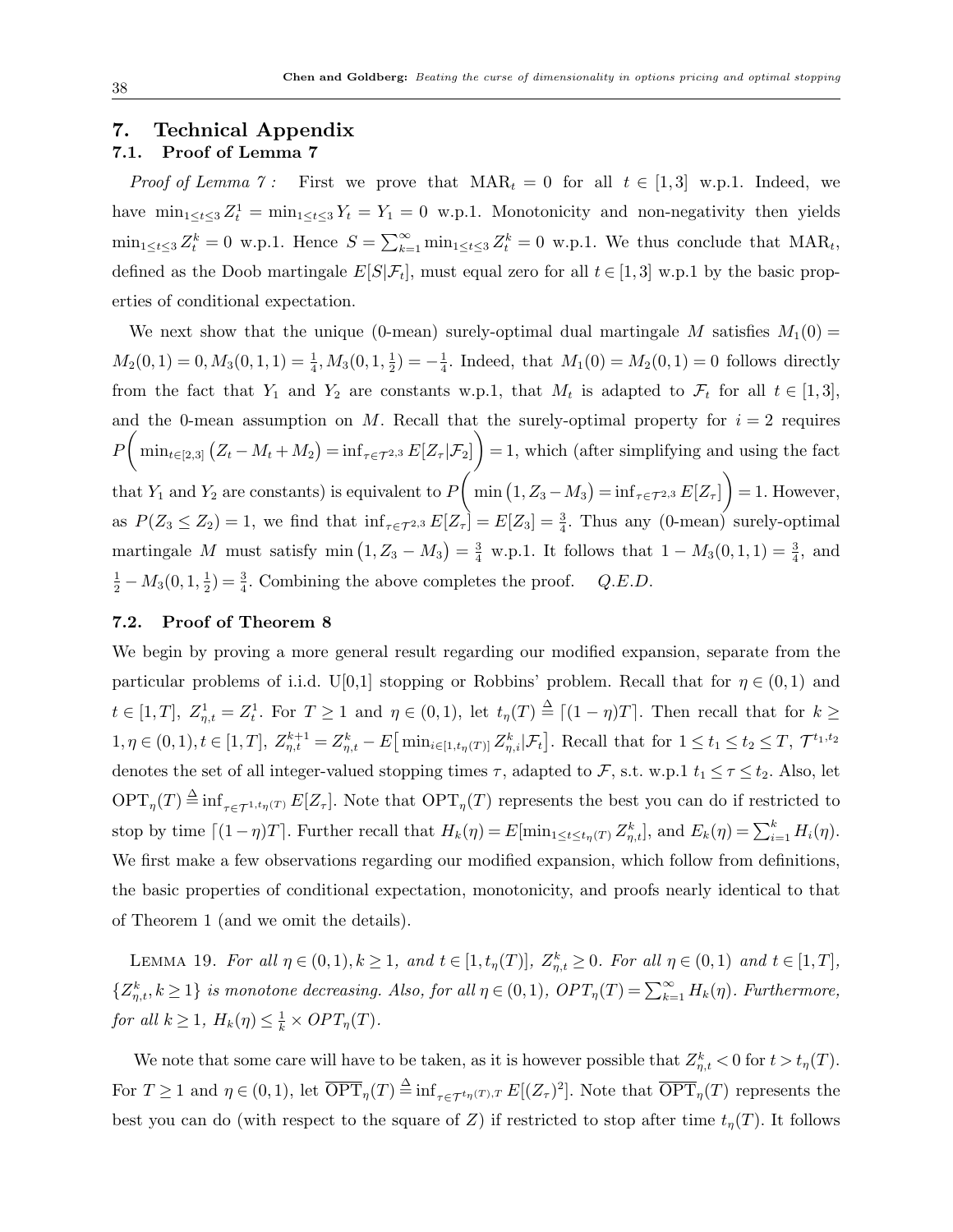from standard results in the theory of optimal stopping, e.g. Chow and Robbins (1963), that the optimal value of the optimal stopping problem  $\inf_{\tau \in \mathcal{T}^{t_{\eta}(T),T}} E[(Z_{\tau})^2]$  is attained (as opposed to only being approached as the limit of some sequence of stopping times), and we denote some optimal stopping time to this problem by  $\overline{\tau}_{\eta}(T)$ . Thus  $\overline{\text{OPT}}_{\eta}(T) = E[(Z_{\overline{\tau}_{\eta}(T)})^2]$ . To make the dependence on T explicit, we also denote OPT by  $\text{OPT}(T)$ . As a notational convenience (allowing us to divide by certain quantities), we exclude the degenerate setting that  $\text{OPT}(T) = 0$ . Then our general auxiliary result is as follows.

LEMMA 20. For all  $\eta \in (0,1)$  and  $k \geq 1$ ,

$$
\frac{|OPT(T) - E_k(\eta)|}{OPT(T)} \le \max\left(\frac{OPT_\eta(T) - OPT(T)}{OPT(T)}, 3 \times \frac{\left(\overline{OPT}_\eta(T) \times OPT_\eta(T)\right)^{\frac{1}{3}}}{(k+1)^{\frac{1}{3}} \times OPT(T)}\right).
$$

Proof : First we show that

$$
\frac{E_k(\eta) - \text{OPT}(T)}{\text{OPT}(T)} \le \frac{\text{OPT}_{\eta}(T) - \text{OPT}(T)}{\text{OPT}(T)}.\tag{11}
$$

By Lemma 19, we conclude that  $\text{OPT}_\eta(T) \geq E_k(\eta)$ . It follows that

$$
OPT(T) = OPT_{\eta}(T) + (OPT(T) - OPT_{\eta}(T))
$$
  
\n
$$
\geq E_k(\eta) + (OPT(T) - OPT_{\eta}(T)),
$$

from which (11) follows.

Next, we prove that

$$
\frac{OPT(T) - E_k(\eta)}{OPT(T)} \le 3 \times \frac{\left(\overline{\text{OPT}}_{\eta}(T) \times \text{OPT}_{\eta}(T)\right)^{\frac{1}{3}}}{(k+1)^{\frac{1}{3}} \times \text{OPT}(T)}.
$$
\n(12)

To prove (12), we first prove that for all  $k \geq 1$ ,

$$
OPT(T) - E_k(\eta) = \inf_{\tau \in \mathcal{T}} E[Z_{\eta, \tau}^{k+1}]. \tag{13}
$$

Indeed, by definitions and a straightforward induction, for all  $t \in [1,T]$  and  $k \geq 1$ ,  $Z_{\eta,t}^{k+1} = Z_{\eta,t}^1 E\left[\sum_{j=1}^k \min_{i\in[1,t_\eta(T)]} Z_{\eta,i}^j|\mathcal{F}_t\right]$ . (13) then follows from optional stopping and definitions.

Thus to prove (12), it suffices to prove that for all  $k \geq 1$ ,

$$
\inf_{\tau \in \mathcal{T}} E[Z_{\eta,\tau}^{k+1}] \le 3 \times \left(\frac{\overline{\text{OPT}}_{\eta}(T) \times \text{OPT}_{\eta}(T)}{k+1}\right)^{\frac{1}{3}}.
$$
\n(14)

Let  $x_{\eta,k}(T) \triangleq \left(\frac{\overline{\text{OPT}}_{\eta}(T) \times \text{OPT}_{\eta}(T)}{\frac{4(k+1)}{2}}\right)$  $\frac{T\times \text{OPT}_{\eta}(T)}{4(k+1)}\right)^{\frac{1}{3}}$ . Let  $\tau_{\eta,k}(T)$  denote the following stopping time. It stops the first time in  $[1,t_\eta(T)]$  that  $Z_{\eta,t}^{k+1} \leq x_{\eta,k}(T)$ , if such a time t exists in  $[1,t_\eta(T)]$ . If not, it stops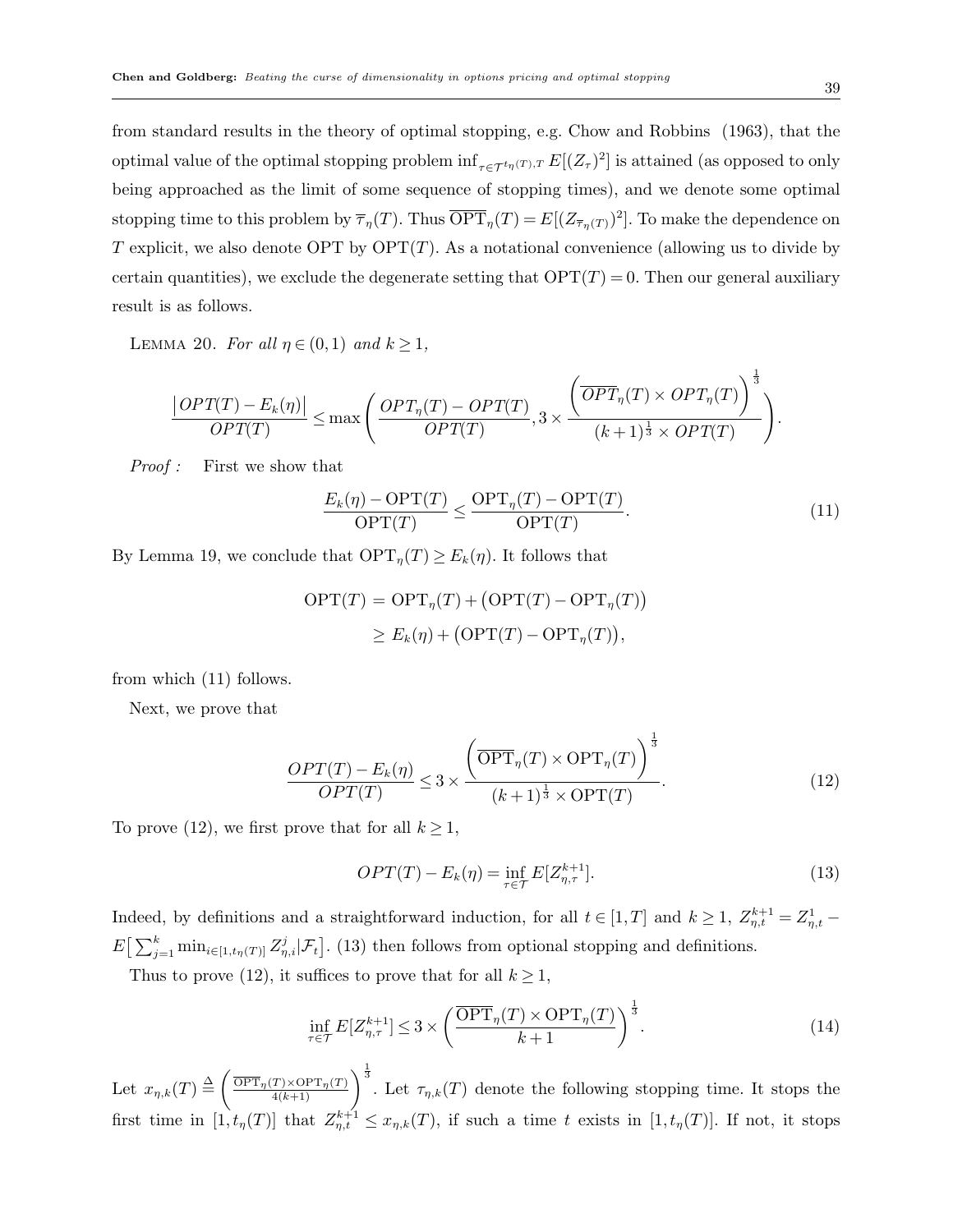according to the stopping time  $\overline{\tau}_{\eta}(T)$ . Note that all relevant r.v.s may be constructed on a common probability space s.t. w.p.1,

$$
Z_{\eta,\tau_{\eta,k}(T)}^{k+1} \leq x_{\eta,k}(T) + I\Big(\min_{i \in [1,t_{\eta}(T)]} Z_{\eta,i}^{k+1} > x_{\eta,k}(T) \Big) Z_{\eta,\overline{\tau}_{\eta}(T)}^{k+1}
$$
\n
$$
\leq x_{\eta,k}(T) + I\Big(\min_{i \in [1,t_{\eta}(T)]} Z_{\eta,i}^{k+1} > x_{\eta,k}(T) \Big) Z_{\overline{\tau}_{\eta}(T)},
$$

the final inequality following from Lemma 19 and the fact that (by definition, w.p.1)  $Z_{\eta,t}^1 = Z_t$ for all  $t \in [1, T]$ . Combining with Markov's inequality, Lemma 19, Cauchy-Schwarz, and some straightforward algebra, we conclude that

$$
E\left[Z^{k+1}_{\eta,\tau_{\eta,k}(T)}\right] \leq x_{\eta,k}(T) + \left(\frac{\frac{1}{k+1} \times \text{OPT}_{\eta}(T)}{x_{\eta,k}(T)} \times \overline{\text{OPT}}_{\eta}(T)\right)^{\frac{1}{2}} = 3 \times x_{\eta,k}(T).
$$

Combining the above completes the proof.  $Q.E.D.$ 

We now present an auxiliary result, which will be useful in several of our proofs.

LEMMA 21. Consider the sequence  $\{y_T, T \geq 1\}$  defined by  $y_1 = \frac{1}{2}$  $\frac{1}{2}$ , and  $y_{T+1} = y_T - \frac{1}{2}$  $\frac{1}{2}y_T^2$  for all  $T \geq 1$ . Then  $\{T \times y_T, T \geq 1\}$  is monotone increasing, with limit equal to 2.

*Proof*: For  $T \geq 1$ , let  $x_T \stackrel{\Delta}{=} T \times y_T$ . Trivially  $x_1 = \frac{1}{2}$  $\frac{1}{2}$ . It follows from the definition of  $y_T$  that

$$
x_{T+1} = \frac{T+1}{T}x_T - \frac{1}{2} \times \frac{T+1}{T^2}x_T^2.
$$
\n(15)

Thus as it may be easily verified that  $\{x_T, T \geq 1\}$  is strictly positive for all  $T \geq 1$ , we find that  $x_{T+1} > x_T$  if and only if  $\frac{T+1}{T} x_T - \frac{1}{2} \times \frac{T+1}{T^2} x_T^2 > x_T$ , equivalently (after some straightforward algebra)  $x_T < \frac{2T}{T+1}$ . Thus to prove the desired monotonicity, it suffices to prove that  $x_T < \frac{2T}{T+1}$  for all  $T \ge 1$ . Let us proceed by induction. The cases  $T = 1$  and  $T = 2$  are easily verified, as  $x_1 = \frac{1}{2}$  $rac{1}{2}$  and  $x_2 = \frac{3}{4}$  $\frac{3}{4}$ . Now, suppose the induction is true for some  $T \geq 2$ . As it is a straightforward exercise in calculus to verify that the function  $f(x) = \frac{T+1}{T}x - \frac{1}{2} \times \frac{T+1}{T^2}x^2$  is increasing in x on [0, 2] for all  $T \ge 2$ , to complete the induction it suffices to verify that

$$
\frac{T+1}{T} \times \left(\frac{2T}{T+1}\right) - \frac{1}{2} \times \frac{T+1}{T^2} \times \left(\frac{2T}{T+1}\right)^2 < \frac{2(T+1)}{T+2}.\tag{16}
$$

As some straightforward algebra demonstrates that the left-hand-side of (16) equals  $\frac{2T}{T+1}$ , the induction then follows from the fact that  $f(x) = \frac{x}{x+1}$  is increasing in x on  $[0, \infty)$ . That  $\lim_{T \to \infty} x_T =$ 2 follows from the results of Gilbert and Mosteller (1966).

We now present the desired bound for the i.i.d. uniform setting.

LEMMA 22. In the i.i.d. uniform setting, i.e. when  $\mathbf{Y} = \mathbf{Y}^1$  and  $g_t = g_t^U$ , for all  $T \ge 1, \eta \in (0,1)$ , and  $k \geq 1$ ,  $\frac{|E_k(\eta) - OPT(T)|}{OPT(T)} \leq \max\left(\frac{\eta}{1-\eta}\right)$  $\frac{\eta}{1-\eta}, 12 \times \eta^{-\frac{2}{3}} \times (1-\eta)^{-\frac{1}{3}} \times (k+1)^{-\frac{1}{3}}.$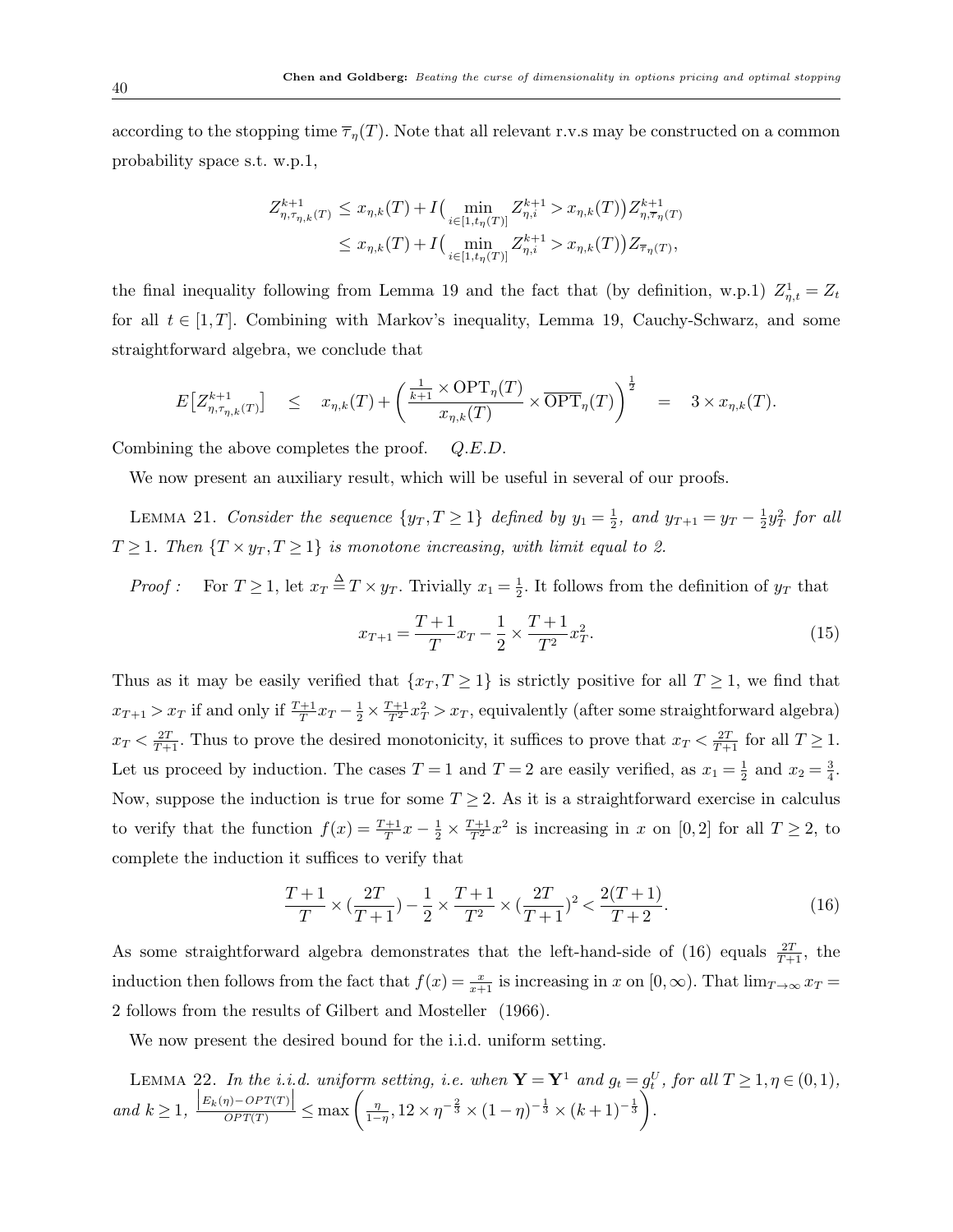*Proof*: We first prove that for all  $T \ge 1$  and  $\eta \in (0, 1)$ ,

$$
\frac{\text{OPT}_{\eta}(T) - \text{OPT}(T)}{\text{OPT}(T)} \le \frac{\eta}{1 - \eta}.\tag{17}
$$

For  $T \geq 1$ , let  $x_T \stackrel{\Delta}{=} T \times \text{OPT}(T)$ . Note that for  $T \geq 1$ ,

$$
\text{OPT}(T+1) = E\big[\min\big(U,\text{OPT}(T)\big)\big] = \text{OPT}(T) - \frac{1}{2}\big(\text{OPT}(T)\big)^2. \tag{18}
$$

It thus follows from Lemma 21 that  $\{x_T, T \geq 1\}$  is monotone increasing with limit 2. We will also need the fact that for all  $T \geq 1$  and  $\eta \in (0, 1)$ , it holds that

$$
\text{OPT}_{\eta}(T) = \text{OPT}\big(t_{\eta}(T)\big),\tag{19}
$$

which follows from the i.i.d. property and a straightforward probabilistic argument. Combining with the demonstrated monotonicity of  $\{x_T, T \geq 1\}$ , we conclude that  $\frac{\text{OPT}_\eta(T) - \text{OPT}(T)}{\text{OPT}(T)}$  equals

$$
\frac{\text{OPT}(t_\eta(T))}{\text{OPT}(T)} - 1 = \frac{T}{t_\eta(T)} \times \frac{t_\eta(T) \times \text{OPT}(t_\eta(T))}{T \times \text{OPT}(T)} - 1 \leq \frac{T}{t_\eta(T)} - 1 \leq \frac{\eta}{1 - \eta},
$$

completing the proof of (17).

We next prove that for all  $T \geq 1$  and  $\eta \in (0, 1)$ ,

$$
\frac{\left(\overline{\text{OPT}}_{\eta}(T) \times \text{OPT}_{\eta}(T)\right)^{\frac{1}{3}}}{\text{OPT}(T)} \le 4 \times \eta^{-\frac{2}{3}} \times (1-\eta)^{-\frac{1}{3}}.
$$
\n(20)

Let  $t'_{\eta}(T) \stackrel{\Delta}{=} T - t_{\eta}(T) + 1$ . It again follows from the i.i.d. property and a straightforward probabilistic argument that  $\overline{\text{OPT}}_{\eta}(T) = \inf_{\tau \in \mathcal{T}^{1,t'_\eta(T)}} E[(Z_\tau)^2]$ , i.e. the best you can do if observing a length- $t'_\eta(T)$ sequence of i.i.d. squared uniforms. For  $t \geq 1$ , let  $y_t \stackrel{\Delta}{=} \inf_{\tau \in \mathcal{T}^{1,t}} E[(Z_\tau)^2]$ . It follows from logic nearly identical to that used to prove (18) that  $y_1 = \frac{1}{3}$  $\frac{1}{3}$ , and for  $t \geq 1$ ,

$$
y_{t+1} = E\big[\min\left(U^2, y_t\right)\big] = y_t - \frac{2}{3}y_t^{\frac{3}{2}}.\tag{21}
$$

Using (21), we now prove that  $y_t \n\t\leq \frac{9}{t^2}$  $\frac{9}{t^2}$  for all  $t \ge 1$ . Noting that  $y_t \le 1$  for all  $t \ge 1$ , the cases  $t = 1, 2, 3$ follow trivially. Thus suppose for induction that  $y_t \leq \frac{9}{t^2}$  $\frac{9}{t^2}$  for some  $t \geq 3$ . Noting that  $f(x) = x - \frac{2}{3}$  $\frac{2}{3}x^{\frac{3}{2}}$ is increasing on [0,1], and that  $\frac{9}{t^2} \leq 1$  for all  $t \geq 3$ , to complete the proof by induction it thus suffices to verify that  $\frac{9}{t^2} - \frac{2}{3} \times (\frac{9}{t^2})$  $\frac{(9)(3)^{\frac{3}{2}}}{(t+1)^2} \leq 0$ , which we now show.

$$
\frac{9}{t^2} - \frac{2}{3} \times \left(\frac{9}{t^2}\right)^{\frac{3}{2}} - \frac{9}{(t+1)^2} \n= \frac{9t(t+1)^2 - 18(t+1)^2 - 9t^3}{t^3(t+1)^2} = \frac{-27t - 18}{t^3(t+1)^2} < 0,
$$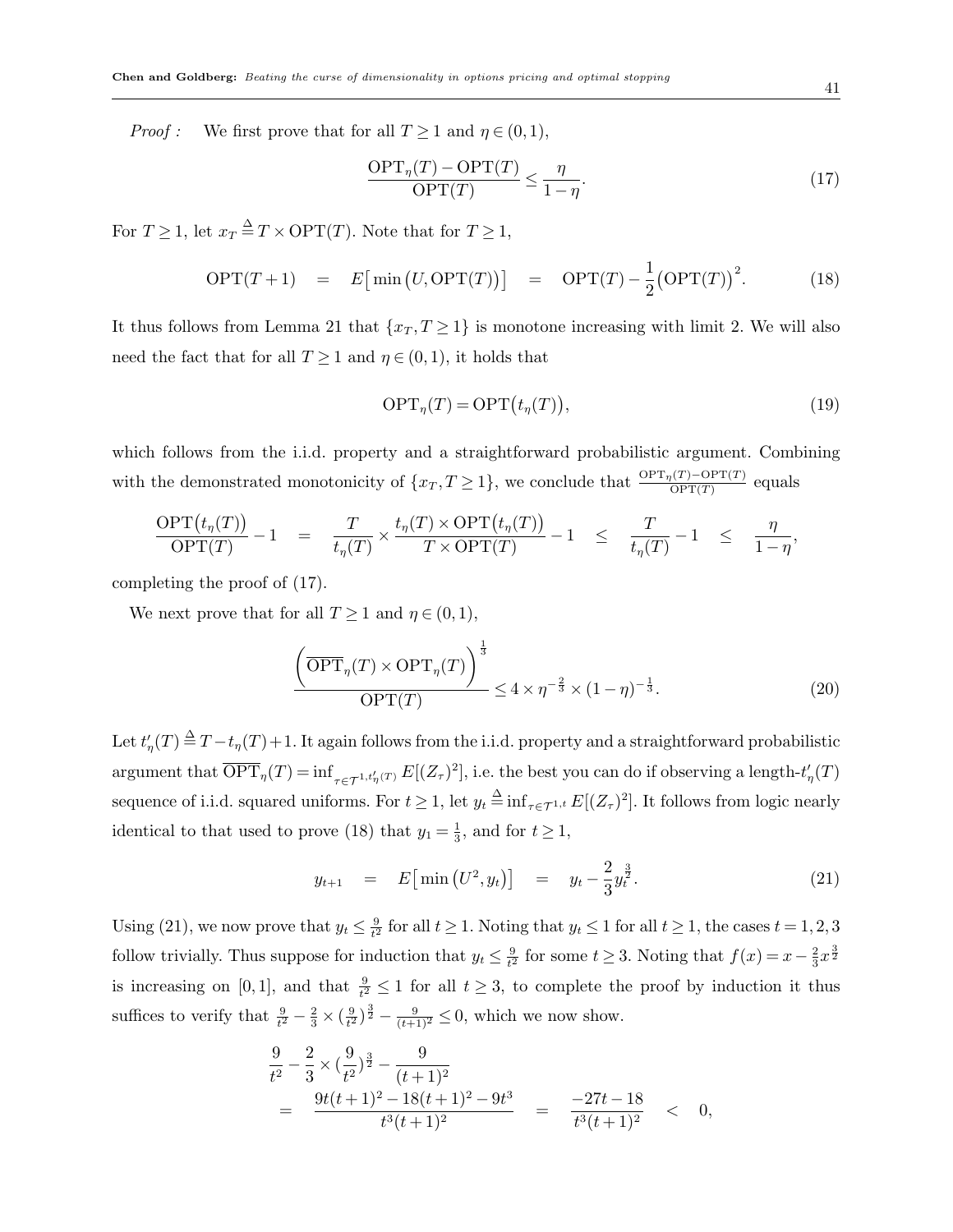which completes the proof by induction that  $y_t \leq \frac{9}{t^2}$  $\frac{9}{t^2}$  for all  $t \geq 1$ . It follows that for all  $T \geq 1$  and  $\eta \in (0,1),$ 

$$
\overline{\text{OPT}}_{\eta}(T) \leq \frac{9}{(T - \lceil (1 - \eta)T \rceil + 1)^2} \leq \frac{9}{\eta^2 T^2}.
$$

Again applying the monotonicity of  $\{x_T, T \geq 1\}$  and (19), we conclude that  $\left(\frac{\overline{\text{OPT}}_{\eta}(T) \times \text{OPT}_{\eta}(T)}{\text{OPT}_{\eta}(T)}\right)^{\frac{1}{3}}$  $OPT(T)$ is at most

$$
9^{\frac{1}{3}}\eta^{-\frac{2}{3}}T^{-\frac{2}{3}} \times \frac{\left(t_{\eta}(T) \times \text{OPT}(t_{\eta}(T))\right)^{\frac{1}{3}}}{\left(t_{\eta}(T)\right)^{\frac{1}{3}} \times \text{OPT}(T)}
$$
\n
$$
= 9^{\frac{1}{3}}\eta^{-\frac{2}{3}}T^{-\frac{2}{3}} \times \left(\frac{t_{\eta}(T) \times \text{OPT}(t_{\eta}(T))}{T \times \text{OPT}(T)}\right)^{\frac{1}{3}} \times \left(\frac{T}{t_{\eta}(T)}\right)^{\frac{1}{3}} \times \left(\text{OPT}(T)\right)^{-\frac{2}{3}}
$$
\n
$$
\leq 9^{\frac{1}{3}}\eta^{-\frac{2}{3}}\left(T \times \text{OPT}(T)\right)^{-\frac{2}{3}} \times \left(1-\eta\right)^{-\frac{1}{3}}
$$
\n
$$
\leq 9^{\frac{1}{3}}\eta^{-\frac{2}{3}} \times \left(\frac{1}{2}\right)^{-\frac{2}{3}} \times \left(1-\eta\right)^{-\frac{1}{3}} \leq 4 \times \eta^{-\frac{2}{3}} \times \left(1-\eta\right)^{-\frac{1}{3}}.
$$

Combining with Lemma 20 and (17) completes the proof. Q.E.D..

We now present the desired bound for the setting of Robbins' problem.

LEMMA 23. In the setting of Robbins' problem, i.e. when  $\mathbf{Y} = \mathbf{Y}^1$  and  $g_t = g_t^R$ , there exists an absolute constant  $C^3$  (independent of  $T, \eta, k$ ) s.t. for all  $T \geq 1, \eta \in (0,1)$ , and  $k \geq 1$ ,  $\frac{|E_k(\eta) - OPT(T)|}{OPT(T)} \leq$  $C^3 \times \max\left(\frac{\eta}{1-\eta}\right)$  $\frac{\eta}{1-\eta}, \eta^{-\frac{2}{3}} \times (1-\eta)^{-\frac{1}{3}} \times (k+1)^{-\frac{1}{3}}.$ 

*Proof*: We first prove that there exists a universal constant  $C^1$ , independent of T and  $\eta$ , s.t. for all  $T \geq 1$  and  $\eta \in (0,1)$ ,

$$
\frac{\text{OPT}_{\eta}(T) - \text{OPT}(T)}{\text{OPT}(T)} \le C^1 \times \frac{\eta}{1 - \eta}.\tag{22}
$$

For  $T \geq 1$ , let  $\tau(T)$  denote an optimal stopping time for Robbins' problem when the horizon is T, i.e.  $\text{OPT}(T) = E[Z_{\tau(T)}],$  where existence again follows from general results in optimal stopping (Chow and Robbins (1963)). Note that since  $\tau(t_n(T)) \in \mathcal{T}^{1,t_n(T)}$  for all  $T \ge 1$  and  $\eta \in (0,1)$ , it holds that

$$
OPT_{\eta}(T) = \inf_{\tau \in \mathcal{T}^{1,t_{\eta}(T)}} E\left[\sum_{i=1}^{\tau} I(Y_i \le Y_{\tau}) + (T - \tau)Y_{\tau}\right]
$$
  
\n
$$
= \inf_{\tau \in \mathcal{T}^{1,t_{\eta}(T)}} E\left[\sum_{i=1}^{\tau} I(Y_i \le Y_{\tau}) + (t_{\eta}(T) - \tau)Y_{\tau} + (T - t_{\eta}(T))Y_{\tau}\right]
$$
  
\n
$$
\le E\left[\sum_{i=1}^{\tau(t_{\eta}(T))} I(Y_i \le Y_{\tau(t_{\eta}(T))}) + (t_{\eta}(T) - \tau(t_{\eta}(T)))Y_{\tau(t_{\eta}(T))} + (T - t_{\eta}(T))Y_{\tau(t_{\eta}(T))}\right]
$$
  
\n
$$
= OPT(t_{\eta}(T)) + \frac{T - t_{\eta}(T)}{t_{\eta}(T)} \times (t_{\eta}(T) \times E[Y_{\tau(t_{\eta}(T))})])
$$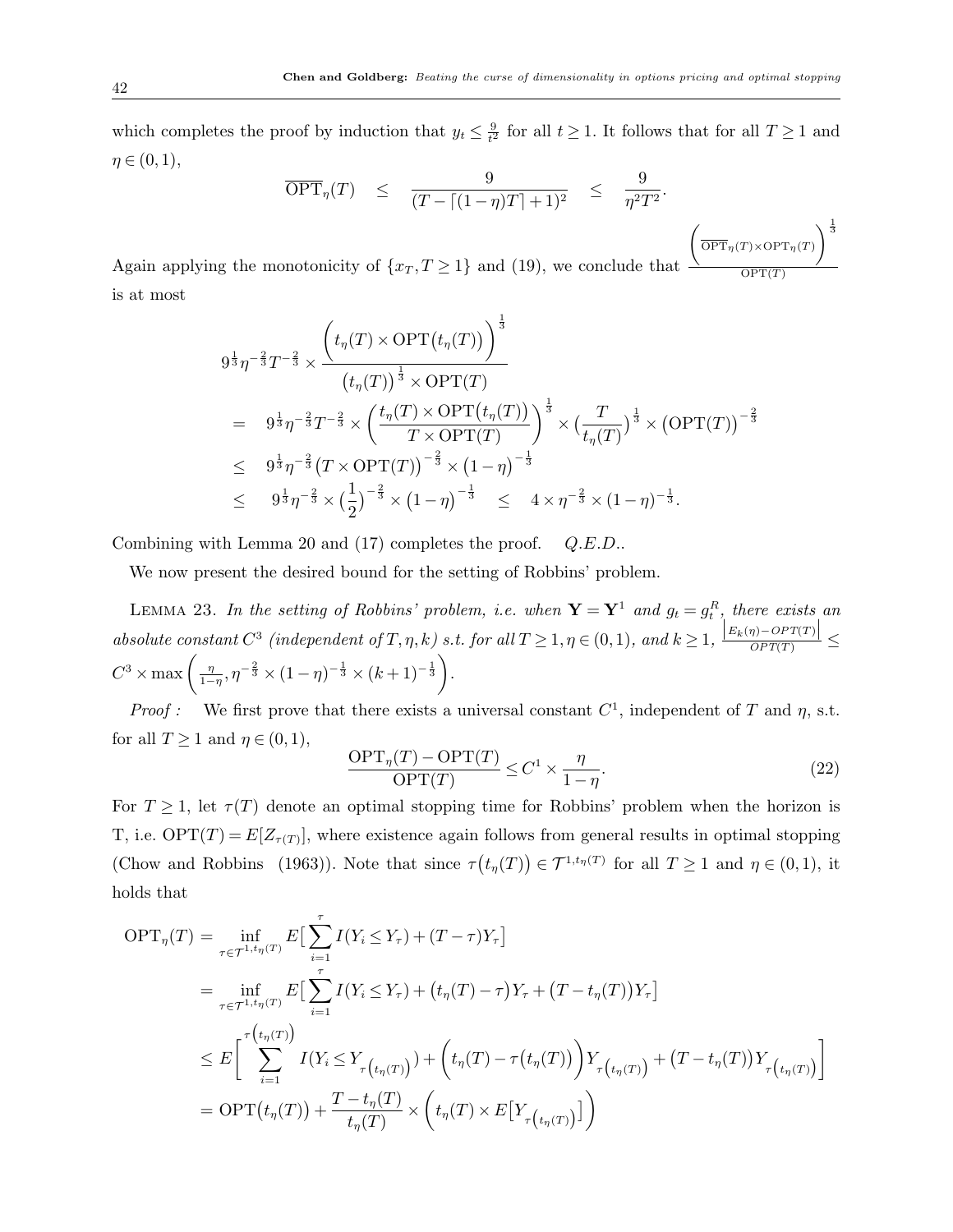$$
\leq \text{OPT}\big(t_{\eta}(T)\big) + \frac{\eta}{1-\eta} \times \bigg(t_{\eta}(T) \times E\big[Y_{\tau\big(t_{\eta}(T)\big)}\big]\bigg). \tag{23}
$$

As it is proven in Gnedin and Iksanov (2011) that  $C^2 \triangleq \sup_{T \geq 1} (T \times E[Y_{\tau(T)}]) < \infty$ , and that  ${OPT(T), T \geq 1}$  is monotone increasing to a finite limit, the desired result (22) then follows from the fact that trivially  $OPT(1) = 1$ .

Next, we prove that for all  $T \geq 1$  and  $\eta \in (0,1)$ ,

$$
\overline{\text{OPT}}_{\eta}(T) \le 10^{10} \times \eta^{-2}.
$$
\n<sup>(24)</sup>

Let  $\tau$  denote the following stopping time. Stop at the first time  $t \geq t_{\eta}(T)$  s.t.  $Y_t \leq \frac{3}{T-t+3}$ . Note that such a time always exists, as  $\frac{3}{T-T+3} = 1$ , and  $P(Y_T \le 1) = 1$ . Note that w.p.1, for all  $t \in [1, T]$ ,  $g_t^R(Y_{[t]}) \leq \sum_{i=1}^T I(Y_i \leq Y_t) + TY_t$ . It then follows from definitions and some straightforward algebra, including the fact that  $E[X] \leq 1 + E[X^2]$  for all non-negative r.v.s X, that

$$
\overline{OPT}_{\eta}(T) \leq E\Big[\Big(\sum_{i=1}^{T} I(Y_i \leq Y_{\tau}) + TY_{\tau}\Big)^2\Big] \n= E\Big[\Big(1 + \sum_{i \in [1,T] \setminus \tau} I(Y_i \leq Y_{\tau}) + TY_{\tau}\Big)^2\Big] \n= 1 + 2 \times E\Big[\sum_{i \in [1,T] \setminus \tau} I(Y_i \leq Y_{\tau}) + TY_{\tau}\Big] + E\Big[\Big(\sum_{i \in [1,T] \setminus \tau} I(Y_i \leq Y_{\tau}) + TY_{\tau}\Big)^2\Big] \n\leq 3 + 3 \times E\Big[\Big(\sum_{i \in [1,T] \setminus \tau} I(Y_i \leq Y_{\tau}) + TY_{\tau}\Big)^2\Big],
$$

itself at most

$$
3 + 3 \times E\left[\left(\sum_{i \in [1,T] \setminus \tau} I(Y_i \le Y_\tau)\right)^2\right]
$$
  
+  $6 \times T \times E\left[\sum_{i \in [1,T] \setminus \tau} I(Y_i \le Y_\tau) \times Y_\tau\right] + 3 \times T^2 \times E[Y_\tau^2].$  (25)

We now examine each term of (25). For  $k \in [t_\eta(T), T]$ , let  $c_k \triangleq \frac{3}{T-k+3}$ . For  $k \in [t_\eta(T), T]$  and  $i \in [1,T] \setminus k$ , let  $c_{k,i}$  equal  $\frac{3}{T-i+3}$  if  $i \in [t_n(T),k]$ , and 0 otherwise. Then it follows from some straightforward algebra, the basic properties of (conditional) expectation, the i.i.d. structure of  $\mathbf{Y}$ , and a straightforward probabilistic argument that

$$
E\left[\left(\sum_{i\in[1,T]\setminus\tau}I(Y_i\leq Y_{\tau})\right)^2\right] = E\left[\sum_{k=t_{\eta}(T)}^{T}\sum_{i\in[1,T]\setminus k}\sum_{j\in[1,T]\setminus k}I(Y_i\leq Y_k)I(Y_j\leq Y_k)I(\tau=k)\right]
$$

$$
= \sum_{k=t_{\eta}(T)}^{T}\sum_{i\in[1,T]\setminus k}E\left[I(Y_i\leq Y_k)I(\tau=k)\right]
$$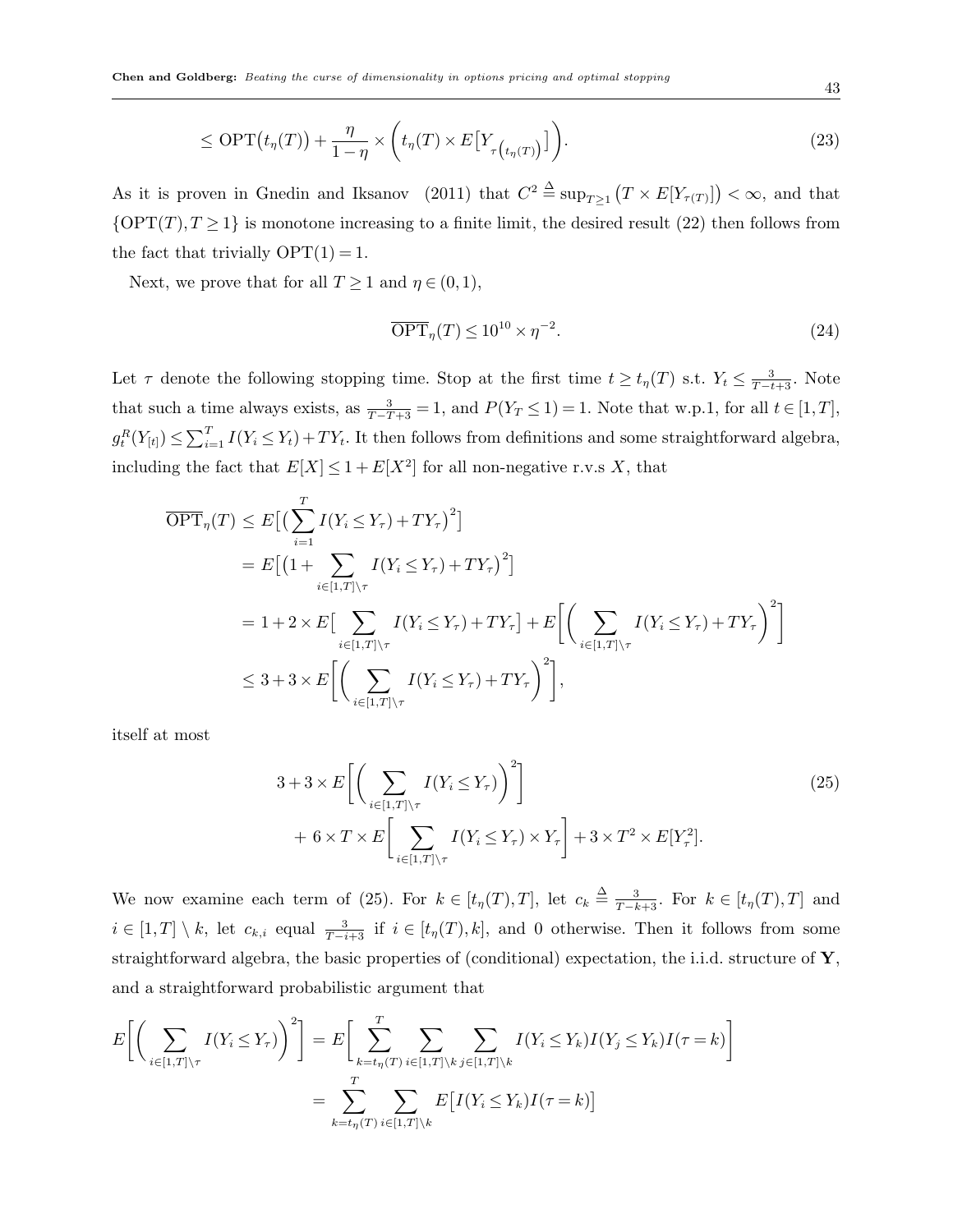+ 
$$
2 \sum_{k=t_{\eta}(T)}^{T} \sum_{i \in [1,T] \setminus k} \sum_{j \in [i+1,T] \setminus k} E[I(Y_i \le Y_k)I(Y_j \le Y_k)I(\tau = k)]
$$
  
\n $\le \sum_{k=t_{\eta}(T)}^{T} \sum_{i \in [1,T] \setminus k} P(\tau = k) \times P(Y_i \le c_k | \tau = k)$   
\n+  $2 \sum_{k=t_{\eta}(T)}^{T} \sum_{i \in [1,T] \setminus k} \sum_{j \in [i+1,T] \setminus k} P(\tau = k) \times P(Y_i \le c_k, Y_j \le c_k | \tau = k)$   
\n $= \sum_{k=t_{\eta}(T)}^{T} \sum_{i \in [1,T] \setminus k} P(\tau = k) \times P(Y_i \le c_k | Y_i > c_{k,i})$   
\n+  $2 \sum_{k=t_{\eta}(T)}^{T} \sum_{i \in [1,T] \setminus k} \sum_{j \in [i+1,T] \setminus k} P(\tau = k) \times P(Y_i \le c_k, Y_j \le c_k | Y_i > c_{k,i}, Y_j > c_{k,j})$   
\n $\le \sum_{k=t_{\eta}(T)}^{T} \sum_{i \in [1,T] \setminus k} P(\tau = k) \times P(Y_i \le c_k)$   
\n+  $2 \sum_{k=t_{\eta}(T)}^{T} \sum_{i \in [1,T] \setminus k} \sum_{j \in [i+1,T] \setminus k} P(\tau = k) \times P(Y_i \le c_k, Y_j \le c_k)$   
\n $\le T \times \sum_{k=t_{\eta}(T)}^{T} P(\tau = k) \times c_k + 2 \times T^2 \times \sum_{k=t_{\eta}(T)}^{T} P(\tau = k) \times c_k^2;$  (26)

$$
E\left[\sum_{i\in[1,T]\setminus\tau} I(Y_i \le Y_\tau) \times Y_\tau\right] = \sum_{k=t_\eta(T)}^{T} \sum_{i\in[1,T]\setminus k} E\left[I(Y_i \le Y_k) \times Y_k \times I(\tau = k)\right]
$$
  

$$
\le \sum_{k=t_\eta(T)}^{T} \sum_{i\in[1,T]\setminus k} P(\tau = k) \times c_k \times P(Y_i \le c_k | Y_i > c_{k,i})
$$
  

$$
\le T \times \sum_{k=t_\eta(T)}^{T} P(\tau = k) \times c_k^2.
$$
 (27)

As similar arguments yield the inequality  $E[Y_{\tau}^2] \leq \sum_{k=t_{\eta}(T)}^T P(\tau = k) \times c_k^2$ , we may combine (25) with (26) - (27) and the fact that  $E[c_{\tau}] \leq (E[c_{\tau}^2])^{\frac{1}{2}}$  to conclude that

$$
\overline{\text{OPT}}_{\eta}(T) \leq 3 + 3 \times T \times \left(\sum_{k=t_{\eta}(T)}^{T} P(\tau = k) \times c_k^2\right)^{\frac{1}{2}} + 15 \times T^2 \times \sum_{k=t_{\eta}(T)}^{T} P(\tau = k) \times c_k^2. \tag{28}
$$

Now, we bound  $\sum_{k=t_{\eta}(T)}^{T} P(\tau = k) \times c_k^2$ , with all arguments following from some straightforward algebra, the i.i.d. structure of Y, several Taylor-series approximations, and the fact that for all  $n \geq 1$ , the *n*th harmonic number  $\sum_{i=1}^{n} \frac{1}{i}$ <sup>1</sup>/<sub>i</sub> satisfies  $|\sum_{i=1}^n \frac{1}{i} - \log(n)| \leq 2$ . Then  $\sum_{k=t_{\eta}(T)}^T P(\tau = k) \times c_k^2$ equals

$$
\sum_{k=t_{\eta}(T)}^{T} \left( \prod_{i=t_{\eta}(T)}^{k-1} \left( 1 - \frac{3}{T-i+3} \right) \right) \times \left( \frac{3}{T-k+3} \right)^3
$$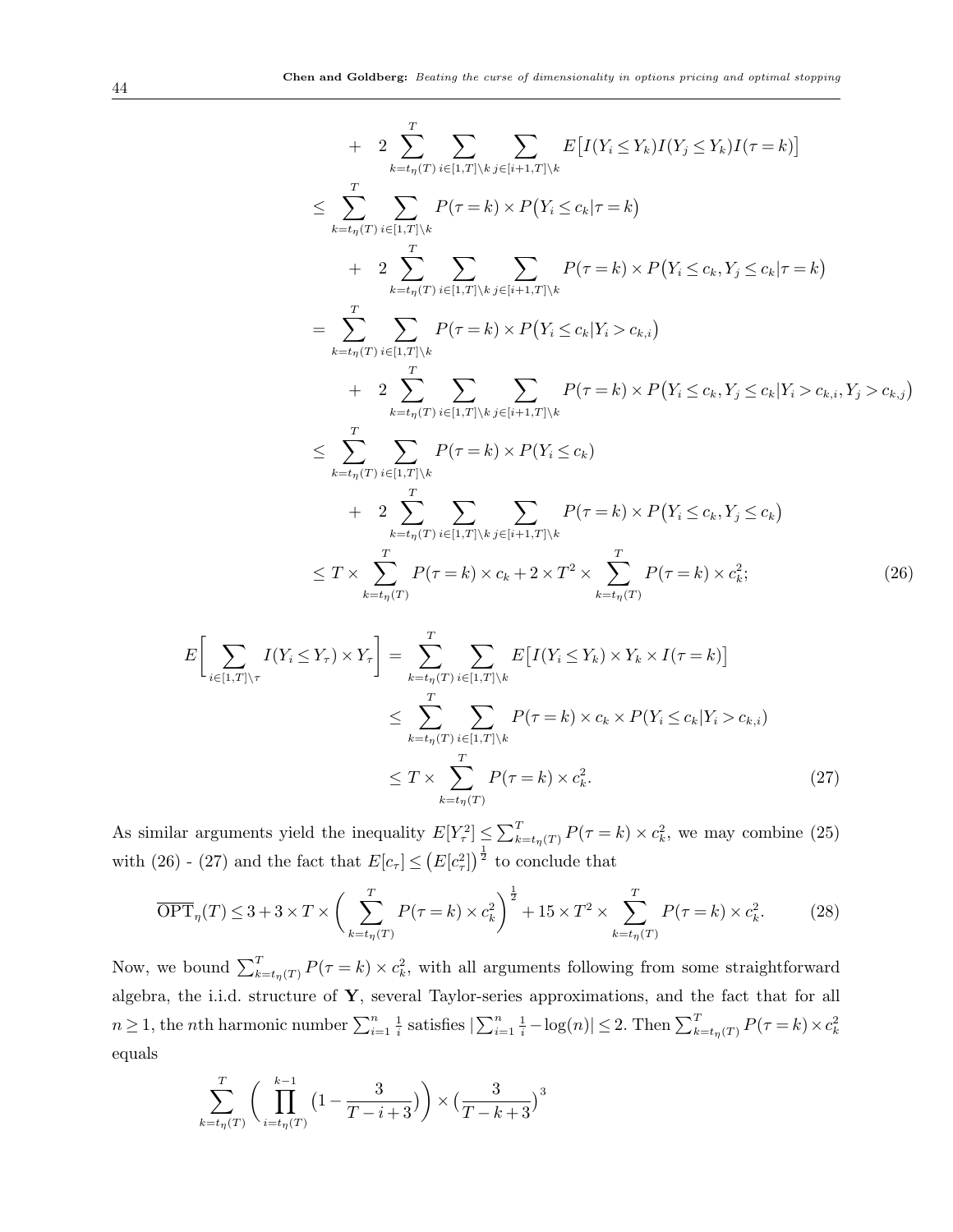$$
\leq 30 \times \sum_{k=t_{\eta}(T)}^{T} \exp(-3 \times \sum_{i=t_{\eta}(T)}^{k-1} \frac{1}{T-i+3}) \times \frac{1}{(T-k+3)^3}
$$
  

$$
\leq 30 \times \exp(12) \times \sum_{k=t_{\eta}(T)}^{T} \frac{\exp(-3 \times (\log(T-t_{\eta}(T)+3) - \log(T-k+4)))}{(T-k+3)^3}
$$
  

$$
\leq 240 \times \exp(12) \times (T-t_{\eta}(T)+3)^{-2} \leq 10^8 \times \eta^{-2} \times T^{-2}.
$$

Combining with (28) completes the proof of (24), and the lemma then follows by combining with (17), Lemma 20, the result of Gnedin and Iksanov (2011) that  $\{OPT(T), T \geq 1\}$  is monotone increasing to a finite limit, and some straightforward algebra.  $Q.E.D.$ 

#### 7.2.1. Proof of Theorem 8.

*Proof of Theorem 8 :* The proof follows immediately from Lemmas 22 and 23 by setting  $\eta =$  $(k+1)^{-\frac{1}{5}}$ .  $Q.E.D.$ 

#### 7.3. Proof of Lemma 12

*Proof of Lemma 12 :* Let us define the following sequence.  $c_1 = 1$  and for  $k \ge 1$ ,  $c_{k+1} =$  $c_k \exp(-c_k)$ . We now prove by induction that for all  $k \ge 1$ ,  $P(Z_1^k = c_k) = 1$ , and  $Z_2^k =_d B(c_k) \times X$ . The base case  $k = 1$  is trivial. Now, suppose the induction is true for some  $k \geq 1$ . Then since  $Var[Z_1^k] = 0$ , it follows that

$$
Z_1^{k+1} = c_k - E \big[ \min (c_k, B(c_k) \times X) \big] = c_k - c_k \times E[\min(c_k, X)] = c_k \times \bigg( 1 - \int_0^{c_k} y \exp(-y) dy - c_k \exp(-c_k) \bigg) = c_{k+1}.
$$

Also, by the memoryless property,

$$
Z_2^{k+1} = Z_2^k - \min(Z_1^k, Z_2^k)
$$
  
=<sub>d</sub> max(0, B(c<sub>k</sub>) × X - c<sub>k</sub>) =<sub>d</sub> B(c<sub>k</sub>) × max(0, X - c<sub>k</sub>) =<sub>d</sub> B(c<sub>k+1</sub>) × X.

Combining the above completes the induction. As  $\mathbf{Z}^k$  is a martingale for all  $k \geq 1$ , by Lemma 1 it thus suffices to prove the desired bounds for  $\{c_{k+1}, k \geq 1\}$ . First, we prove by induction that for all  $k \geq 1$ ,  $k \times c_k \leq 1$ . The base case  $k = 1$  is trivial. Now, suppose the induction is true for some  $k \geq 1$ . Then as  $\exp(-x) \le (x+1)^{-1}$  for all  $x > 0$ , and  $f(x) = \frac{x}{x+1}$  is increasing in x on [0, 1], it holds that  $(k+1)c_{k+1}$  equals

$$
(k+1)c_k \exp(-c_k) \le (k+1)\frac{c_k}{c_k+1} \le (k+1) \times \frac{\frac{1}{k}}{\frac{1}{k}+1} = 1,
$$

completing the induction and proof that  $c_{k+1} \leq \frac{1}{k+1}$  for all  $k \geq 1$ . Next we prove by induction that  $\{kc_k, k \geq 2\}$  is monotonically increasing. This is equivalent to demonstrating that  $(k +$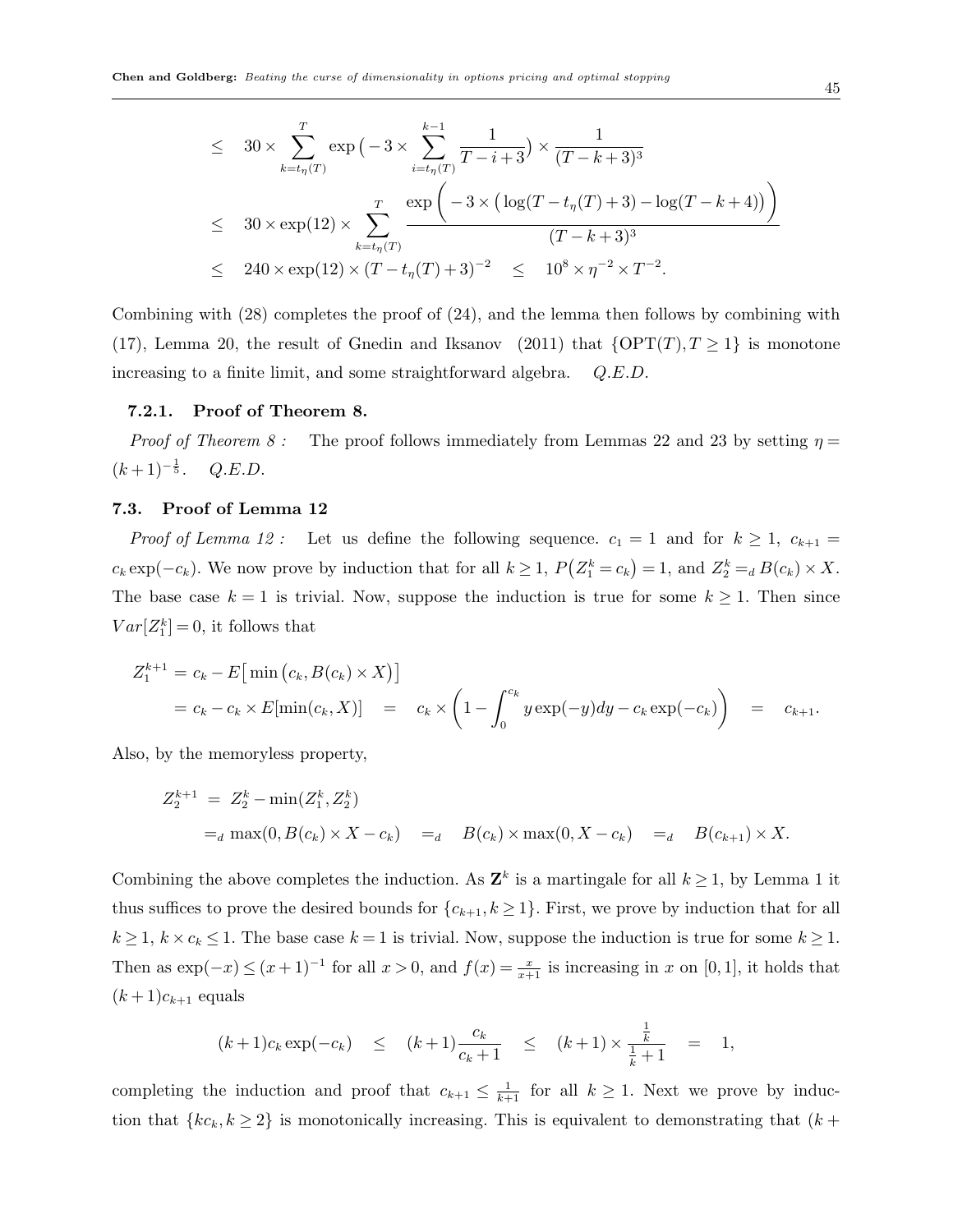1)c<sub>k</sub> exp{ $-c_k$ } ≥ kc<sub>k</sub> for all  $k \ge 2$ ; equivalently that  $c_k \le \log(1+\frac{1}{k})$  for all  $k \ge 2$ . The base case  $k = 2$  may be verified by a straightforward and direct calculation, and we omit the details. Now suppose the induction is true for some  $k \geq 2$ . Using the defining recursion of  $c_{k+1}$ , the inductive hypothesis, and the easily verified facts that  $w^1(x) \stackrel{\Delta}{=} x \log(1 + 1/x)$  is strictly increasing on  $(0, \infty)$ and  $w^2(x) \stackrel{\Delta}{=} x \exp(-x)$  is strictly increasing on [0, 1], we have

$$
\log(1 + \frac{1}{k+1}) \ge \frac{k}{k+1} \log(1 + \frac{1}{k}),
$$
  
=  $\log(1 + \frac{1}{k}) \exp\{-\log(1 + \frac{1}{k})\},$   
 $\ge c_k \exp\{-c_k\} = c_{k+1},$ 

which completes the induction. Thus  $\{kc_k, k \geq 2\}$  is monotone increasing, with limit c at most 1. We now prove that  $c = 1$ , and begin by proving by induction that for all  $k \ge 2$ ,  $c_k = \exp\left(-\sum_{i=1}^{k-1} c_i\right)$ . The base case  $k = 2$  is trivial. Thus suppose the induction holds for some  $k \geq 2$ . Then by the recursive definition of  $c_{k+1}$ , it holds that  $c_{k+1}$  equals

$$
c_k \exp(-c_k) = \exp\left(-\sum_{i=1}^{k-1} c_i\right) \exp(-c_k) = \exp\left(-\sum_{i=1}^k c_i\right),
$$

completing the induction. Let  $y_k \triangleq kc_k$ . Then the facts that: 1.  $c_k = \exp\left(-\sum_{i=1}^{k-1} c_i\right)$ , and 2.  $\{y_k, k \geq 2\}$  increases monotonically to c, together imply that for all  $k \geq 2$ ,

$$
\log(y_k) = \log(k) - \sum_{i=1}^{k-1} \frac{y_i}{i} \ge \log(k) - c \sum_{i=1}^{k-1} \frac{1}{i},
$$

and thus  $c \times \frac{\sum_{i=1}^{k-1} \frac{1}{i}}{\log(k)} \geq 1 - \frac{\log(c)}{\log(k)}$  $\frac{\log(c)}{\log(k)}$ . As it is easily verified (and well-known from the basic properties of the logarithm and harmonic numbers) that  $\lim_{k\to\infty} \frac{\sum_{i=1}^{k-1} \frac{1}{i}}{\log(k)} = 1$ , we may take limits in the above to conclude that  $c \geq 1$ . Combining the above completes the proof.  $Q.E.D.$ 

#### 7.4. Proof of Lemma 13

*Proof of Lemma 13:* First, we claim that for all  $k \geq 1$ ,  $\inf_{\tau \in \mathcal{T}} E[Z_{\tau}^k] = E[Z_1^k]$ . Indeed, it follows from a straightforward induction and definitions that for all  $k \geq 1$ ,  $Var[Z_1^k] = 0$ , and  $E[Z_1^k] < E[Z_2^k]$ . The desired claim then follows from basic results in the theory of optimal stopping (i.e. its solution by backwards induction, see Chow and Robbins (1963)) and a straightforward contradiction, and we omit the details.

Next, let us define the following sequences.  $z_1 = \frac{1}{2}$  $\frac{1}{2}, p_1 = 1.$  For  $k \ge 1$ ,  $z_{k+1} = p_k \exp(-z_k) + z_k - p_k$ , and  $p_{k+1} = p_k \exp(-z_k)$ . We now prove by induction that for all  $k \ge 1$ ,  $P(Z_1^k = z_k) = 1$ , and  $Z_2^k = d$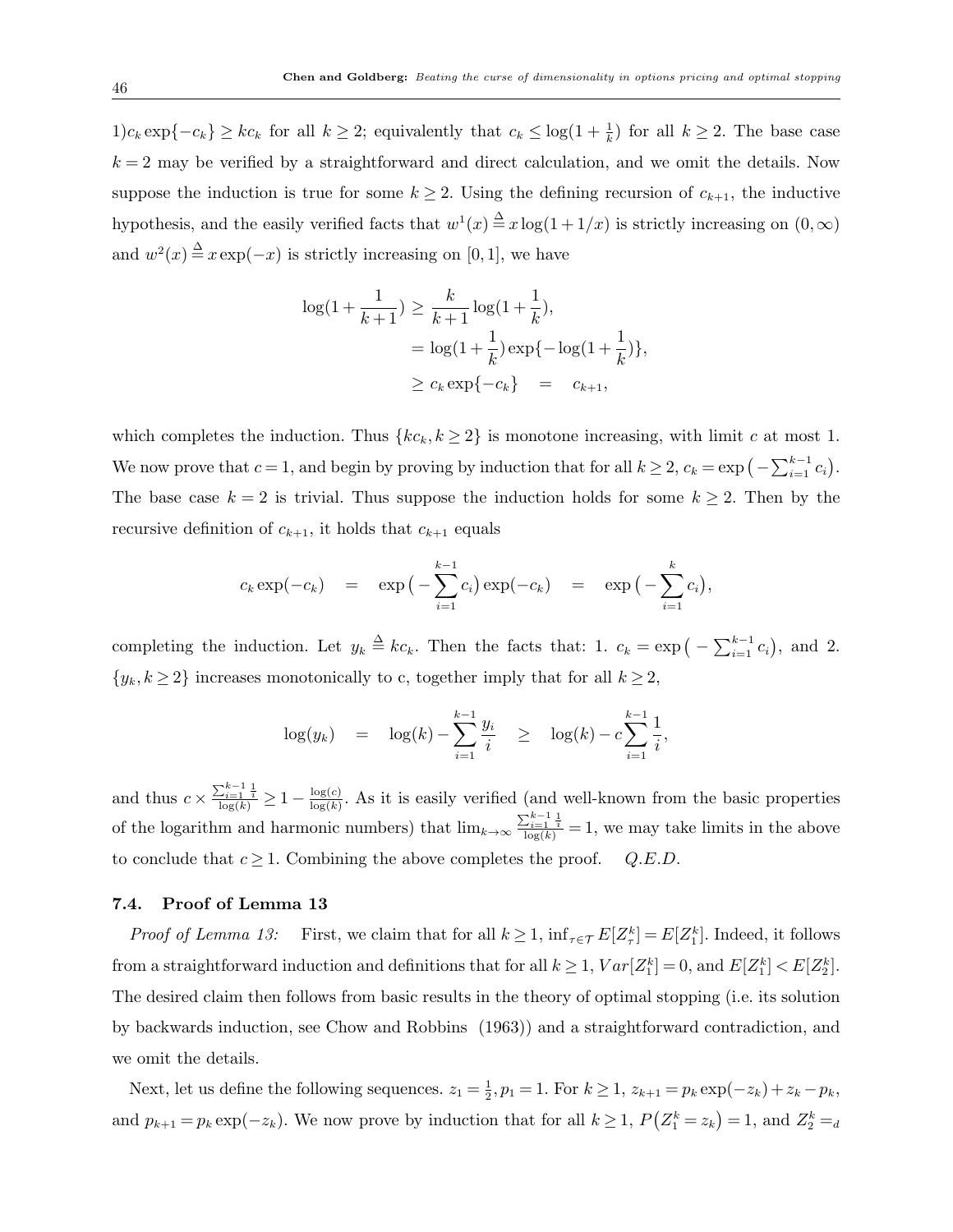$B(p_k) \times X$ . The base case  $k = 1$  is trivial. Now, suppose the induction is true for some  $k \ge 1$ . Then since  $Var[Z_1^k] = 0$ , it follows that

$$
Z_1^{k+1} = z_k - E \big[ \min (z_k, B(p_k) \times X) \big] = z_k - p_k \times E[\min(z_k, X)] = z_k - p_k \times \big( \int_0^{z_k} y \exp(-y) dy + z_k \exp(-z_k) \big) = z_{k+1}.
$$

Also, by the memoryless property,

$$
Z_2^{k+1} = Z_2^k - \min(Z_1^k, Z_2^k)
$$
  
= $a \max(0, B(p_k) \times X - z_k) =_d B(p_k) \times \max(0, X - z_k) =_d B(p_{k+1}) \times X.$ 

Combining the above completes the induction.

It follows that for all  $k \geq 1$ ,  $p_{k+1} - p_k = z_{k+1} - z_k$ , and thus  $p_k = z_k + (p_1 - z_1) = z_k + \frac{1}{2}$  $\frac{1}{2}$ . Plugging back into the original definitions of  $p_k$  and  $z_k$ , we find that  $z_{k+1} = (z_k + \frac{1}{2})$  $(\frac{1}{2}) \exp(-z_k) - \frac{1}{2}$  $\frac{1}{2}$ . The fact that  $\inf_{\tau \in \mathcal{T}} E[Z_{\tau}^k] = E[Z_1^k]$ , combined with Lemma 1 and Theorem 2, implies that  $\{z_k, k \geq 1\}$ converges monotonically to 0. It then follows from a straightforward application of L'Hopital's rule that

$$
\lim_{k \to \infty} \frac{z_{k+1}}{z_k} = \lim_{k \to \infty} \frac{(z_k + \frac{1}{2}) \exp(-z_k) - \frac{1}{2}}{z_k} = \lim_{z \downarrow 0} \frac{(z + \frac{1}{2}) \exp(-z) - \frac{1}{2}}{z} = \frac{1}{2},
$$

from which the desired result follows.  $Q.E.D.$ 

#### 7.5. Proof of Lemma 14

*Proof of Lemma 14:* Let us define the following sequences. Let  $a_1 = 2$ , and  $b_1 = 1$ . For  $k \ge 1$ , let  $a_{k+1} = a_k - \frac{1}{2}$  $\frac{1}{2}a_kb_k$ , and  $b_{k+1}=b_k(1-\frac{b_k}{2})$ . We now prove by induction that for all  $k\geq 1$ ,  $P(Z_1^k=$  $\frac{a_kb_k}{2}$  = 1, and  $Z_2^k =_d B(b_k) \times U(a_k)$ . The base case  $k = 1$  is trivial. Now, suppose the induction is true for some  $k \geq 1$ . Then since  $Var[Z_1^k] = 0$ , and a straightforward induction demonstrates that  $b_k \in (0,1)$  and  $a_k > 0$ , it follows from a straightforward probabilistic argument that

$$
Z_2^{k+1} =_d \max(0, B(b_k) \times U(a_k) - \frac{a_k b_k}{2}) =_d B(b_k(1 - \frac{b_k}{2}))U(a_k - \frac{a_k b_k}{2}),
$$

completing the proof that  $Z_2^{k+1} =_d B(b_{k+1}) \times U(a_{k+1})$ . The desired induction then follows from the martingale property.

Note that the definition of the recursions for  $a_{k+1}$  and  $b_{k+1}$  implies that  $\frac{a_{k+1}}{a_k} = \frac{b_{k+1}}{b_k}$  $\frac{k+1}{b_k} = 1 - \frac{b_k}{2}$ for all  $k \geq 1$ . It follows that for all  $k \geq 1$ ,  $\frac{a_k}{b_k} = \frac{a_1}{b_1}$  $\frac{a_1}{b_1} = 2$ , and hence  $a_k = 2b_k$ . It follows from Lemma 21 that  $\{k \times b_k, k \ge 2\}$  is monotone increasing, with limit 2. As  $Z_1^k = \frac{a_k \times b_k}{2} = b_k^2$ , it follows that  ${k^2Z_1^k, k \geq 2}$  is monotone increasing with limit 4. Combining the above with the fact that  $\mathbf{Z}^k$  is a martingale and Lemma 1 completes the proof. Q.E.D.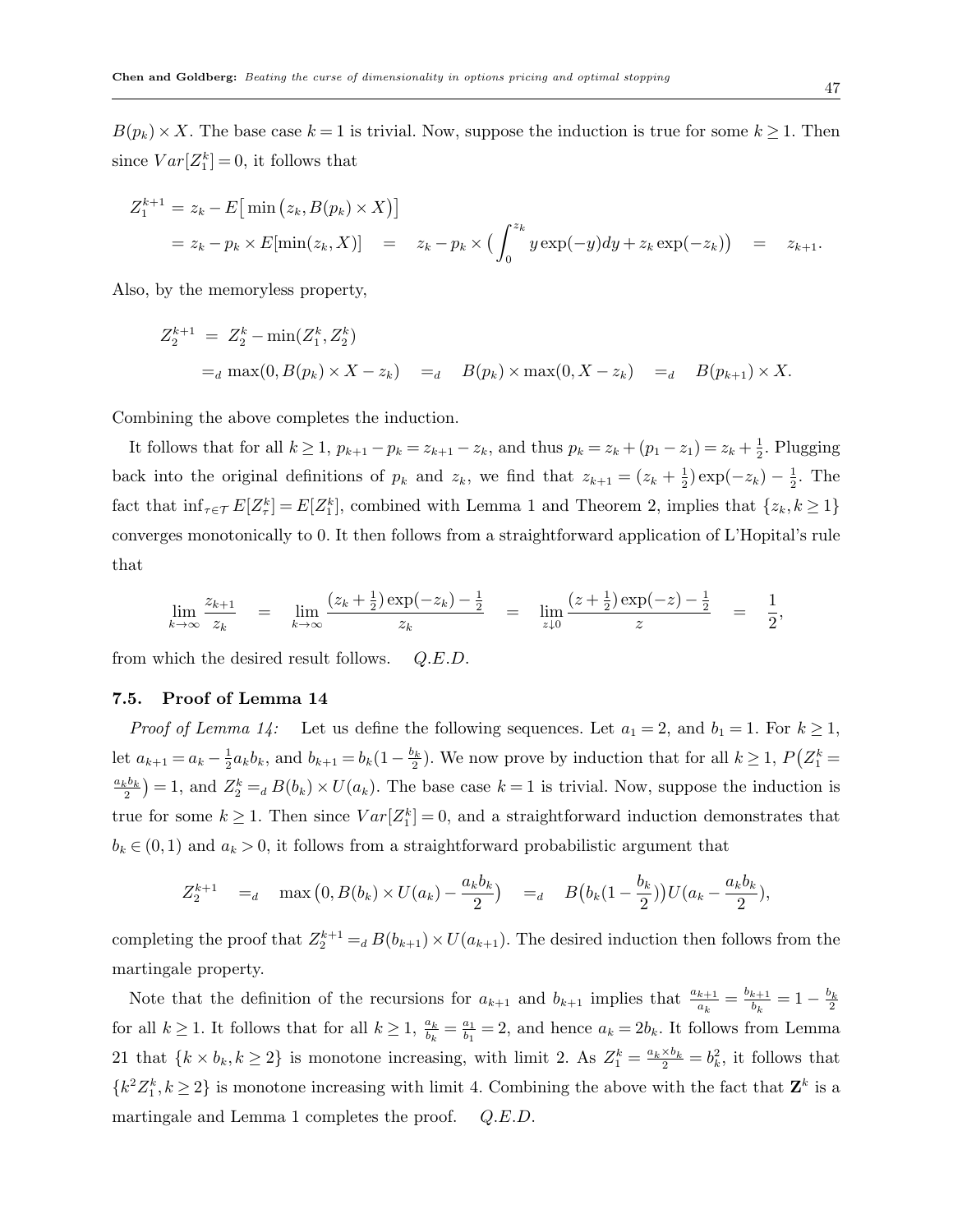#### 7.6. Proof of Lemma 16

Proof of Lemma 16 : Recall that

$$
f_k(\epsilon,\delta) = 10^{2(k-1)^2} \epsilon^{-2(k-1)} (T+2)^{k-1} \left(1 + \log(\frac{1}{\delta}) + \log(\frac{1}{\epsilon}) + \log(T)\right)^{k-1},
$$

and  $N(\epsilon, \delta) = \lceil \frac{1}{2\epsilon} \rceil$  $\frac{1}{2\epsilon^2} \log(\frac{2}{\delta})$ . As it is easily verified that  $1 < \frac{\log(8)}{2}$  $\frac{\xi(8)}{2}$ , and thus for all  $\epsilon, \delta \in (0,1)$ ,  $N(\frac{\epsilon}{4})$  $\frac{\epsilon}{4}, \frac{\delta}{4}$  $\frac{\delta}{4}) \leq \frac{8.5}{\epsilon^2}$  $\frac{8.5}{\epsilon^2} \log(\frac{8}{\delta})$  and  $N(\frac{\epsilon}{4})$  $\frac{\epsilon}{4}, \frac{\delta}{4}$  $\frac{\delta}{4})+1 \leq \frac{9}{\epsilon^2}$  $\frac{9}{\epsilon^2} \log(\frac{8}{\delta})$ , we argue as follows.  $(N(\frac{\epsilon}{4}))$  $\frac{\epsilon}{4}, \frac{\delta}{4}$  $\frac{\delta}{4})+1\times(T+2)\times$  $f_k\left(\frac{\epsilon}{4}\right)$  $\frac{\epsilon}{4}, \frac{\delta}{4N(\frac{\epsilon}{4})}$  $\frac{\delta}{4N(\frac{\epsilon}{4},\frac{\delta}{4})T}$ ) is at most

$$
\frac{9}{\epsilon^2} \times \log(\frac{8}{\delta}) \times (T+2) \times f_k\left(\frac{\epsilon}{4}, \frac{\delta}{\frac{34}{\epsilon^2} \log(\frac{8}{\delta})T}\right)
$$
\n
$$
\leq \frac{9}{\epsilon^2} \times \log(\frac{8}{\delta}) \times (T+2)
$$
\n
$$
\times 10^{2(k-1)^2} (T+2)^{k-1} (\frac{\epsilon}{4})^{-2(k-1)} \left(1 + \log\left(\frac{34}{\epsilon^2} \log(\frac{8}{\delta})\frac{T}{\delta}\right) + \log\left(\frac{4}{\epsilon}\right) + \log(T)\right)^{k-1}
$$
\n
$$
\leq 9 \times \log(\frac{8}{\delta}) \times (T+2)^k \times \epsilon^{-2k} \times 10^{2(k-1)^2} \times 16^{k-1}
$$
\n
$$
\times \left(1 + \log(34) + 2\log(\frac{1}{\epsilon}) + \log(\frac{8}{\delta}) + \log(\frac{T}{\delta}) + \log(4) + \log(\frac{1}{\epsilon}) + \log(T)\right)^{k-1}
$$
\n
$$
\leq 9 \times \log(\frac{8}{\delta}) \times (T+2)^k \times \epsilon^{-2k} \times 10^{2(k-1)^2} \times 16^{k-1} \times \left(10 + 3\log(\frac{1}{\epsilon}) + 2\log(\frac{1}{\delta}) + 2\log(T)\right)^{k-1}
$$
\n
$$
\leq 9 \times (T+2)^k \times \epsilon^{-2k} \times 10^{2(k-1)^2} \times 16^{k-1} \times \left(10 + 3\log(\frac{1}{\epsilon}) + 2\log(\frac{1}{\delta}) + 2\log(T)\right)^k
$$
\n
$$
\leq 10^{k+1} \times (T+2)^k \times \epsilon^{-2k} \times 10^{2(k-1)^2} \times 10^{2(k-1)} \times \left(1 + \log(\frac{1}{\epsilon}) + \log(\frac{1}{\delta}) + \log(T)\right)^k,
$$

which is further bounded by  $f_{k+1}(\epsilon, \delta)$  since  $2k^2 - (k+1+2(k-1)^2+2(k-1)) = k-1 \ge 0$ . Q.E.D.

# 7.7. Proof of Corollary 2:

*Proof of Corollary 2:* In light of Theorems 6 and 2, by a union bound and the triangle inequality it suffices to individually approximate each of the first  $\lceil \frac{2}{5} \rceil$  $\frac{2}{\epsilon}$  of the  $H_i$ , each to within additive error  $\epsilon$  $\frac{\epsilon}{2}$   $\Big(\big\lceil \frac{2}{\epsilon} \Big\rceil$  $\left(\frac{2}{\epsilon}\right)^{-1}$  with probability  $1-\delta\left(\left\lceil \frac{2}{\epsilon}\right\rceil\right)$  $\left(\frac{2}{\epsilon}\right)^{-1}$ . After accounting for the cost of averaging the  $\left[\frac{2}{\epsilon}\right]$  $\frac{2}{\epsilon}$  values, and combining with the monotonicities of  $f_k$  and some straightforward algebra, we find that the the computational cost divided by  $C + G + 1$  is at most

$$
\sum_{i=1}^{\lceil \frac{2}{\epsilon} \rceil} f_{i+1} \left( \frac{\epsilon}{2} \left( \lceil \frac{2}{\epsilon} \rceil \right)^{-1}, \delta \left( \lceil \frac{2}{\epsilon} \rceil \right)^{-1} \right) + \lceil \frac{2}{\epsilon} \rceil + 1
$$
  
\n
$$
\leq \quad \lceil \frac{2}{\epsilon} \rceil f_{\lceil \frac{2}{\epsilon} \rceil + 1} \left( \frac{\epsilon^2}{6}, \frac{\delta \epsilon}{3} \right) + \lceil \frac{2}{\epsilon} \rceil + 1
$$
  
\n
$$
\leq \quad 6\epsilon^{-1} f_{\lceil \frac{2}{\epsilon} \rceil + 1} \left( \frac{\epsilon^2}{6}, \frac{\delta \epsilon}{3} \right)
$$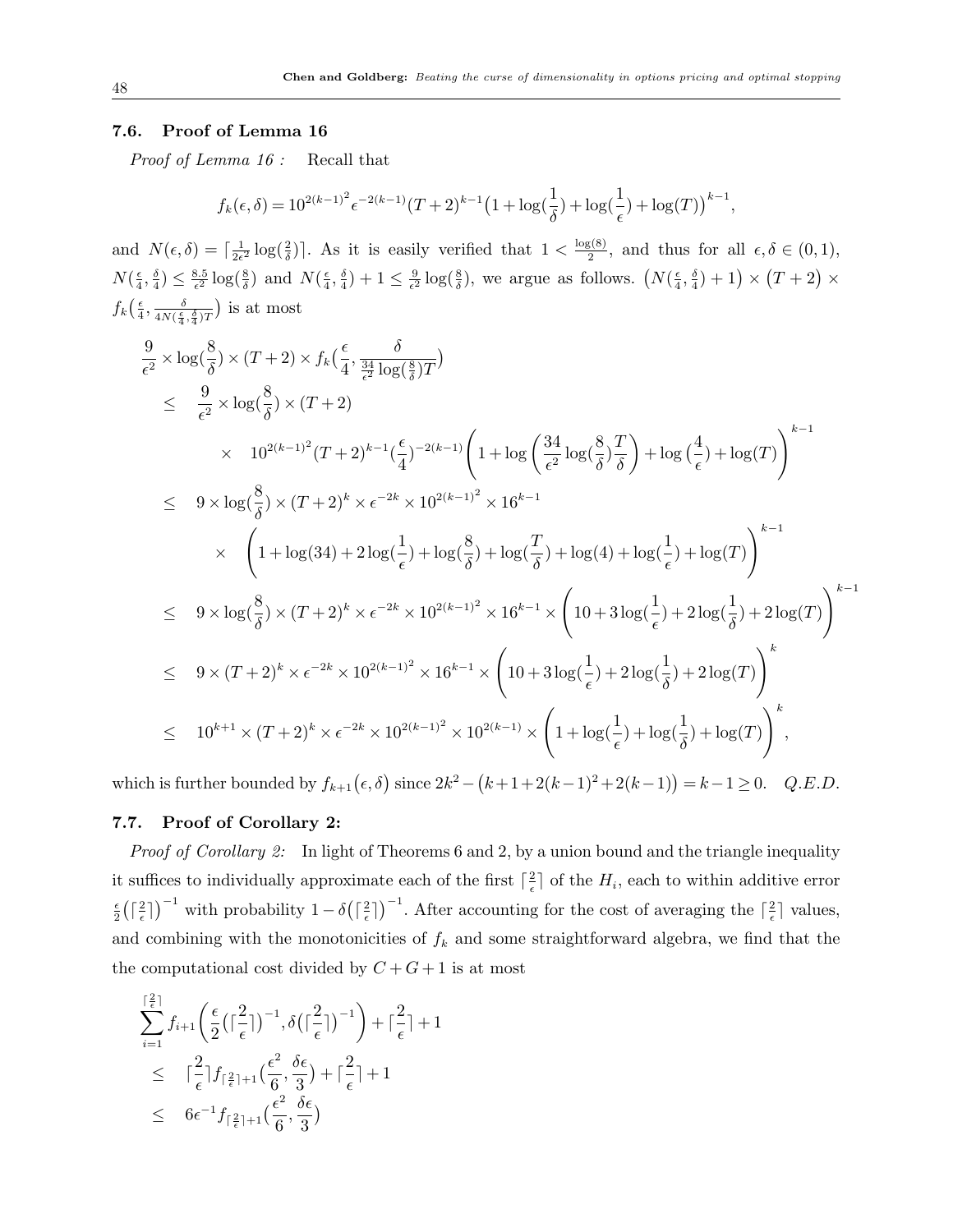$$
\leq 6\epsilon^{-1}10^{2(3\epsilon^{-1})^2}(\frac{\epsilon^2}{6})^{-2(3\epsilon^{-1})}(T+2)^{3\epsilon^{-1}}(1+\log(\frac{3}{\epsilon\delta})+\log(\frac{6}{\epsilon^2})+\log(T))^{3\epsilon^{-1}}\n= 10^{18\epsilon^{-2}}6^{6\epsilon^{-1}+1}\epsilon^{-12\epsilon^{-1}-1}(T+2)^{3\epsilon^{-1}}(1+\log(3)+\log(\epsilon)+3\log(\frac{1}{\epsilon})+\log(\frac{1}{\delta})+\log(T))^{3\epsilon^{-1}}\n\leq 10^{18\epsilon^{-2}}\exp\left(\log(6)(7\epsilon^{-1})+\log(\frac{1}{\epsilon})(13\epsilon^{-1})\right)(T+2)^{3\epsilon^{-1}}\n\times (1+\log(3)+\log(6)+3\log(\frac{1}{\epsilon})+\log(\frac{1}{\delta})+\log(T))^{3\epsilon^{-1}}\n\leq 10^{18\epsilon^{-2}}\exp\left(14\epsilon^{-2}+13\epsilon^{-2})(T+2)^{3\epsilon^{-1}}(1+\log(3)+\log(6)+3\log(\frac{1}{\epsilon})+\log(\frac{1}{\delta})+\log(T)\right)^{3\epsilon^{-1}}\n= \exp\left((27+18\log(10))\epsilon^{-2}\right)(T+2)^{3\epsilon^{-1}}(1+\log(3)+\log(6)+3\log(\frac{1}{\epsilon})+\log(\frac{1}{\delta})+\log(T))^{3\epsilon^{-1}}\n\leq \exp(80\epsilon^{-2})27^{\epsilon^{-1}}T^{3\epsilon^{-1}}(5+3\log(\frac{1}{\epsilon})+\log(\frac{1}{\delta})+\log(T))^{3\epsilon^{-1}}\n\leq \exp(80\epsilon^{-2})(5000)^{\epsilon^{-1}}T^{3\epsilon^{-1}}(1+\log(\frac{1}{\epsilon})+\log(\frac{1}{\delta})+\log(T))^{3\epsilon^{-1}}\n\leq \exp(100\epsilon^{-2})T^{3\epsilon^{-1}}(1+\log(\frac{1}{\epsilon})+\log(\frac{1}{\delta})+\log(T))^{3\epsilon^{-1}}\n\leq \exp(100\epsilon^{-2})T^{6\epsilon^{-1}}\times 2^{3\epsilon^{-1}}\times (1+\log(\frac{1}{\epsilon})+\log(\frac{1}{\delta}))^{3\epsilon^{-1}}\n\text{ since } 1+\log(\frac{1}{\epsilon})
$$

The analysis for the number of calls to the base simulator follows nearly identically, and we omit the details. Combining the above completes the proof. Q.E.D.

# 7.8. Proof of Theorem 9

We begin by proving some auxiliary lemmas. First, we bound the error introduced by our truncation.

LEMMA 24. For all  $U > 0$ ,

$$
0 \leq \widehat{OPT} - U \times \sup_{\tau \in \mathcal{T}} E[Z_{U,\tau}^1] \leq (M_2)^{\frac{1}{2}} \times \left(\frac{M_1}{U}\right)^{\frac{1}{2}}.
$$

*Proof*: Non-negativity follows from the fact that w.p.1  $Z_t^1 \ge U \times Z_{U,t}^1$  for all  $t \in [1,T]$ . To prove the other direction, let  $\tau_*$  denote an optimal stopping time for the problem  $\sup_{\tau \in \mathcal{T}} E[Z^1_{\tau}],$ where existence follows from Chow and Robbins (1963). Then by a straightforward coupling and rescaling,

$$
E[Z^1_{\tau_*}] - U \times E[Z^1_{U,\tau_*}] \leq E\big[Z^1_{\tau_*} I\big(Z^1_{\tau_*} > U\big)\big]
$$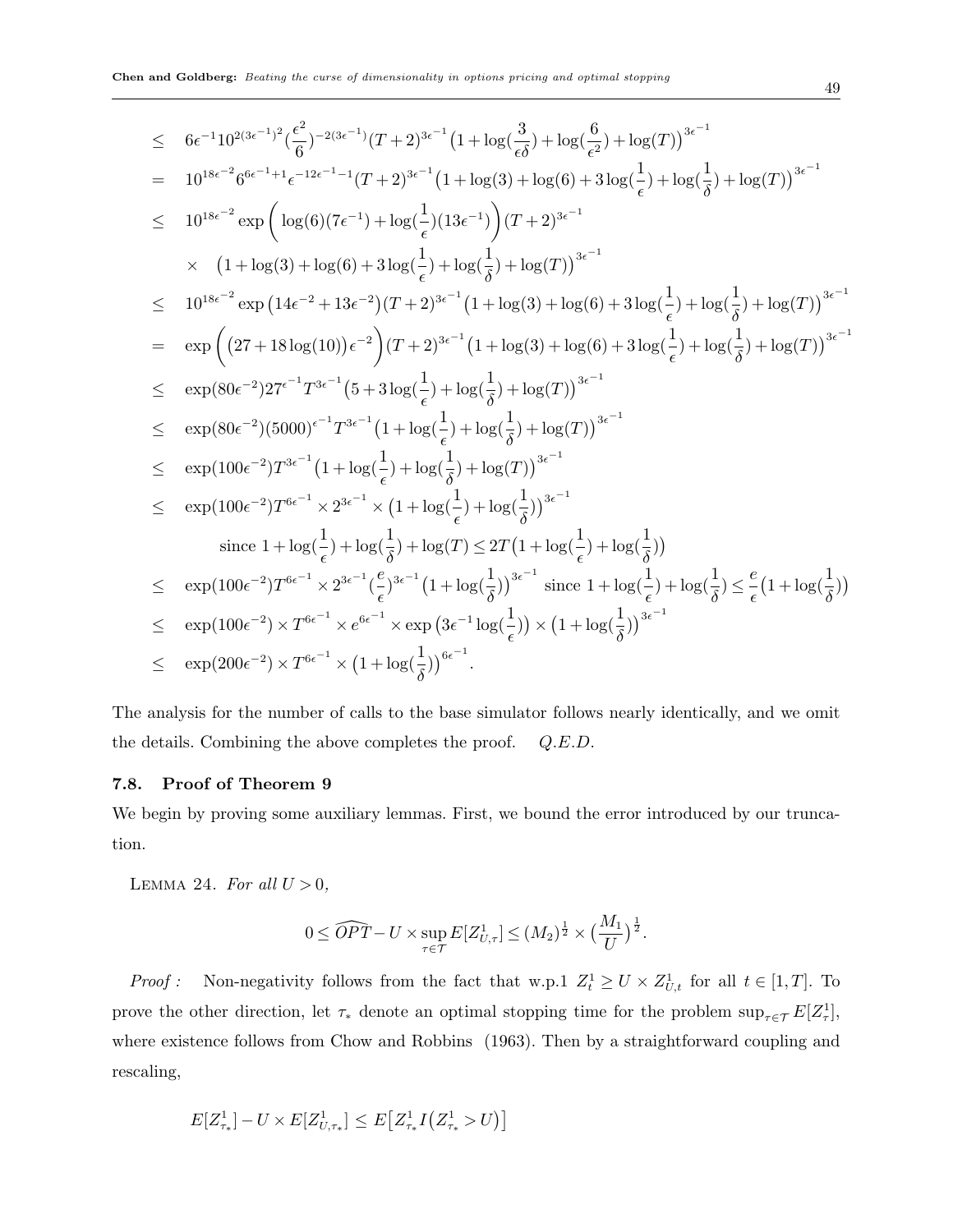$$
\leq E\big[Z_{\tau*}^1 I\big(\max_{t\in[1,T]} Z_t^1 > U\big)\big]
$$
  
\n
$$
\leq E\big[\big(\max_{t\in[1,T]} Z_t^1\big) \times I\big(\max_{t\in[1,T]} Z_t^1 > U\big)\big]
$$
  
\n
$$
\leq (M_2)^{\frac{1}{2}} \times \left(P\big(\max_{t\in[1,T]} Z_t^1 > U\big)\right)^{\frac{1}{2}} \text{ by Cauchy-Schwarz}
$$
  
\n
$$
\leq (M_2)^{\frac{1}{2}} \times \big(\frac{M_1}{U}\big)^{\frac{1}{2}} \text{ by Markov's inequality,}
$$

completing the proof. Q.E.D.

Next, we prove that if  $\gamma_0$  is not too large, then  $\frac{\widehat{\text{OPT}}}{M_1}$  cannot be too small. LEMMA 25.  $\widehat{OPT} \geq \frac{4}{27} \times \gamma_0^{-1} \times M_1$ .

*Proof :* Recall the celebrated Paley-Zygmund inequality, i.e. the fact that for any  $\delta \in (0,1)$  and non-negative r.v.  $X$ ,

$$
P(X > \delta E[X]) \ge (1 - \delta)^2 \times \frac{(E[X])^2}{E[X^2]}.\tag{29}
$$

Now, for  $\delta \in (0,1)$ , consider the stopping time  $\tau_{\delta}$  which stops the first time that that  $Z_t^1 \ge \delta \times M_1$ , and stops at time T if no such time exists in  $[1, T]$ . Then by non-negativity and  $(29)$ ,

$$
E[Z_{\tau_{\delta}}^1] \geq \delta \times (1-\delta)^2 \times \frac{(M_1)^3}{M_2}.
$$

Optimizing over  $\delta$  (a straightforward exercise in calculus) then completes the proof.  $Q.E.D.$ 

By combining Lemmas 24 - 25, we are led to the following corollary.

COROLLARY 5. For all  $U > 0$ ,

$$
0 \leq \widehat{OPT} - U \times \sup_{\tau \in \mathcal{T}} E[Z_{U,\tau}^1] \leq \frac{27}{4} \times (\gamma_0)^{\frac{3}{2}} \times \left(\frac{M_1}{U}\right)^{\frac{1}{2}} \times \widehat{OPT}.
$$

Proof : It follows from Lemma 25 that

$$
\frac{(M_2)^{\frac{1}{2}}}{\widehat{\text{OPT}}} \le \frac{27}{4} \times \frac{(M_2)^{\frac{3}{2}}}{(M_1)^3} \n= \frac{27}{4} \times (\gamma_0)^{\frac{3}{2}}.
$$

Combining with Lemma 24 completes the proof. Q.E.D.

We now complete the proof of Theorem 9.

*Proof of Theorem 9* : Note that for all  $U > 0$ ,

$$
\sup_{\tau \in \mathcal{T}} E[Z_{U,\tau}^1] = 1 - \inf_{\tau \in \mathcal{T}} E[Z_{U,\tau}^{1,-}];\tag{30}
$$

and Theorem 2 implies that for all  $U > 0$  and  $k \ge 1$ ,

$$
1 - E_{U,k}^- - \frac{1}{k+1} \le \sup_{\tau \in \mathcal{T}} E[Z_{U,\tau}^1] \le 1 - E_{U,k}^-.
$$
\n(31)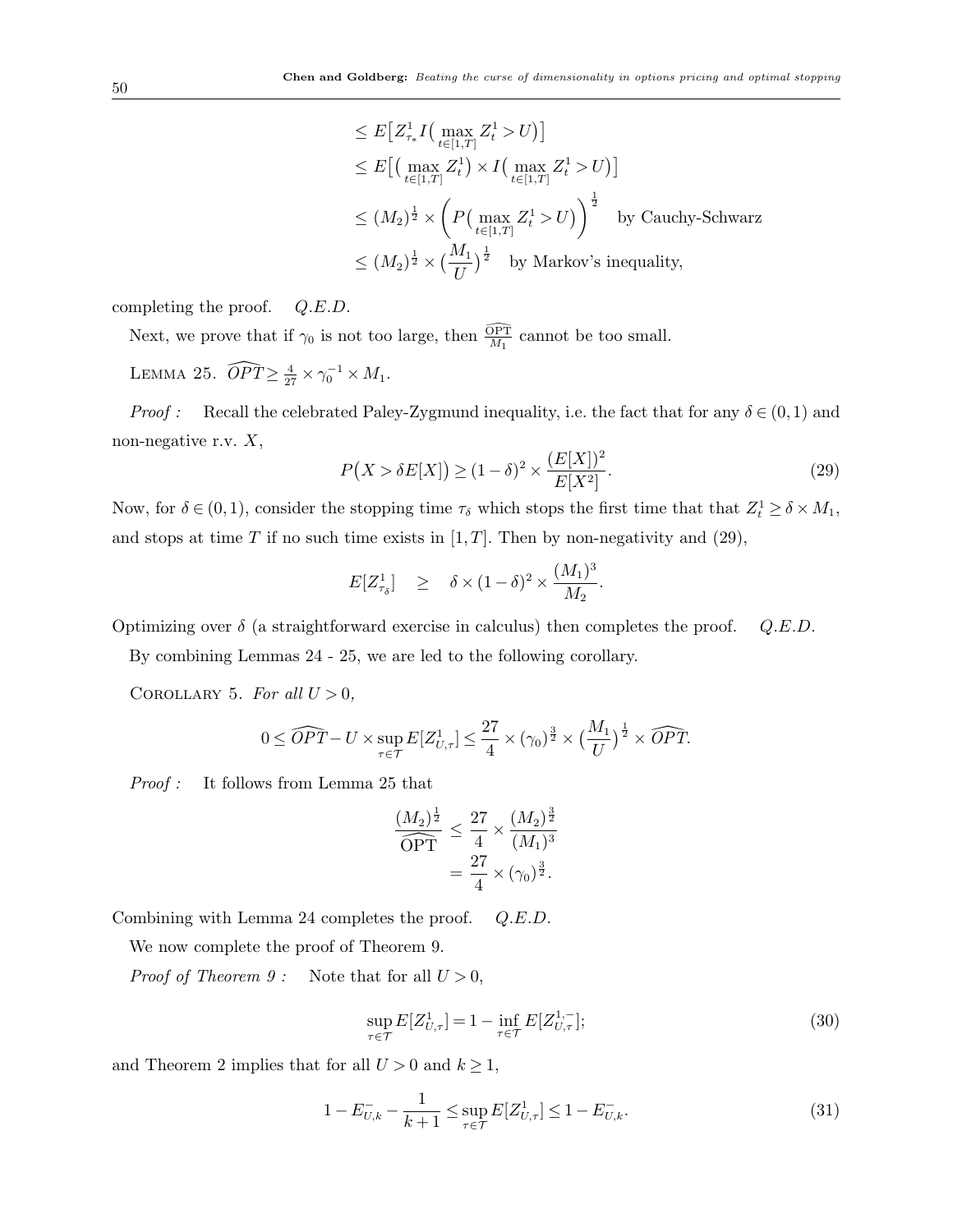It then follows from Corollary 5 and the triangle inequality that

$$
\left|\widehat{\text{OPT}} - U \times \left(1 - E_{U,k}^- + z\right)\right| \leq \frac{27}{4} \times (\gamma_0)^{\frac{3}{2}} \times \left(\frac{M_1}{U}\right)^{\frac{1}{2}} \times \widehat{\text{OPT}} + U \times \left(|z| + (k+1)^{-1}\right).
$$

Furthermore,

$$
\frac{U}{\widehat{\text{OPT}}} = \frac{U}{M_1} \times \frac{M_1}{\widehat{\text{OPT}}}
$$
\n
$$
\leq \frac{U}{M_1} \times \frac{M_1}{\frac{4}{27} \times \frac{(M_1)^3}{M_2}} = \frac{27}{4} \times \gamma_0 \times \frac{U}{M_1}
$$

.

Combining the above with the triangle inequality, the fact that  $\gamma_0 \ge 1$  by Jensen's inequality, and some straightforward algebra completes the proof.  $Q.E.D.$ 

#### 7.9. Proof of Theorem 7

Proof of Theorem 7: Recall that  $U_0 = 10^4 \times \gamma_0^3 \times \epsilon^{-2} \times M_1$ . Let  $k_0 \stackrel{\Delta}{=} \big[ \big( \frac{U_0}{M_1} \big)$  $\frac{U_0}{M_1}$  $\rangle$  $\frac{3}{2}$ ]. It then follows from the definition of  $\hat{A}$ , Theorem 10, and a straightforward union bound and application of the triangle inequality that with probability at least  $1 - \delta$ ,  $\hat{A}$  returns a random number X s.t.  $|X - E_{U_0, k_0}^-| \leq (\frac{U_0}{M_1})$  $\frac{U_0}{M_1}$ )<sup>-3</sup>. Thus by Theorem 9, to prove the first part of the theorem (i.e. that the algorithm returns a value with the stated guarantees) it suffices to prove that  $7 \times \gamma_0^{\frac{3}{2}} \times \left(\frac{U_0}{M_1}\right)$  $\frac{U_0}{M_1}\times (2\times$ 

$$
\left(\frac{U_0}{M_1}\right)^{-\frac{3}{2}} + \left(\frac{U_0}{M_1}\right)^{-\frac{1}{2}} \le \epsilon
$$
, equivalently that  $21\gamma_0^{\frac{3}{2}}\left(\frac{U_0}{M_1}\right)^{-\frac{1}{2}} \le \epsilon$ . Since

$$
21\gamma_0^{\frac{3}{2}}\left(\frac{U_0}{M_1}\right)^{-\frac{1}{2}} = 21 \times \gamma_0^{\frac{3}{2}} \times \left(10^4 \times \gamma_0^3 \times \epsilon^{-2}\right)^{-\frac{1}{2}} \leq \epsilon,
$$

combining the above completes the proof.

Next, let us prove the second part of the theorem regarding the runtime analysis. Recall that

$$
f_k(\epsilon',\delta') = 10^{2(k-1)^2} \times \epsilon'^{-2(k-1)} \times (T+2)^{k-1} \times \left(1 + \log(\frac{1}{\delta'}) + \log(\frac{1}{\epsilon'}) + \log(T)\right)^{k-1}.
$$

Carefully accounting for all operations performed by  $\hat{A}$ , and applying Theorem 10 and the monotonicities of various functions, we find that the computational cost divided by  $C + G + 1$  is at most

$$
16 + \left[ (\frac{U_0}{M_1})^{\frac{3}{2}} \right] \times 4 \times f_{\lceil (\frac{U_0}{M_1})^{\frac{3}{2}} \rceil + 1} \left( \left( (\frac{U_0}{M_1})^{\frac{3}{2}} + 1 \right)^{-2}, \delta \times \left( (\frac{U_0}{M_1})^{\frac{3}{2}} + 1 \right)^{-1} \right) + \left[ (\frac{U_0}{M_1})^{\frac{3}{2}} \right] \n\leq 10^2 (\frac{U_0}{M_1})^{\frac{3}{2}} f_{\lceil (\frac{U_0}{M_1})^{\frac{3}{2}} \rceil + 1} (\frac{1}{4} (\frac{U_0}{M_1})^{-3}, \frac{1}{4} \delta (\frac{U_0}{M_1})^{-\frac{3}{2}}) \n\leq 10^2 \times (\frac{U_0}{M_1})^{\frac{3}{2}} \times 10^{8(\frac{U_0}{M_1})^3} \times \left( 4 (\frac{U_0}{M_1})^3 \right)^{4(\frac{U_0}{M_1})^{\frac{3}{2}}} \times (T + 2)^{2(\frac{U_0}{M_1})^{\frac{3}{2}} \n\times \left( 1 + \log(4) + \log(\frac{1}{\delta}) + \frac{3}{2} \log(\frac{U_0}{M_1}) + \log(4) + 3 \log(\frac{U_0}{M_1}) + \log(T) \right)^{2(\frac{U_0}{M_1})^{\frac{3}{2}}}
$$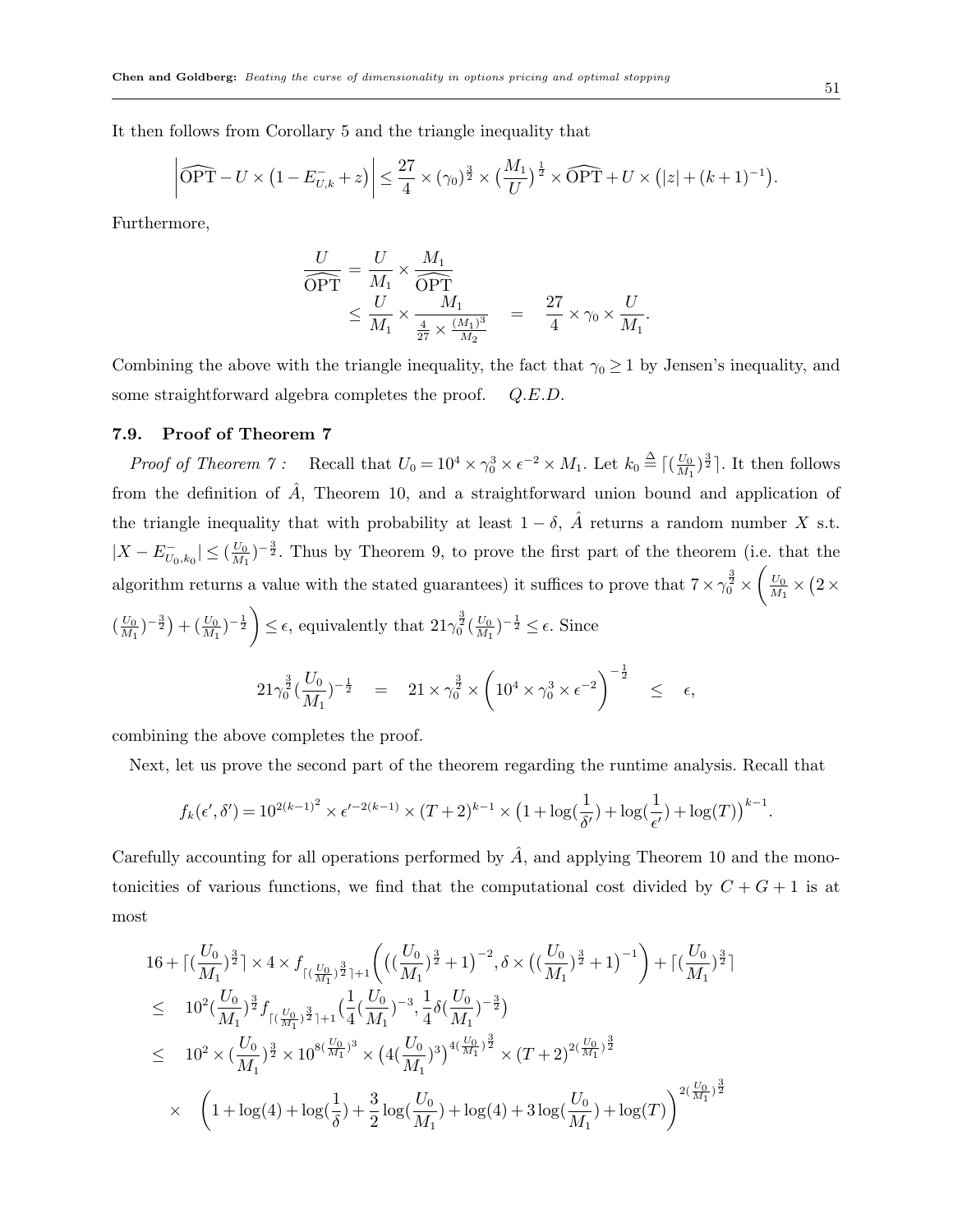$$
\leq 10^{25(\frac{U_0}{M_1})^3} \times T^{2(\frac{U_0}{M_1})^{\frac{3}{2}}} \times \left(10 + \log(\frac{1}{\delta}) + 5\log(\frac{U_0}{M_1}) + \log(T)\right)^{2(\frac{U_0}{M_1})^{\frac{3}{2}}}
$$
\nsince  $10^2 \leq 10^{2(\frac{U_0}{M_1})^3}$ ,  $(\frac{U_0}{M_1})^{\frac{3}{2}} \leq 10^{(\frac{U_0}{M_1})^3}$ ,  $4^{4(\frac{U_0}{M_1})^{\frac{3}{2}}} \leq 10^{3(\frac{U_0}{M_1})^3}$ ,  $(T+2)^{2(\frac{U_0}{M_1})^{\frac{3}{2}}} \leq 10^{(\frac{U_0}{M_1})^3} \times T^{2(\frac{U_0}{M_1})^{\frac{3}{2}}}$   
\n $\leq 10^{27(\frac{U_0}{M_1})^3} \times T^{2(\frac{U_0}{M_1})^{\frac{3}{2}}} \times \left(1 + \log(\frac{1}{\delta}) + \log(\frac{U_0}{M_1}) + \log(T)\right)^{2(\frac{U_0}{M_1})^{\frac{3}{2}}} \times T^{2(\frac{U_0}{M_1})^{\frac{3}{2}}}$   
\n $\leq 10^{(10^{14} \gamma_0^2 \epsilon^{-6})} \times T^{(10^7 \gamma_0^{\frac{3}{2}} \epsilon^{-3})} \times \left(1 + \log(\frac{1}{\delta}) + 4 \log(10) + 3 \log(\gamma_0) + 2 \log(\frac{1}{\epsilon}) + \log(T)\right)^{(10^7 \gamma_0^{\frac{3}{2}} \epsilon^{-3})}$   
\n $\leq 10^{(10^{14} \gamma_0^0 \epsilon^{-6})} \times T^{(10^7 \gamma_0^{\frac{3}{2}} \epsilon^{-3})} \times \left(1 + \log(\frac{1}{\delta}) + \log(\gamma_0) + \log(\frac{1}{\epsilon}) + \log(T)\right)^{(10^7 \gamma_0^{\frac{3}{2}} \epsilon^{-3})}$   
\n $\leq \exp(10^{16} \gamma_0^0 \epsilon^{-6}) \times T^{(10^7 \gamma_0^$ 

The analysis for the number of calls to the base simulator follows nearly identically, and we omit the details. Combining the above completes the proof. Q.E.D.

#### Acknowledgements

The authors gratefully acknowledge Sid Banerjee, Erhan Bayraktar, Denis Belomestny, Thomas Bruss, Agostino Capponi, Jim Dai, Mark Davis, Vivek Farias, Paul Glasserman, Nir Halman, Shane Henderson, Saul Jacka, Bobby Kleinberg, Ozalp Ozer, Philip Protter, Chris Rogers, John Schoenmakers, Timur Tankayev, John Tsitsiklis, Alberto Vera, and David Williamson for several helpful conversations and insights. The authors especially thank Jim Dai for his organization of a seminar series on Reinforcement Learning for Processing Networks, as well as all participants of that seminar series. The authors also thank the organizers and participants of the 2018 Symposium on optimal stopping in honor of Larry Shepp held at Rice University.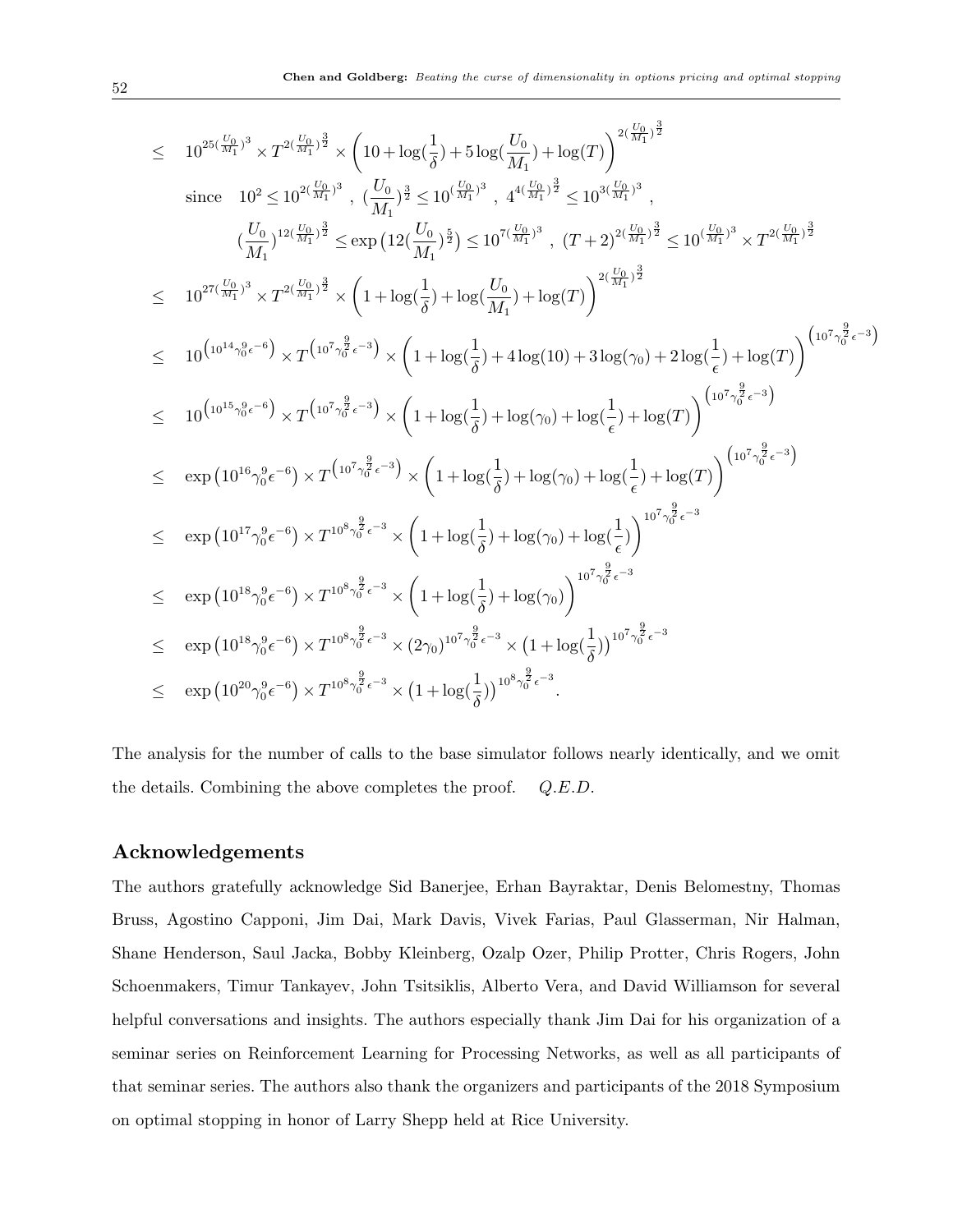# References

- Abolhassani, M., Ehsani, S., Esfandiari, H., HajiAghayi, M., Kleinberg, R., and Lucier, B. (2017, June). "Beating 1-1/e for ordered prophets." In Proceedings of the 49th Annual ACM SIGACT Symposium on Theory of Computing (pp. 61-71). ACM.
- Achdou, Y., and O. Pironneau. Computational methods for option pricing. Vol. 30. Siam, 2005.
- Agarwal, A., and S. Juneja. "Comparing optimal convergence rate of stochastic mesh and least squares method for bermudan option pricing." Proceedings of the 2013 Winter Simulation Conference: Simulation: Making Decisions in a Complex World. IEEE Press, 2013.
- Agarwal, A., S. Juneja, and R. Sircar. "American options under stochastic volatility: control variates, maturity randomization and multiscale asymptotics." Quantitative Finance 16.1 (2016): 17-30.
- Ahn, S., H. Bae, H. Koo, and K. Lee. "A survey on American options: old approaches and new trends." Bulletin of the Korean Mathematical Society 48, no. 4 (2011): 791-812.
- Ahuja, R., T. Magnanti, and J.B. Orlin. Network flows. Pearson Education, 2014.
- Andersen, L., and M. Broadie. "Primal-dual simulation algorithm for pricing multidimensional American options." Management Science 50.9 (2004): 1222-1234.
- Arlotto, A., and I. Gurvich. "Uniformly bounded regret in the multi-secretary problem." arXiv preprint arXiv:1710.07719 (2017).
- Arora, S., B. Barak, M. Brunnermeier, and R. Ge. "Computational complexity and information asymmetry in financial products." Communications of the ACM 54, no. 5 (2011): 101-107.
- Avramidis, A., and H. Matzinger. "Problems in financial engineering: convergence of the stochastic mesh estimator for pricing American options." Proceedings of the 34th conference on Winter simulation: exploring new frontiers. Winter Simulation Conference, 2002.
- Aydogan, Burcu, Umit Aksoy, and Omur Ugur. "On the methods of pricing American options: case study." Annals of Operations Research 260.1-2 (2018): 79-94.
- Bandi, C., and D. Bertsimas. "Robust option pricing." European Journal of Operational Research 239, no. 3 (2014): 842-853.
- Bank, P., and H. Follmer. "American Options, Multiarmed Bandits, and Optimal Consumption Plans: A Unifying View." Paris-Princeton Lectures on Mathematical Finance (2003).
- Bayer, C., P. Friz, and J. Gatheral. "Pricing under rough volatility." Quantitative Finance 16.6 (2016): 887-904.
- Bayraktar, E., and S. Yao. "On the robust optimal stopping problem." SIAM Journal on Control and Optimization 52.5 (2014): 3135-3175.
- Becker, S., P. Cheridito, and A. Jentzen. "Deep optimal stopping." arXiv preprint arXiv:1804.05394 (2018).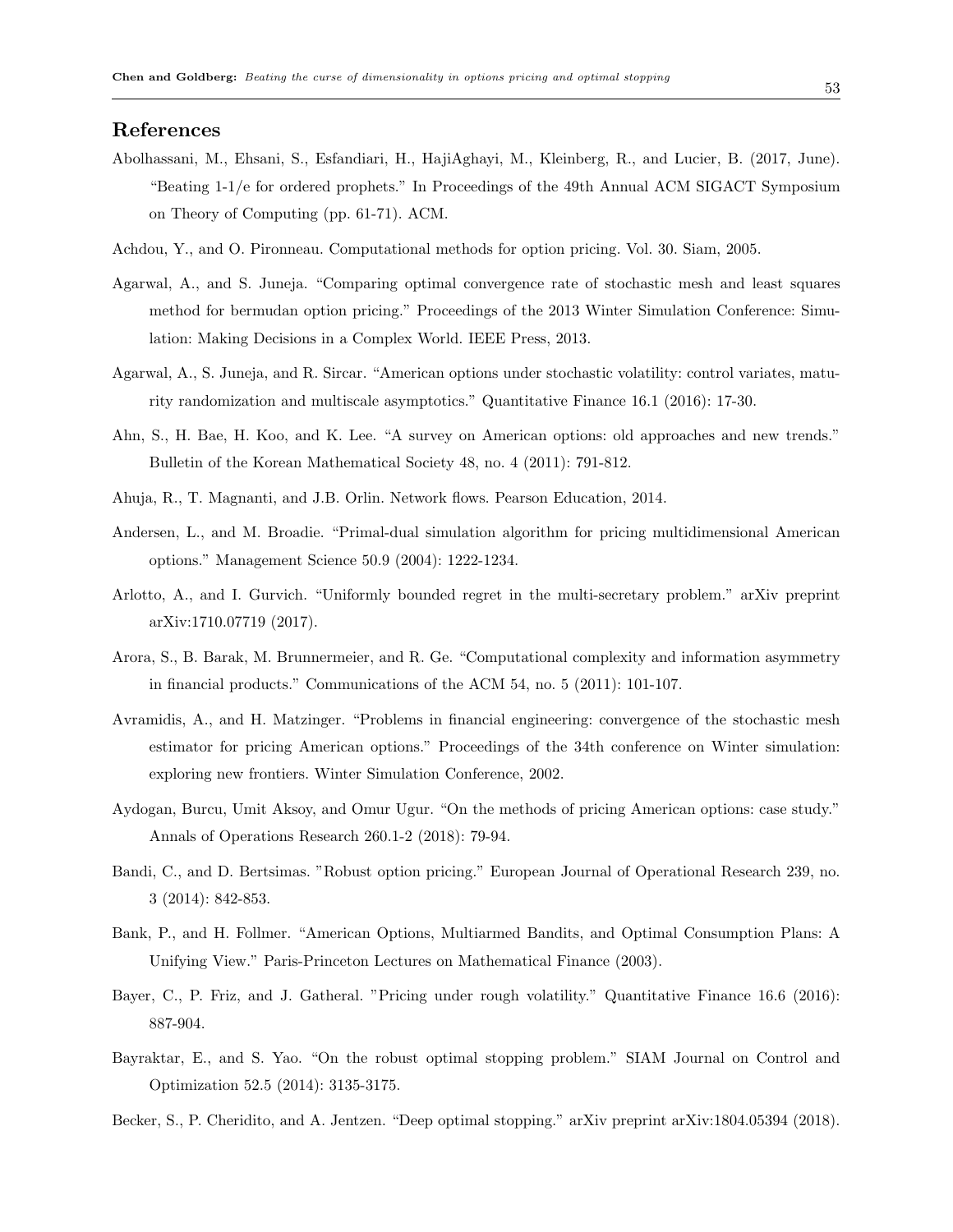- Belomestny, D., J. Schoenmakers, and F. Dickmann. "Multilevel dual approach for pricing American style derivatives." Finance and Stochastics 17.4 (2013): 717-742.
- Belomestny, D., M. Ladkau, and J. Schoenmakers. "Multilevel Simulation Based Policy Iteration for Optimal Stopping–Convergence and Complexity." SIAM/ASA Journal on Uncertainty Quantification 3.1 (2015): 460-483.
- Belomestny, D. "Solving optimal stopping problems via empirical dual optimization." The Annals of Applied Probability 23.5 (2013): 1988-2019.
- Belomestny, D., R. Hildebrand, and J. Schoenmakers. "Optimal stopping via pathwise dual empirical maximisation." Applied Mathematics and Optimization (2017): 1-27.
- Belomestny, D., S. Hafner, and M. Urusov. "Regression-based complexity reduction of the nested Monte Carlo methods." (2018).
- Belomestny, D., and G. Milstein. "Monte Carlo evaluation of American options using consumption processes." International Journal of theoretical and applied finance 9.04 (2006): 455-481.
- Belomestny, D., C. Bender, and J. Schoenmakers. "True upper bounds for Bermudan products via nonnested Monte Carlo." Mathematical Finance: An International Journal of Mathematics, Statistics and Financial Economics 19.1 (2009): 53-71.
- Belomestny, D. "Pricing Bermudan options by nonparametric regression: optimal rates of convergence for lower estimates." Finance and Stochastics 15.4 (2011): 655-683.
- Belomestny, D. "On the rates of convergence of simulation-based optimization algorithms for optimal stopping problems." The Annals of Applied Probability 21.1 (2011): 215-239.
- Belomestny, D., and J. Schoenmakers. Advanced Simulation-Based Methods for Optimal Stopping and Control: With Applications in Finance. Springer, 2018.
- Bender, C., and J. Schoenmakers. "An iterative method for multiple stopping: convergence and stability." Advances in applied probability 38.3 (2006): 729-749.
- Bender, C., A. Kolodko, and J. Schoenmakers. "Policy iteration for american options: overview." Monte Carlo Methods and Applications 12.5 (2006): 347.
- Bender, C., A. Kolodko, and J. Schoenmakers. "Enhanced policy iteration for American options via scenario selection." Quantitative Finance 8.2 (2008): 135-146.
- Bender, C., J. Schoenmakers, and J. Zhang. "Dual representations for general multiple stopping problems." Mathematical Finance 25.2 (2015): 339-370.
- Bender, C., C. Gartner, and N. Schweizer. "Pathwise dynamic programming." Mathematics of Operations Research (2018).
- Bertsimas, D., and I. Popescu. "On the relation between option and stock prices: a convex optimization approach." Operations Research, 50(2):358 374, 2002.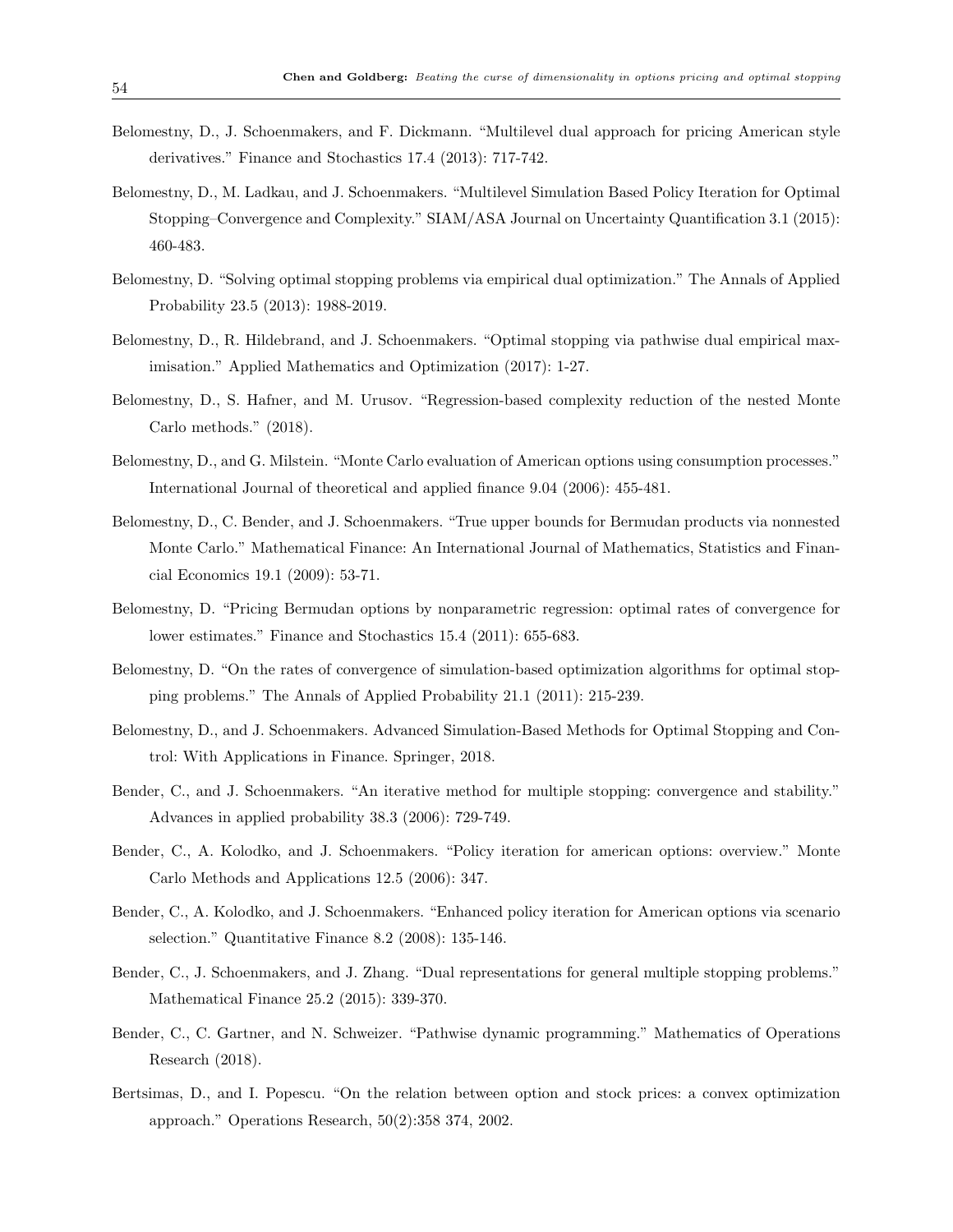- Beveridge, C., M. Joshi, and R. Tang. "Practical policy iteration: Generic methods for obtaining rapid and tight bounds for Bermudan exotic derivatives using Monte Carlo simulation." Journal of Economic Dynamics and Control 37.7 (2013): 1342-1361.
- Bezerra, S., A. Ohashi, and F. Russo. "Discrete-type approximations for non-Markovian optimal stopping problems: Part II." arXiv preprint arXiv:1707.05250 (2017).
- Bhandari, J., D. Russo, and R. Singal. "A Finite Time Analysis of Temporal Difference Learning With Linear Function Approximation." arXiv preprint arXiv:1806.02450 (2018). Accepted to COLT 2018.
- Blanchet, J., G. Gallego, and V. Goyal. "A markov chain approximation to choice modeling." Operations Research 64, no. 4 (2016): 886-905.
- Blanchet, J., X. Chen, and J. Dong. "epsilon-Strong Simulation of Multidimensional Stochastic Differential Equations via Rough Path Analysis." Annals of Applied Probability, 27, (2017), 275-339.
- Bolia, N., S. Juneja, and P. Glasserman. "Function-approximation-based importance sampling for pricing American options." Proceedings of the 36th conference on Winter simulation. Winter Simulation Conference, 2004.
- Bolia, N., and S. Juneja. "Function-approximation-based perfect control variates for pricing American options." Simulation Conference, 2005 Proceedings of the Winter. IEEE, 2005.
- Booth, Heather, and Robert Endre Tarjan. "Finding the minimum-cost maximum flow in a series-parallel network." Journal of Algorithms 15, no. 3 (1993): 416-446.
- Bouchard, B., and X. Warin. "Monte-Carlo valuation of American options: facts and new algorithms to improve existing methods." Numerical methods in finance. Springer, Berlin, Heidelberg, 2012. 215-255.
- Boyle, P., A. Kolkiewicz, and K. Tan. "An improved simulation method for pricing high-dimensional American derivatives." Mathematics and Computers in Simulation 3.62 (2003): 315-322.
- Braverman, M., and K. Pasricha. "The computational hardness of pricing compound options." Proceedings of the 5th conference on Innovations in theoretical computer science. ACM, 2014.
- Broadie, M., and M. Cao. "Improved lower and upper bound algorithms for pricing American options by simulation." Quantitative Finance 8.8 (2008): 845-861.
- Broadie, M., and P. Glasserman. "Pricing American-style securities using simulation." Journal of economic dynamics and control 21.8-9 (1997): 1323-1352.
- Broadie, M., P. Glasserman, and Z. Ha. "Pricing American options by simulation using a stochastic mesh with optimized weights." Probabilistic Constrained Optimization. Springer, Boston, MA, 2000. 26-44.
- Broadie, M., and P. Glasserman. "A stochastic mesh method for pricing high-dimensional American options." Journal of Computational Finance 7 (2004): 35-72.
- Broadie, M., and J. Detemple. "Anniversary article: Option pricing: Valuation models and applications." Management science 50.9 (2004): 1145-1177.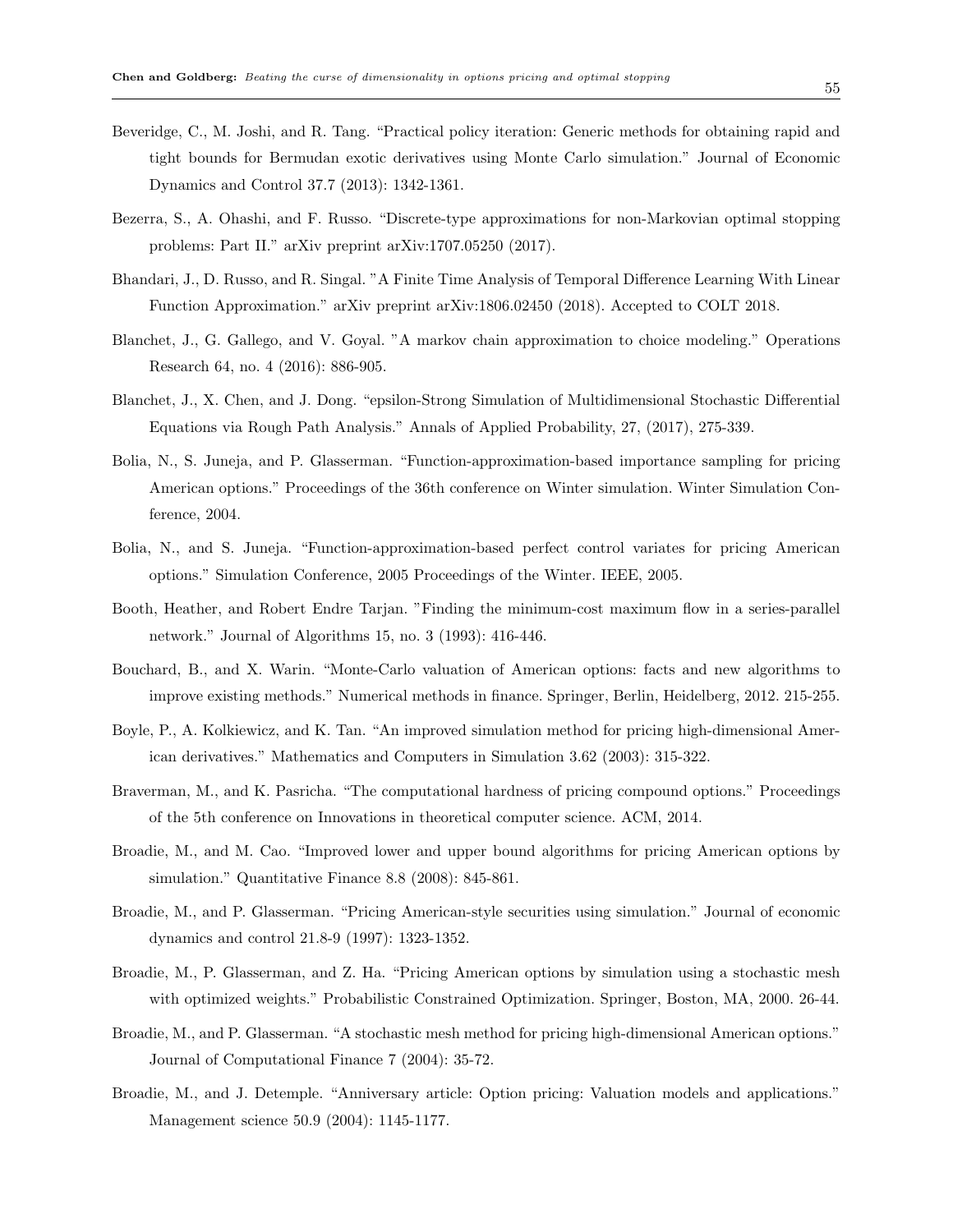- Brown, D., J. Smith, and P. Sun. "Information relaxations and duality in stochastic dynamic programs." Operations research 58.4-part-1 (2010): 785-801.
- Brown, D., and M. Haugh. "Information relaxation bounds for infinite horizon markov decision processes." Operations Research 65.5 (2017): 1355-1379.
- Brucker, P. "An O (nlogn)-algorithm for the minimum cost flow problem in trees." In Selected Topics in Operations Research and Mathematical Economics, pp. 299-306. Springer, Berlin, Heidelberg, 1984.
- Bruss, F. "What is known about Robbins' problem?." Journal of applied probability 42.1 (2005): 108-120.
- Buchbinder, N., K. Jain, and M. Singh. "Secretary problems via linear programming." In International Conference on Integer Programming and Combinatorial Optimization, pp. 163-176. Springer, Berlin, Heidelberg, 2010.
- Bumpensanti, P., and H. Wang. "A Re-solving Heuristic for Dynamic Resource Allocation with Uniformly Bounded Revenue Loss." arXiv preprint arXiv:1802.06192 (2018).
- Carmona, R., and N. Touzi. "Optimal multiple stopping and valuation of swing options." Mathematical Finance 18.2 (2008): 239-268.
- Chalasani, P., and S. Jha. "Randomized stopping times and American option pricing with transaction costs." Mathematical Finance 11, no. 1 (2001): 33-77.
- Chandramouli, S., and M. Haugh. "A unified approach to multiple stopping and duality." Operations Research Letters 40.4 (2012): 258-264.
- Chandramouli, S. "A Convex Optimization Approach to Multiple Stopping: Pricing Chooser Caps and Swing Options."
- Chen, N., and P. Glasserman. "Additive and multiplicative duals for American option pricing." Finance and Stochastics 11.2 (2007): 153-179.
- Chen, N., and J. Hong. "Monte Carlo simulation in financial engineering." Simulation Conference, 2007 Winter. IEEE, 2007.
- Chen, Y., and M. Wang. "Lower Bound On the Computational Complexity of Discounted Markov Decision Problems." arXiv preprint arXiv:1705.07312 (2017).
- Chow, Y., and H. Robbins. "On optimal stopping rules." Zeitschrift fur Wahrscheinlichkeitstheorie und verwandte Gebiete 2.1 (1963): 33-49.
- Christensen, S. "A Method for Pricing American Options Using SemiInfinite Linear Programming." Mathematical Finance 24.1 (2014): 156-172.
- Christiano, P., J. Kelner, A. Madry, D. Spielman, and S. Teng. "Electrical flows, laplacian systems, and faster approximation of maximum flow in undirected graphs." In Proceedings of the forty-third annual ACM symposium on Theory of computing, pp. 273-282. ACM, 2011.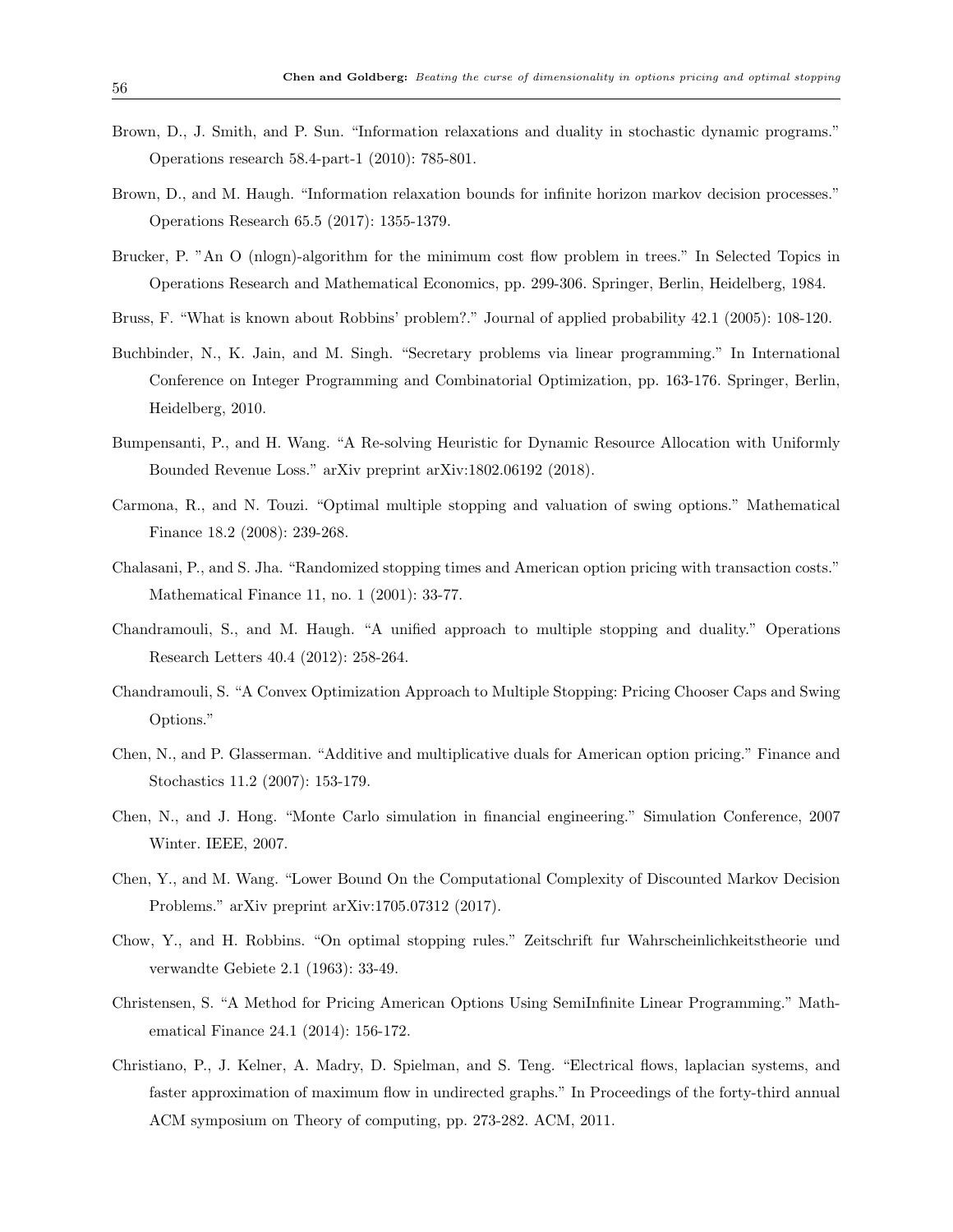- Clement, E., D. Lamberton, and P. Protter. "An analysis of a least squares regression method for American option pricing." Finance and Stochastics 6.4 (2002): 449-471.
- Cohen, E. "Approximate max-flow on small depth networks." SIAM Journal on Computing 24, no. 3 (1995): 579-597.
- Cont, R., and P. Tankov. Financial Modelling with jump processes. (2003).
- Cooper, W., and B. Rangarajan. "Performance guarantees for empirical markov decision processes with applications to multiperiod inventory models." Operations Research 60, no. 5 (2012): 1267-1281.
- Correa, J., P. Foncea, R. Hoeksma, T. Oosterwijk, and T. Vredeveld. "Posted price mechanisms for a random stream of customers." In Proceedings of the 2017 ACM Conference on Economics and Computation, pp. 169-186. ACM, 2017.
- Daskalakis, C., G. Kamath, and J. Wright. "Which distribution distances are sublinearly testable?." In Proceedings of the Twenty-Ninth Annual ACM-SIAM Symposium on Discrete Algorithms, pp. 2747- 2764. Society for Industrial and Applied Mathematics, 2018.
- Davis, M., and I. Karatzas, "A deterministic approach to optimal stopping." In Probability, Statistics and Optimization: a Tribute to Peter Whittle, ed. F.P. Kelly, Wiley 1994.
- Del Moral, P., P. Hu, N. Oudjane, and B. Remillard. "On the Robustness of the Snell envelope." SIAM Journal on Financial Mathematics 2, no. 1 (2011): 587-626.
- Dendievel, R., and Y. Swan. "One step further: an explicit solution to Robbins' problem when n= 4." Mathematica applicanda (2016).
- Desai, V., V. Farias, and C. Moallemi. "Pathwise optimization for optimal stopping problems." Management Science 58.12 (2012): 2292-2308.
- Dieker, A. "Simulation of fractional Brownian motion." MSc theses, University of Twente, Amsterdam, The Netherlands (2004).
- Duffie, D. Dynamic asset pricing theory. Princeton University Press, 2010.
- Egloff, D. "Monte Carlo algorithms for optimal stopping and statistical learning." The Annals of Applied Probability 15.2 (2005): 1396-1432.
- Egloff, D., M. Kohler, and N. Todorovic. "A dynamic look-ahead Monte Carlo algorithm for pricing Bermudan options." The Annals of Applied Probability 17.4 (2007): 1138-1171.
- Faden, A. "The existence of regular conditional probabilities: necessary and sufficient conditions." The Annals of Probability (1985): 288-298.
- Ferguson, T. "Who solved the secretary problem?." Statistical science (1989): 282-289.
- Fujii, M., K. Matsumoto, and K. Tsubota. "Simple improvement method for upper bound of American option." Stochastics An International Journal of Probability and Stochastic Processes 83.4-6 (2011): 449-466.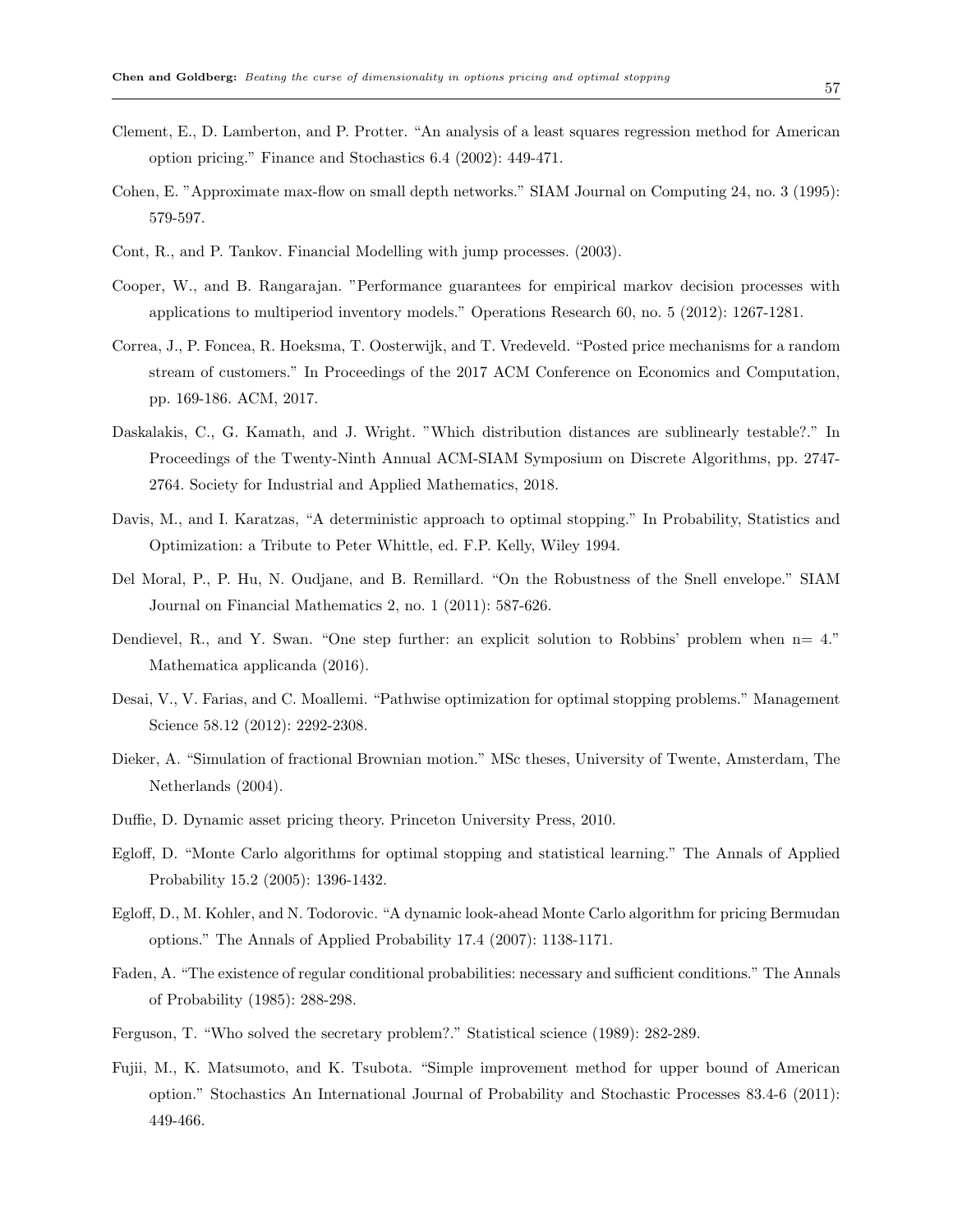- Gilbert, J. P., and F. Mosteller. (1966). "Recognizing the Maximum of a Sequence." Journal of the American Statistical Association, 61(313), 35-73.
- Glasserman, P. Monte Carlo methods in financial engineering. Vol. 53. Springer Science and Business Media, 2013.
- Glasserman, P., and B. Yu. "Simulation for American options: Regression now or regression later?." Monte Carlo and Quasi-Monte Carlo Methods 2002. Springer, Berlin, Heidelberg, 2004. 213-226.
- Glasserman, P., and B. Yu. "Number of paths versus number of basis functions in American option pricing." The Annals of Applied Probability 14.4 (2004): 2090-2119.
- Gnedin, A., and A. Iksanov. "Moments of random sums and Robbins' problem of optimal stopping." Journal of Applied Probability 48.4 (2011): 1197-1199.
- Goldberg, A., and R. Tarjan. A parallel algorithm for finding a blocking flow in an acyclic network. No. CS-TR-186-88. PRINCETON UNIV NJ DEPT OF COMPUTER SCIENCE, 1988.
- Goldenshluger, A., and A. Zeevi. "Optimal Stopping of a Random Sequence with Unknown Distribution." (2017).
- Halman, N., D. Klabjan, C. Li, J. Orlin, and D. Simchi-Levi. "Fully polynomial time approximation schemes for stochastic dynamic programs." SIAM Journal on Discrete Mathematics 28, no. 4 (2014): 1725-1796.
- Halman, N., G. Nannicini, and J. Orlin. "A Computationally Efficient FPTAS for Convex Stochastic Dynamic Programs", SIAM J. Optimization 25, pp. 317-350, 2015.
- Halman, N. Provably near-optimal approximation schemes for implicit stochastic and for sample-based dynamic programs. Technical Report 4952, Optimization Online, 2015.
- Halman, N., and G. Nannicini. "Toward breaking the curse of dimensionality: an FPTAS for stochastic dynamic programs with multidimensional action and scalar state." (2017).
- Haug, E. The complete guide to option pricing formulas. Vol. 2. New York: McGraw-Hill, 2007.
- Haugh, M., and L. Kogan. "Pricing American options: a duality approach." Operations Research 52.2 (2004): 258-270.
- Haugh, M., and L. Kogan. "Duality theory and approximate dynamic programming for pricing American options and portfolio optimization." Handbooks in operations research and management science 15 (2007): 925-948.
- Hepperger, P. "Pricing high-dimensional Bermudan options using variance-reduced Monte-Carlo methods." Journal of Computational Finance 16.3 (2013): 99-126.
- Hill, T., and R. Kertz. "Stop rule inequalities for uniformly bounded sequences of random variables." Transactions of the American Mathematical Society 278.1 (1983): 197-207.
- Hill, T., and R. Kertz. "A survey of prophet inequalities in optimal stopping theory." Contemp. Math 125 (1992): 191-207.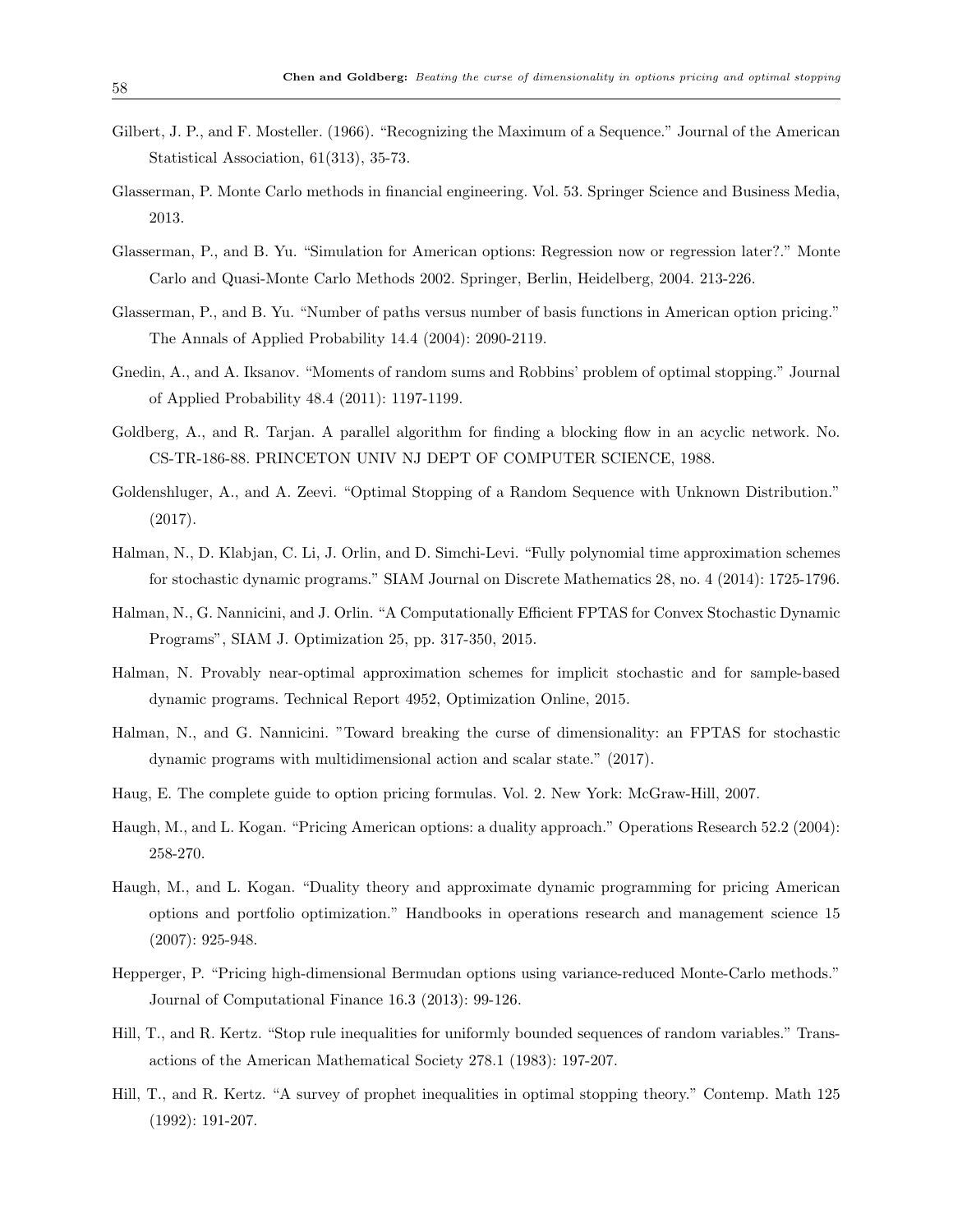Hoffman, A. "On greedy algorithms that succeed." Surveys in combinatorics 1985 (1985): 97-112.

- Hoffman, Alan J. "On greedy algorithms for series parallel graphs." Mathematical programming 40, no. 1-3 (1988): 197-204.
- Hoffman, A. "On simple combinatorial optimization problems." In Selected Papers Of Alan J Hoffman: With Commentary, pp. 348-352. 2003.
- Hong, J., and S. Juneja. "Estimating the mean of a non-linear function of conditional expectation." Winter Simulation Conference. Winter Simulation Conference, 2009.
- Hutzenthaler, M., A. Jentzen, T. Kruse, T. Nguyen, and P. von Wurstemberger. "Overcoming the curse of dimensionality in the numerical approximation of semilinear parabolic partial differential equations." arXiv preprint arXiv:1807.01212 (2018).
- Ibanez, A., and F. Zapatero. "Monte Carlo valuation of American options through computation of the optimal exercise frontier." Journal of Financial and Quantitative Analysis 39.2 (2004): 253-275.
- Ibanez, A., and C. Velasco. "Recursive lower-and dual upper-bounds for Bermudan-style options." (2017). Available at SSRN: https://ssrn.com/abstract=2512659.
- Jamshidian, F. "The duality of optimal exercise and domineering claims: A DoobMeyer decomposition approach to the Snell envelope." Stochastics An International Journal of Probability and Stochastic Processes 79.1-2 (2007): 27-60.
- Jarrow, R., and A. Rudd. Option pricing. Richard d Irwin, 1983.
- Joshi, M. "A new class of dual upper bounds for early exercisable derivatives encompassing both the additive and multiplicative bounds." Operations Research Letters 43.6 (2015): 581-585.
- Kakade, S. "On the sample complexity of reinforcement learning." PhD diss., University of London, 2003.
- Kan, F., R. Mark Reesor, T. Whitehead, and M. Davison. "Correcting the bias in Monte Carlo estimators of American-style option values." In Monte Carlo and Quasi-Monte Carlo Methods 2008, pp. 439-454. Springer, Berlin, Heidelberg, 2009.
- Kargin, V. "Lattice option pricing by multidimensional interpolation." Mathematical Finance 15.4 (2005): 635-647.
- Kashtanov, Y. "Stochastic mesh method for optimal stopping problems." Monte Carlo Methods and Applications 23.2 (2017): 121-129.
- Kennedy, D., and R. Kertz. "The asymptotic behavior of the reward sequence in the optimal stopping of iid random variables." The Annals of Probability (1991): 329-341.
- Kim, J. "On the convergence of the quasi-regression method: polynomial chaos and regularity." Journal of Applied Probability 54.2 (2017): 424-443.
- Kohler, M., A. Krzyzak, and N. Todorovic. "Pricing of high-dimensional american options by neural networks". Mathematical Finance 20.3 (2010): 383-410.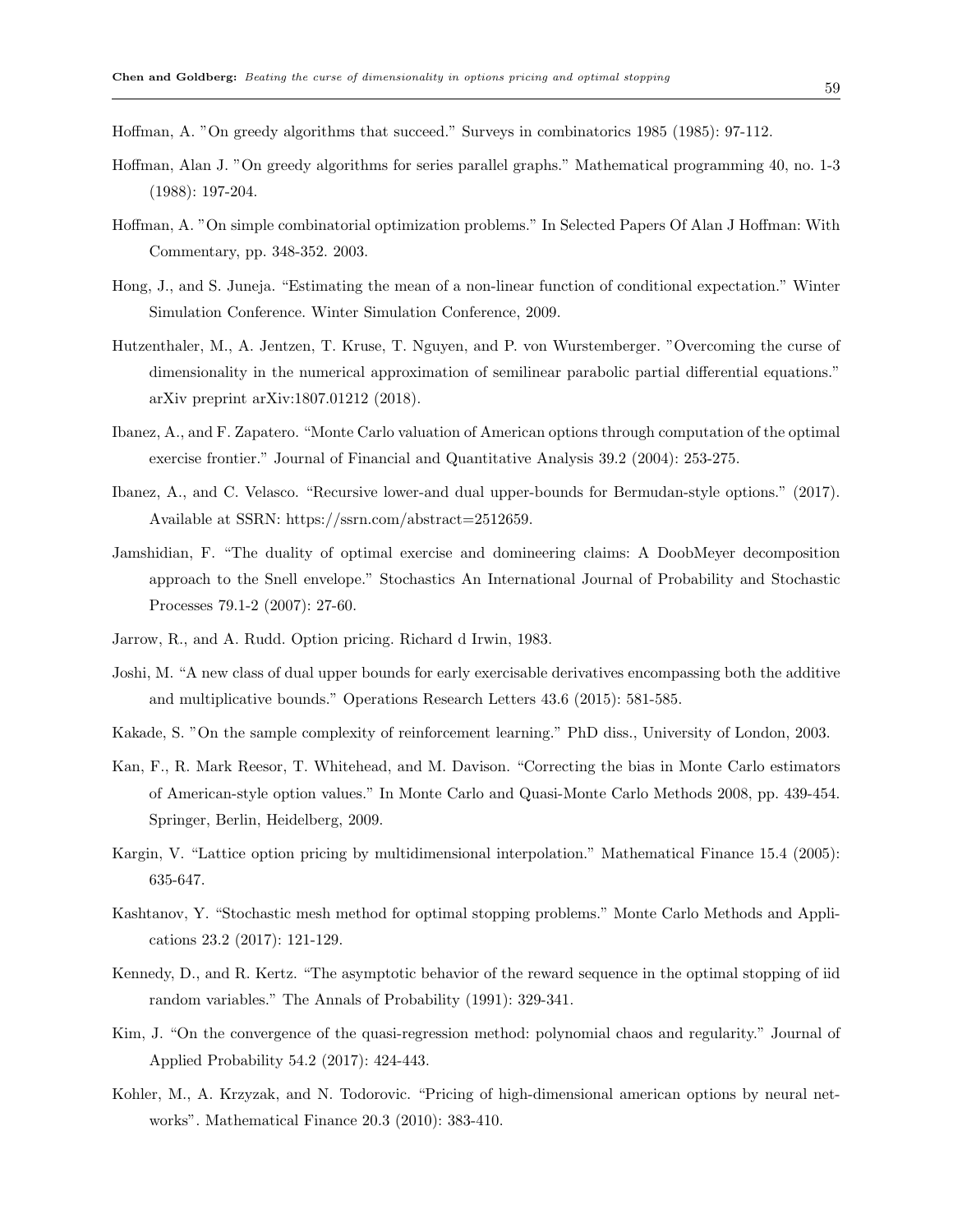- Kohler, M. "A review on regression-based Monte Carlo methods for pricing American options." Recent Developments in Applied Probability and Statistics. Physica-Verlag HD, 2010. 37-58.
- Kolodko, A., and J. Schoenmakers. "Iterative construction of the optimal Bermudan stopping time." Finance and Stochastics 10.1 (2006): 27-49.
- Lai, T., and S. Wong. "Valuation of American options via basis functions." IEEE transactions on automatic control 49.3 (2004): 374-385.
- Lelong, J. "Dual pricing of American options by Wiener chaos expansion." SIAM Journal on Financial Mathematics 9.2 (2018): 493-519.
- Lempa, J. "Mathematics of Swing Options: A Survey." Quantitative Energy Finance. Springer, New York, NY, 2014. 115-133.
- Lemieux, C., and J. La. "A study of variance reduction techniques for American option pricing." Proceedings of the 37th conference on Winter simulation. Winter Simulation Conference, 2005.
- Lerche, H., and M. Urusov. "On Minimax Duality in Optimal Stopping." Sequential Analysis 29.3 (2010): 328-342.
- Lerche, H., and M. Urusov. "Optimal stopping via measure transformation: the BeibelLerche approach." Stochastics An International Journal of Probability and Stochastic Processes 79.3-4 (2007): 275-291.
- Levin, D., and Y. Peres. Markov chains and mixing times. Vol. 107. American Mathematical Soc., 2017.
- Levi, R., R. Roundy, and D. Shmoys. "Provably near-optimal sampling-based policies for stochastic inventory control models." Mathematics of Operations Research 32, no. 4 (2007): 821-839.
- Liu, G., and J. Hong. "Revisit of stochastic mesh method for pricing American options." Operations Research Letters 37.6 (2009): 411-414.
- Longstaff, F., and E. Schwartz. "Valuing American options by simulation: a simple least-squares approach." The review of financial studies 14.1 (2001): 113-147.
- Lucier, B. "An economic view of prophet inequalities." ACM SIGecom Exchanges 16.1 (2017): 24-47.
- Mair, M., and J. Maruhn. "On the primal-dual algorithm for callable Bermudan options." Review of Derivatives Research 16.1 (2013): 79-110.
- McKean, H.P. (1965). Appendix: A free boundary problem for the heat equation arising from a problem in mathematical economics. Indust. Manage. Rev. 6 32-39.
- Meier, M., and L. Sogner. "A new strategy for Robbins problem of optimal stopping." Journal of Applied Probability 54.1 (2017): 331-336.
- Meinshausen, N., and B. Hambly. "Monte Carlo Methods for the Valuation of MultipleExercise Options." Mathematical Finance: An International Journal of Mathematics, Statistics and Financial Economics 14.4 (2004): 557-583.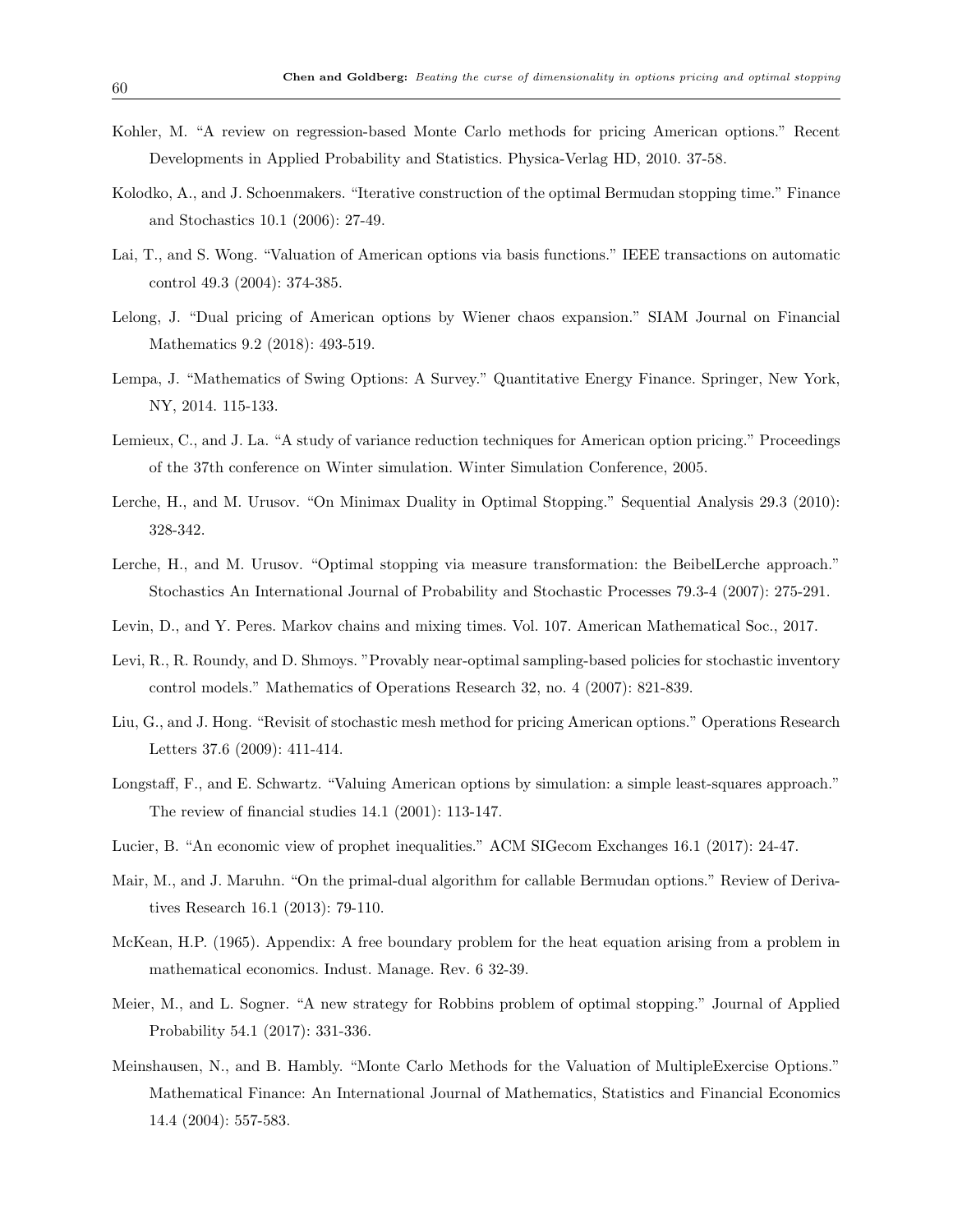Myneni, R. "The pricing of the American option." The Annals of Applied Probability (1992): 1-23.

- Nutz, M., and J. Zhang. "Optimal stopping under adverse nonlinear expectation and related games." The Annals of Applied Probability 25.5 (2015): 2503-2534.
- Oh, S., and O. Ozer. "Characterizing the structure of optimal stopping policies." Production and Operations Management 25.11 (2016): 1820-1838.
- Pascucci, A. PDE and martingale methods in option pricing. Springer Science and Business Media, 2011.
- Peskir, G., and A. Shiryaev. Optimal stopping and free-boundary problems. Birkhauser Basel, 2006.
- Poitras, G. "The early history of option contracts." Vinzenz Bronzins Option Pricing Models. Springer, Berlin, Heidelberg, 2009. 487-518.
- Robbins, H., D. Sigmund, and Y. Chow. Great expectations: the theory of optimal stopping. Houghton-Nifflin 7 (1971): 631-640.
- Rogers, L.C.G. "Monte Carlo valuation of American options." Mathematical Finance 12.3 (2002): 271-286.
- Rogers, L.C.G. "Pathwise stochastic optimal control." SIAM Journal on Control and Optimization 46.3 (2007): 1116-1132.
- Rogers, L.C.G. "Dual valuation and hedging of Bermudan options." SIAM Journal on Financial Mathematics 1.1 (2010): 604-608.
- Rogers, L.C.G. "Bermudan options by simulation." arXiv preprint arXiv:1508.06117 (2015).
- Schoenmakers, J. "A pure martingale dual for multiple stopping." Finance and Stochastics 16.2 (2012): 319-334.
- Schoenmakers, J., J. Zhang, and J. Huang. "Optimal dual martingales, their analysis, and application to new algorithms for Bermudan products." SIAM Journal on Financial Mathematics 4.1 (2013): 86-116.
- Servedio, R. "On PAC learning using Winnow, Perceptron, and a Perceptron-like algorithm." In Proceedings of the twelfth annual conference on Computational learning theory, pp. 296-307. ACM, 1999.
- Shmoys, D., and D. Williamson. The design of approximation algorithms. Cambridge university press, 2011.
- Sidford, A., M. Wang, X. Wu, L. Yang, and Y. Ye. "Near-Optimal Time and Sample Complexities for for Solving Discounted Markov Decision Process with a Generative Model." arXiv preprint arXiv:1806.01492 (2018).
- Singh, S., and R. Yee. "An upper bound on the loss from approximate optimal-value functions." Machine Learning 16.3 (1994): 227-233.
- Staum, J. "Simulation in financial engineering: simulation in financial engineering." Proceedings of the 34th conference on Winter simulation: exploring new frontiers. Winter Simulation Conference, 2002.
- Stentoft, L. "Convergence of the least squares Monte Carlo approach to American option valuation." Management Science 50.9 (2004): 1193-1203.